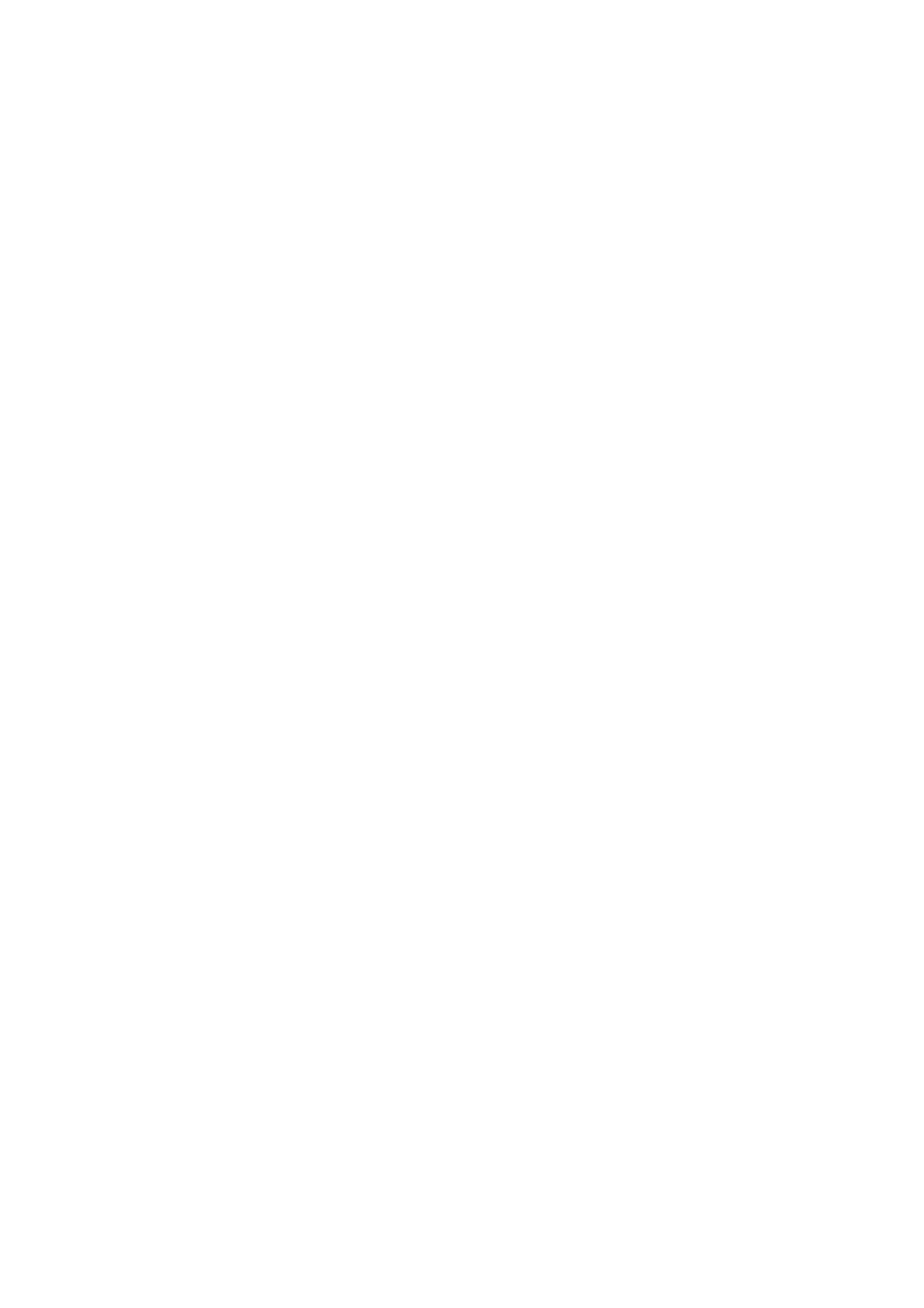**Meat consumption, production and land use: model implementation and scenarios**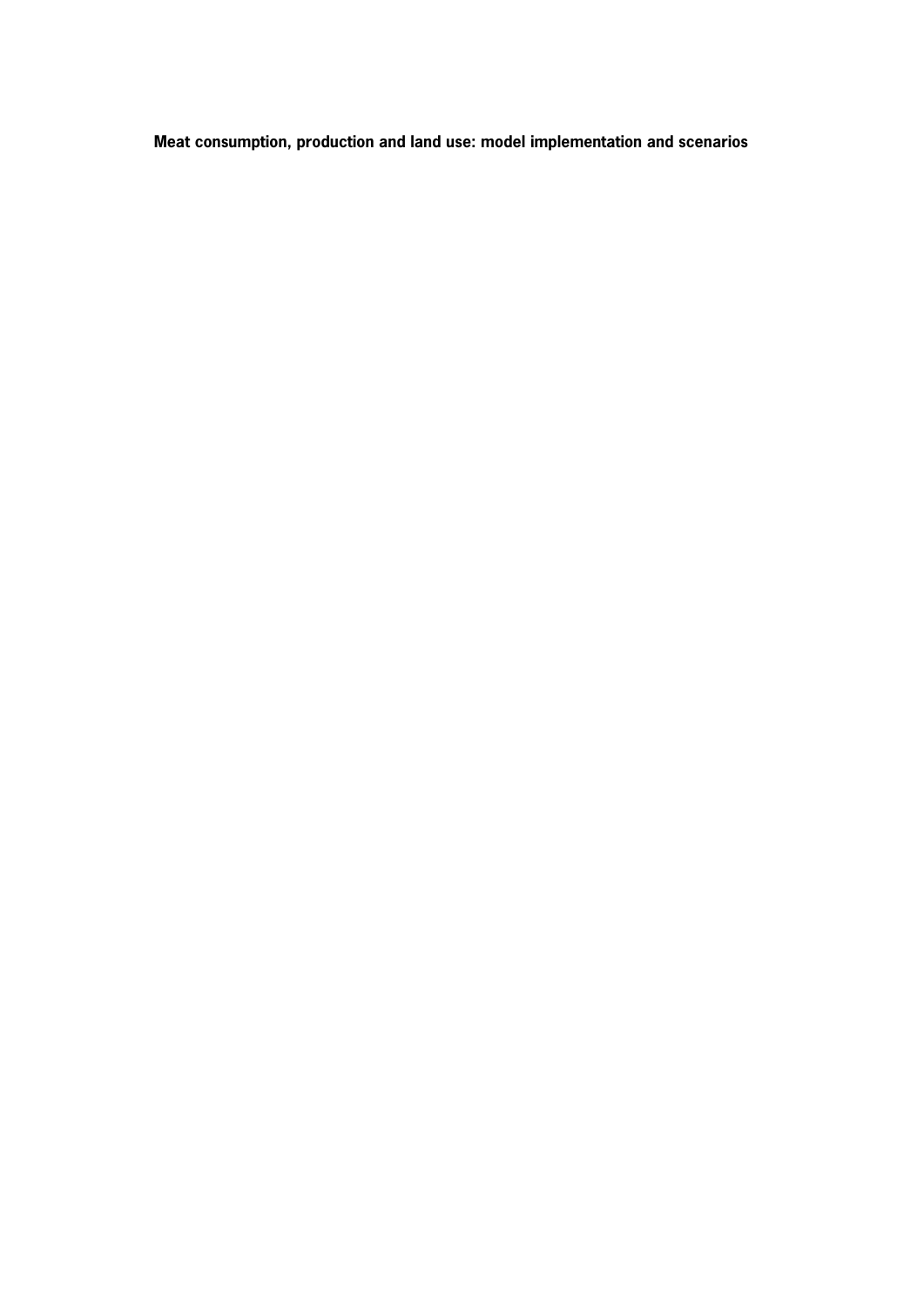The 'Working Documents' series presents interim results of research commissioned by the Statutory Research Tasks Unit for Nature & the Environment (WOT Natuur & Milieu) from various external agencies. The series is intended as an internal channel of communication and is not being distributed outside the WOT Unit. The content of this document is mainly intended as a reference for other researchers engaged in projects commissioned by the Unit. As soon as final research results become available, these are published through other channels. The present series includes documents reporting research findings as well as documents relating to research management issues.

**This document was produced in accordance with the Quality Manual of the Statutory Research Tasks Unit for Nature & the Environment (WOT Natuur & Milieu).**

WOt Working Document **268** presents the findings of a research project commissioned by the Netherlands Environmental Assessment Agency (PBL) and funded by the Dutch Ministry of Economic Affairs, Agriculture and Innovation (EL&I). This document contributes to the body of knowledge which will be incorporated in more policyoriented publications such as the National Nature Outlook, Environmental Balance reports, and thematic assessments.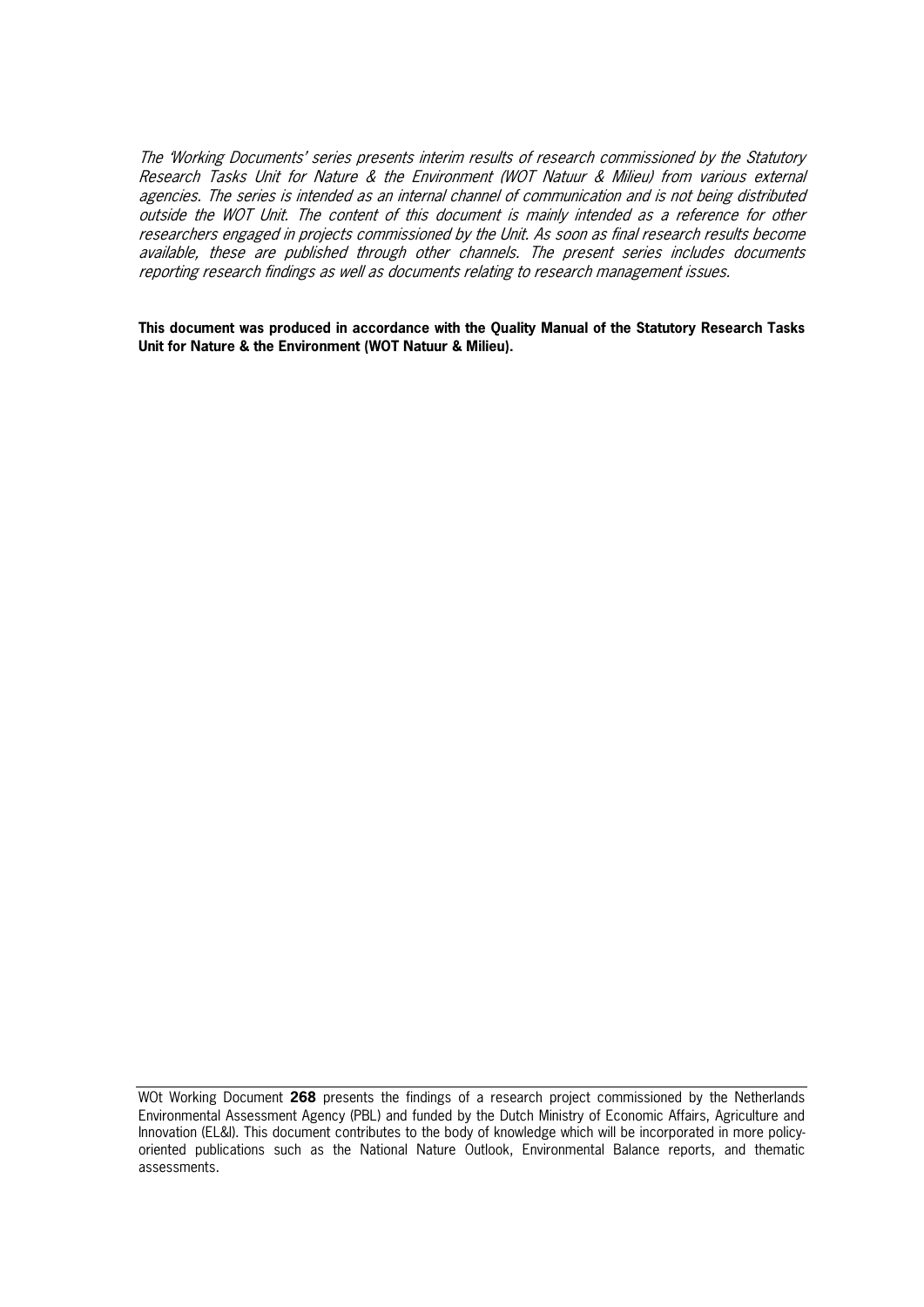# **Meat consumption, production and land use: model implementation and scenarios**

G.B. Woltjer

# **Werkdocument 268**

Wettelijke Onderzoekstaken Natuur & Milieu Wageningen, November 2011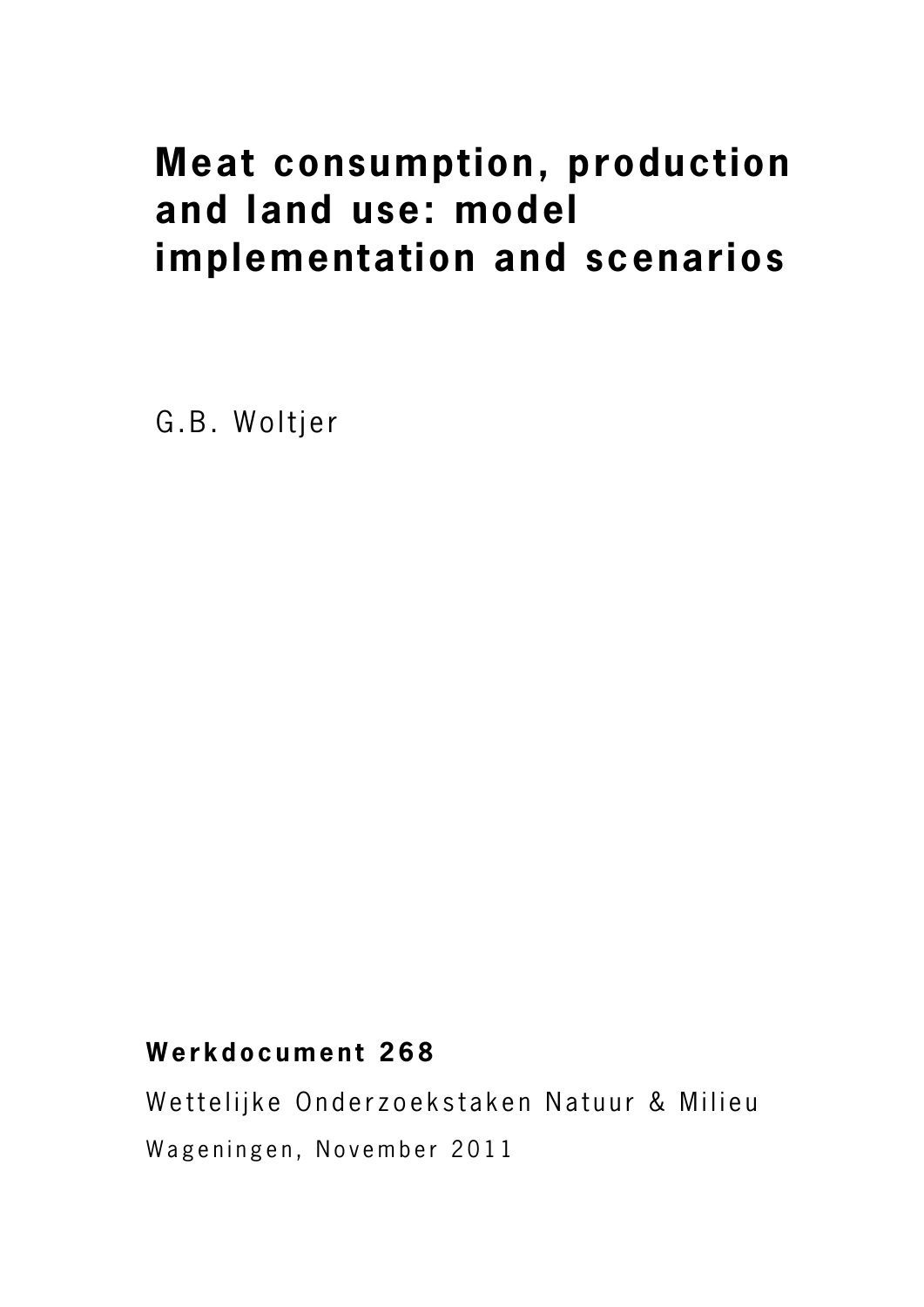#### **Abstract**

Woltjer, G.B. (2011). Meat consumption, production and land use: model implementation and scenarios. Wageningen, Statutory Research Tasks Unit for Nature & the Environment (WOT Natuur & Milieu). WOt-werkdocument 268. 73 p.; 2 Figs.; 50 Tables.; 15 Ref.

This report discusses simulations with the LEITAP model about opportunities to reduce land use as a consequence of changing meat consumption and production. In order to be able to generate plausible simulation results, the LEITAP model had to be adjusted. These changes are discussed in the first part of the report. The next part discusses the simulation experiments and their results. Finally, we discuss shortly where we stand with this type of analyses and what steps could be taken to improve on the quality of this type of analysis.

Keywords: model implementation, land use, meat consumption, meat production

#### ©2011 **LEI Wageningen UR**

P.O. Box 29703, 2502 LS Den Haag Phone: (070) 335 83 30; Fax: (070) 361 56 24; E-mail: [informatie.lei@wur.nl](mailto:informatie.lei@wur.nl)

The Working Documents series is published by the Statutory Research Tasks Unit for Nature & the Environment (WOT Natuur & Milieu), part of Wageningen UR. This document is available from the secretary's office, and can be downloaded from [www.wotnatuurenmilieu.wur.nl.](http://www.wotnatuurenmilieu.wur.nl/)

Statutory Research Tasks Unit for Nature & the Environment**,** P.O. Box 47, NL-6700 AA Wageningen, The Netherlands Phone: +31 317 48 54 71; Fax: +31 317 41 90 00; e-mail: [info.wnm@wur.nl;](mailto:info.wnm@wur.nl) Internet: [www.wotnatuurenmilieu.wur.nl](http://www.wotnatuurenmilieu.wur.nl/)

All rights reserved. No part of this publication may be reproduced and/or republished by printing, photocopying, microfilm or any other means without the publisher's prior permission in writing. The publisher accepts no responsibility for any damage ensuing from the use of the results of this study or from the implementation of the recommendations contained in this report.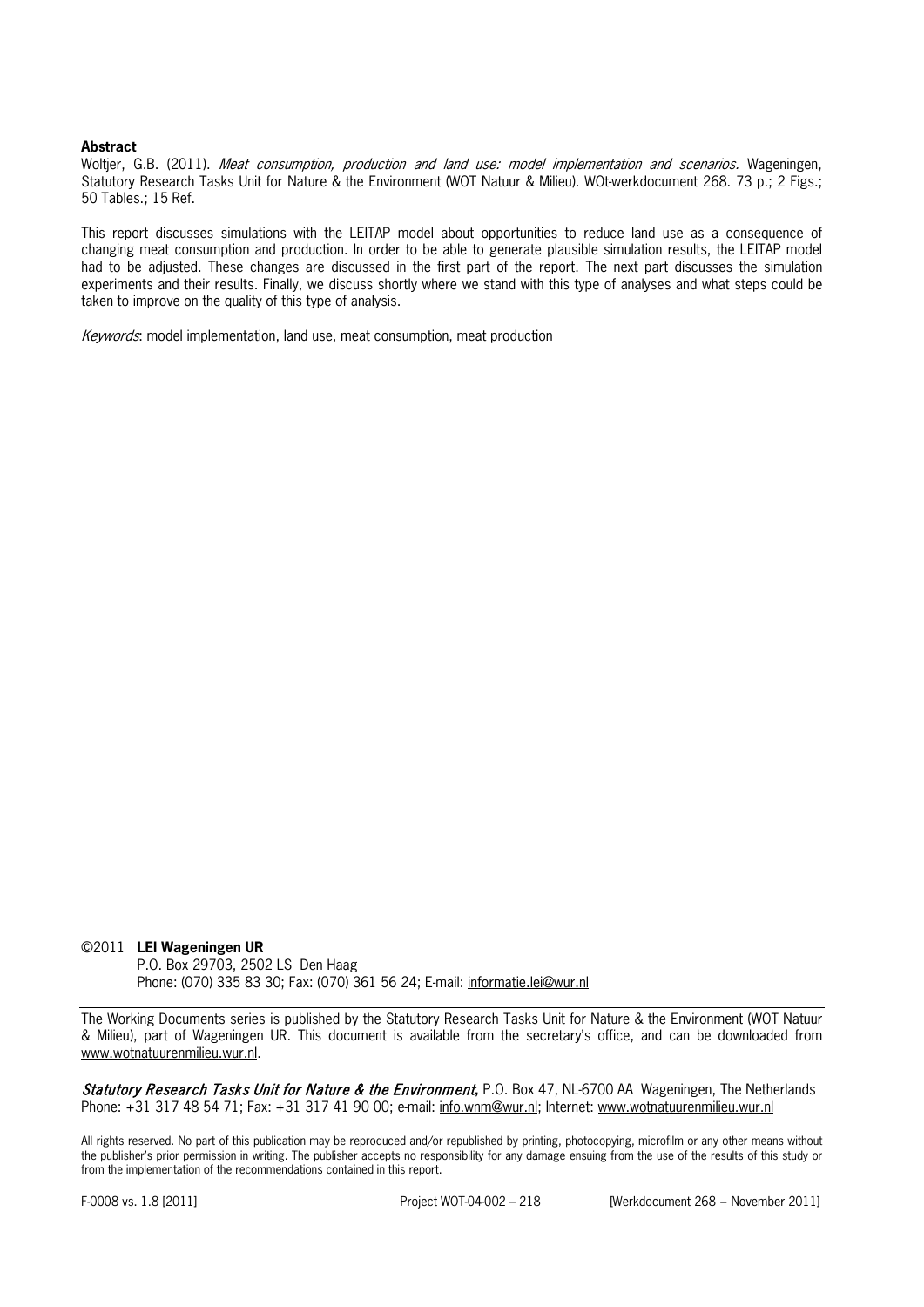# **Preface**

This working document reports the progress in the development of the general equilibrium model LEITAP for the use in the analysis of the international consumption, production, trade and land use effects of changes in meat and dairy consumption. Important steps have been set, i.e. tackling indirect consumption, substitution of biofuel byproducts in animal feeding, splitting out the animal feeding sector and first steps in the design of a better consumption function and the inclusion of physical quantity information in the model. The Chapters 4 and 5 that interesting results can be generated with this model, but also that further improvements are desirable. Especially the modelling of animal feeding and indirect consumption should be further improved. This requires including quantity information into the model in order to take care of energy consistency in feeding and food consumption. First steps have been made during 2009 and 2010, and hopefully we are able to finish this work in 2011 and 2012.

Recently it has been decided to rename the name of the LEITAP model towards MAGNET, (Modular Applied GeNeral Equilibrium Toolbox), because the development of a good general equilibrium model cannot be done in only one institution. The future of MAGNET is in a consortium approach, and this requires taking the name of a specific institution out of the name. Combined with the new name also the quality and versioning control will be improved; something required if other partners have to be able to use and extend the model. For this reason, the structure of the quality control as described in Chapter 2 of this document will be changed during the next year, although a lot of elements of the approach will be taken over in the new methodology. To make a difference between the new and old modelling structure, we keep the name LEITAP in this working document. Future developments of the model will take place in the new MAGNET structure.

I hope and expect that this working document will provide useful insights into the way in which a general equilibrium model can be used in analysing changes in meat and dairy consumption. The results in this document are not final, but provide good insights into the type of results that can be generated with a general equilibrium model. The simulation results discussed in Chapter 5 provide already a lot of information that provide useful insights about the complexity of the food and feed chains.

This report has been written by Geert Woltjer, but Section 3.4 on alternatives for the current consumption function has been written by Le Chen (LEI Wageningen UR). I am very grateful for her effort in this context. Her work will be the starting point for the implementation of an improved consumption function in the near future.

Geert Woltjer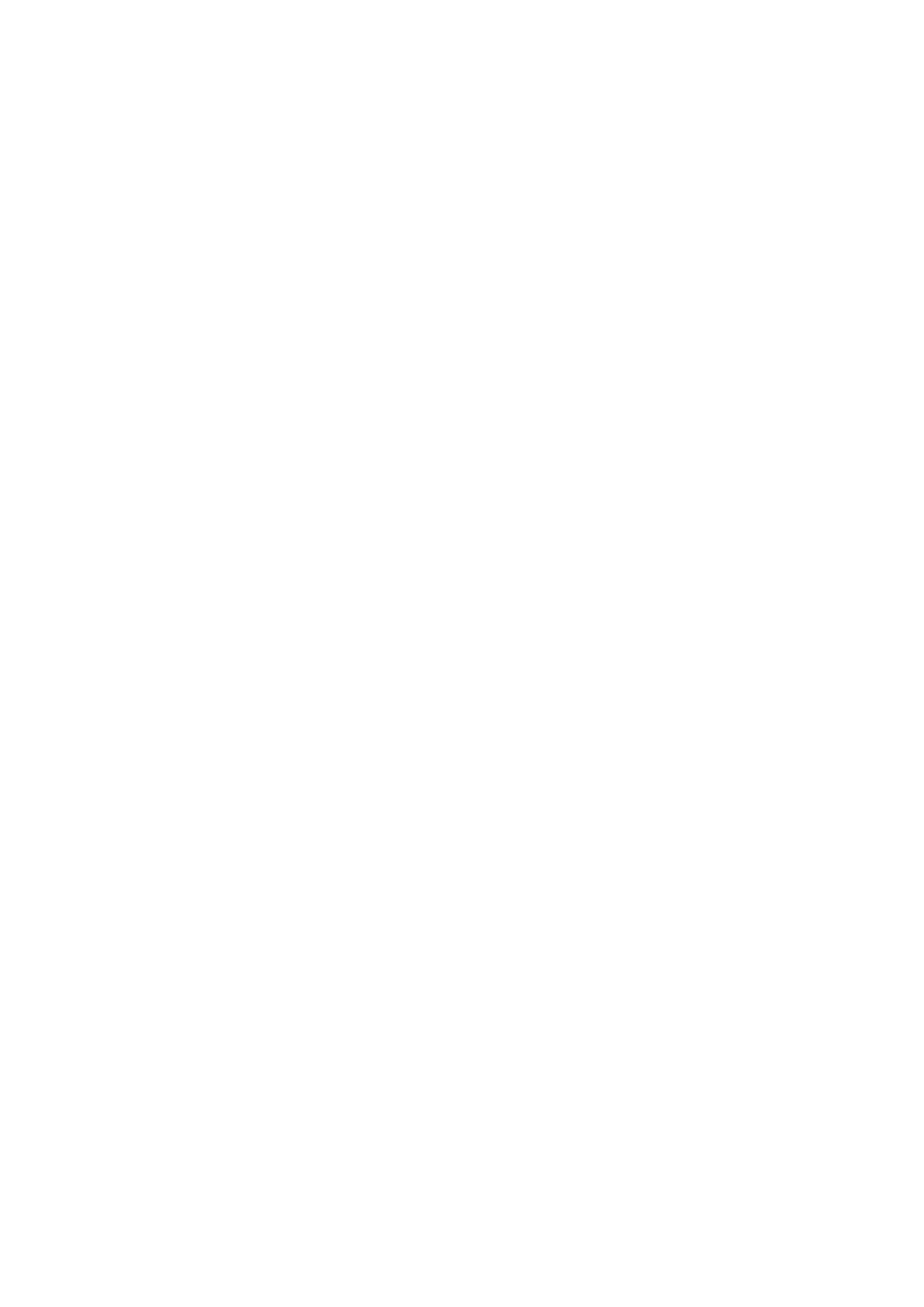# **Contents**

| <b>Preface</b>                                                                                                                                                                                                                                                                                                                                                                                                                                                                                                                                                                                                                                                                                                                                                                                                                                                                     | 5                                                                                                        |  |  |  |
|------------------------------------------------------------------------------------------------------------------------------------------------------------------------------------------------------------------------------------------------------------------------------------------------------------------------------------------------------------------------------------------------------------------------------------------------------------------------------------------------------------------------------------------------------------------------------------------------------------------------------------------------------------------------------------------------------------------------------------------------------------------------------------------------------------------------------------------------------------------------------------|----------------------------------------------------------------------------------------------------------|--|--|--|
| <b>Summary</b>                                                                                                                                                                                                                                                                                                                                                                                                                                                                                                                                                                                                                                                                                                                                                                                                                                                                     | 9                                                                                                        |  |  |  |
| <b>Introduction</b><br>1                                                                                                                                                                                                                                                                                                                                                                                                                                                                                                                                                                                                                                                                                                                                                                                                                                                           | 11                                                                                                       |  |  |  |
| 13<br>Quality control of the LEITAP modelling system<br>13<br>2.1<br>Steps into database generation<br>2.2 Versioning system<br>17<br>2.3 Conclusion<br>18                                                                                                                                                                                                                                                                                                                                                                                                                                                                                                                                                                                                                                                                                                                         |                                                                                                          |  |  |  |
| 3<br><b>Model and database improvements</b>                                                                                                                                                                                                                                                                                                                                                                                                                                                                                                                                                                                                                                                                                                                                                                                                                                        | 19                                                                                                       |  |  |  |
| 3.1<br>Indirect demand for food<br>3.2 Modelling intensification in livestock<br>3.3 Biofuel byproducts as feed inputs<br>3.4 A first step into generating GTAP consistent data with Metabase<br>3.5 Splitting out the animal feed sector<br>3.6 A literature review relevant for future improvements of the consumption function<br>3.6.1 General: models of consumer behaviour<br>3.6.2 Rotterdam model<br>3.6.3 Translog model<br>3.6.4<br>Almost Ideal Demand System<br>3.6.5 Linear Approximate/Almost Ideal Demand System<br>3.6.6 Linear Expenditure System - Almost Ideal Demand System<br>3.6.7 Quadratic Almost Ideal Demand System<br>3.6.8 Working-leser model<br>3.6.9<br>Some findings on model comparison<br>3.6.10 Demand elasticities from a literature review conducted by USDA<br>3.6.11 Conclusion on consumption modelling and elasticities<br>3.7 Conclusion | 19<br>20<br>22<br>23<br>24<br>26<br>26<br>27<br>28<br>30<br>32<br>33<br>35<br>35<br>36<br>37<br>42<br>42 |  |  |  |
| The baseline<br>4                                                                                                                                                                                                                                                                                                                                                                                                                                                                                                                                                                                                                                                                                                                                                                                                                                                                  | 43                                                                                                       |  |  |  |
| 4.1<br>The sources of the baseline<br>4.2 A short characterization of the baseline<br>4.3 Technological change in the baseline<br>4.4 The reference scenario<br>4.5 Conclusion                                                                                                                                                                                                                                                                                                                                                                                                                                                                                                                                                                                                                                                                                                     | 43<br>44<br>47<br>50<br>50                                                                               |  |  |  |
| 5<br><b>Policy experiments</b>                                                                                                                                                                                                                                                                                                                                                                                                                                                                                                                                                                                                                                                                                                                                                                                                                                                     | 51                                                                                                       |  |  |  |
| 5.1 Definition of the scenarios<br>5.2 Discussion of results<br>5.2.1<br>A short check on the 2007 data<br>5.2.2 The consumption scenarios<br>5.2.3<br>The other consumption reduction scenarios<br>5.2.4<br>The production scenarios<br>5.2.5<br>Sensitivity analysis of increase in global land productivity of 5%<br>5.2.6<br>Increase in global feed efficiency (Ref_LivestockEff15)<br>5.2.7<br>Other production scenarios<br>5.3 Conclusions                                                                                                                                                                                                                                                                                                                                                                                                                                 | 51<br>53<br>53<br>53<br>58<br>60<br>62<br>63<br>64<br>65                                                 |  |  |  |
| Conclusions and suggestions for further research<br>6                                                                                                                                                                                                                                                                                                                                                                                                                                                                                                                                                                                                                                                                                                                                                                                                                              | 67                                                                                                       |  |  |  |
| <b>References</b>                                                                                                                                                                                                                                                                                                                                                                                                                                                                                                                                                                                                                                                                                                                                                                                                                                                                  | 69                                                                                                       |  |  |  |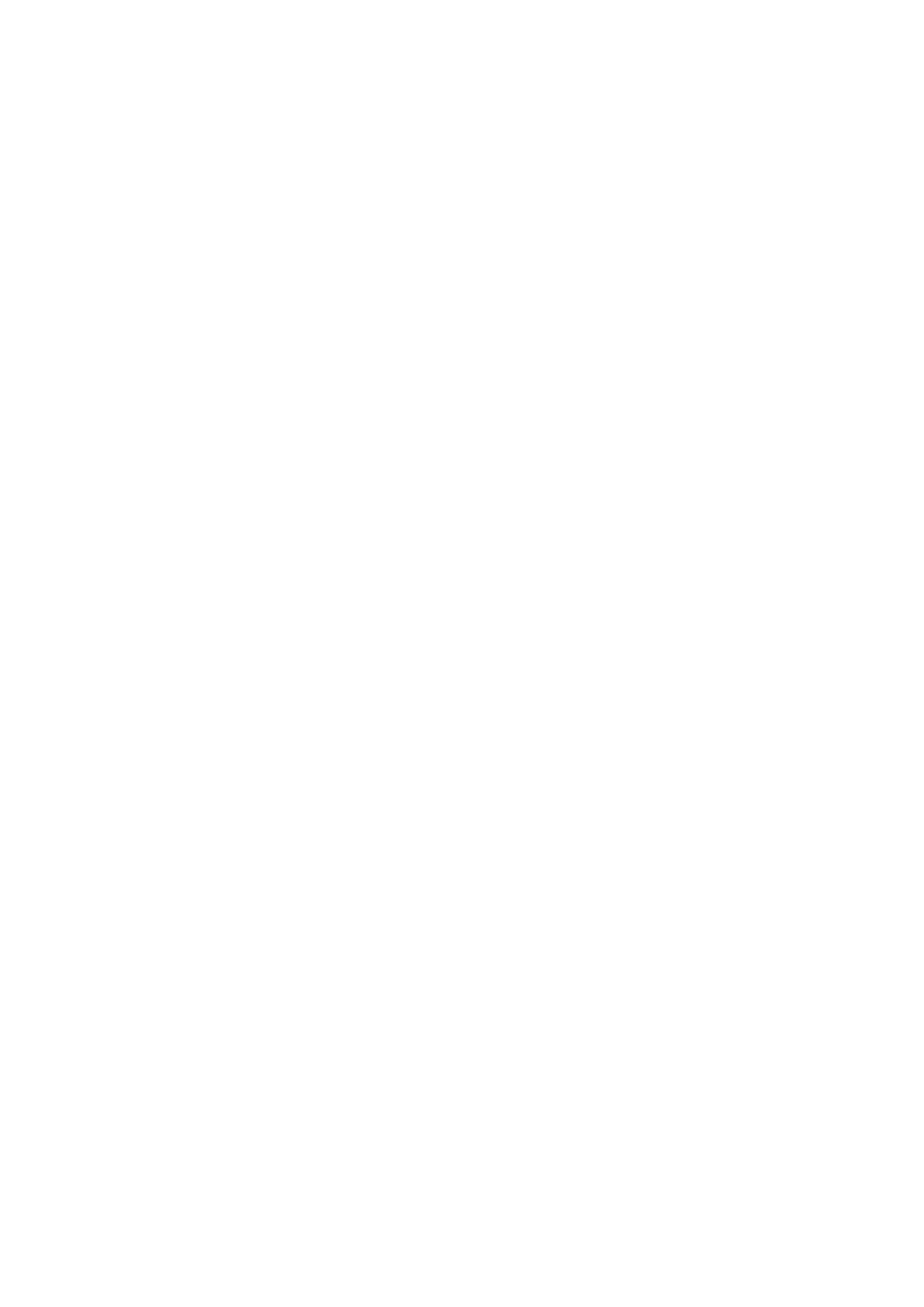# **Summary**

This working document discusses important steps made to make the general equilibrium model LEITAP suitable for the analysis of the effects of changes in meat and dairy production for worldwide land use, trade, production, and consumption. Chapter 2 discusses the quality control of the model and database, and Chapter 3 the improvements of the model. In Chapter 4 a simple baseline is developed, while Chapter 5 discusses the policy experiments done with the model that are done with the improved model for the PBL-report 'The Protein Puzzle' (Westhoek *et al.*,2011).

The policy experiments provide some interesting results that require further investigation. We divide these conclusions in consequences of meat consumption reduction and increases in land and feed productivity. But first a general conclusion is important: the GTAP database, after splitting out the animal feed sector, is largely consistent with the stylized facts of animal feeding and production.

#### Reduction in EU27 meat consumption

With respect to a reduction in EU27 meat consumption, the following results our found. First, a reduction in meat consumption in Europe increases fossil energy demand because the reduction in expenditures on meat consumption free up income that are used for buying other commodities that require more fossil energy than the production of meat products.

Second, the reduction of meat consumption in the EU27 has large effects on EU27 livestock production, but much smaller effects on EU27 land use. This is because the Common Agricultural Policy (CAP) subsidizes the use of land. From the perspective of biodiversity this may not be a bad result: extensification of European agriculture implies less abandoned land and more opportunities for agricultural biodiversity, while outside Europe the smaller increase in land use may have significant effects on biodiversity reduction.

Third, the reduction of animal production in Europe gives a relatively large effect on worldwide demand for arable products by the livestock sector, because European production is relatively crop intensive compared with the world average.

Fourth, agricultural income per worker and the price of agricultural products in the EU27 is reduced a lot. The reduction in meat demand in the EU27 reduces the pressure on land and increases the outflow of labour from agriculture. Because farmers are not inclined the sector automatically when demand decreases, the reward for farming, i.e. agricultural income per worker, will decrease. As a consequence, the cost price of crop products in the EU27 is reduced.

Fifth, the price and income effects of meat consumption reduction in the EU27 are smaller in the long term, because the pressure on agricultural income per worker will be diminished when the adjustment process of agricultural labour towards less agricultural workers has been accomplished.

Sixth, the reduction in the price of crops and to a lesser extend livestock products, generates an increase in demand. As an indication, arable production is reduced only with \$1.3 billion (0.65% of world production value), because the use of arable products in biofuel production is increased by \$0.6 billion and consumption of arable products is increased by \$ 3.5 billion.

Seventh, the use of biofuel byproducts in animal feeding implies that the reduction in crop demand for animal feeding is less than would be the case otherwise. While crops specifically grown for animal feeding can be reduced easily, the part of animal feeding that is supplied by byproducts will not be reduced much, even though the profitability of the main products may be reduced as a consequence of lower by-product prices.

In summary, the total land use effect of the reduction in the consumption of livestock products is relatively small compared with the reduction in consumption.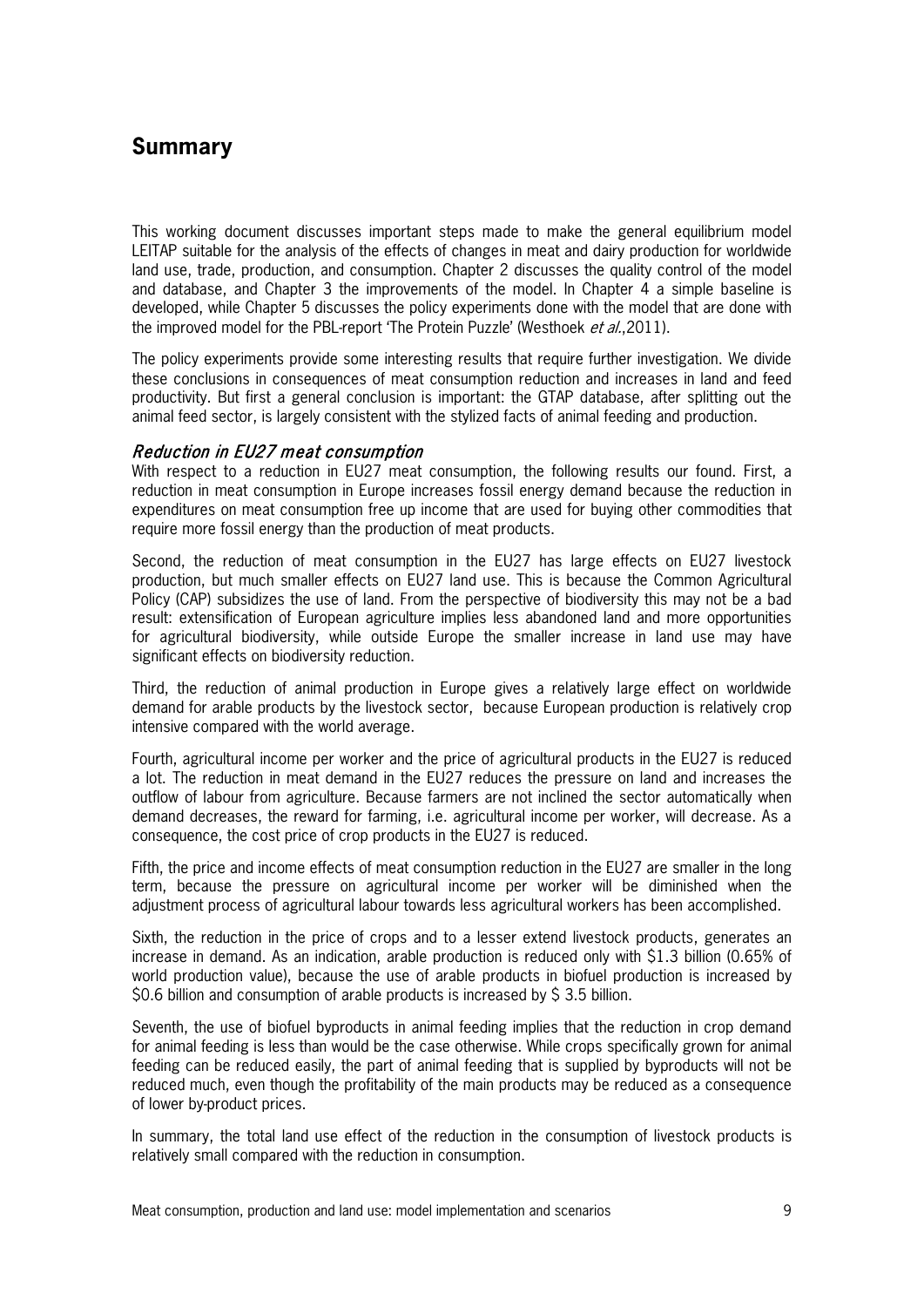#### Increase in global land productivity

With respect to an increase in global land productivity, the following conclusions emerge. First, agricultural consumption increases as a consequences of the land productivity driven reduction in agricultural prices.

Second, only about a third of the increase in land productivity is translated into higher production per hectare. The reduction in land prices and the assumed increase in land productivity make land inputs relatively cheap and therefore extensification compensates part of the increase in land productivity.

Third, the land use effects of an increase in land productivity are even smaller than the production effects; also the increased consumption as a consequence of lower agricultural prices reduces the decrease in land use.

Fourth, because the EU-policy generates an incentive to keep land into agricultural production, the land use effects are smaller than in the rest of the world. Because the costs of land including the subsidies are also relatively small, the effect on cost price of a productivity increase is small in the EU compared with the rest of the world. Therefore, the rest of the world gets a comparative advantage and production is increased in the rest of the world at the cost of the EU27.

Fifth, the increase in land productivity is assumed to have only small effects on the productivity of the other production factors, because the model assumes that per economically effective unit of land the same amounts of production factor are used. As an alternative we could assume that the increase in land productivity also needs less capital and labour, and in that case the effect on cost price is much stronger.

In summary, also the increase in land productivity generates much smaller land use effects than you would expect because of consumption and production technology effects.

#### Increase in feeding efficiency

With respect to increases in feeding efficiency, the conclusions are similar to those for increases in land productivity. One feed-specific conclusions emerges: increases in feeding efficiency reduce the demand for land and therefore also the price of land. Both arable feed inputs and grassland are used more extensively as a consequence.

#### Model improvements

The simulation experiments give important feedback about required improvements in the model. First, the CES function as standardly used in general equilibrium models is not a good representation of the substitution process for feed because it doesn't guarantee energy and protein balances in animal feeding are satisfied.

Second, the modelling of biofuel byproducts shows the different effects of byproducts compared with purpose-grown animal feed. In reality there are more byproducts than only in biofuel production, for example with the production of vegetable oils. This should also be included in the model.

Third, the consumption effects of changes in product prices are important. These effects require also insight in the energy and protein balances of human food consumption. Inclusion of these balances may have important consequences for the size of the consumption effects of price changes.

In summary, the simulation results probably give correct qualitative results. In order to get a better insights in the quantitative plausibility of the simulation results in first instance some important elements of the model have to be improved. For most of these improvements information about supply and use tables in physical quantities is required. Important steps towards this goal have been set during the last year, but the final implementation is one of the high priority issues for the near future.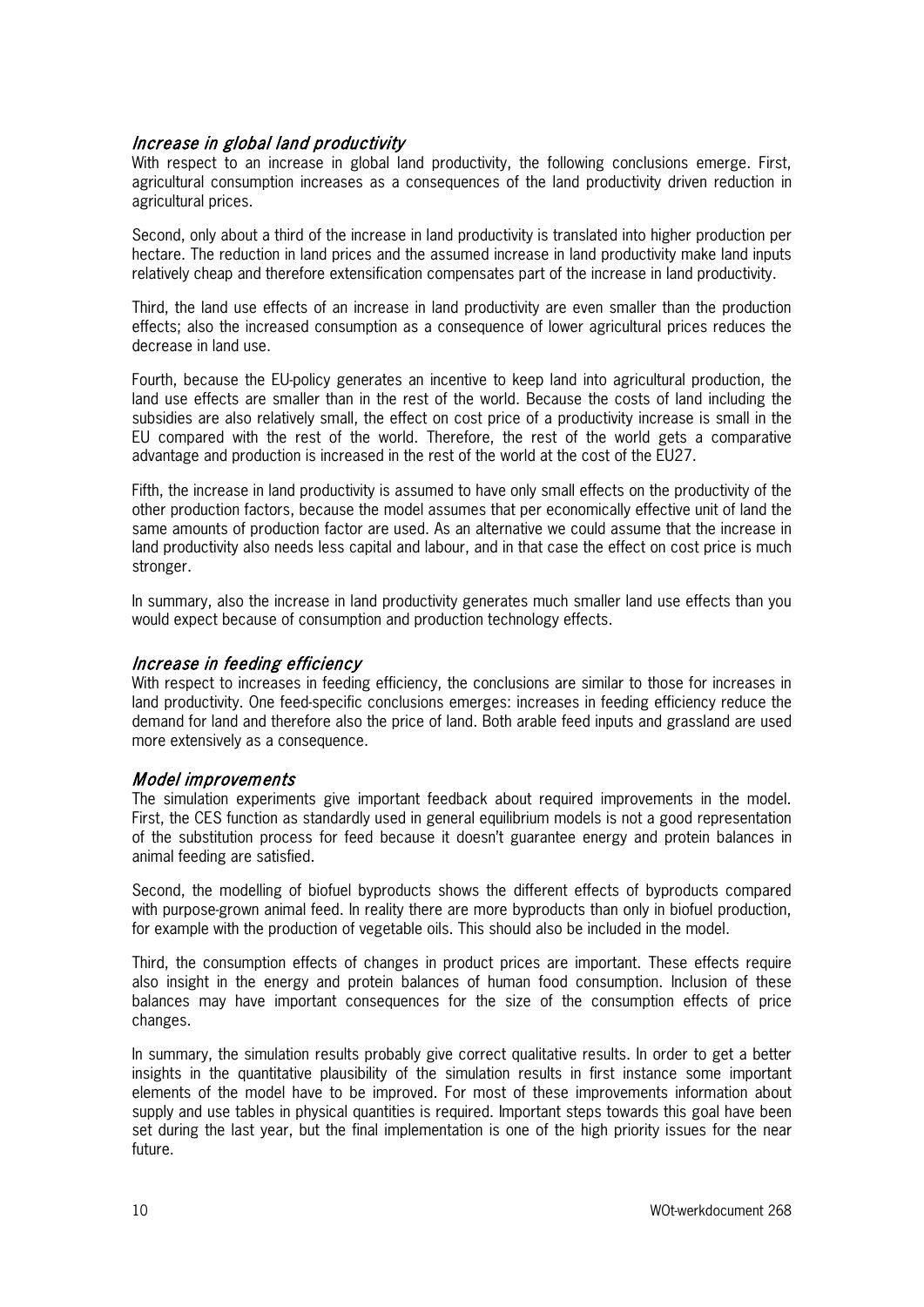# **1 Introduction**

The ministry of Economic Affairs, Agriculture & Innovation (EL&I) has large ambitions to develop sustainable animal production and consumption systems. Insights into the effects of meat consumption and production are also important for biodiversity policy. The Environmental Assessment Agency of the Netherlands (PBL) has two spearheads where animal production and consumption play a crucial role:

- nature, water and the green environment, focused on international biodiversity;
- sustainable development, with a focus on preservation of international production and consumption chains.

In this context PBL investigates sustainable protein chains, both qualitative and quantitative. They want to investigate the effects of Dutch, EU and global food consumption on for example worldwide biodiversity and greenhouse gasses. Policy options to reduce greenhouse gasses and biodiversity have to be evaluated, and shifts of costs to other regions in the world have to be evaluated. In order to these investigations PBL has their IMAGE and GLOBIO models to calculate land use, biodiversity and greenhouse gasses based on production information from other models. LEITAP is one of the models that will be used as input for the models IMAGE and GLOBIO. PBL uses results of a general equilibrium model like LEITAP to run simulations for their quantitative analysis.

A general equilibrium model like LEITAP is the only instrument that is able to tackle all international interdependencies, including land supply, trade, consumption and production. On the other hand, a general equilibrium model requires so much calculation time that only a limited number of sectors and regions can be handled, while the database required for such a model requires a lot of compromises. Furthermore, not all complexities can be included in such a model. The basic structure of general equilibrium models is relatively standard and straightforward, where the standard GTAP model is a good example of such a model. This model has been the starting point for the development of the LEITAP model. This model has been developed to focus more on the effects of the introduction of biofuels and to investigate European agricultural policies more in detail. To analyse the effects of biofuel policies, ethanol and biodiesel production and their byproducts have been separated out from the GTAP database, while substitution between different types of energies has been incorporated in the model. To investigate EU agricultural policies, a CAP budget has been modelled, where tax rates on land are adjusted in such a manner that the payment per hectare remains the same. Also second pillar policies, like investment subsidies, subsidies on extension and agro-environmental policies have been modelled in a stylized way.

The analysis of the effects of meat and dairy consumption and production requires new additions to the LEITAP database and model. First, in the GTAP database primary agricultural products are only for a small part bought directly as agricultural products. A lot of agricultural products are bought at the service sector, who buys it from the processing industry who buys it from the primary agricultural producers. This implies that a change in the private consumption of meat takes only a part of all private meat consumption, where a large part of the consumption is combined with a lot of other commodities. In order to synchronize a lot of tricks had to be found (Section 3.1), while for a longterm solution information about use and supply from FAO has to be used to improve the consistency in behaviour (Section 3.4). In order to analyse the reaction of the consumers on different policies and price changes, consumption behaviour has to be modelled better. For this reason, an overview of approaches to modelling consumption has been provided (Section 3.6). In order to analyse the effects of changes in meat and dairy production and consumption also the feeding of animals is an important topic. In the standard GTAP production structure, fixed coefficients are used, implying that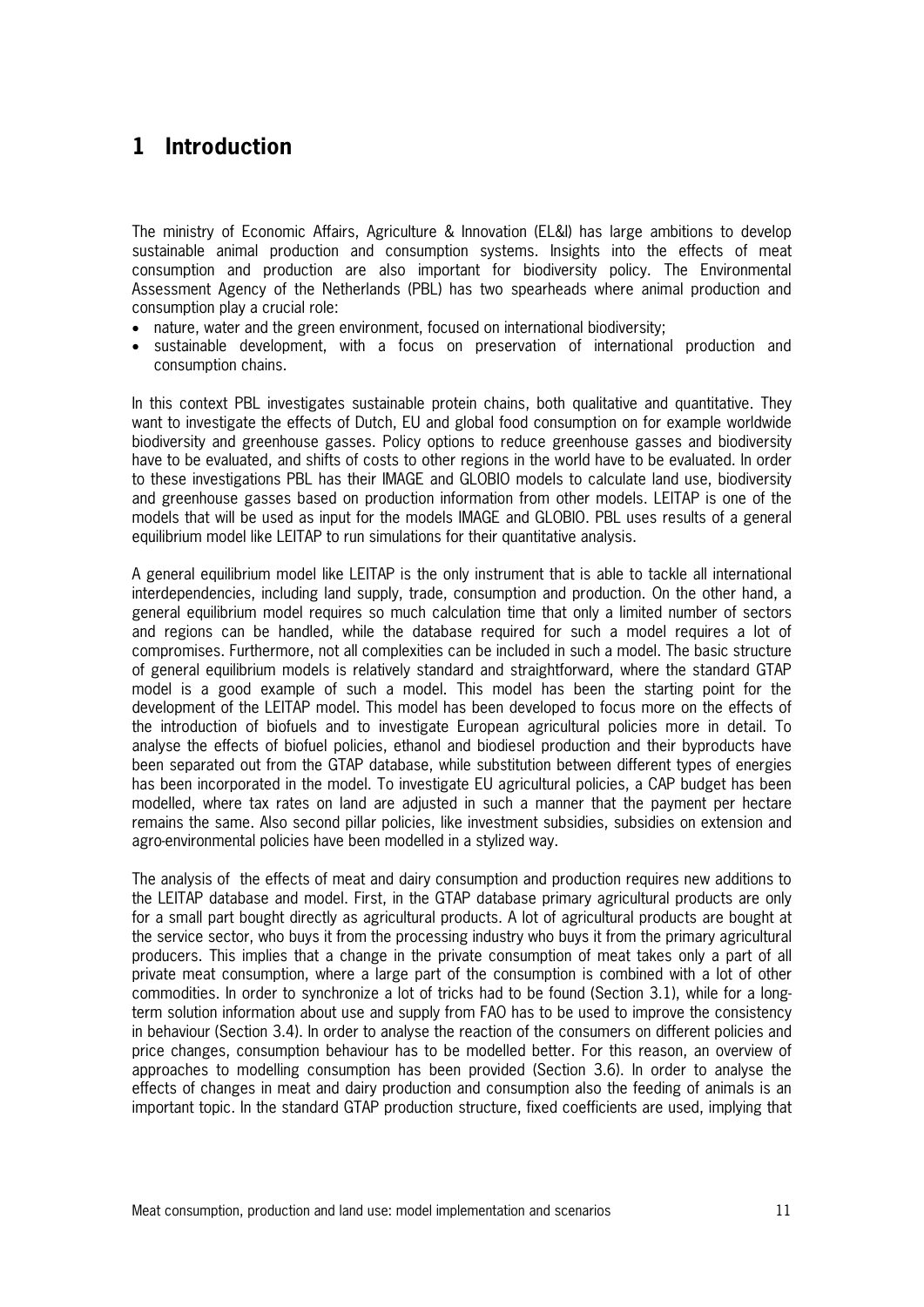the diet can not react to price changes of different feed components and changes in labour and capital costs, while it is very plausible that this happens. For this reason intensification in the animal sectors is modelled (Section 3.2), where special attention is given to biofuel byproducts like DDGS and oil cakes that can be very important feed inputs in an economy that is developing towards more biofuel production (Section 3.3).

The development of models for PBL requires that the quality of the modelling procedures is guaranteed. As an important step into this direction, all database adjustments have been automatized and programmed, while for the model and database system together a versioning system has been introduced. Chapter 2 describes these quality elements of the modelling and database system.

The purpose of the whole modelling exercise is to get a better instrument to project and analyse the effects of different policy options in the meat and dairy consumption and production. In order to have a point of reference, a baseline towards 2030 has been developed (Chapter 4). The policy experiments are discussed in Chapter 5. These policy experiments are part of the PBL-report "Meat, fish and dairy: consequences and choices" (forthcoming), where a descriptive analysis of the current situation of the environmental effects of meat, fish and dairy consumption and production is combined with an analysis of options to enhance the sustainability of global food supply. The results obtained by the LEITAP model are compared in this PBL-study with the results from the IMPACT model of IFPRI (see Chapter 7 of the PBL-report (Westhoek et al., 2011)). The focus of the PBL-report is on the applicability of the results of the two models, while the focus in Chapter 5 of this report is to analyse the plausibility and causality of the simulation results obtained from the adjusted LEITAPmodel.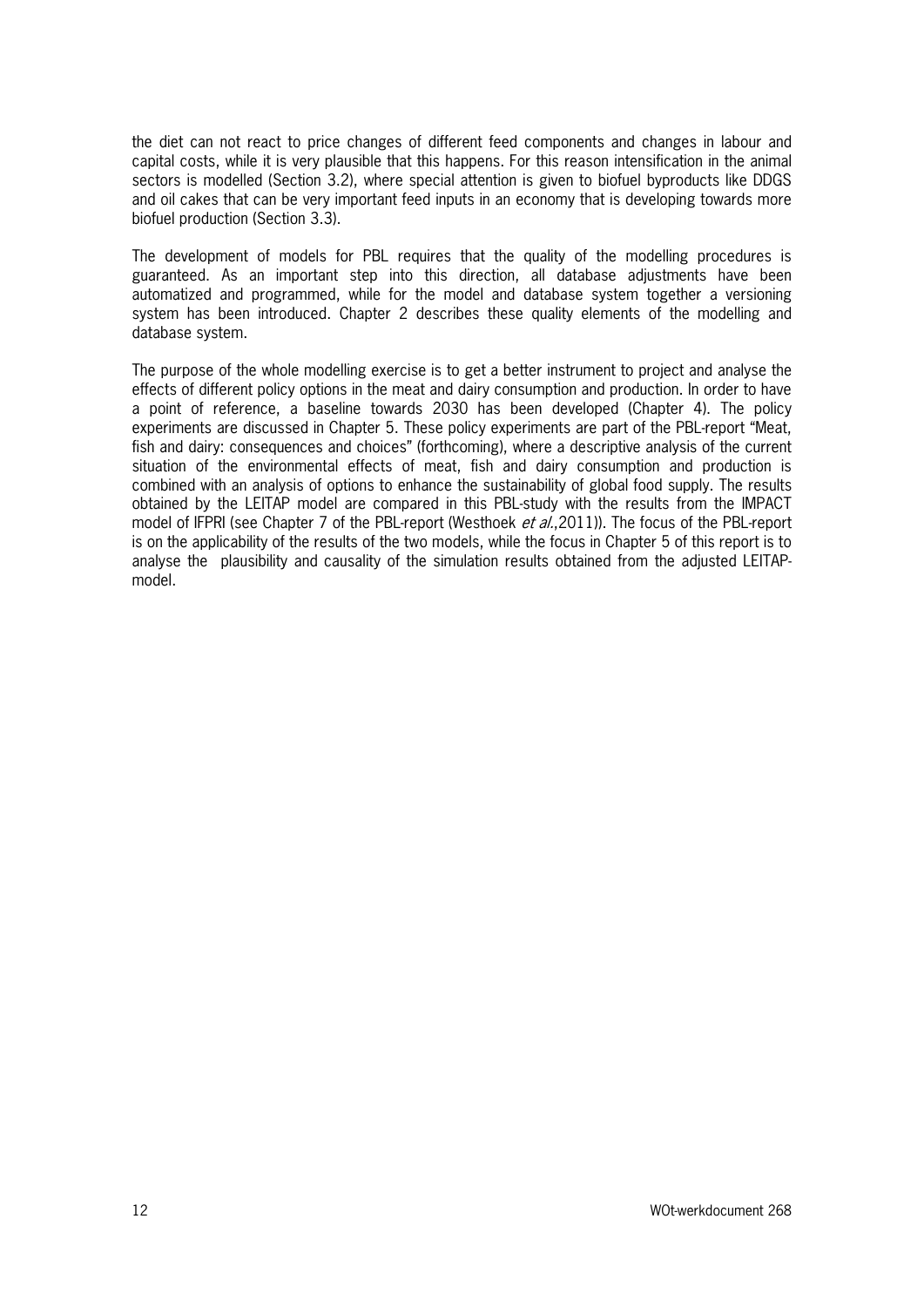# **2 Quality control of the LEITAP modelling system**

The version of LEITAP that was available at the start of the year included a lot of information where the precise source of the data and the precise calculations made were not easy to track. Because for the simulations in this project information had to be added, while more reliability checks were also required, the system of the initialization of the data had to be improved. We have chosen for a stepwise approach, where all steps are as much as possible automated. In doing this we required that updating the data in the future should also be simplified as much as possible. For this reason we tried to develop procedures that could use the LEI database system in development, called Metabase, to generate the data. In a stepwise procedure we generate the database, while we version and document the LEITAP programming system as much as possible.

In this chapter we first describe the stepwise procedure to create the database, and then the versioning system to document the LEITAP modelling system.

# **2.1 Steps into database generation**

The starting point of the LEITAP database generation is the GTAP database. At this moment the 2001 database, but when a reliable 2004 database is available we will switch to that. Some information to the database is added before we aggregate it to our own aggregation, and some information after aggregating to the new aggregation. Because we call the GTAP aggregation step 1, we call the preparations before this GTAP aggregation step 0, and count all steps afterwards till the last step.

#### Step 0. Splitting biofuels from GTAP dataset

We add the biofuels ethanol and biodiesel before aggregation, and when we are able to split the animal feed sector also the feeding sector will be splitted off before we add the animal feed to it. The splitting of biofuels is introduced consistent with Taheripour *et al.* (2007). In the South and Central American countries ethanol is made from sugar cane, in the EU from wheat, and in the rest of the world from maize. Biodiesel is made from vegetable oils, all over the world. In contrast with Taheripour et al. (2007) all biofuels are assumed to be blended with crude oil in the petrol industry.

To standardize the whole procedure, a batch file "spitall.bat" is made that calls the batch files that prepare splitting off each biofuel (i.e. ethanol1.bat, ethanol2.bat, and biodiesel.bat), then splits the biofuel with the GEMPACK supplied program splitbat.bat, and copies the information to the next input directory. In preparing the weights information about for example trade flows and production is translated into weights that can be used in the splitting program. Consistent with Taheripour et al. a specific batch file is called that adjust the GTAP database for vegetable oils in Malaysia. Finally, a batch file "additive.bat" is called that transfers all demand for biofuels to the petroleum sector.

In order to have a starting point for generating biofuels of all types in all countries, a small amount of biofuel is split off in all countries, also when there is no production in 2001, the year of the database. This initial values provide starting points, where the levels of biofuels can be increased in initializing the database for 2007.

At this moment biofuel trade is only modelled to a very limited extent. The trade flows included by Taheripour et al. (2007) are in, but further adjustment have not been made. It is on our priority list to implement recent trade patterns into the database.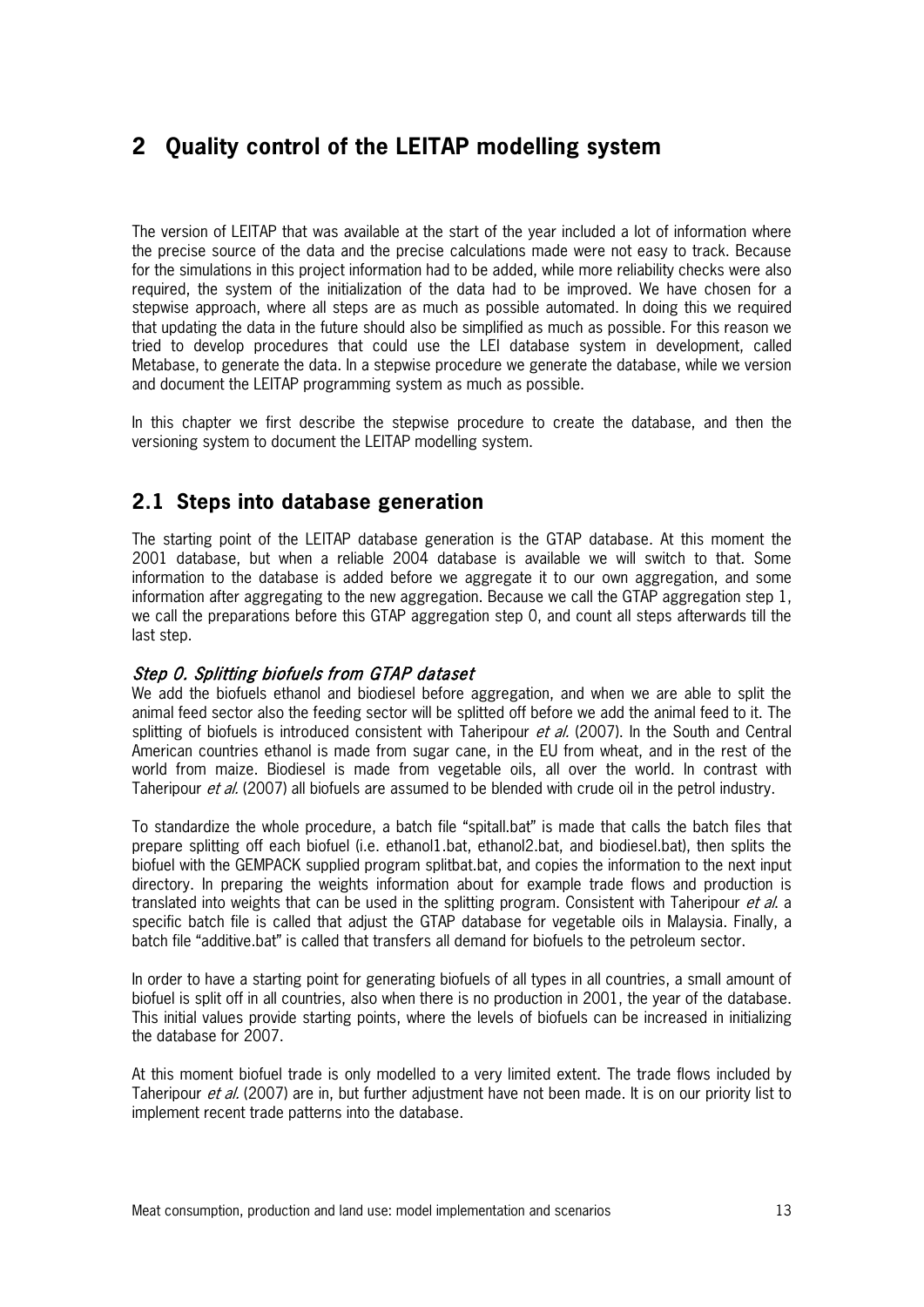In summary, the process to include biofuels into the database is completed automated, although the programmer must check for error messages, and the steps can be traced. But the assumptions about trade and production technologies are based on rough indicators from Taheripour *et al.*, and could be refined.

# Step 1. Aggregation to LEITAP aggregation with GTAPAgg

The next step is the aggregation of the GTAP regions and sectors towards the regions and sectors used in the project. This is managed by project-specific batch file, for example 0000FlexAgg.bat. The program uses the standard file Data-agg.bat supplied by GTAP, and gives a project-specific aggregation file, for example EURALIS\_IIIBF\_29\_08\_09.txt, as an input. This aggregation file can be changed to change aggregation. The batch file copies the results towards the relevant directories.

#### Step 2. Post- aggregation database adjustments

In the 2001 database there are some specific problems that require correction. For example, in some regions sugar can be produced without sugar cane or beet, vegetable oils can be produced without oil seeds, and dairy products can be produced without milk. For this reason, we adjust the database in such a way that at least 80% of the primary products (i.e. sugar cane and beet, oil seeds and milk) are used for the production of the secondary product (i.e. sugar, oils and dairy), and that at least 30% of the intermediate inputs of the secondary product consists of the primary product. The adjustment takes place by using a number of sectors as intermediate. For example, if milk is used in the service sector, while the service sector is delivering to the dairy industry, then we reduce milk deliveries to the service industry to increase deliveries to the dairy industry, while we compensate this with deliveries from the service industry to the dairy industry. This keeps the balances correct. In the cases when this type of adjustment is not sufficient possible, then we make smaller adjustments than the 80% and 30% above.

Also the database adjustment is steered by a batch file, in this case MILKSUGOILSADJUST.bat.

#### Step 3. Adding the LEITAP- specific information

The LEITAP model is more complex than the standard GTAP model. As a consequence extra information has to be added. This adding of information is managed through a model-specific batch file, for example LeitapAgg.bat, that calls the program stored in the file LEITAPagg.tab. This program combines the data created in step 2 with coefficients defined at the GTAP aggregation in LEIDATA files, and some aggregation specific information stored in a model specific file, for example MODELSPECIFIC.HAR. The model specific batch file calls all the standard routines and only differs in using a model specific data file. This makes again a lot of the data assumptions transparent. In many cases the size of coefficients is based on intuition, and not on econometric estimates.

The challenge is to fill the model-specific data file, and to have reasonable data for the LEIDATA files. For example, the land use and quantity data information is based derived from FAO data. This information is stored in the database program Metabase at LEI. In order transform this information into GTAP format mappings between GTAP and FAO sectors and regions have to be developed. A first step into this direction has been made, but a lot of improvements are required to make the system more complete and reliable. If it works, then updates of new data will become much easier.

At this moment we have a mapping to allocate arable land and crop quantities of FAO to the GTAP aggregation. The results are stored in the LEIDATA files by copying the data from metabase into the LEIDATA files. The procedure in Metabase is automatic through a GAMS program called DemoFaoGtapProdLand.gms. This is a start to automate the whole procedure from raw data to data used into the model.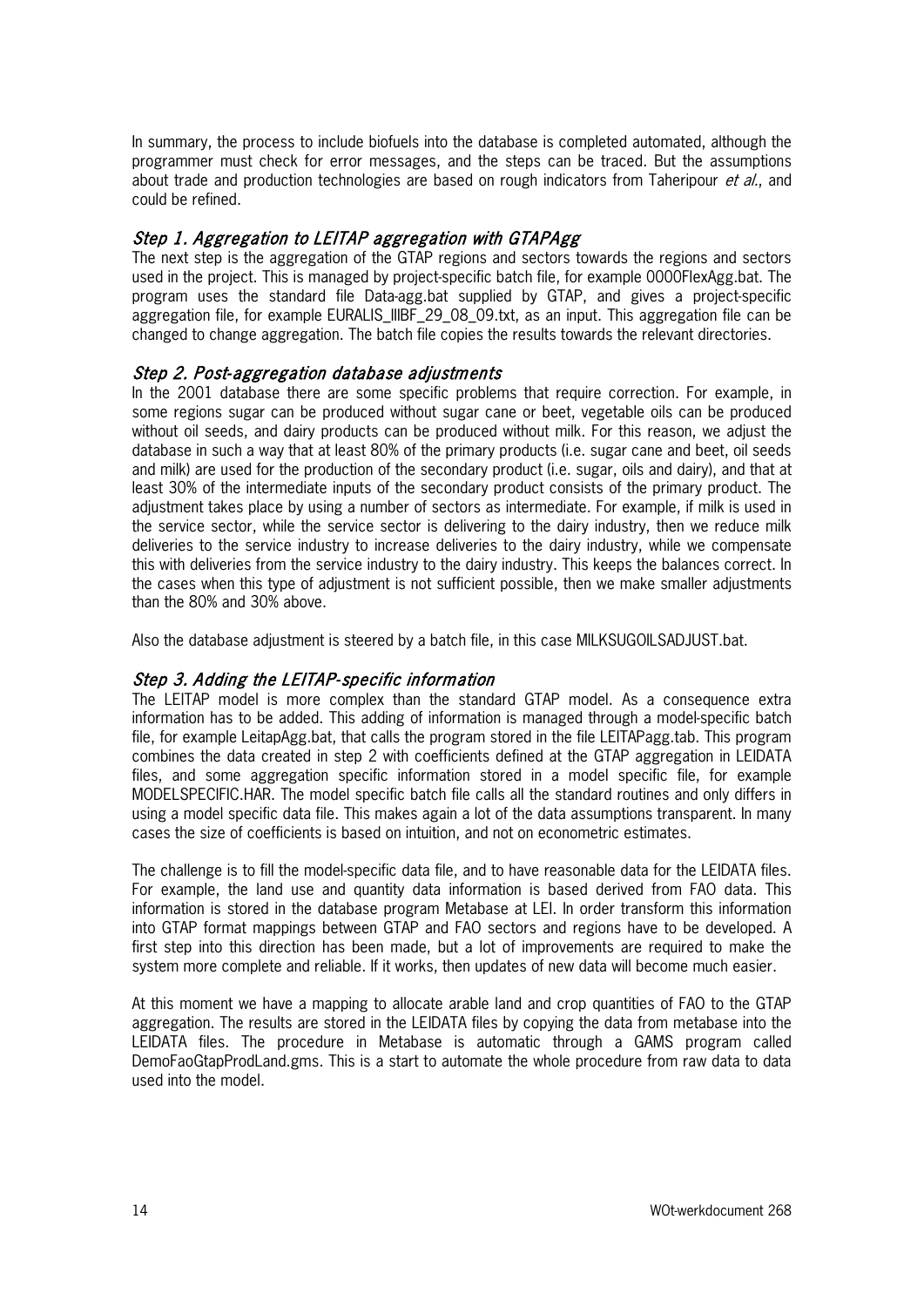Data on the amount of available land and corrections of marginal and average productivity is provided by PBL. The amount of available land for different scenarios is delivered on the IMAGE aggregation and imported directly into the model specific file. The marginal divided by average productivity of land is supplied by PBL in the form of characteristics of grid cells added. This is information is summarized in the form of function relating amount of land and marginal/average productivity. This function is estimated using EVIEWS through the program createdata.prg with the database store avmarg.wf1. To use this program, first a Delphi program RenamePBLDataFilesProject is used to rename the files from PBL into files with the LEITAP region names included, and then the results are stored into the matrix aaresults as defined in the database avamarg.wf1. This can be copied directly into the modelspecific data file.

Because information about biofuels is available in millions of tons or liters, we had to implement a procedure to transform the values in the GTAP database into physical quantities. As discussed, physical quantities of agricultural products are derived from the FAO database through procedures implemented in the Metabase database. Based on this information and information about energy efficiencies of agricultural crops it is possible to calculate the physical quantities of energy in the initial 2001 database we have created.

First, we have to define what quantities are behind the value data about the feedstock that goes into biofuels. This we do by assuming that the price of the feedstock when used in biofuels is the same as the market price of the feedstock. So, if the value of wheat production is 200 and if 2 ton of wheat are produced, then the price of wheat is 100. If 1 dollar of wheat is used in the production of ethanol, then with a price of 100, 0.01 ton wheat is used in the production of ethanol.

Second, we have to transform physical quantities into energy values. For this we use the following energy efficiencies (Table 2.1).

| <b>Product</b> | Energy content in MJ per kg |  |
|----------------|-----------------------------|--|
| Wheat          | 8                           |  |
| Grain          |                             |  |
| Vegetable Oils | 14                          |  |
| Sugar Cane     |                             |  |
| Crude oil      | 42                          |  |
| Biodiesel      | 39                          |  |
| Ethanol        | 27                          |  |

Table 2.1 Transforming physical quantities into energy values

Finally, the energy values used in the production of biodiesel and ethanol have to be transferred towards physical quantities of ethanol and biodiesel. This generates a possibility to convert the biofuel feedstocks in kg ethanol and biodiesel, and if useful to convert the biofuels into energy equivalents of crude oil. This last step is done in determining the shock: for biodiesel a shock of 1 Mtoe crude oil equivalents equals a shock of 42/39 Mton of biodiesel, and 42/27 Mton shock of ethanol. In case shocks would be known in mln liters instead of mln kg, a conversion factor is required to transform liters in kg. 1 liter of ethanol is 0.789 kg, and 1 liter of biodiesel is 0.88 kg. In summary, although the generation of the data from the available files is automated, a lot of preprocessing is done in a relatively complicated way. The challenge is to create automated and traceable procedures to go from the raw data towards data used in the LEITAP program. This is accomplished for some parts of the database, but we are still far from this ideal situation.<sup>[1](#page-16-0)</sup>

<span id="page-16-0"></span> $<sup>1</sup>$  But others, like the people in Purdue generating the GTAP database, also didn't reach this stage yet.</sup>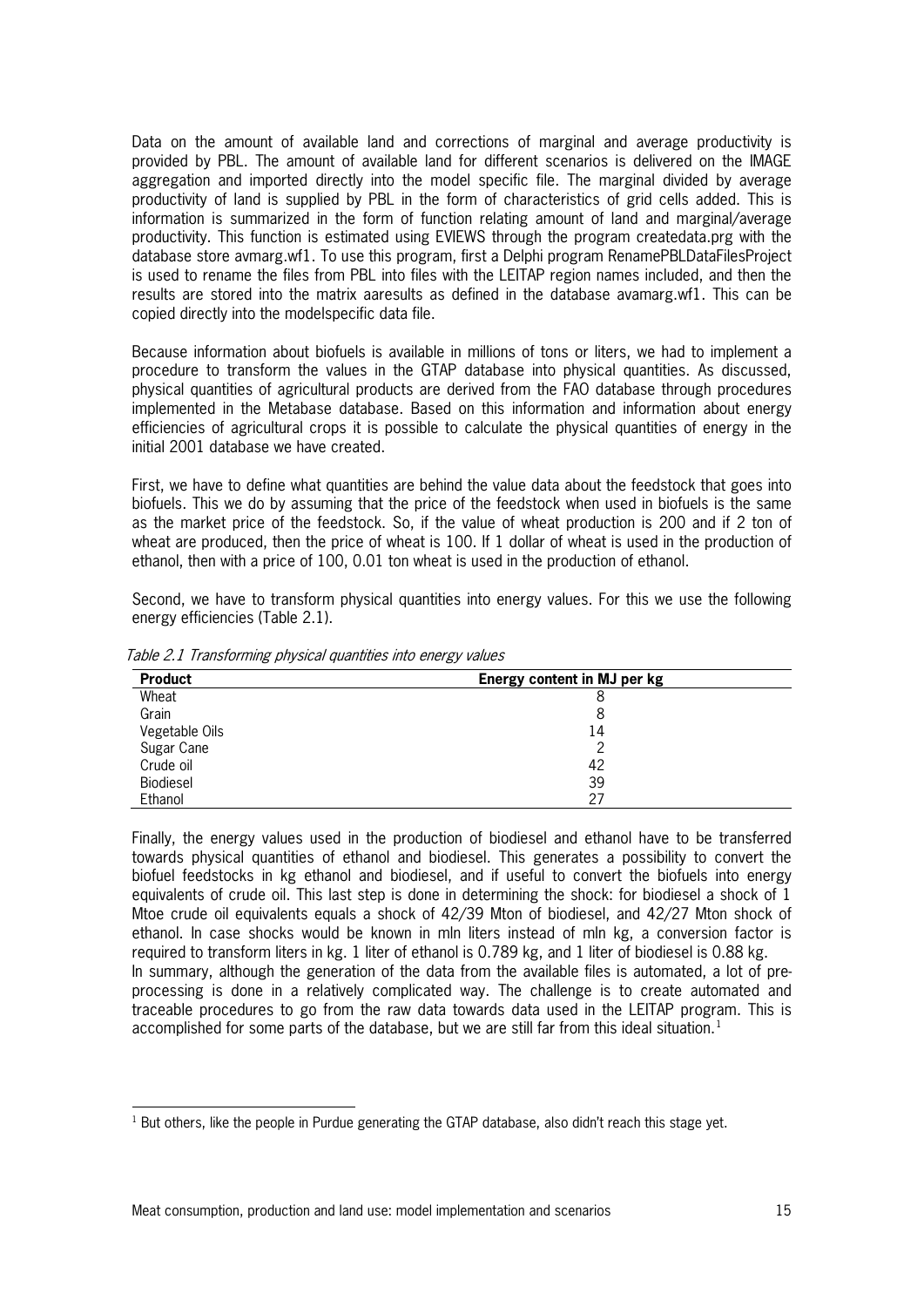#### Step 4. Adding Byproducts

The next step is to add byproducts. We follow here the information used in the GTAPBIO database, that shows that about 30% of the value of the energy creating inputs used in biofuel production (i.e. wheat, maize and vegetable oils excluding palm oil) is the value of the byproducts. A program to initialize the database that the byproducts can be introduced is run through the batch file MAKEBYPRODDATABASE.bat.

The batch file MAKEBYPRODDATABASE.bat calls first the program stored in makebyproducts.tab. This program uses a file Extrasets.har where the byproducts are defined and it is also defined with which inputs in which products they are related. This information is integrated in the database, where a lot of new sets have to be defined because byproducts are not produced in their own sector but in the sector of the main product (for example DDGS is produced in the ethanol sector) while they are traded in their own sector. So, all sets related with production don't include byproducts, while the sets related with trade include them. This is a technical problem that is completely solved by the program makebyproducts.tab.

The only problem left is from which sectors the byproducts are split and in which sectors the byproducts are used. Because the byproducts are feed inputs, we split the byproducts from the general feed sector "ofd". To prevent distortions into this sector, we split only small amounts of byproducts from this sector, and will increase them through running the model. The byproducts are sold to the livestock sectors, where the value of "ofd" used in these sectors determines the distribution of the byproducts over the sectors.

After creating small numbers for the byproducts in the database, these numbers have to be blown up till 30% of the input values where they are related to. The batch file MAKEBYPRODDATABASE.bat starts for this reason a batch file called Byproductlnitialization.bat. This is just running the LEITAP model and shocking the levels of byproduct production to the required levels. We prevent substitution between byproducts and unprocessed feed inputs like wheat or vegetable oilseeds, because we want to use these products as substitutes during the simulation exercises. Therefore, we use the sector ofd as a direct substitute of biofuel byproducts in initializing the database. In order to prevent large distortions in the database, the static version of the model with only substitution possibilities in feed inputs between ofd and the byproducts is used, with a very elasticity of substitution of 100. This guarantees that the price effect of the substitution of the byproducts and ofd is limited, so the distortions in the original database are as small as possible.

In summary, the byproducts are split from the sector "other feed and food" (ofd) in small amounts and distributed over the livestock sectors according to their share of "ofd" use. After initialization the required amounts of byproducts are created by running the model and shocking byproduct production, forcing the model to substitute ofd with the byproducts. This minimizes the distortions created in the database when including the byproducts.

#### Step 5. Creating Baseline data and parameters

To run a baseline scenario data about growth and production are required. GDP and population growth are taken from USDA [\(http://www.ers.usda.gov/Data/Macroeconomics/#BaselineMacroTables\)](http://www.ers.usda.gov/Data/Macroeconomics/#BaselineMacroTables), where a spreadsheet template is used to convert these data towards GTAP aggregation. The data are available on a yearly base till 2030, and all data are imported in a GEMPACK data file (BaselineData.HAR). Also data from the International Energy Agency (IEA) about crude oil production are imported into this file. All these data are on a GTAP regional aggregation, creating the possibility for automatic aggregation. Data that are not region specific like the definition of the countries in the EU, are stored in a model specific file like AggregationSpecific.har. This implies that the batch file steering the creation of the baseline data is also aggregation specific, for example MakeBaselineData.bat.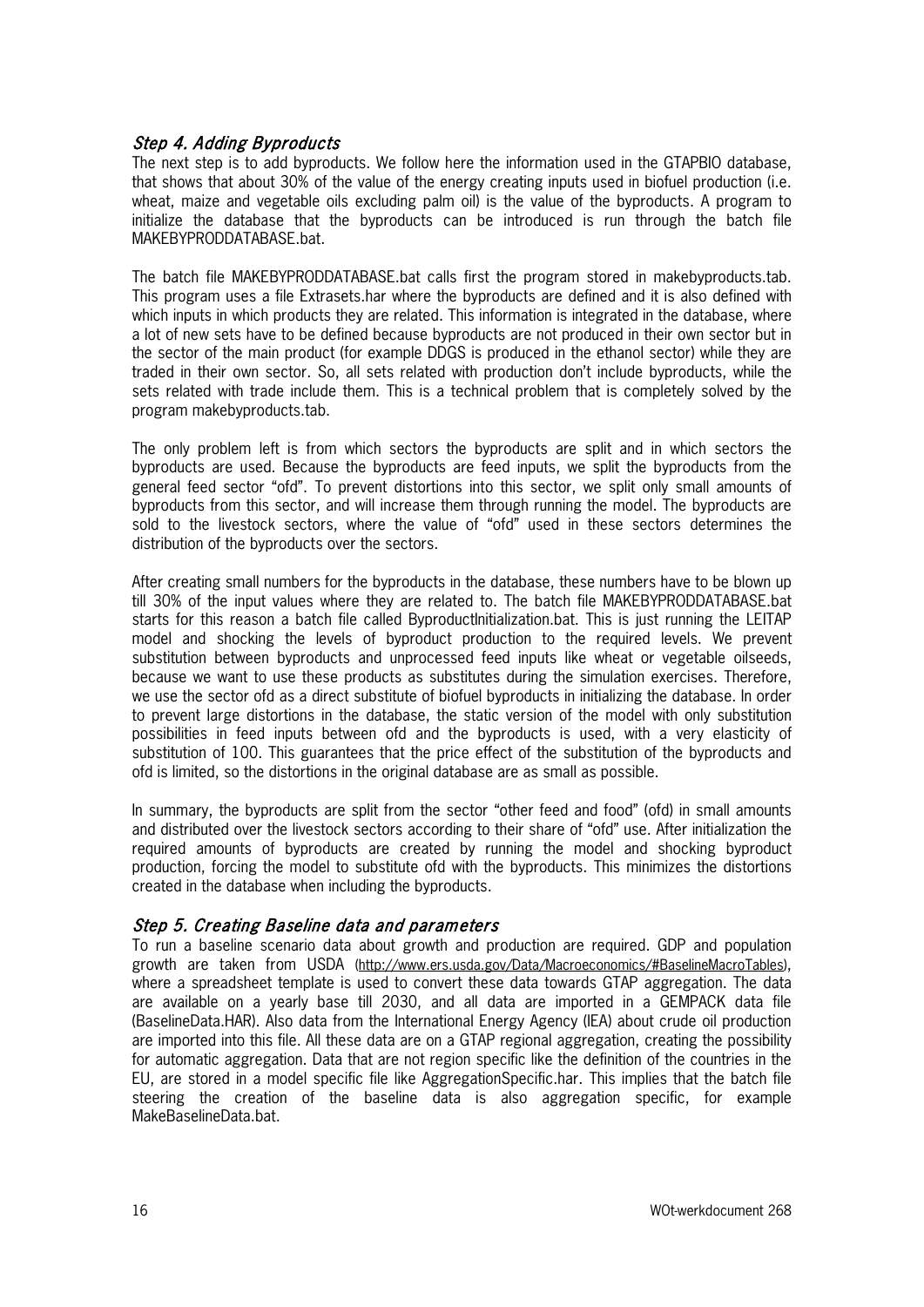Through the aggregation specific batch file the program stored in MakeBaselineData.tab creates the shock files for the database. In the future, this program can be somewhat further generalized, limiting the number of data that have to be stored in the aggregation specific data file. The program creates not only the shock files, but also the period-specific parameter files that are used in the baseline. For example, the elasticities and commodities in the feed nests are different for the initialization period till 2007 and afterwards. This guarantees that all data, including scenario specific parameter files, used for the baseline are generated automatically in a structured way.

#### Step 6. Making the baseline and updating the database till 2007

To go towards 2007 we update run a scenario with the variables that from 2001 to 2007 where GDP, population and crude oil, ethanol and biodiesel production are shocked. Also milk quota changes, tariff changes as a consequence of EU-policies and extension of the EU till 27 member states are implemented in this period. Production subsidies are being decoupled from production and coupled to land in the period 2004-2007. In order to prevent disturbances generated by fast increases in biofuels and their byproducts, we implement very high elasticities of substitution in the feed nest, and include only ofd and the biofuels in this feed nest, and don't allow for substitution in the fuel nest between crude oil and biofuels.

This generates a database with correct GDP, population, crude oil, ethanol and biodiesel production in 2007, that can be used as a starting point for simulations. For this project we start with policies in 2010, and so update the database till 2010, where we only shock GDP, population and crude oil production, having a constant subsidy budget for biofuel subsidies.

For the prediction periods, where differences in scenarios emerge, we shock endogenize GDP and crude oil production by first running a calibration scenario with GDP and crude oil production exogenous (Base\_GDPExogenous), saving the technologies that are endogenous in this calibration run. Then we rerun the same scenario with technologies exogenous and GDP and crude oil production endogenous (Base). This Base run generates the same simulation, but when we make scenarios derived from this Base scenario, we can include the effects on GDP and crude oil production in these scenarios.

In the baseline scenario we keep the real budget for biofuel subsidies (direct and indirect) and the nominal first pillar CAP budget constant (with an assumed inflation rate of 2% per year).

In summary, we use the updating procedure of the database till 2007 to get crude oil production, biofuel production, GDP, population and some tariffs correct. The rest is determined by the model. For the period after 2007 only population, GDP and crude oil production are calibrated based on external sources, while the rest is determined by the model.

# **2.2 Versioning system**

The LEITAP modelling system has to be put under a versioning system, called TurtoiseSVN. The whole directory generating and storing the data, and the baseline and reference scenario definitions are stored into this system. Also the programs that manage the flow of scenarios and the program used to analyse the results are stored and regularly updated to the most recent version. All versions are saved into this system.

When a new version of the LEITAP modelling system is uploaded into the TurtoiseSVN repository, as much as possible the changes are documented. This creates a log of all the changes automatically, while also the TurtoiseSVN system has some instruments to compare the files that have been changed between different versions. For the runs documented in Chapters 4 and 5, we use version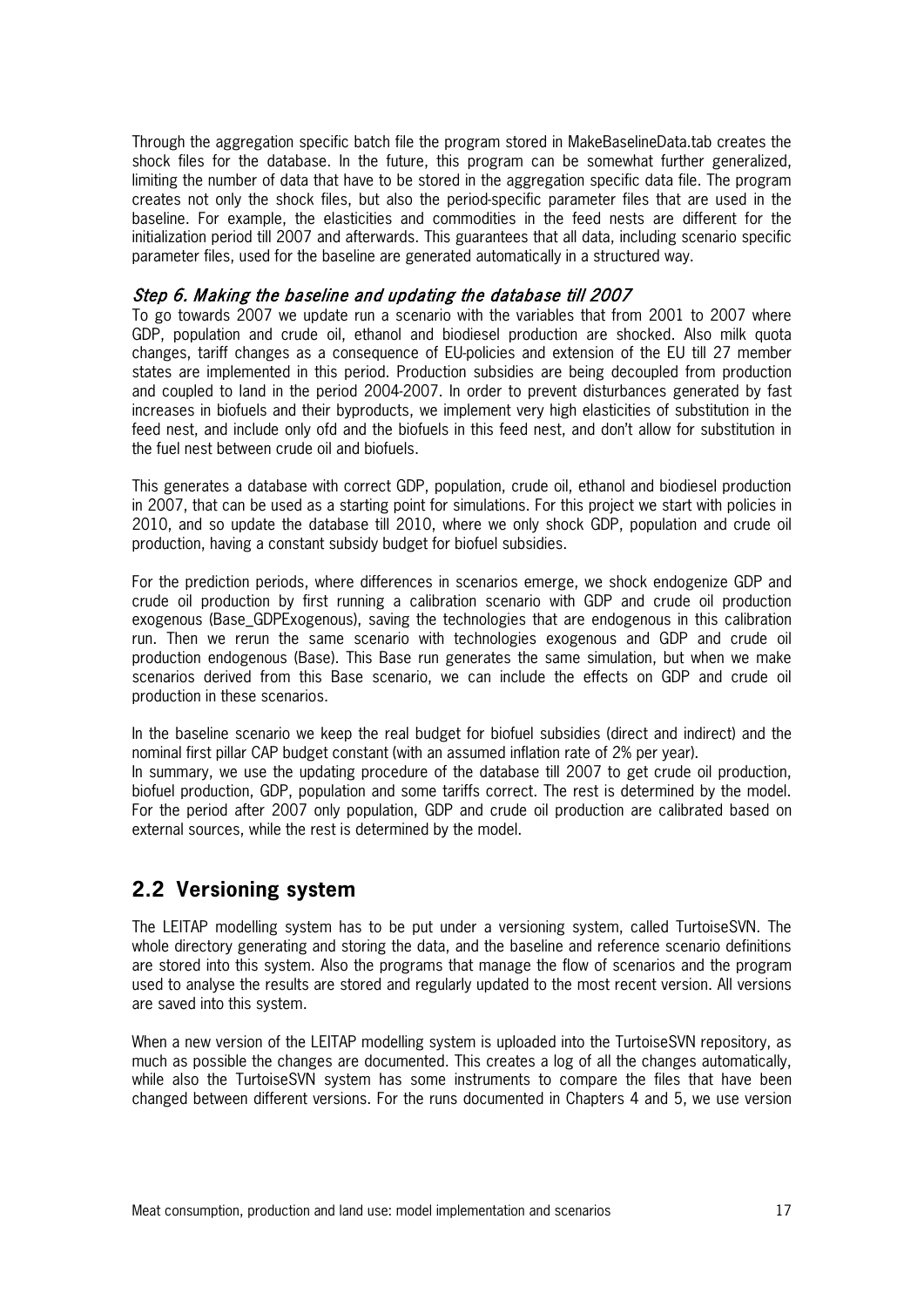43, after using the versioning system for four months. This shows that the changes are documented and saved regularly.

The versioning system is only meant for the general development of LEITAP, not to store results of specific projects. For this purpose a special drive is reserved, where all the scenario definitions, programs and results are stored. This makes the results both reproducible and it is easy to read old scenario results.

# **2.3 Conclusion**

Important steps have been made to improve the management of the LEITAP modelling system. All steps to create the database at LEI are reproducible, as far as processing from some input data is concerned. Some of the input processing is also programmed in some way, but quality control of these steps is still under development. Especially the use of Metabase promises important improvements and standardization in the processing from raw data towards the data used in the modelling system. An important aspect is also documentation of the quality and meaning of the data used from other databases, like the GTAP database and the FAO database. This requires further efforts.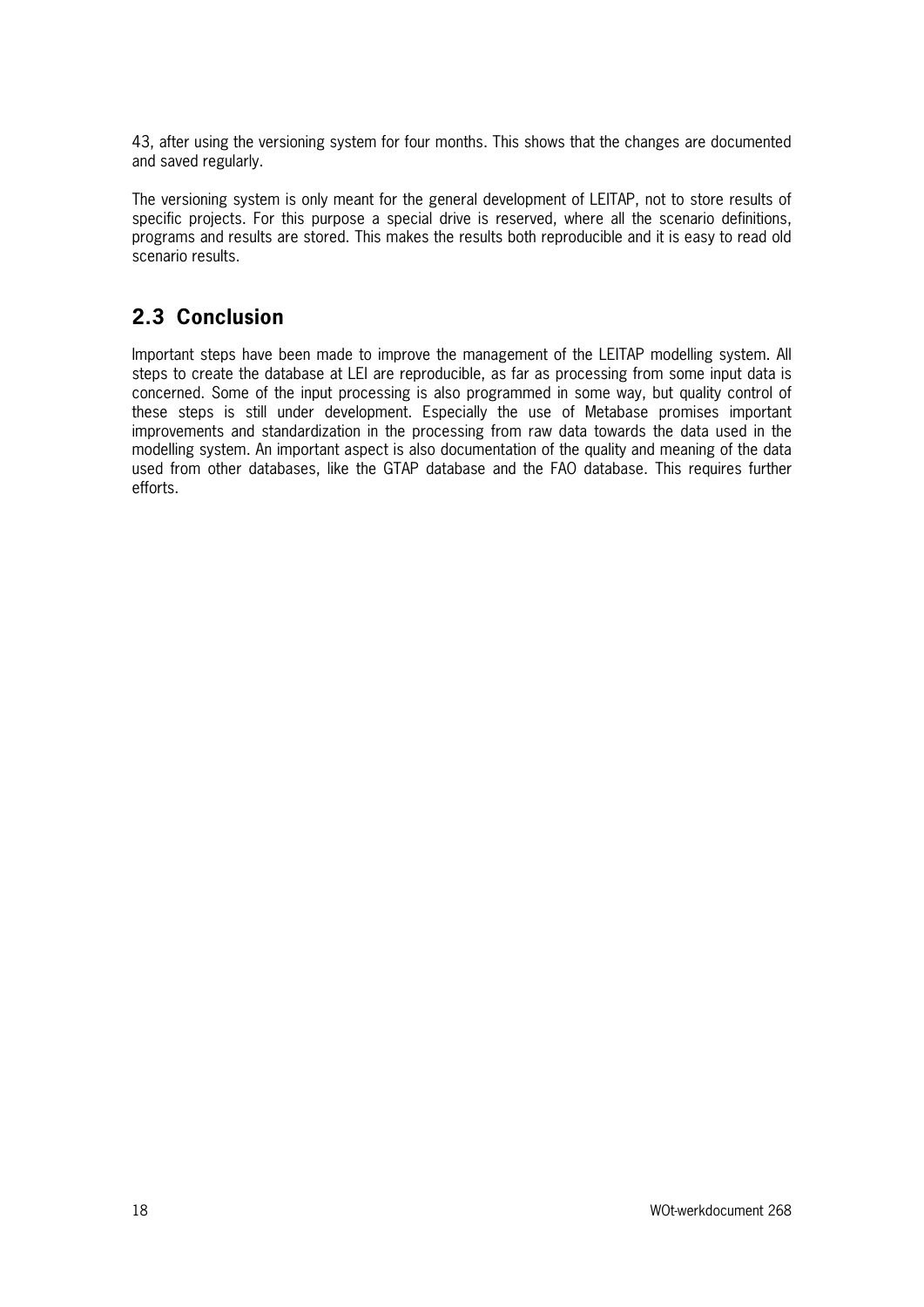# **3 Model and database improvements**

In order to simulate the effects of different policy options, the standard LEITAP model had to be extended in several ways. This chapter describes the adjustments and adds a literature review about consumption functions that was not essential for the current experiments, but will be an important focal point for future improvements of the model.

# **3.1 Indirect demand for food**

Only part of the primary agricultural sector produces products that are directly consumed by the private consumers in the model. Most primary products are processed and then sold to the service sector. The service sector sells a composite product that includes transport, health care, restaurants, etc. to the consumer. In the model the income elasticity of the service sector is much higher than of the primary agricultural sectors. This higher income elasticity is correct for most elements of the service sector, but gives problems for the demand of primary agricultural products that are bought by the service sector. In the model it is assumed that the percentage change of the inputs of a sector equals the percentage change of the output. So, if the demand for services increases with 1%, also the demand for meat increases with 1%, while in practice the share of the food component in the total service sector will decrease. So, because the income elasticity of the service sector is much higher than the income elasticity of the primary food sectors, while a lot of demand is going through non-food sectors, it is obvious that demand for primary food will be too high. For cattle (including processing) about 55% of production is going into intermediate production, although more than half of it is from cattle into cattle or other animal products. Of the intermediate deliveries to other sectors, about 65% goes into industry(25%) and services (40%). The income elasticity for services is more than one, while for cattle meat this is less than a quarter of it. Because probably this demand develops in the same direction as the direct consumption of primary agriculture, it is important to correct these elasticities.

We have decided to make adjustments in the following way. We assume that the percentage change of primary food commodities is leading for behaviour of the input coefficients of these commodities in other sectors. This implies that if the percentage change in consumption in for example the service industry is higher than for wheat, we adjust the input-output coefficient for wheat with the difference in percentage change in consumption:

**coefficient** (**parameter**) (**all**,i,TRAD\_COMM) (**all**,j,TRAD\_COMM1) dum(i,j); **formula** (**initial**) (**all**,i,TRAD\_COMM) (**all**,j,TRAD\_COMM1) dum(i,j)=0; **formula** (**initial**) (**all**,i,FOOD\_COMM) (**all**,j,SEROIND\_COMM) dum(i,j)=1; **formula** (**initial**) dum("milk","dairy")=1;

**Equation** AF1\_FOOD\_TRAD # Technical change is used to equalize direct and indirect demand# (**all**,i,TRAD\_COMM) (**all**,j,TRAD\_COMM1) (**all**,r,REG) af(i,j,r) = dum(i,j)\***[**qp(j,r)-qp(i,r)**]**+  $(1-dum(i,j))$ \* $[afcom(i) + afsec(i) + afreg(r) + afall(i,j,r)]$ + DUM\_I\_LAND(i)\*ALANDFACT\*aland(j,r) + ASCALE(i,j,r)\*aknreg(r)**]**;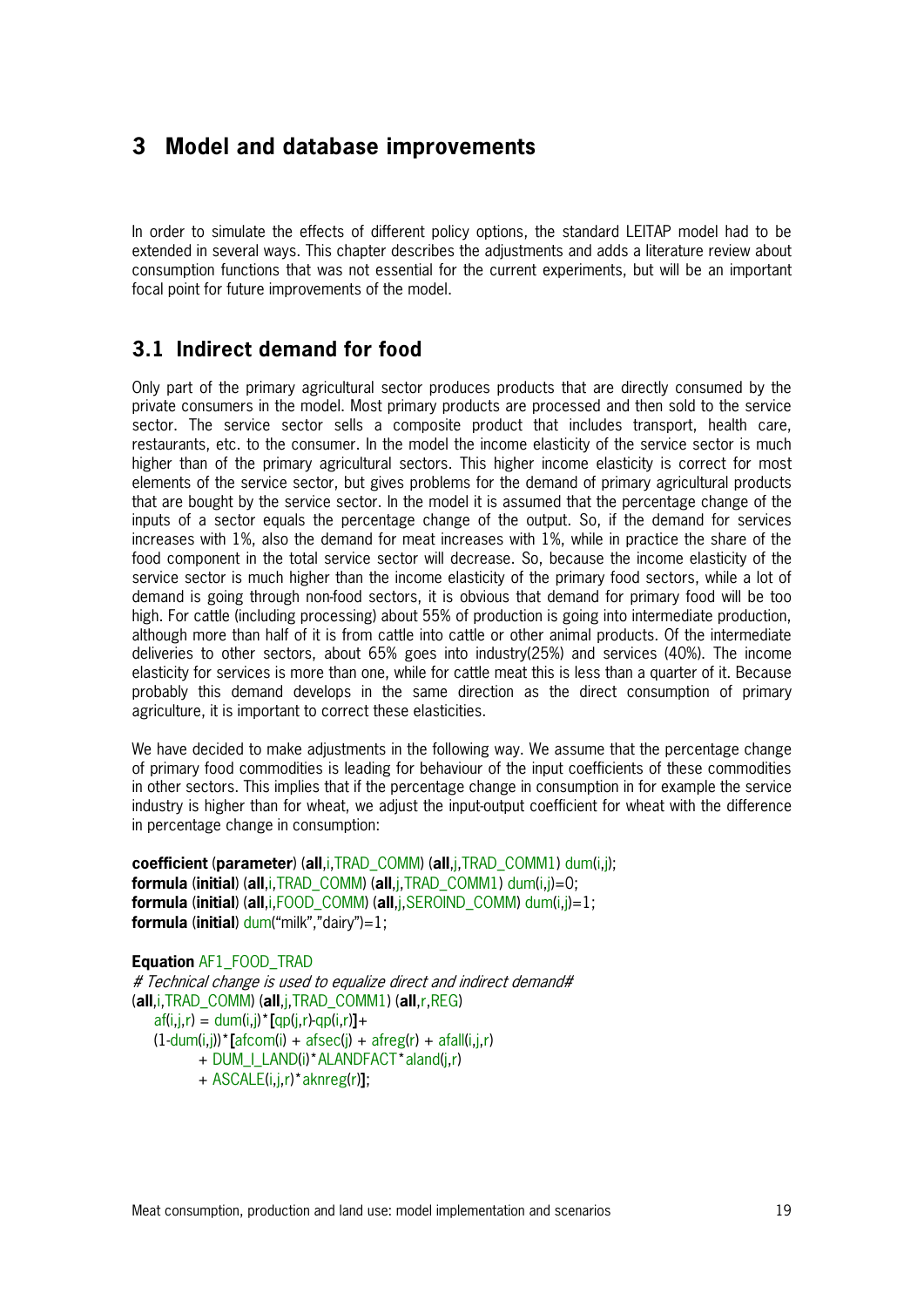Where af is the percentage change in technology, i.e. percentage change in the input coefficient, qp(j,r) is the percentage change of private consumption for the sector for which the input-coefficients are adjusted, qp(i,r) is the percentage change of the consumption of the food commodity that is used as an input in sector j, and all the factors starting with a represent real changes in technology.

The dummy determines if the consumption of the input is used to change the input-coefficients of the sectors, or the standard factors, like the general technological change is used. At this moment we assume that all food-inputs of industry and services are consumption related, but this can be changed easily. It is obvious that the consumption relation should not be applied to sectors that use primary goods in the production process, like feed related items in livestock, or biofuel inputs in ethanol or biodiesel production. Because for the dairy industry it is obvious that demand is consumption related, we apply the consumption elasticities in this sector (milk into dairy). But for example the sector ofd (i.e. other feed and food), including 60% consumer goods but also animal feeding, we don't like to relate technology in a direct way with consumption.

This method has the advantage that indirect consumption becomes consistent with direct consumption, but may be dangerous if inputs are involved that are used for other purposes than consumption. For example, if wheat would be used in chemical industry, it may be that this is really a technical input coefficient, and not an indirect way to consume the primary input. A lot of research is required to get into more empirically based technological change and adjustments of consumption. Especially the sector ofd should be split in order to separate consumption effects from technology effects.

#### Conclusion

The method to correct for indirect consumption seems to give an improvement compared with the old method where implicit technological change modelled also consumption behaviour. But a lot of theoretical and empirical details have to be worked out. Perhaps it is better to adjust the database in such a manner that indirect private consumption of primary agricultural products is allocated to the direct private consumption of primary agricultural products. This activity is not a trivial one, and requires coupling of the GTAP database with information about supply and use tables of FAO.

# **3.2 Modelling intensification in livestock**

In the livestock sector there is an opportunity to substitute between crops (concentrates) and grass (roughage). This is not possible without limits. Intensification in livestock is in many cases related with using more concentrates at the cost of roughage. The marginal benefit of using more concentrates decreases, and efficient use of concentrates depends on management skills, the use and type of stable and also the type of animals used (i.e. capital). This implies that there is a combination of capital and skilled labour required to intensify. There is a substitution possibility between grass and a combination of capital, labour and concentrates. Again, the substitution possibility between capital and labour, and concentrates will be small, where the substitution possibility between skilled labour/capital and unskilled labour will be relatively high. Based on this line, feed substitution can be modelled as in Figure 3.1.

The value added energy nest (VAEN) consists of a feed land nest (FEEDLAND) and a non-land valueadded nest (NLVAEN). The substitution elasticities is set at this moment 0.05 for the crops, and 0.1 for milk and cattle. These are much lower than they used to be, because it seems substitution possibilities are limited. For the sector "other animal products", that includes pork and chicken, land is not an important production factor, so we reduced this elasticity to zero.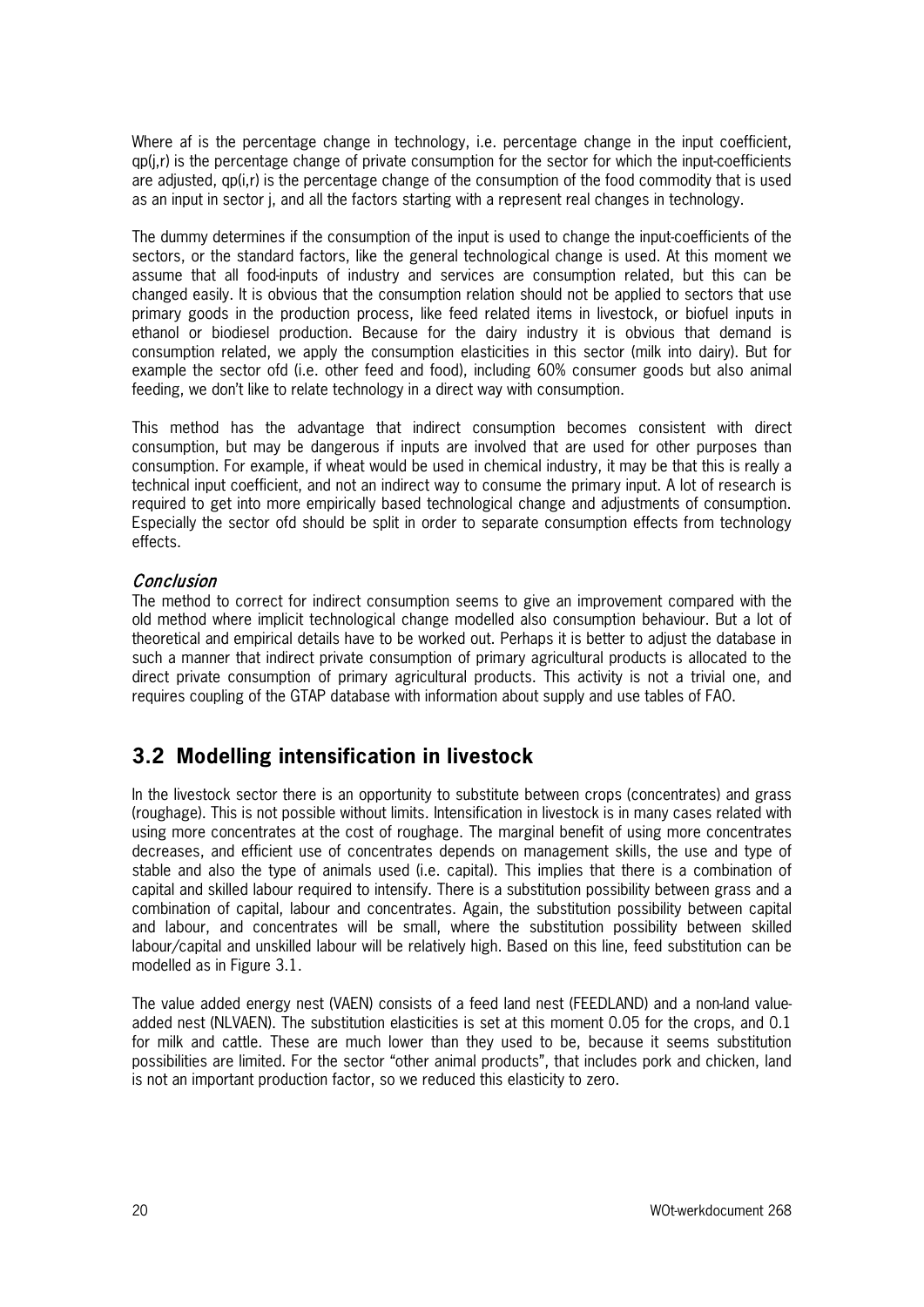

Figure 3.1. The role of feed in the value added nest

The substitution between land and animal feed represents intensification of livestock production. If less grassland is used in the livestock sector, then more feed has to be bought on the market. Because roughage from grassland is a different product than feed from crops, a very high substitution elasticity is not to be expected. We take a substitution elasticity of 0.2 as a rough indication of the available substitution possibilities. This means that a 1% increase in the price of feed of crops with a fixed price of feed from roughage results in 0.2% less feed per unit of roughage used. If the change is small, the dollar value of total feed remains roughly the same, i.e. one dollar of roughage is assumed to be equivalent with one dollar of feed from crops at pre-change prices.

The substitution elasticities between different types of feed may differ a lot. Especially, the substitution elasticities between high energy respectively high protein feed may be very high. Therefore, we extended the feednest with an extra layer: high energy feed (HEFEED), composed of for example grain and wheat, and high protein feed (HPFEED), composed of compound feed, oil cake and DDGS. The feed not included in these two nests are directly in the feed nest (Figure 3.2).



Figure 3.2. The nest structure describing substitution between feed components

In first instance we combined the vegetable oils, oil cakes, BDBP and DDGS in the high protein nest, and included other food and feed, maize and wheat in the high energy feed nest, with ofdfeed in the general feed nest. Although the system seemed nice in first instance, important problems became obvious when we did run the model. More processed sectors have less real feed per dollar than the less processed energy and proteins. As a consequence, when for example oilseeds became more expensive, the percentage increase in the price of the processed product was less, giving a competitive advantage to the processed sectors because they used less agricultural products. This implied a reduction in land use needed for feeding only because of the way the products were defined. As a consequence, we had to dig into a pragmatic solution for this problem.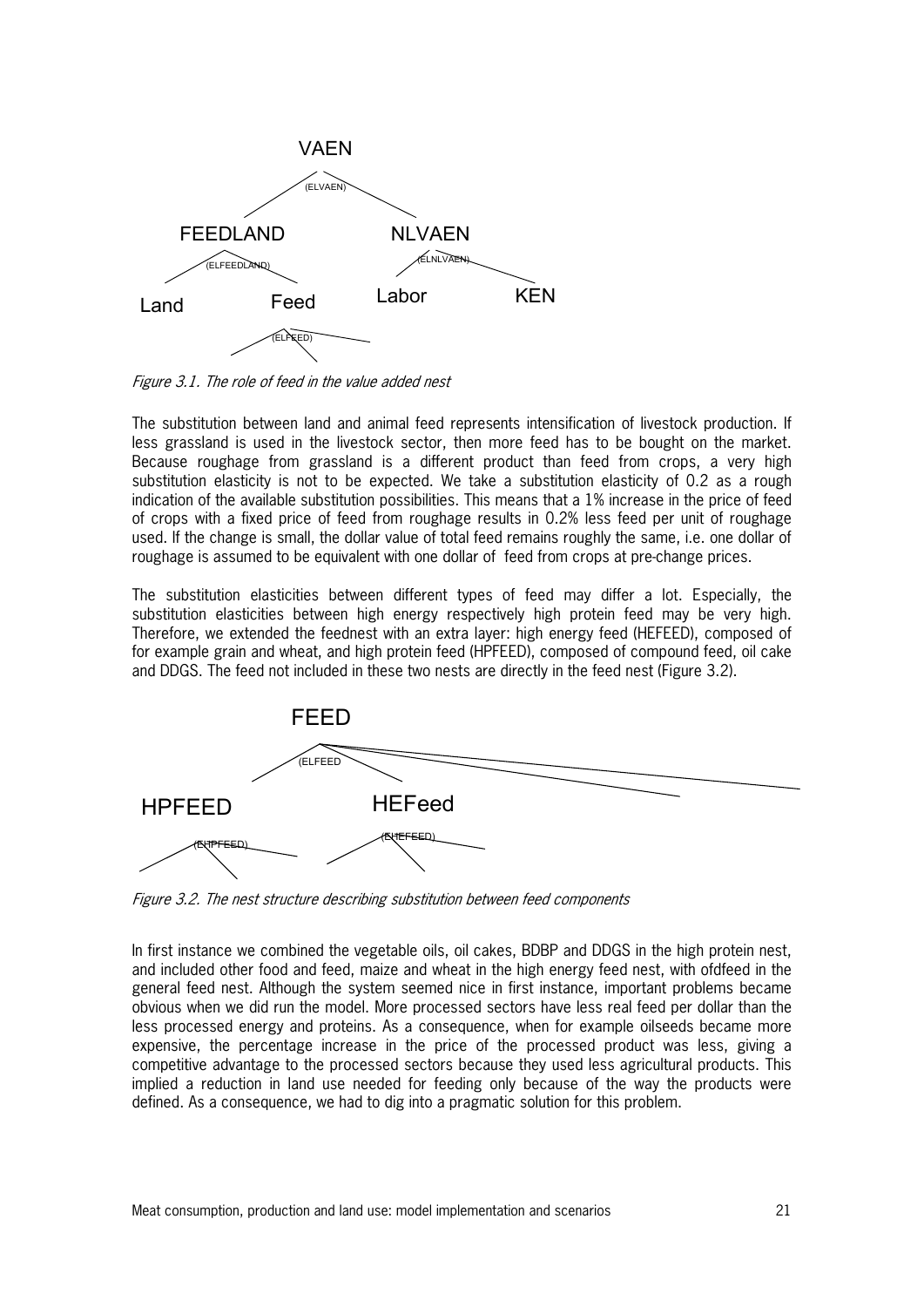The solution we took is to group the primary commodities into HPFEED, and the processed commodities into HEFeed, both with a high elasticity of substitution of 15. For the top feed nest, we used a smaller elasticity of substitution of 2. In this nest the other feed and food sector (ofd) is included next to the compound sectors HPFEED and HEFEED. In this way products with a comparative feeding value were grouped together with a high elasticity of substitution, while the commodities with a diverse feeding value were much smaller.

The solution provided above worked well for normal situations, but gave a problem during the simulations from 2001 to 2010, because during this period the biofuel production increased from almost zero to very significant levels. As a consequence, the byproduct production increased a lot, and this required a much higher elasticity of substitution and at the same time more commodities to substitute with. Therefore, in this initialization period we use an HPFEED elasticity of substitution of 100, with the other feed and food (ofd) sector included in the nest. So, in this case we used the ofd sector as an important substitute for DDGS and BDBP, taking for granted the effect on land use this has. Because in this initialization period total feeding is not changed as fundamentally as we do in the simulation experiments, the bias generated in this way is not extremely high: only a small part of ofd is reduced to be replaced by BDBP and DDGS in this period.

The description above shows that we made some progress into modelling animal feeding, but that we are still far away from the optimal way of modelling. Behind these problems is also a more fundamental problem: the CES (Constant Elasticity of Substitution) nests standardly used in general equilibrium models like GTAP and LEITAP don't guarantee that the animals will have enough energy and proteins. This could be solved by adding a linear equation that determines the amount of feed and protein that should be directly related with the production of the livestock sector. Differences between the energy and protein generated with the diet according to the CES nest and the amount required by the animals could be accommodated by adjusting one of the productivity parameters, for example the feed productivity parameter, or even the feed land productivity parameter. Discussion with specialists in this field is required for this, while the lack of precision in the data limits the opportunity for really fine-tuning the model.

In summary, we have developed a system to model animal feeding that allows for substitution between biofuel byproducts and other feed components, and that prevents that feeding components with completely different feeding values can be substituted too easily. But a lot of steps have to be made before the feeding sector is modelled in a really satisfactory manner.

# **3.3 Biofuel byproducts as feed inputs**

For a lot of oil products animal feed is a by-product. This implies that the standard procedure in the GTAP model is not correct. For example, if demand for feed increases, then demand for products from the vegetable oils sector in GTAP (vol) will increase. The vegetable oil sector produces both vegetable oils and oil cakes. Only the oil cakes are used for feed. Oil cake and oil production is a combined production, although a limited amount of substitution is possible. For the moment, this problem is not solved.

Next to this problem, the rise of biofuel production has important consequences for animal feeding, because animal feed is a byproduct of a lot of biofuels. For the biodiesel production we explicitly model the production of an oil-cake type of byproduct. The production of this BioDiesel ByProduct (BDBP) depends on the production of oil seeds (and biodiesel) through the following formula:

```
Equation qoby1_BDBP (all,b,BP_COMM) (all,j,TRAD_COMM1) (all,r,REG) 
qoby(b,j,r)=sum{i,TRAD_COMM1,INPBYPROD(i,b,j)*qf(i,j,r)};
```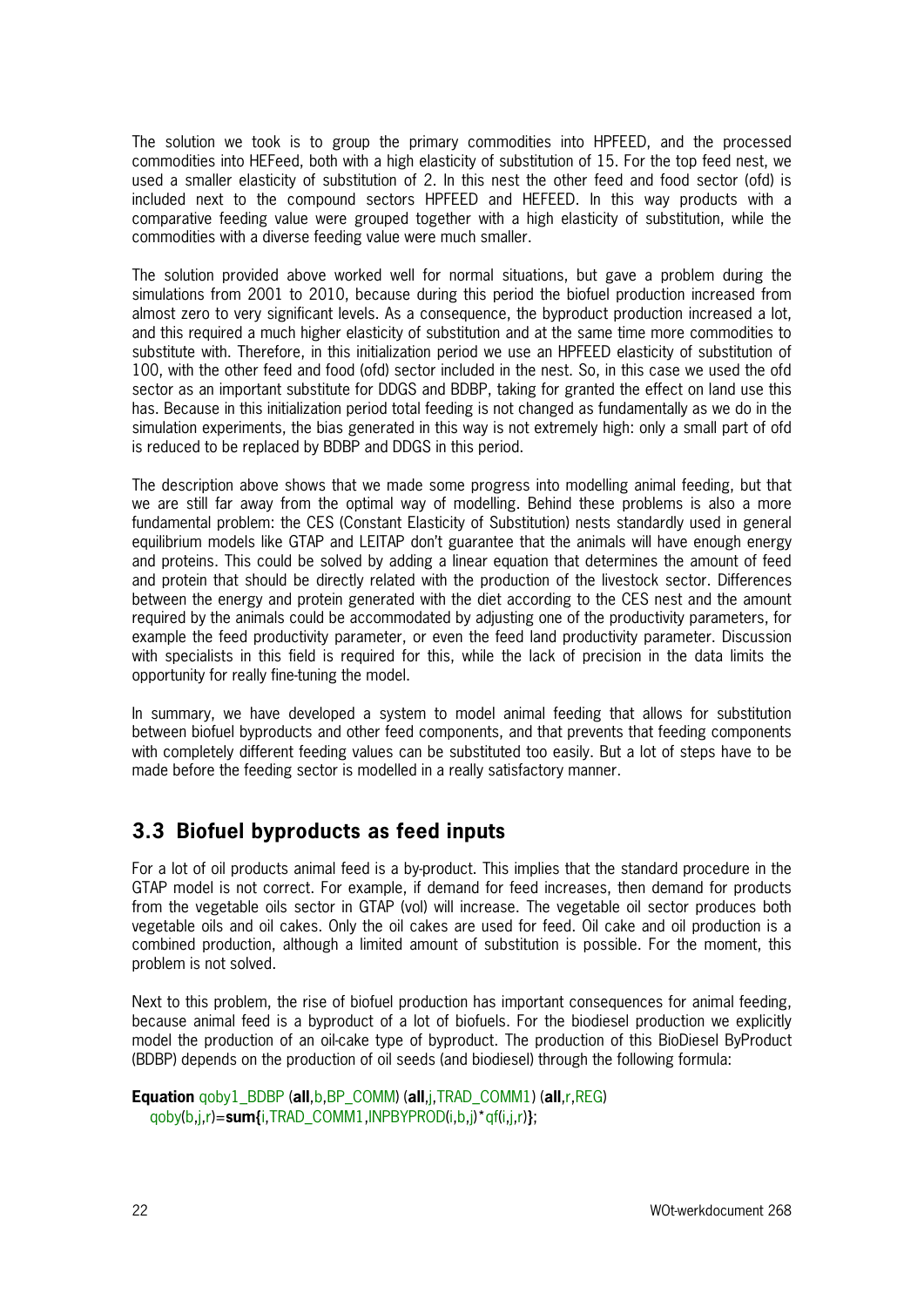This formula tells that the production growth of by-product b equals growth of the use of input i in sector *j*, where for the vegetable oil sector *i* is oil seeds, and *j* is the biodiesel sector.

In order to make everything consistent, the zero profit condition needs two outputs. The value of the by-product is included in the second line:

```
Equation PF1_TOP_TRAD1_VFATOT(j ,r)*(ps(j,r) + ao(j,r))
      +sum{b,BP_COMM,BYPRODUCTS(b,j,r)*(ps(b,r))} (added for byproducts)
 = sum{i, TOP\_COMM, VFA(i,j,r) * [pf(i,j,r) - af(i,j,r)]}
```
In initializing the database we assume that 20% of the value of vegetable oil use in biodiesel and 30% of the value of wheat and maize use in ethanol production equals the value of the byproducts. We do this in two steps, by first splitting about 1/7 of the target production of byproducts, and then shocking the production of byproducts with 600%.

### **3.4 A first step into generating GTAP consistent data with Metabase**

One of the challenges is to get quantity data consistent with the GTAP database, so we can use them in a consistent way in the model. In order to get a consistent result, we create in the programming language GAMS a program that maps information from FAO to the GTAP aggregation. We have included quantities and prices on the production of paddy rice, wheat, maize and other grains, vegetable oils, plant-based fibres, sugar cane and beet, vegetables, fruits and nuts, and other grains. It seems that in general the quantities are more reliable than prices, but we compared the values (calculated as FAO-quantity x FAO-price) with the information in the GTAP database. Table 3.1 shows an example.

| Country | Price | <b>GTAP</b> | FAO      | <b>FAO/GTAP</b> |
|---------|-------|-------------|----------|-----------------|
| ita     | 159   | 1054.35     | 1022.601 | 0.969887        |
| moz     | 149   | 0.0815      | 0.22422  | 2.751166        |
| bgd     | 147   | 277.9718    | 245.5295 | 0.883289        |
| rom     | 145   | 952.1957    | 1127.1   | 1.183685        |
| ind     | 140   | 14438.12    | 9723.272 | 0.673444        |
| irl     | 133   | 69.7916     | 102.2574 | 1.465183        |
| esp     | 132   | 603.3803    | 659.1633 | 1.092451        |
| grc     | 131   | 156.0928    | 288.1152 | 1.845794        |
| mex     | 131   | 585.0541    | 429.4456 | 0.734027        |
| tur     | 127   | 1751.542    | 2411.608 | 1.376849        |
| chn     | 127   | 9728.989    | 11908.76 | 1.224049        |
| pol     | 123   | 1220.685    | 1145.063 | 0.93805         |
| prt     | 123   | 50.0772     | 18.84475 | 0.376314        |
| arg     | 122   | 2686.119    | 1883.12  | 0.701056        |
| ury     | 122   | 198.1979    | 17.4991  | 0.088291        |
| aus     | 120   | 2361.796    | 2915.637 | 1.2345          |
| lux     | 120   | 22.8677     | 6.502088 | 0.284335        |
| fin     | 118   | 37.9269     | 57.91021 | 1.52689         |
| xsa     | 118   | 2003.708    | 2570.034 | 1.282639        |
| gbr     | 117   | 1524.917    | 1350.344 | 0.885519        |
| svn     | 117   | 50.2569     | 21.2682  | 0.42319         |

Table 3.1. FAO versus GTAP values of wheat production in 2001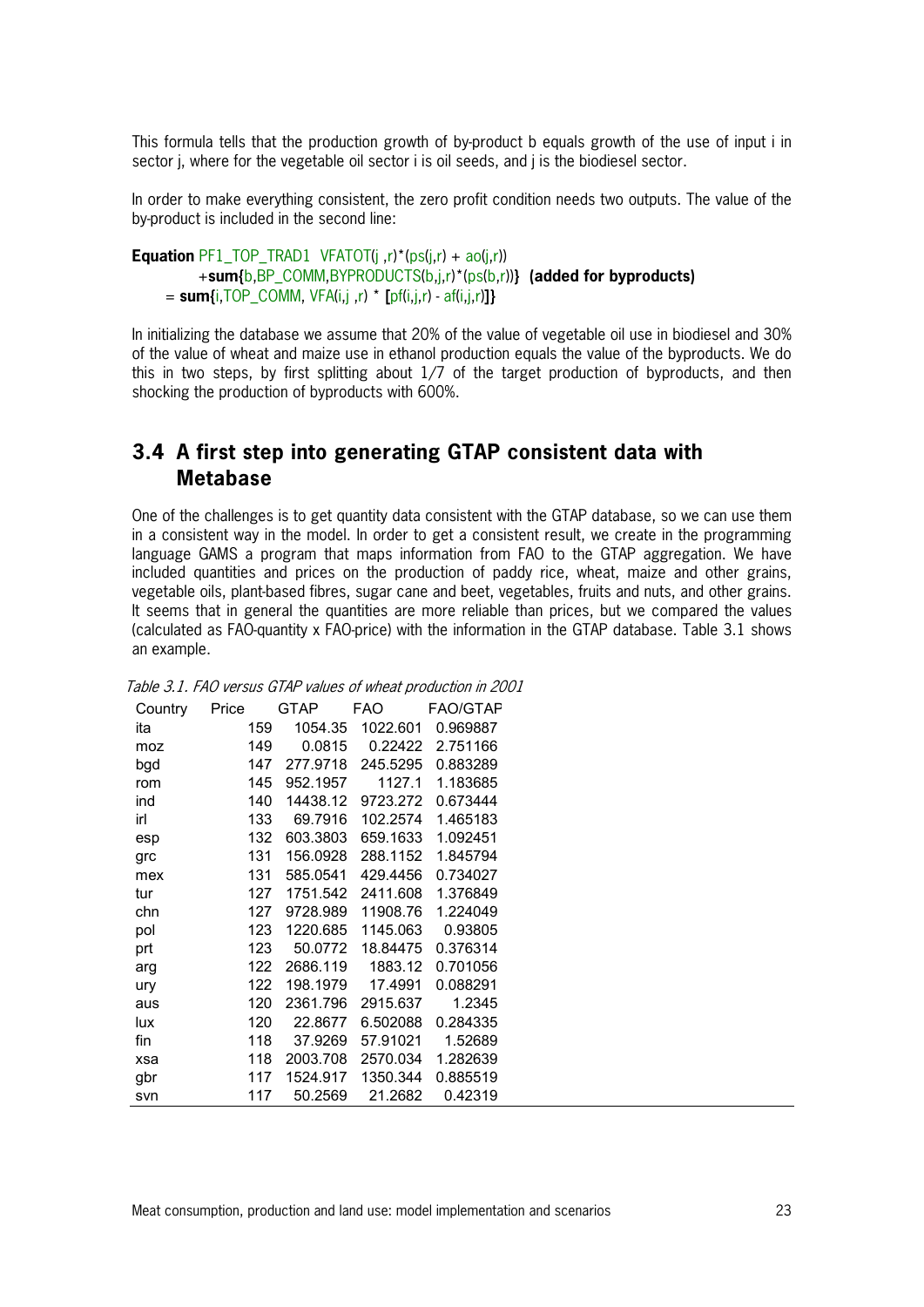It is obvious that the differences are large, although some are in the neighbourhood of each other. This may be caused both by the way production values are calculated in GTAP as by the quality of especially the FAO-prices. Even for wheat, that seems to be a relatively simple commodity, there are a lot of problems: Table 3.1 shows that FAO values are sometimes much lower and sometimes much higher than the GTAP values. For correct calculations of feed intake and use of area it seems better to use the quantity data of FAO than to depend on a general value conversion where you don't know what is behind it. But there remains a large challenge to try to improve on the available information and to correct the database for this. This requires complete recalculation of the database, and is therefore not possible within the current database.

One of the important problems with the FAO prices is that they are not completely consistent, and they are at the farm gate, implying that also the output subsidies have to be correctly implemented in the GTAP database. The FAO describes the construction of the prices as follows:

"The term "price received by farmers" in the present series refers to the national average prices of individual commodities comprising all grades, kinds and varieties received by farmers when they participate in their capacity as sellers of their own products at the farm gate or first-point-ofsale. In actual practice it has been noted that (a) data might not always refer to the same selling points depending on the prevailing institutional set-up in the countries, (b) different practices prevail in regard to sale of individual commodities, (c) methods of arriving at national averages also differ from one country to another, and (d) as many countries do not collect producer prices, unit values used in the compilation of national accounts aggregates has been taken as the nearest approximation. In few cases, countries supplied wholesale prices. Such exceptions, wherever available, are documented in the country notes. A comparison of data among countries therefore should be considered with these limitations in mind." [\(http://www.fao.org/waicent/faostat/agricult/prodpric-e.htm\)](http://www.fao.org/waicent/faostat/agricult/prodpric-e.htm)

#### Procedure to digest the FAO data

After creating the data in the database, we put them at this moment in an excel sheet that make the data consistent with a vertical lookup function. This automatically checks its consistency. Then we copy them as header in the Leidata that are used by the LEITAPAgg program. We add maize explicitly as a sector in order to be able to make a difference between maize and other sectors in the GTAP sector "other cereals". This is needed because IMAGE combines the non-maize cereals in "other cereals" with wheat, and separates out "maize" as a separate sector. In the LEITAPAgg program we can calculate the non-wheat, non-maize, non-rice cereals as a separate sector. We don't use this in the GTAP program, but have now the opportunity to adjust percentage changes calculated in GTAP to percentage changes consistent with the IMAGE model before we send them to IMAGE.

We use the quantity data for different purposes. At this moment the main use is the determination of the energy content in biofuels. In doing this we assume that the average price of the input is also the price when the input is used for biofuel production. This is not always the case; in further research this has to be investigated more deeply. In the future it would be useful to check also the energy and protein content of animal feeding. At this moment not enough data are included to that in a good manner.

# **3.5 Splitting out the animal feed sector**

In analysing the database, it showed that animal feed is divided over a lot of sectors. For a lot of sectors like oils and oil seeds it may not be a bad idea to assume that the division of feed demand and other demand over countries is more or less the same. For example, in making vegetable oils, oil cakes are a by-product and therefore produced together in fixed proportions that will not differ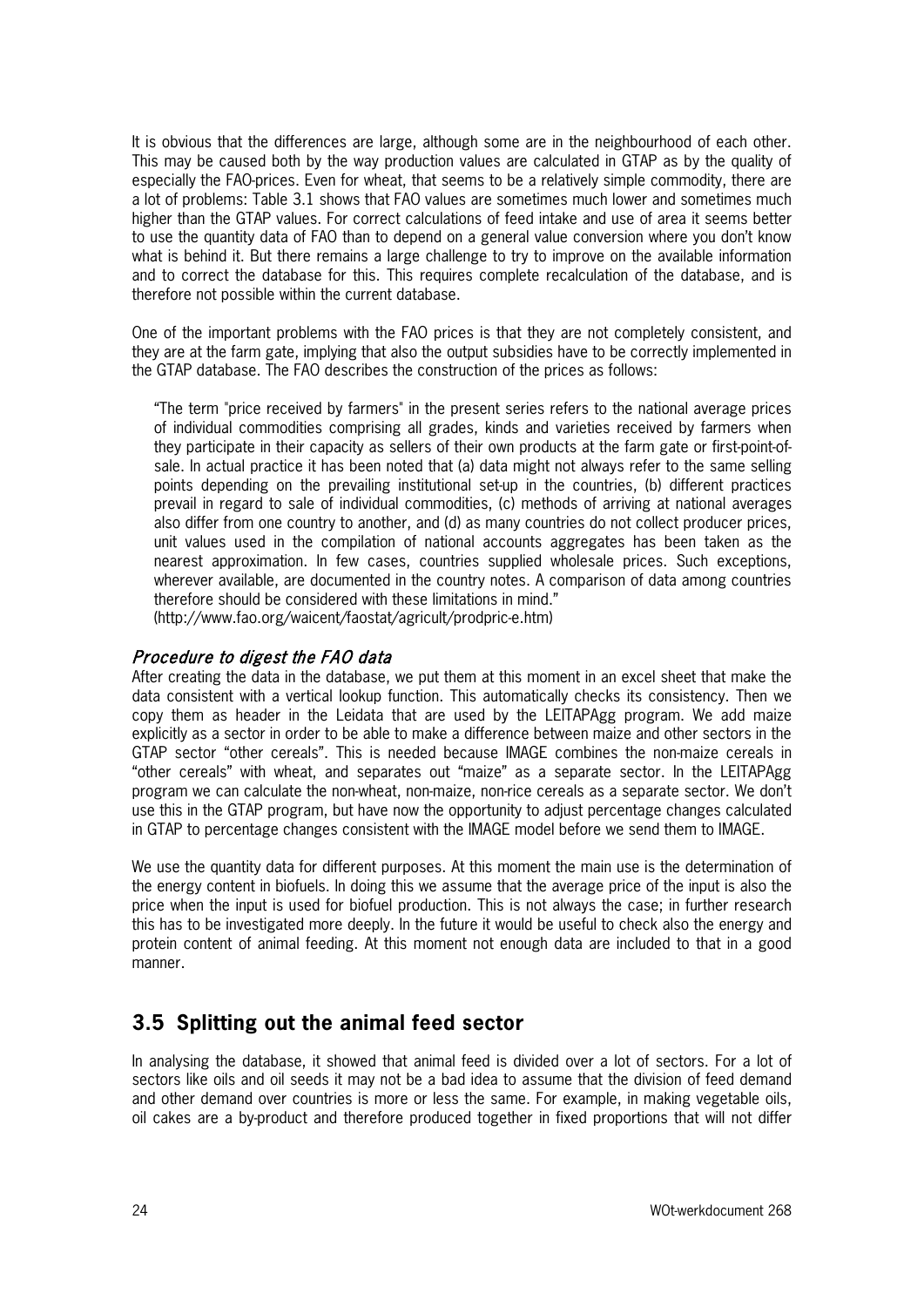very much between countries (perhaps with the exception of palm oil that has much less byproducts than other types of vegetable oils). But the sector ofd, i.e. other food and feed, is very heterogeneous. It includes animal feed, but also for example fruit juices and preserved fish. The countries where fish is produced may differ a lot from those where animal feed is produced, while the inputs required for its production are completely different. For this reason it is a good idea to split this sector out.

It is also a good idea from the perspective of the last section. If we assume that a lot of feed is a byproduct, we should model demand for these byproducts explicitly through this feed sector. Because the sector ofd delivers in value terms ten till fifteen times as much to the animal sectors as the vegetable oil sector, we miss most of the essence if we do not split out the animal feed sector. For this reason we have been making some important steps to accomplish this, but we have not been able to simulate already with the split-out sector.

In first instance we were looking for the correct products in this sector, but this was an extremely difficult to task. For this reason, we just looked at the deliveries of the ofd sector to the animal sectors, and used this information to split the sector. This works relatively well for splitting out the deliveries, but not for the trade patterns. Therefore, we had to make a mapping between the trade statistics and the ofd sector, and make decisions about what part was animal feed. This information is used to create the weights in trade (Table 3.2 & 3.3).

Table 3.2. Definition of the other feed and food (ofd) sector

| 25 | 0fd | Other Food: prepared and preserved fish or vegetables, fruit juices and vegetable juices,<br>prepared and preserved fruit and nuts, all cereal flours, groats, meal and pellets of wheat,<br>cereal groats, meal and pellets n.e.c., other cereal grain products (including corn flakes), other<br>vegetable flours and meals, mixes and doughs for the preparation of bakers' wares, starches<br>and starch products; sugars and sugar syrups n.e.c., preparations used in animal feeding,<br>bakery products, cocoa, chocolate and sugar confectionery, macaroni, noodles, couscous and<br>similar farinaceous products, food products n.e.c. |
|----|-----|-------------------------------------------------------------------------------------------------------------------------------------------------------------------------------------------------------------------------------------------------------------------------------------------------------------------------------------------------------------------------------------------------------------------------------------------------------------------------------------------------------------------------------------------------------------------------------------------------------------------------------------------------|
|----|-----|-------------------------------------------------------------------------------------------------------------------------------------------------------------------------------------------------------------------------------------------------------------------------------------------------------------------------------------------------------------------------------------------------------------------------------------------------------------------------------------------------------------------------------------------------------------------------------------------------------------------------------------------------|

Table 3.3. Definition of the other feed and food (ofd) sector by reference to the CPC (Central Commodity Classification)

| 25 | 0fd | 212  | Prepared and preserved fish                                  |
|----|-----|------|--------------------------------------------------------------|
|    |     | 213  | Prepared and preserved vegetables                            |
|    |     | 214  | Fruit juices and vegetable juices                            |
|    |     | 215  | Prepared and preserved fruit and nuts                        |
|    |     | 2311 | Wheat or meslin flour                                        |
|    |     | 2312 | Cereal flours other than of wheat or meslin                  |
|    |     | 2313 | Groats, meal and pellets of wheat                            |
|    |     | 2314 | Cereal groats, meal and pellets n.e.c.                       |
|    |     | 2315 | Other cereal grain products (including corn flakes)          |
|    |     | 2317 | Other vegetable flours and meals                             |
|    |     | 2318 | Mixes and doughs for the preparation of bakers' wares        |
|    |     | 232  | Starches and starch products; sugars and sugar syrups n.e.c. |
|    |     | 233  | Preparations used in animal feeding                          |
|    |     | 234  | Bakery products                                              |
|    |     | 236  | Cocoa, chocolate and sugar confectionery                     |
|    |     | 237  | Macaroni, noodles, couscous and similar farinaceous products |
|    |     | 239  | Food products n.e.c.                                         |
|    |     |      |                                                              |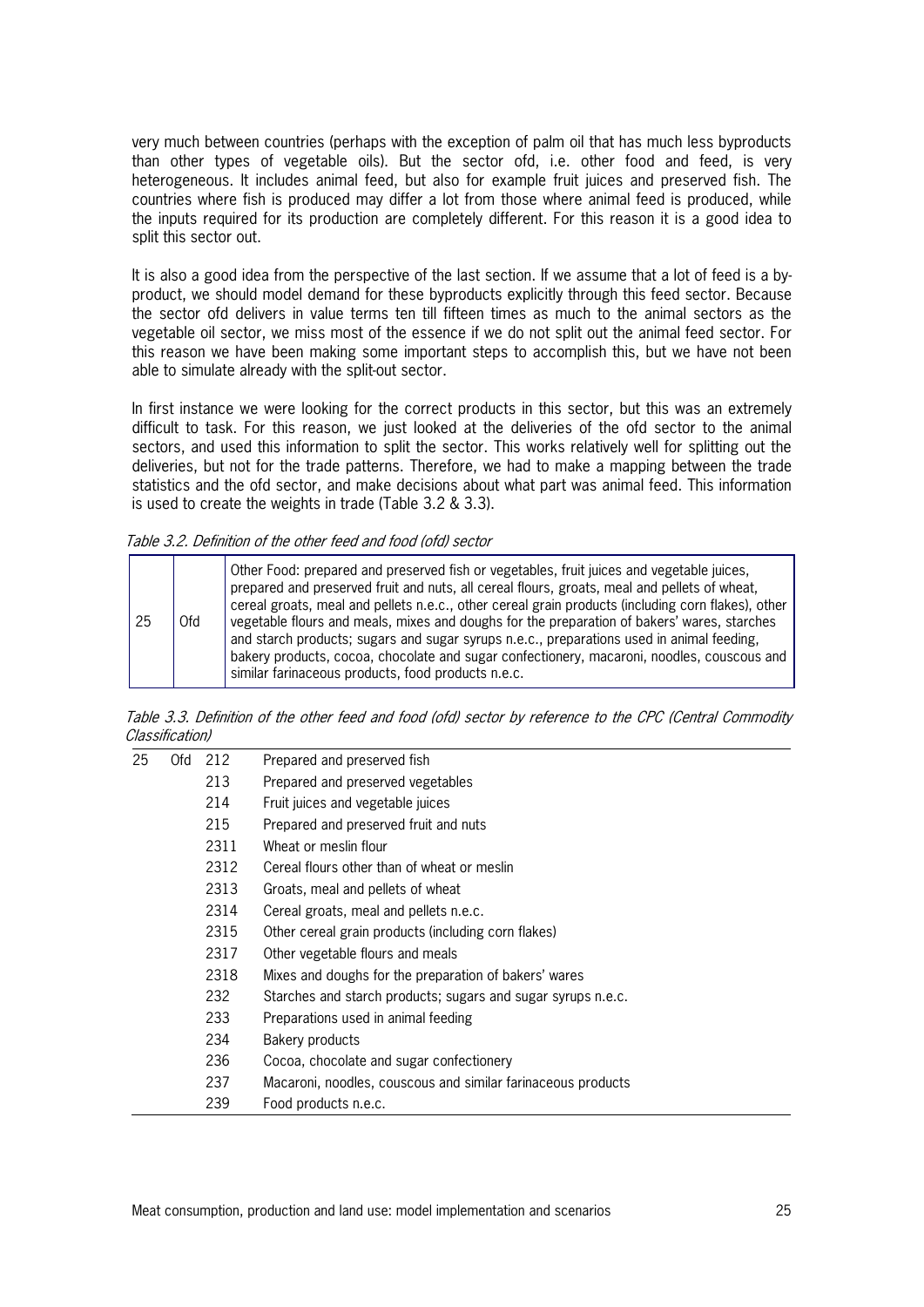Although the description of the GTAP sectors above shows the importance of splitting the sector in an processed animal feed sector and a processed food sector, the problems in getting correct inputoutput coefficient for feed, and to map the trade data in a correct way, made it very complex to finish the splitting in time. Because splitting is extremely important to get reasonable results a first attempt has been made to do this.

The method of splitting is as follows. First, we allocate all ofd going into the animal sectors to feed. Then we use the program Splitcom to split the sector consistent with this information. With the weights created automatically in this way, we force adjustments of input-output coefficients by creating a new weight factor, where the weight of wheat, other grains, vegetable oils and oilseeds is multiplied by 50 for the feed sector, while the weight of the other inputs is divided by 10.<sup>[2](#page-27-0)</sup> This guarantees that the type of inputs used in compound feed get a higher percentage of inputs. The end result is that about 80% of net inputs into the created ofdfeed sector is primary agriculture or vegetable oils (i.e. oil cakes).

Although this split is a first step in the right direction, further efforts are required to put more empirical information into the splitting process, or even dividing the animal sector in its components. At least trade information and more specific information about processing should be used in the splitting process. Also the vegetable oil sector should be split into two sectors, one oil cakes and the other the real vegetable oils. A co-product definition should be used as is used in the biodiesel sector now. This will be one of the challenges left for the year 2010.

# **3.6 A literature review relevant for future improvements of the consumption function**

### **3.6.1 General: models of consumer behaviour**

Part of the project is about changing consumer behaviour with a focus on food. This requires that food consumption is modelled in a suitable way. In this context two characteristics are important: for the baseline projections it is very important to know how food consumption changes when income per capita rises. For food consumption experiments, we first thought that it would be important to model the substitution between food categories in a correct manner, but in the end the focus of the experiments was on changing consumption outside the model. For this reason, this chapter discusses shortly the current consumption function in LEITAP, and then investigates alternative consumption function approaches. For the moment, no alternative will be implemented, both because it is a fundamental and labour intensive decision, and because it was not necessary to do the simulations in the current project.

The standard consumption as used in GTAP and LEITAP is a so-called Constant Difference of Elasticity (CDE) function. In the CDE function two parameters per commodity, i.e. a substitution and income parameter, determine own price, income and cross-price elasticities.

While the income elasticities in the CDE function are more or less fixed, in the real world the income elasticities depend on the level of income: poor countries have higher income elasticities for food

<span id="page-27-0"></span><sup>&</sup>lt;sup>2</sup> The weights don't tell how much exactly goes to the different sectors, because the Splitcom program has to satisfy a large number of balance requirements. For example, in this case 8 000 mln dollar of wheat goes still into the ofd sector, while 18 000 mln dollar goes into the ofdfeed sector. In practice this means that enough corn may go into the production of corn flakes as part of the new ofd sector. Although the weights chosen are arbitrary, the effect of these weights is less arbitrary through the balance conditions. Without additional empirical information, we don't know what input-output coefficients are the right ones.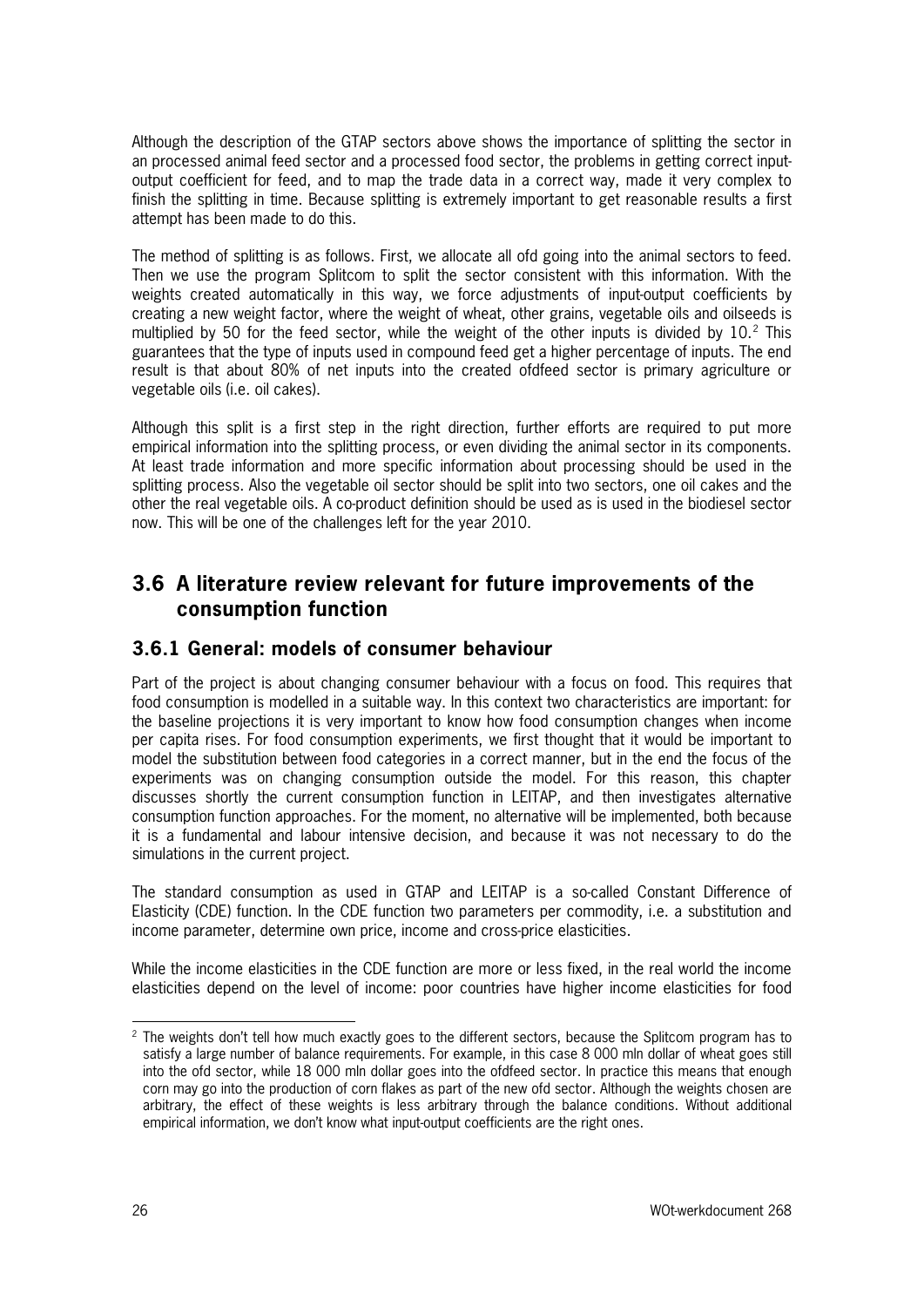than rich countries. For this reason, in the LEITAP model the income elasticities of the CDE are made dynamically dependent on purchasing power corrected real GDP per capita, but the other characteristics of the CDE approach remain intact. Income elasticities of demand for agricultural and food commodities are drawn based on the World Food Model that was developed by FAO in 2003. Other income and own-price elasticities derive from a variety of sources, none of which involve econometric estimation using the CDE form.

The calibration of the CDE function on income and own price elasticities implies that no information on cross price elasticities is used in calibrating the function, and in practice these cross price elasticities are extremely small. In the real world, you may assume that the cross price elasticity between different meat types is high, while the cross price elasticity between meat and electricity is very low. This differentiation is not possible in the CDE function. For this reason, it may be useful to search for alternative specifications of consumption functions. This chapter will provide an overview of some alternatives. For the moment we decided not to implement alternatives, because all experiments that were planned force consumption changes and is not using instruments to change consumer behaviour.

Although correct modelling of consumption behaviour is essential if experiments with tax or subsidy changes, or fundamental changes between relative prices are at stake, we have decided to wait to tackle this problem. The main reason is that we have decided to force changes in consumption behaviour on the model, instead of designing policy instruments for this. Another reason behind this decision is that it is very doubtful if a consumption function can describe real world changes in preferences anyhow, because all consumption functions assume consistent behaviour, where a lot of policies are focused on changing the pattern of consumption.

Nevertheless, we made a literature overview of income and substitution elasticities and different consumption functions. This may be useful for improvements in the consumption function of the LEITAP model in the future.

This section reviews seven models applied in the studies collected:

- Rotterdam model:
- Translog model;
- Almost Ideal Demand System;
- Linear Approximate / Almost Ideal Demand System;
- Linear Expenditure System Almost Ideal Demand System;
- Quadratic Almost Ideal Demand System;
- Working-leser model.

### **3.6.2 Rotterdam model**

This demand model was developed by Theil (1965) and Barten (1964) and has been used frequently to test economic theory. The model works in differentials. Theoretical restrictions are applied directly to the parameters.

The Rotterdam model, due to Barten (1964) and Theil (1965), takes the form

$$
w_i d \log q_i = \theta_i d \log Q + \sum_j \pi_{ij} d \log p_j \qquad i = 1, 2, \dots, n \qquad (3.6.1)
$$

where  $w_i$  is the average budget share of commodity i,  $p_i$  and  $q_i$  are the price and quantity of good i, respectively;  $d$ og $p_j$  and  $d$ og $q_i$  represent  $d p \! \not\! / p_j$  and  $d q \! \not\! / q_j$  respectively;  $d$ og $Q$  is an index number for the change in real income: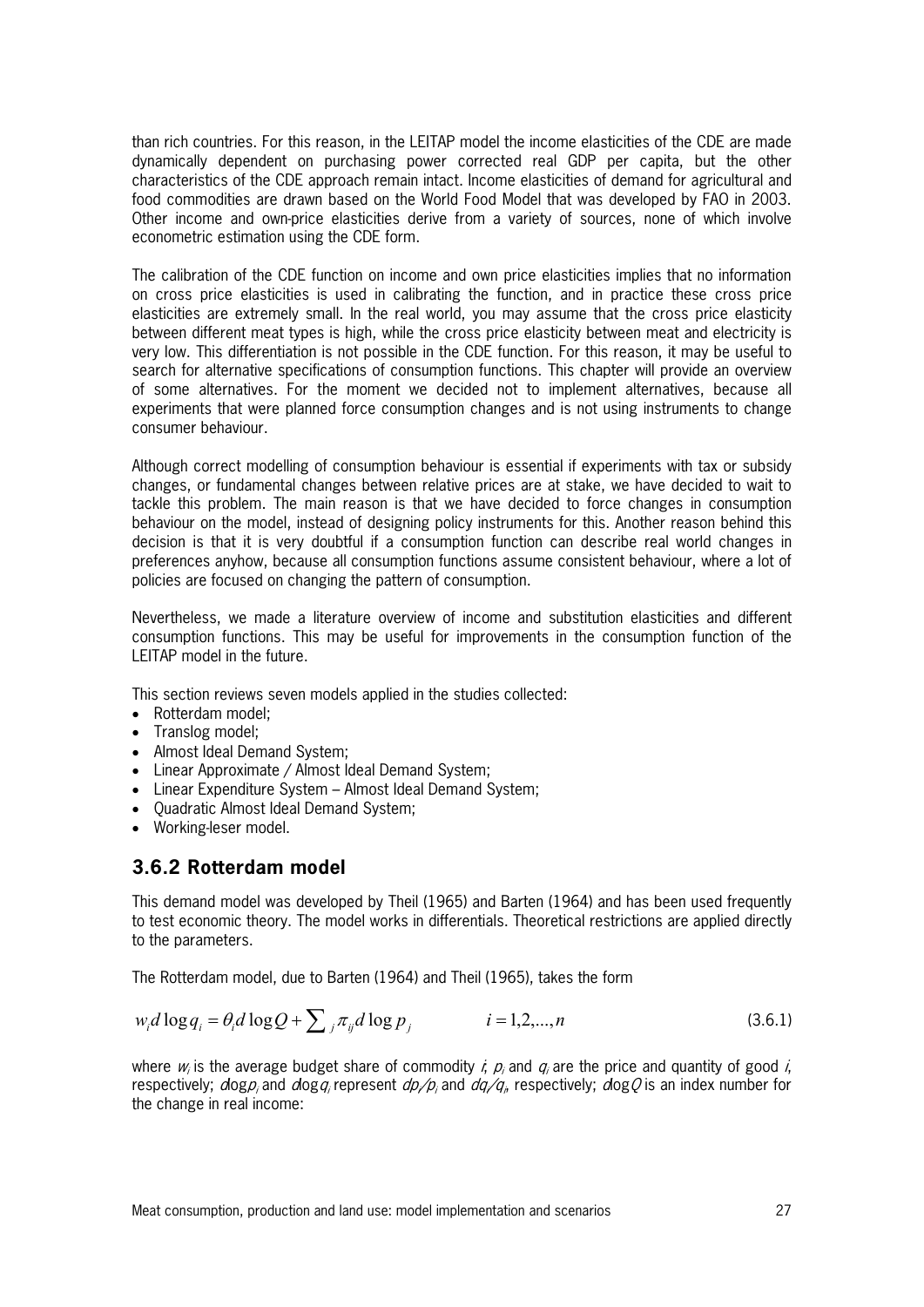$$
d \log Q = \sum_{i} w_i d \log q_i \tag{3.6.2}
$$

Demand parameters  $\theta_i$  and  $\pi_{ij}$  are given by

$$
\theta_i = p_i(\partial q_i/\partial m), \ \pi_{ij} = (p_i p_j/m)s_{ij}, \ s_{ij} = \partial q_i/\partial p_j + q_j\partial q_i/\partial m
$$
\n(3.6.3)

where m is budget and  $s_{ij}$  is the (i, j)th element of the Slutsky substation matrix, parameter  $\theta_i$  is the marginal budget share of commodity *i*, and  $\pi_{ij}$  is a compensated price effect. The constraints of demand theory can be directly applied to the Rotterdam parameters:

Adding-up: 
$$
\sum_{i} \theta_{i} = 1, \sum_{i} \pi_{ij} = 0
$$
 (3.6.4)

Homogeneity: 
$$
\sum_{j} \pi_{ij} = 0
$$
, and (3.6.5)

Slutsky Symmetry:

\n
$$
\pi_{ij} = \pi_{ji}
$$
\n(3.6.6)

The Rotterdam is a particular parameterization of a system of differential demand equations, where demand parameters  $\theta_i$ 's and  $\pi_i$ 's are assumed to be constant.

#### **3.6.3 Translog model**

This modelling system is known as a flexible functional form. The indirect translog model approximates the indirect utility function by quadratic form in the logarithms of the price-toexpenditure ratios. These demand equations are homogenous of degree zero. A limitation in this model is the large number of parameters to be estimated.

According to Christensen, et al. (1975), the use of direct and indirect translog utility functions allows to test the additivity and homotheticity on direct and indirect demand functions.

The *direct utility function U* is:

$$
\ln U = \ln U(X_1, X_2, \dots, X_m) \tag{3.6.7}
$$

where  $X<sub>i</sub>$  is the quantity consumed of the th commodity. The consumer maximizes utility subject to the budget constraint:

$$
\sum p_i X_i = M \tag{3.6.8}
$$

where  $p_i$  is the price of the *k*h commodity and *M* is the value of total expenditure.

The first-order conditions for a maximum of utility can be written as:

$$
\frac{\partial \ln U}{\partial \ln X_j} = \mu \frac{p_j X_j}{U} \qquad j = 1, 2, ..., m \qquad (3.6.9)
$$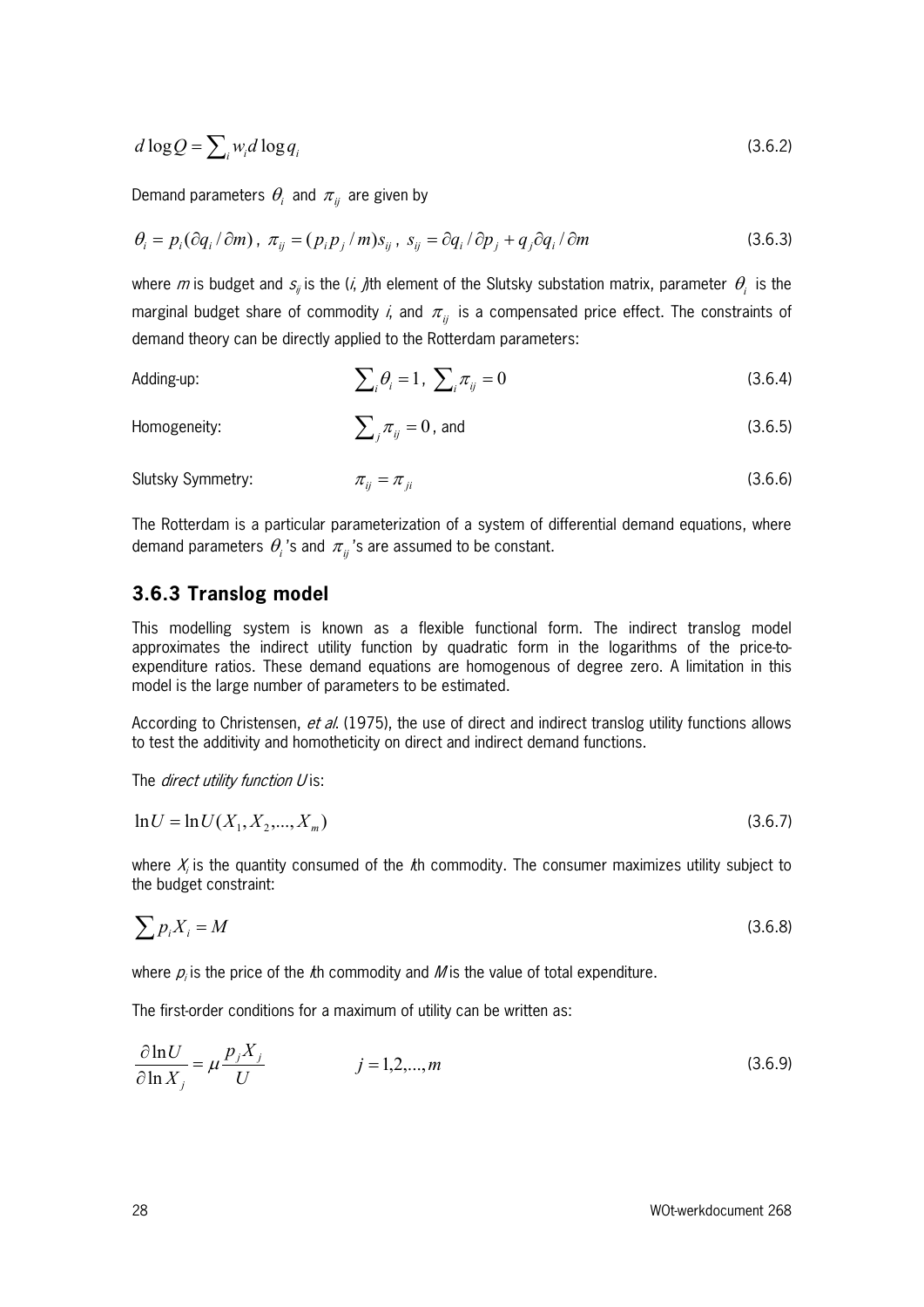where  $\mu$  is the marginal utility of income. From the budget constraint we obtain:

$$
\frac{\mu}{U} = \frac{1}{M} \sum \frac{\partial \ln U}{\partial \ln X_i}
$$
\n(3.6.10)

so that:

$$
\frac{\partial \ln U}{\partial \ln X_j} = \frac{p_j X_j}{M} \sum \frac{\partial \ln U}{\partial \ln X_i} \qquad j = 1, 2, ..., m \tag{3.6.11}
$$

The negative of the logarithm of the direct utility function is represented here by a function quadratic in the logarithms of the quantities consumed:

$$
-\ln U = \alpha_0 + \sum \alpha_i \ln X_i + \frac{1}{2} \sum \sum \beta_{ij} \ln X_i \ln X_j
$$
\n(3.6.12)

Using this form for the utility function we obtain:

$$
\alpha_j + \sum \beta_{ji} \ln X_i = \frac{p_j X_j}{M} \sum (\alpha_k + \sum \beta_{ki} \ln X_i) \qquad j = 1, 2, ..., m
$$
 (3.6.13)

We let  $\alpha_M = \sum \alpha_k$  and  $\beta_M = \sum \beta_k$  (*i* = 1,2,...,*m*), so that

$$
\frac{p_j X_j}{M} = \frac{\alpha_j + \sum \beta_{ji} \ln X_i}{\alpha_M + \sum \beta_{Mi} \ln X_i}
$$
 (3.6.14)

The budget constraint implies that:

$$
\sum \frac{p_i X_i}{M} = 1\tag{3.6.15}
$$

The *indirect utility function V* is:

$$
\ln V = \ln V(\frac{p_1}{M}, \frac{p_2}{M}, \dots, \frac{p_m}{M})
$$
\n(3.6.16)

The budget share for the th commodity from Roy's identify is:

$$
\frac{p_j X_j}{M} = -\frac{\partial \ln V}{\partial \ln p_j} / \frac{\partial \ln V}{\partial \ln M}
$$
  $j = 1, 2, ..., m$  (3.6.17)

The indirect utility function is a function quadratic in the logarithms of the ratios of prices to the value of total expenditure:

$$
\ln V = \alpha_0 + \sum \alpha_i \ln \frac{p_i}{M} + \frac{1}{2} \sum \sum \beta_{ij} \ln \frac{p_i}{M} \ln \frac{p_j}{M}
$$
 (3.6.18)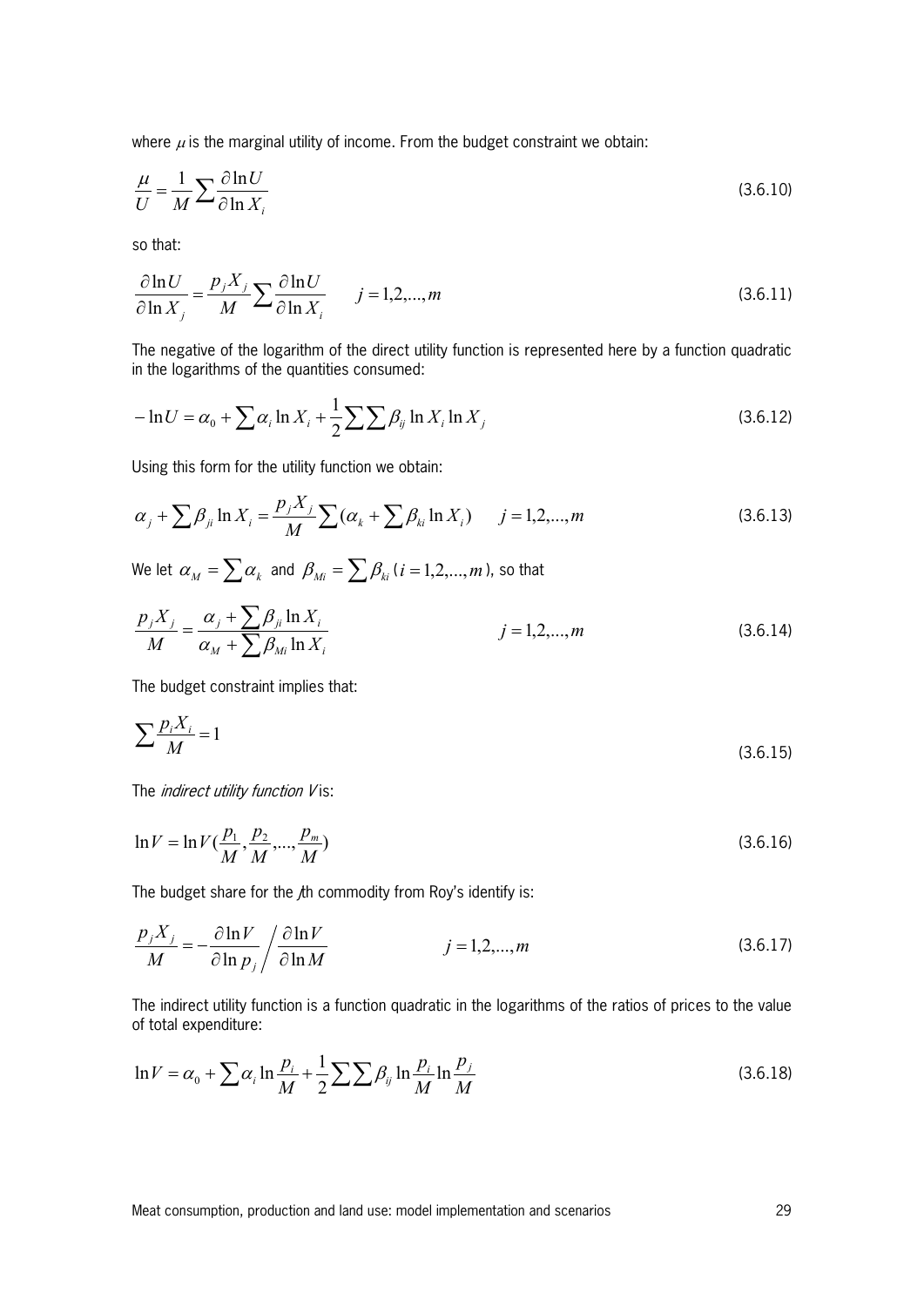Using this form for the utility function we obtain:

$$
\frac{\partial \ln V}{\partial \ln p_j} = \alpha_j + \sum \beta_{ji} \ln \frac{p_i}{M} \qquad j = 1, 2, ..., m \qquad (3.6.19)
$$

$$
-\frac{\partial \ln V}{\partial \ln M} = \sum (\alpha_k + \sum \beta_{ki} \ln \frac{p_i}{M})
$$
\n(3.6.20)

If we let  $\alpha_M = \sum \alpha_k$  and  $\beta_{Mi} = \sum \beta_{ki}$  (*i* = 1,2,...,*m*), we have:

$$
\frac{p_j X_j}{M} = \frac{\alpha_j + \sum \beta_{ji} \ln \frac{p_i}{M}}{\alpha_M + \sum \beta_{Mi} \ln \frac{p_i}{M}}
$$
 *j* = 1,2,..., *m* (3.6.21)

#### **3.6.4 Almost Ideal Demand System**

The almost ideal demand system (AIDS) model presented here is developed by Deaton and Muellbauer (1980) which is of comparable generality to the Rotterdam and translog models.

The expenditure function defines the minimum expenditure necessary to attain a specific utility level at given prices. This function  $c(u, p)$  for utility u and price vector p is shown below:

$$
\log c(u, p) = (1 - u) \log \{a(p)\} + u \log \{b(p)\}\tag{3.6.22}
$$

where  $\mu$  lies between 0 (subsistence) and 1 (bliss) so that the positive linearly homogeneous functions  $a(p)$  and  $b(p)$  can be regarded as the costs of subsistence and bliss, respectively.

Next, functional forms for  $\log a(\rho)$  and  $\log b(\rho)$  are specified. For the resulting cost function to be a flexible functional form, it must possess enough parameters so that at any single point its derivatives ∂c/∂p<sub>i</sub>, ∂c/∂u, ∂<sup>2</sup>c/∂p,∂p<sub>i</sub>, ∂<sup>2</sup>c/∂u∂p<sub>i</sub>, and ∂c/∂u<sup>2</sup> can be set equal to those of an arbitrary cost function. We take

<span id="page-31-1"></span>
$$
\log a(p) = a_0 + \sum_{k} \alpha_k \log p_k + \frac{1}{2} \sum_{k} \sum_{j} \gamma_{kj}^* \log p_k \log p_j \tag{3.6.23}
$$

<span id="page-31-2"></span>
$$
\log b(p) = \log a(p) + \beta_0 \prod_k p_k^{\beta_k} \tag{3.6.24}
$$

So that the AIDS cost function is written:

<span id="page-31-0"></span>
$$
\log c(u, p) = \alpha_0 + \sum_{k} \alpha_k \log p_k + \frac{1}{2} \sum_{k} \sum_{j} \gamma_{kj}^* \log p_k \log p_j + u \beta_0 \prod_{k} p_k^{\beta_k}
$$
(3.6.25)

where  $\alpha_i$  ,  $\beta_i$  , and  $\gamma_{ij}^*$  are parameters. It can easily be checked that  $c(u,p)$  is linearly homogeneous in  $p$  (as it must be to be a valid representation of preferences) provided that

$$
\sum_{i} \alpha_{i} = 1, \sum_{j} \gamma_{kj}^{*} = \sum_{k} \gamma_{kj}^{*} = \sum_{j} \beta_{j} = 0.
$$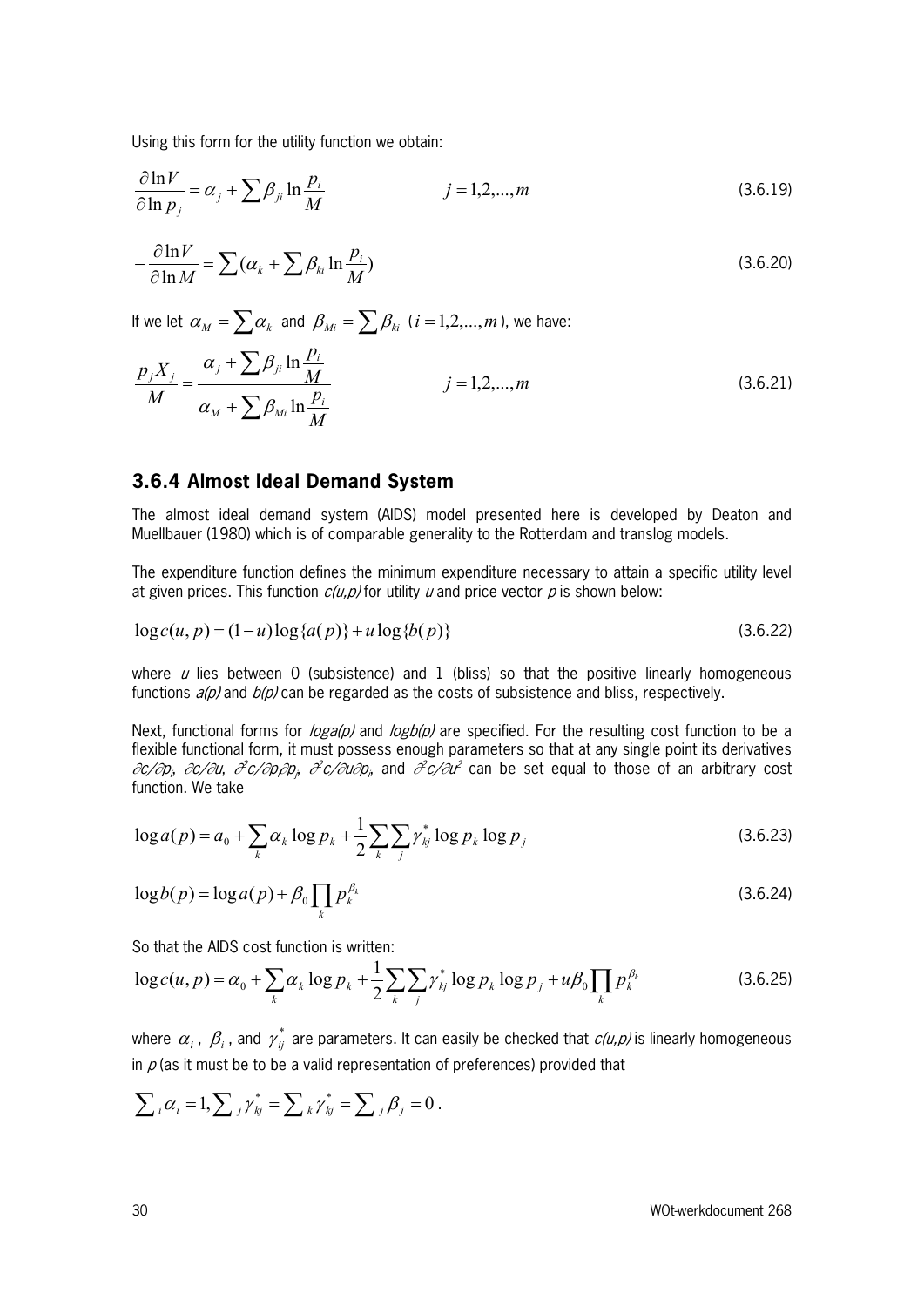It is also straightforward to check that [\(3.6.25\)](#page-31-0) has enough parameters for it to be a flexible functional form provided it is borne in mind that, since utility is ordinal, we can always choose a normalization such that, at a point,  $\partial^2 \log c / \partial u^2 = 0$ . The choice of the functions  $a(\rho)$  and  $b(\rho)$  in [\(3.6.23\)](#page-31-1) and [\(3.6.24\)is](#page-31-2) governed partly by the need for a flexible functional form. However, the main justification is that this particular choice leads to a system of demand functions with the desirable properties which will be demonstrated below.

The demand functions can be derived directly from equation [\(3.6.25\).](#page-31-0) It is a fundamental property of the cost function that its price derivatives are the quantities demanded:  $\partial c(u, p) / \partial p_i = q_i$ . Multiplying both sides by  $p_i / c(u, p)$  we find

<span id="page-32-0"></span>
$$
\frac{\partial \log c(u, p)}{\partial \log p_i} = \frac{p_i q_i}{c(u, p)} = w_i
$$
\n(3.6.26)

where  $w_i$  is the budget share of good *i*. Hence, logarithmic differentiation of [\(3.6.26\)](#page-32-0) gives the budget shares as a function of prices and utility:

<span id="page-32-1"></span>
$$
w_i = \alpha_i + \sum_j \gamma_{ij} \log p_j + \beta_i u \beta_0 \prod p_k^{\beta_k}
$$
 (3.6.27)

where

<span id="page-32-2"></span>
$$
\gamma_{ij} = \frac{1}{2} (\gamma_{ij}^* + \gamma_{ji}^*)
$$
\n(3.6.28)

For a utility-maximizing consumer, total expenditure x is equal to  $c(u,p)$  and this equality can be inverted to give  $u$  as a function of  $p$  and  $x$ , the indirect utility function. If we do this for [\(3.6.25\)](#page-31-0) and substitute the result into [\(3.6.27\)](#page-32-1) we have the budget shares as a function of p and x; these are the AIDS demand functions in budget share form:

<span id="page-32-3"></span>
$$
w_i = \alpha_i + \sum_j \gamma_{ij} \log p_j + \beta_i \log \{x/P\}
$$
\n(3.6.29)

where  $P$  is a price index defined by

$$
\log P = \alpha_0 + \sum_k \alpha_k \log p_k + \frac{1}{2} \sum_j \sum_k \gamma_{kj} \log p_k \log p_j \tag{3.6.30}
$$

The restrictions on the parameters of [\(3.6.25\)](#page-31-0) plus equation [\(3.6.28\)](#page-32-2) imply restrictions on the parameters of the AIDS equation [\(3.6.29\).](#page-32-3) We take these in three sets

<span id="page-32-4"></span>
$$
\sum_{i=1}^{n} \alpha_i = 1, \sum_{i=1}^{n} \gamma_{ij} = 0, \sum_{i=1}^{n} \beta_i = 0
$$
\n(3.6.31)

<span id="page-32-5"></span>
$$
\sum_{j} \gamma_{ij} = 0 \tag{3.6.32}
$$

<span id="page-32-6"></span>
$$
\gamma_{ij} = \gamma_{ji} \tag{3.6.33}
$$

Provided [\(3.6.31\),](#page-32-4) [\(3.6.32\),](#page-32-5) [\(3.6.33\)](#page-32-6) hold, equation [\(3.6.29\)](#page-32-3) represents a system of demand functions which add up to total expenditure ( $\sum w_i = 1$ ), are homogeneous of degree zero in prices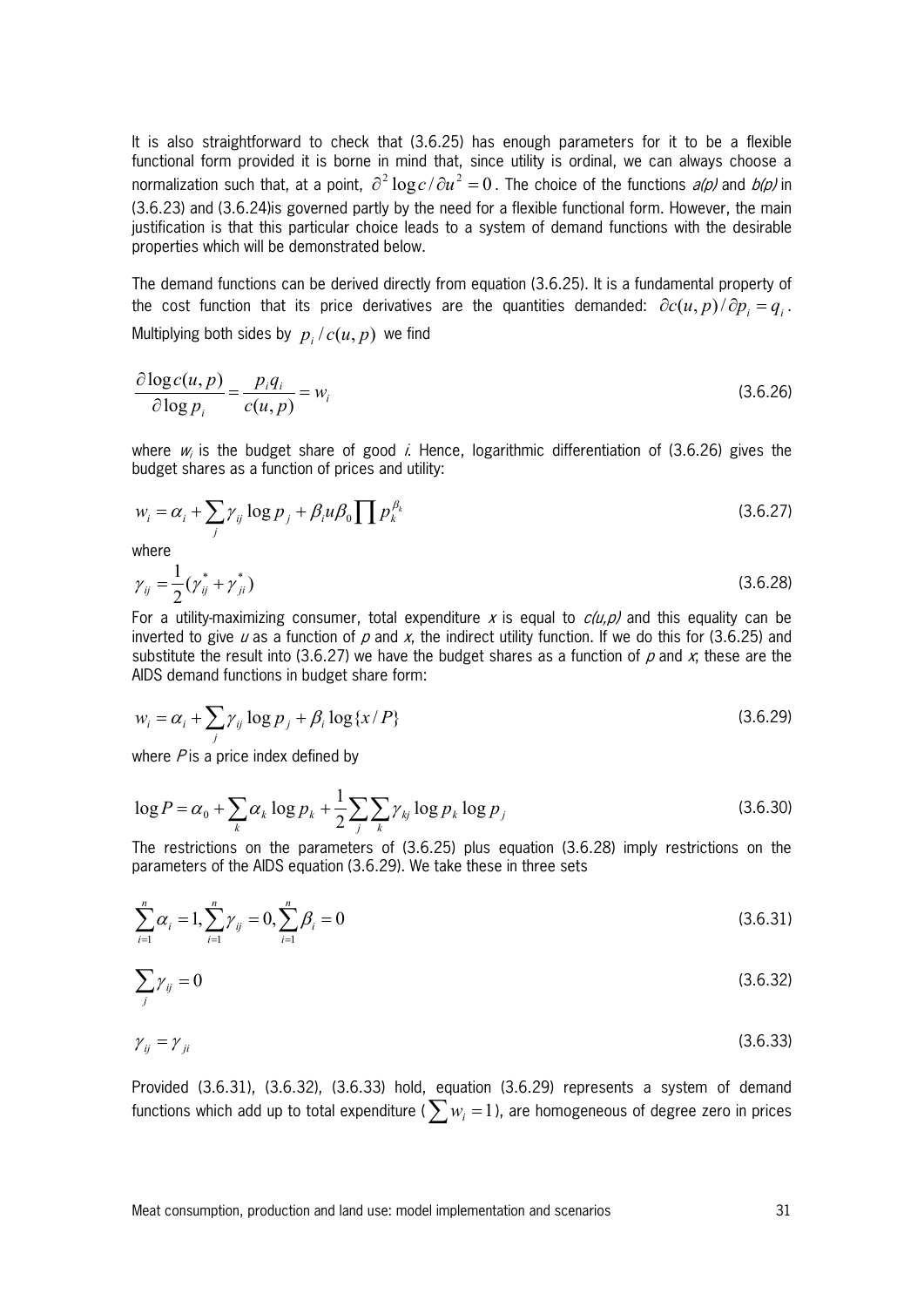and total expenditure taken together, and which satisfy slutsky symmetry. Given these, the AIDS is simply interpreted: in the absence of changes in relative prices and "real" expenditure  $(x \nearrow P)$  the budget shares are constant and this is the natural starting point for predictions using the model. Changes in relative prices work through the terms  $\gamma_{ij}$  each  $\gamma_{ij}$  represents  $10^2$  times the effect on the Ith budget share of a 1 percent increase in the *J*th price with  $(x \nmid P)$  held constant. Changes in real expenditure operate through the  $\beta_i$  coefficients; these add to zero and are positive for luxuries and negative for necessities.

The AIDS model can be aggregated over households. For details, please see Deaton and Muellbauer (1980).

#### **3.6.5 Linear Approximate/Almost Ideal Demand System**

The linear approximate, almost ideal demand system (LA/AIDS) model presented here is applied by Cashin (1991) to estimate Australian demand for meat between 1967 and 1990.

In Cashin's model, following the AIDS model developed by Deaton and Muellbauer (1980), the general form of the budget shares is:

<span id="page-33-0"></span>
$$
W_i = \alpha_i + \sum_j \gamma_{ij} \log p_j + \beta_i \log \{x/P\}
$$
\n(3.6.34)

In Deaton and Muellbauer (1980), they used a nonlinear price index P that is defined as:

<span id="page-33-1"></span>
$$
\log P = \alpha_0 + \sum_i \alpha_i \log p_i + \frac{1}{2} \sum_i \sum_j \gamma_{ij} \log p_i \log p_j \tag{3.6.35}
$$

Rather than use this inherently nonlinear price index, Cashin (1991) used the linear approximate (LA/AIDS) form, with P being approximated by Stone's (1953) geometric price index  $(\log P = \sum_i W_i \log p_i)$ . According to Cashine (1991), in general, the results obtained with the AIDS model have been found to differ only slightly from those obtained when the LA/AIDS version is estimated.

Restrictions on the parameters of equation [\(3.6.34\)](#page-33-0) and [\(3.6.35\)](#page-33-1) are the same as restrictions from AIDS model (see equations [\(3.6.31\),](#page-32-4) [\(3.6.32\),](#page-32-5) [\(3.6.33\).](#page-32-6)

The expenditure and price elasticities for the model are given by:

$$
\eta_i = 1 + \frac{\beta_i}{W_i} \tag{3.6.36}
$$

$$
\varepsilon_{ii} = -1 + \frac{\gamma_{ii}}{W_i} - \beta_i \tag{3.6.37}
$$

$$
\delta_{ii} = -1 + \frac{\gamma_{ii}}{W_i} + W_i \tag{3.6.38}
$$

$$
\varepsilon_{ij} = \frac{\gamma_{ij}}{W_i} - \beta_i \left( \frac{W_j}{W_i} \right) \tag{3.6.39}
$$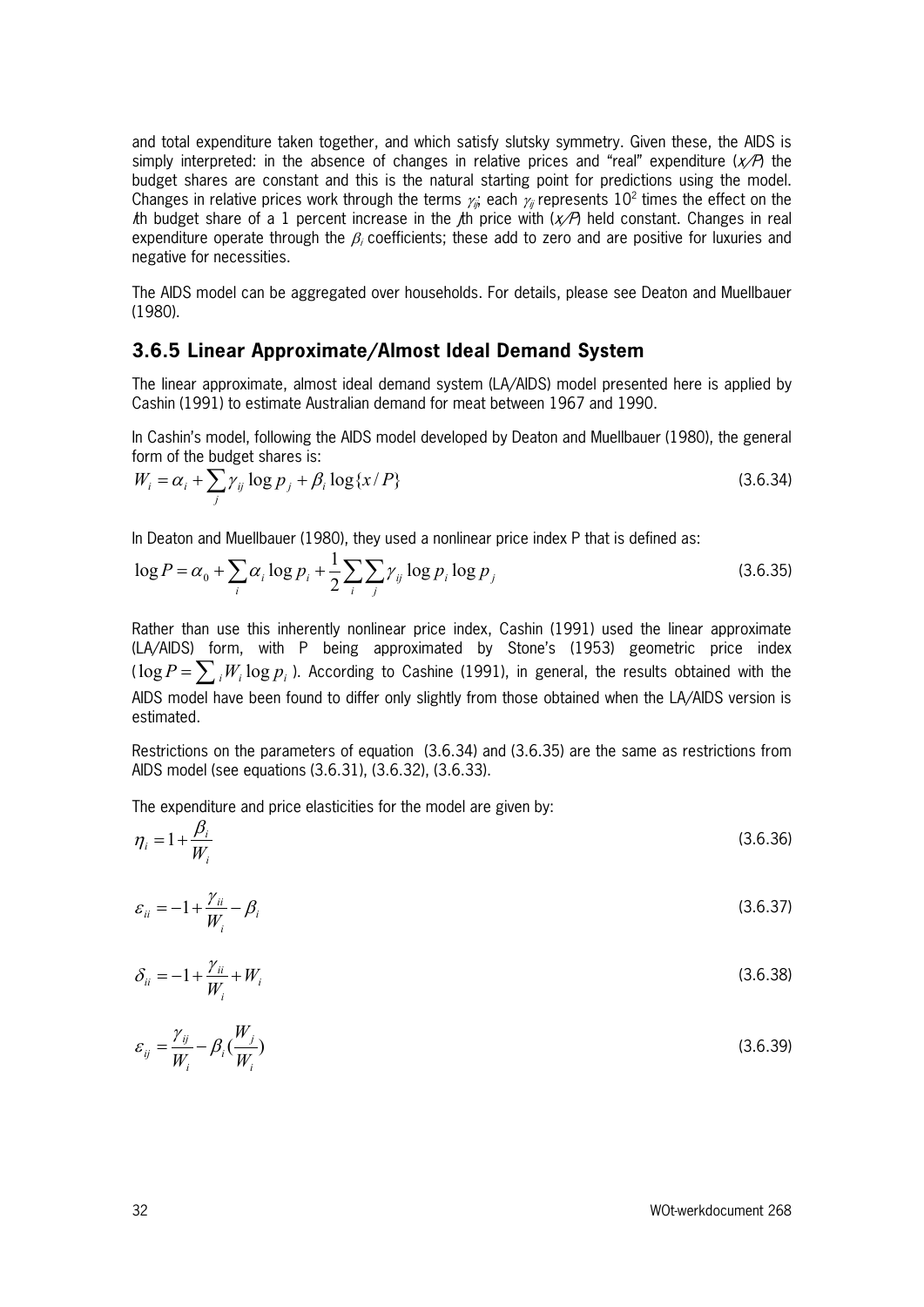$$
\delta_{ij} = \frac{\gamma_{ij}}{W_i} + W_j \tag{3.6.40}
$$

where  $\eta$  denotes the expenditure elasticities,  $\varepsilon$  denotes the Marshallian (uncompensated) price elasticities and  $\delta$  denotes the Hicksian (compensated) price elasticities. Finally, the Allen elasticities of substitution ( $\sigma$ ) are given by

$$
\sigma_{ii} = \frac{\delta_{ii}}{W_i} = 1 + \frac{\gamma_{ii}}{W_i^2} - \frac{1}{W_i}
$$
\n(3.6.41)

$$
\sigma_{ij} = \frac{\delta_{ij}}{W_j} = 1 + \frac{\gamma_{ij}}{W_i W_j} \qquad i \neq j \qquad (3.6.42)
$$

#### **3.6.6 Linear Expenditure System – Almost Ideal Demand System**

The LES-AIDS model presented here is applied by Fan et. al. (1995) to estimate a complete demand system of Chinese rural households using pooled provincial and time-series data from 1982-90.

This model assumes that the consumer's utility maximization decision can be decomposed into two separate steps. In the first stage, total expenditure is allocated over broad groups of goods. In the second stage, group expenditures are allocated over individual commodities.

Weak separability of the direct utility function over broad groups of goods is both a necessary and sufficient condition for estimating the second stage of the two-stage budgeting procedure. Given a weakly separable utility function in a partition of commodities into N groups (N>2), price aggregation is possible if and only if the direct utility function is strongly separable into generalized Gorman polar forms, homothetically separable forms, or a combination of the two forms (Gorman). Homothetically separable utility functions are generally considered undesirable for empirical demand analysis. Hence, we choose a strongly separable function of indirect utility functions, with each group function corresponding to a specific group of commodities, and with each group function taking the generalized Gorman polar form.

The functional form chosen for the first stage is a linear expenditure system (LES). The advantage of the LES is that it is simple and it provides an intuitive economic interpretation, despite its strong separability assumption. The separability assumption is not overly restrictive for such commodities as food, housing, or clothing. The LES functional form is:

<span id="page-34-0"></span>
$$
P_{I}Q_{I} = P_{I}R_{I} + B_{I}(E - \sum_{J} P_{J}R_{J})
$$
\n(3.6.43)

Where  $P_iQ_i$  ( $P_i$  and  $Q_i$  are aggregated price and quantity indices for commodities within group  $\Lambda$  is expenditure allocated to group *I*, E is household total expenditure, and  $R_i$  and B<sub>i</sub> are parameters to be estimated. This expenditure function can be interpreted as follows. First, the consumer purchases the minimum required quantities of each commodity group,  $R_h$  costing  $P_{\ell}R_h$ . The consumer then distributes the remaining expenditures (*E-∑P<sub>J</sub>R*) over all commodities in fixed proportions,  $B_i$  (the marginal budget share of commodity group *I*). Hence,  $PR_i$  and ( $E \le PR_j$ ) can be interpreted as subsistence and supernumerary expenditures, respectively.

The uncompensated own- and cross- price elasticities associated with equation [\(3.6.43\)](#page-34-0) are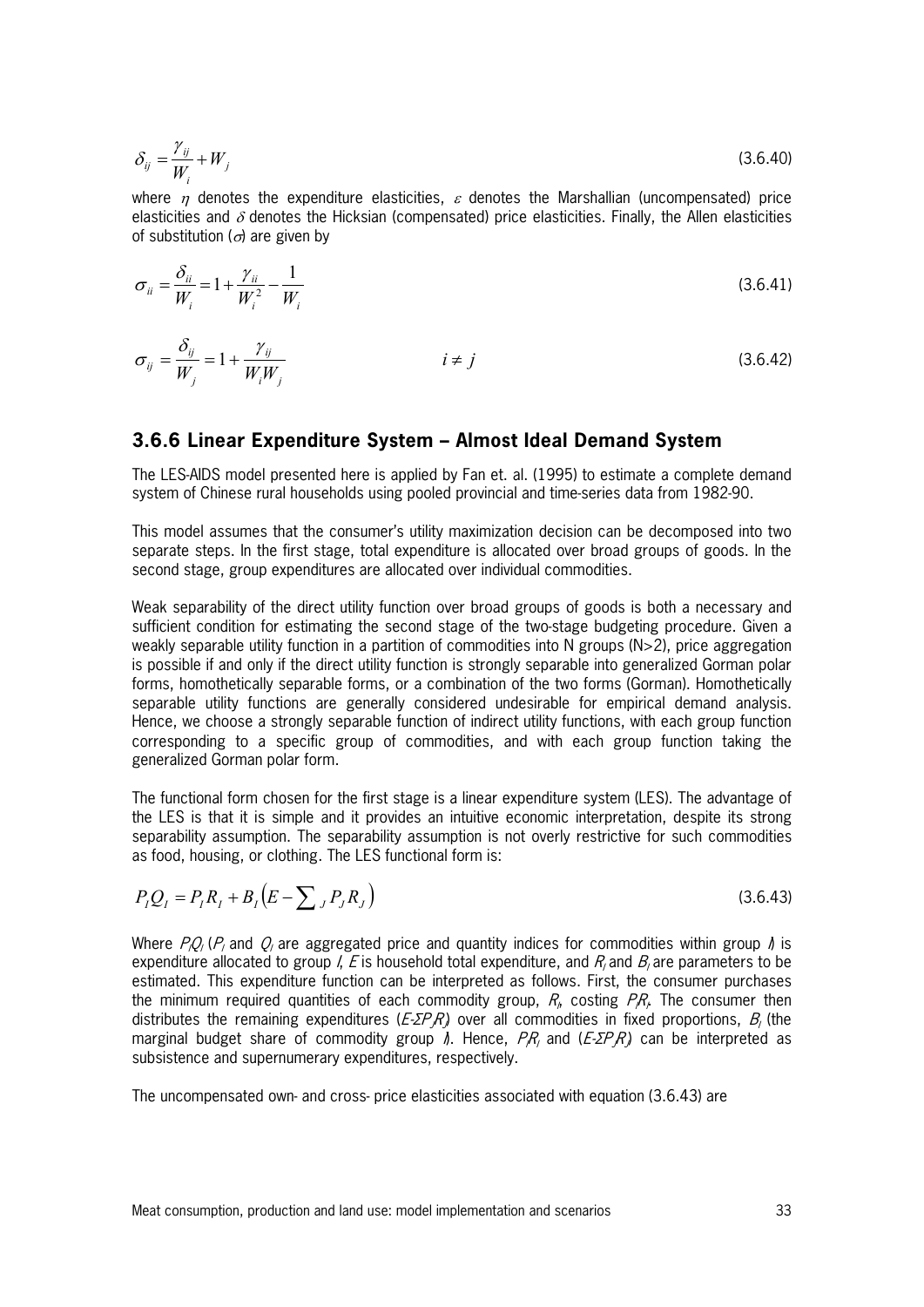$$
\eta_{II} = (1 - B_I) P_I R_I / (P_I Q_I) - 1 \tag{3.6.44}
$$

and

$$
\eta_{IJ} = -B_I (P_J R_J) / (P_I Q_I) \tag{3.6.45}
$$

The expenditure elasticities are  $\varepsilon_i = B_i E / (P_i Q_i)$  (3.6.46)

The Almost Ideal Demand System (AIDS), developed by Deaton and Muellbauer, is used for secondstage demand estimation. The AIDS model satisfies the axioms of choice exactly, allows consistent aggregation of individual demands to market demands, and does not impose additive preferences. The model has been applied to both aggregate- and micro-level data. The share equation for the AIDS model is

$$
W_{i,I} = \alpha_{i,I} + \sum_{j,I} \gamma_{ij,I} \log p_{j,I} + \beta_{i,I} \log \frac{E_I}{P_I}
$$
 (3.6.47)

Where  $w_{ij}$  is the budget share of good *i* in commodity group *I,*  $p_{ij}$  is the price of commodity *j* in group I,  $E_i$  is the *i*th group's total expenditure, and  $P_i$  is the *i*th group price index.

$$
\log P_{I} = \alpha_{o,I} + \sum_{j,I} \alpha_{j,I} \log p_{j,I} + 1/2 \sum_{i,I} \sum_{j,I} \gamma_{ij,I} \log p_{i,I} \log p_{j,I}
$$
(3.6.48)

With the following restrictions:

$$
\sum_{j,I} \alpha_{j,I} = 1, \sum_{i,I} \beta_{i,I} = 0, \sum_{i,I} \gamma_{ij,I} = 0 \text{ (adding up)}
$$
\n(3.6.49)

$$
\sum_{j,I} \gamma_{ij,I} = 0 \text{ (homogeneity)}; \gamma_{ij,I} = \gamma_{ji,I} \text{ (symmetry)}.
$$
 (3.6.50)

Following Blanciforti, Green, and King, conditional uncompensated price elasticity of commodity *i* with respect to commodity /s price, in the same group for the AIDS model, is

$$
\eta_{ij,I} = \delta_{ij,I} + \frac{\gamma_{ij,I}}{w_{i,I}} - \frac{\beta_{i,I}\alpha_{i,I}}{w_{i,I}} - \frac{\beta_{i,I}}{w_{i,I}} \sum_{j,I} \gamma_{ij,I} \ln p_{j,I}
$$
(3.6.51)

Where  $\delta_{ij} = -1$  if  $i = j$ , and  $\delta_{ij} = 0$  otherwise. The conditional expenditure elasticity is

$$
\varepsilon_{i,I} = 1 + \frac{\beta_{i,I}}{w_{i,I}}
$$
(3.6.52)

Unconditional price elasticities within the same group and unconditional expenditure elasticities can be calculated as

$$
\eta_{ij} = \eta_{ij,I} + \varepsilon_{i,I} w_{j,I} (1 + \eta_{II}) \tag{3.6.53}
$$

and

$$
\varepsilon_i = \varepsilon_{i,I} \varepsilon_I \tag{3.6.54}
$$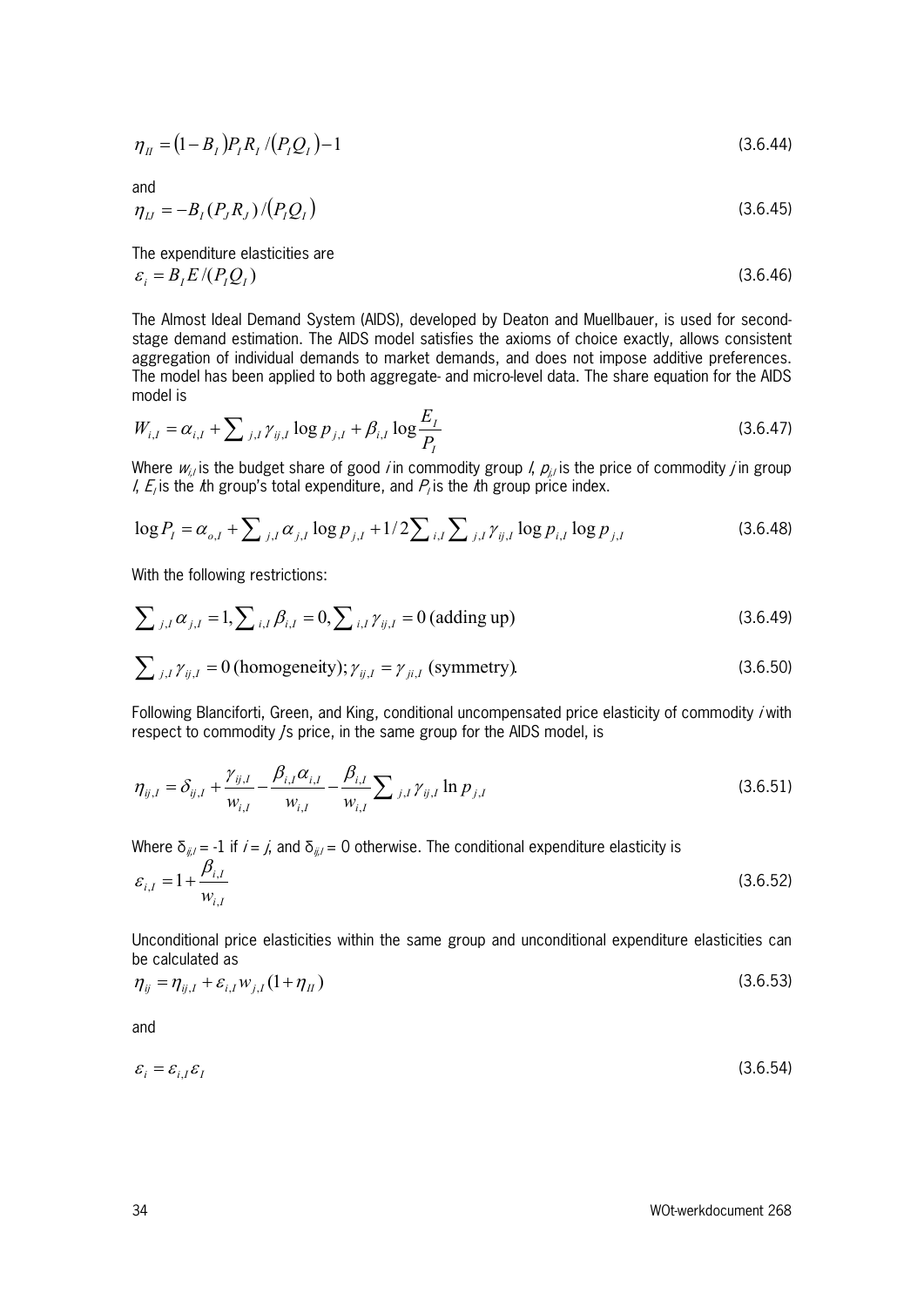### **3.6.7 Quadratic Almost Ideal Demand System**

The quadratic AIDS model is developed by Banks et al. (1997). It has properties of both a flexible functional form and a nonlinear Engel function. The indirect utility function has the form:

$$
\ln V = \left\{ \left[ \frac{\ln X - \ln a(\mathbf{p})}{b(\mathbf{p})} \right]^{-1} + \lambda(\mathbf{p}) \right\}^{-1}
$$
 (3.6.55)

where V is indirect utility, X is expenditure, the term  $[\ln X - \ln a(\mathbf{p})]/b(\mathbf{p})$  is the indirect utility function of a PIGLOG demand system (i.e. a system with budget shares linear in log total expenditure), and the extra term  $\lambda$  is a differentiable, homogeneous function of degree zero of price  $\mathcal{D}$ .

We let:

$$
\ln a(\mathbf{p}) = \alpha_0 + \sum_{k} \alpha_k \ln p_k + \frac{1}{2} \sum_{j} \sum_{k} \gamma_{kj} \ln p_k \ln p_j
$$
 (3.6.56)

$$
b(\mathbf{p}) = \prod_{k} p_k^{\beta^k} \tag{3.6.57}
$$

$$
\lambda(\mathbf{p}) = \sum_{k} \lambda_k \ln p_k \tag{3.6.58}
$$

Using Roy's identify, the budget shares are given by:

$$
w_i = \alpha_i + \sum_k \gamma_{ik} \ln p_k + \beta_i \ln \left( \frac{x}{a(\mathbf{p})} \right) + \frac{\lambda_i}{b(\mathbf{p})} \left[ \ln \left( \frac{X}{a(\mathbf{p})} \right) \right]^2 \tag{3.6.59}
$$

When all the  $\lambda$ 's are zero, the quadratic AIDS reduces to AIDS model.

### **3.6.8 Working-leser model**

The Working-leser model presented here is applied in a FAO paper by Chern et. al. (2003) to analyse food consumption patterns in Japan and to conduct an econometric analysis of Japan's food demand structure.

Below we briefly present the structure of this model.

The Working-Leser food demand function is:

<span id="page-36-0"></span>
$$
w_i = \alpha_0 + \alpha_i \log x + \sum_j \beta_{ij} \log p_j + \sum_k \gamma_{ik} H_k + \varepsilon_i
$$
\n(3.4.60)

where  $(i, j)$  represents the 11 food items;  $w_i$  is the expenditure share of food *i* among the 11 food items;  $p_i$  is the price of food i; and x is the total expenditure of all food items included in the model.

 $H_k$  includes dummy variables where *k* is 25:

 $AGE$  = log age of household head;

- $SIZE$  = log of household size;
- $W\mathcal{E}$  = number of wage earners;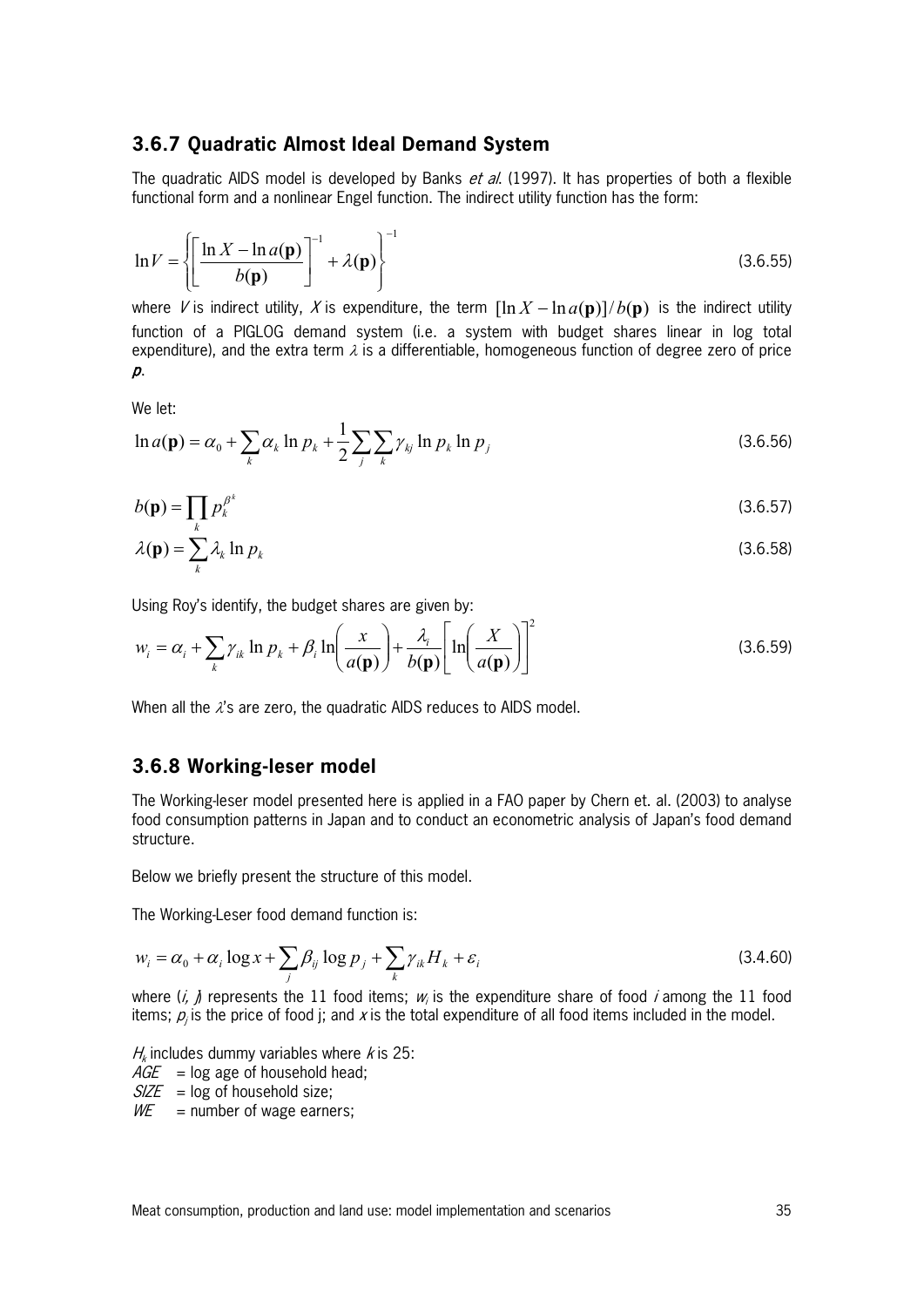- $BABY$  = number of children aged five years or under;
- $PRIM$  = number of children aged between 6 and 12 years;
- $HIGH =$  number of children aged between 13 and 18 years;
- $M =$  dummy variables for month (M1,..., M10);5
- $REG =$  dummy variables for region (REG1, .., REG9).

∑i's are random disturbances assumed with zero mean and constant variance. This model can be estimated for each food item by the ordinary least squares (OLS).

#### Demand elasticity formulae for Working-Leser model

The expenditure elasticity ( $e$ ) can be expressed as:

$$
e_i = 1 + \left(\frac{\alpha_i}{w_i}\right) \tag{3.6.61}
$$

Taking a derivative of Equation 2.7.1 with respect to  $\log(\rho_j)$  yields, uncompensated own (*j=i*) and cross (*j≠ i*) price elasticities ( $e_{\scriptscriptstyle\it j}$ ) are as follows:

$$
e_{ij} = -\delta_{ij} + \left(\frac{\beta_{ij}}{w_i}\right) \qquad \forall i, j = 1,...,n
$$
\n(3.6.62)

where  $\delta_{ij}$  is the Kronecker delta that is unity if *i=j* and zero otherwise. In this study, expenditure, ownprice and cross-price elasticities are evaluated at sample means.

#### Income elasticity in the Working-Leser model

Since the Working-Leser model uses total expenditures for the group of food items included in the model, it does not provide a direct estimate of income elasticity. In order to estimate income elasticity, the following Engel function is estimated:

<span id="page-37-0"></span>
$$
\log x = \alpha_0 + \alpha_1 \log X + \beta \log P + \sum_{k} \gamma_k H_k + \varepsilon
$$
\n(3.6.63)

where x is total expenditures of the food included in the model;  $X$  is total expenditures of food and non-food consumer goods and services;  $P$  is Laspeyres price index for the eleven foods; and other demographic and dummy variables are the same as previously defined. Remaining variables are the same as those in [\(3.4.\)](#page-36-0). Income elasticity can be estimated from [\(3.4.\)](#page-36-0) and [\(3.6.63\).](#page-37-0) From [\(3.4.\)](#page-36-0), the

expenditure elasticity,  $e_i = \frac{dq_i}{\partial x} \frac{d}{q}$ *i x x*  $e_i = \frac{\partial q}{\partial}$ ∂  $=\frac{\partial q_i}{\partial \alpha_i}x$ , can be estimated. From [\(3.6.63\),](#page-37-0) the responsiveness of

expenditure on food items by income change, *x X X*  $s = \frac{\partial x}{\partial x}$ ∂  $=\frac{\partial x}{\partial x} \frac{X}{\partial x}$ , can be derived. Hence, income elasticity

is estimated as follows:

$$
e_{i(income)} = e_i s = \left(\frac{\partial q_i}{\partial x} \frac{x}{q_i}\right) \left(\frac{\partial x}{\partial X} \frac{X}{x}\right) = \frac{\partial q_i}{\partial X} \frac{X}{q_i}
$$
(3.6.64)

### **3.6.9 Some findings on model comparison**

This section reviewed 7 models that are used to estimate demand system. In terms of model development, Rotterdam model and the AIDS model have particular long histories and are often applied in consumer demand systems modelling. The Rotterdam model and the AIDS model use similar linearized forms which make comparison of the two models possible.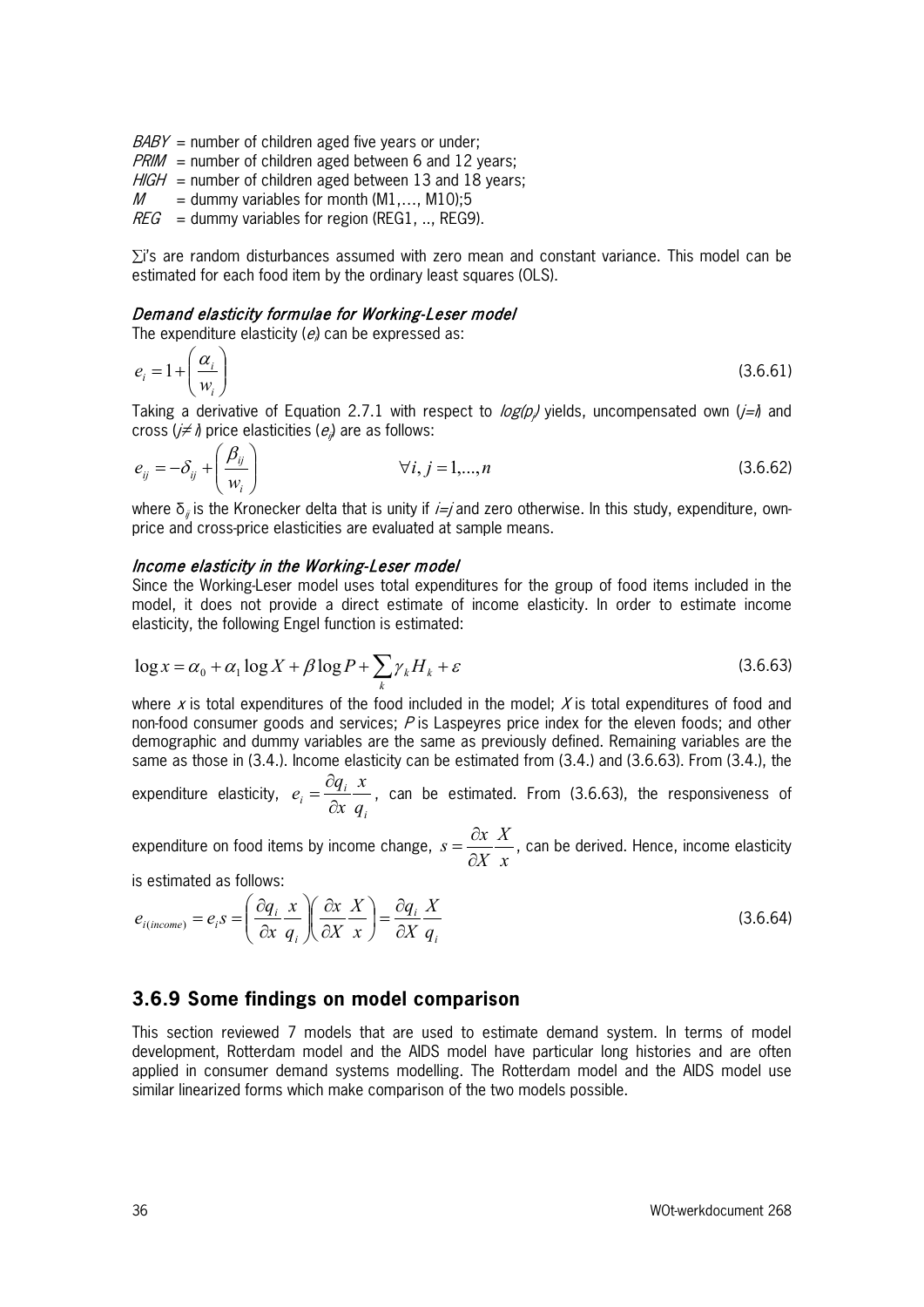Conclusions of many studies that compare these two models are mostly country specific. For example, Alston and Chalfant (1993) compared LA/AIDS with the Rotterdam model using data on food consumption in the United States from 1967-88. They concluded that in an application to the demand for meat, their test rejected the LA/AIDS model but not the Rotterdam model. Taljaard et al. (2006) concluded that LA/AIDS model fit better for South African meat demand.

Using Monte Carlo techniques, Barnett and Seck (2007) seek to determine which model performs better in terms of its ability to recover the true elasticities of demand. They found:

- 1. Both the Rotterdam and the fully nonlinear AIDS models perform well when substitution among goods is low. The higher the level of aggregation, the lower the elasticity of substitution among aggregates.
- 2. When substitution among all goods is very high, the nonlinear AIDS model performs better than the Rotterdam.
- 3. The Rotterdam model appears better at recovering the true elasticities, when exact aggregation within weakly separable branches of a utility tree.

## **3.6.10 Demand elasticities from a literature review conducted by USDA**

For the results of model simulations, the size of elasticities is extremely important. Economic Research Service (ERS) of United States Department of Agriculture (USDA) has conducted a literature review over elasticities for major commodities and countries to provide a foundation for more accurate research on production, consumption, and trade. Their review presents demand elasticities from academic and government research conducted in the United States on consumer demand, as published in working papers, dissertations, and peer-reviewed journals and as presented at professional conferences in the United States. The most fully covered countries are the United States and China, and the greatest number of demand studies are for vegetables, fruits, and grocery products such as coffee and ketchup. The demand elasticities include the income elasticity, the expenditure elasticity, the own-price elasticity, and the cross-price elasticity (see Table 3.4).

| <b>Expenditure</b><br>elas. | own price<br>elas. | <b>Income</b><br>elas. | <b>US</b>   | <b>Expenditure</b><br>elas. | own price<br>elas. | <b>Income</b><br>elas. |
|-----------------------------|--------------------|------------------------|-------------|-----------------------------|--------------------|------------------------|
| 1.417                       |                    |                        | Nonfood     |                             | $-0.990$           | 1.160                  |
| 1.071                       | $-0.856$           |                        | Food        |                             | $-0.400$           | 0.360                  |
| 0.963                       | $-0.426$           |                        | Fish        | 0.789                       | $-0.287$           | 0.121                  |
| 0.719                       | $-0.373$           | 0.264                  | Meat        | 0.933                       | $-0.325$           | 0.110                  |
| 0.970                       | $-0.423$           | 0.253                  | Pork        | 0.686                       | $-0.827$           | 1.083                  |
| 1.192                       | $-0.579$           |                        | <b>Beef</b> | 1.349                       | $-1.086$           | 2.719                  |
| 1.156                       | $-0.666$           | 0.328                  | Poultry     | 0.819                       | $-0.561$           |                        |
| 1.094                       | $-0.093$           |                        | Dairy       | 0.748                       | $-0.703$           | 0.117                  |
| 1.436                       | $-1.185$           |                        | Milk        |                             | $-0.180$           |                        |
|                             |                    |                        |             |                             |                    |                        |

Table 3.4 Elasticities (mean) collected by USDA on China and the United States.

#### Income elasticity and own-price elasticity of 114 countries estimated by USDA

USDA has estimated food budget shares and income and price elasticities using 1996 data for nine major consumption groups and eight food subgroups across 114 countries. The broad groups include food, beverage, and tobacco; clothing and footwear; education; gross rent, fuel, and power;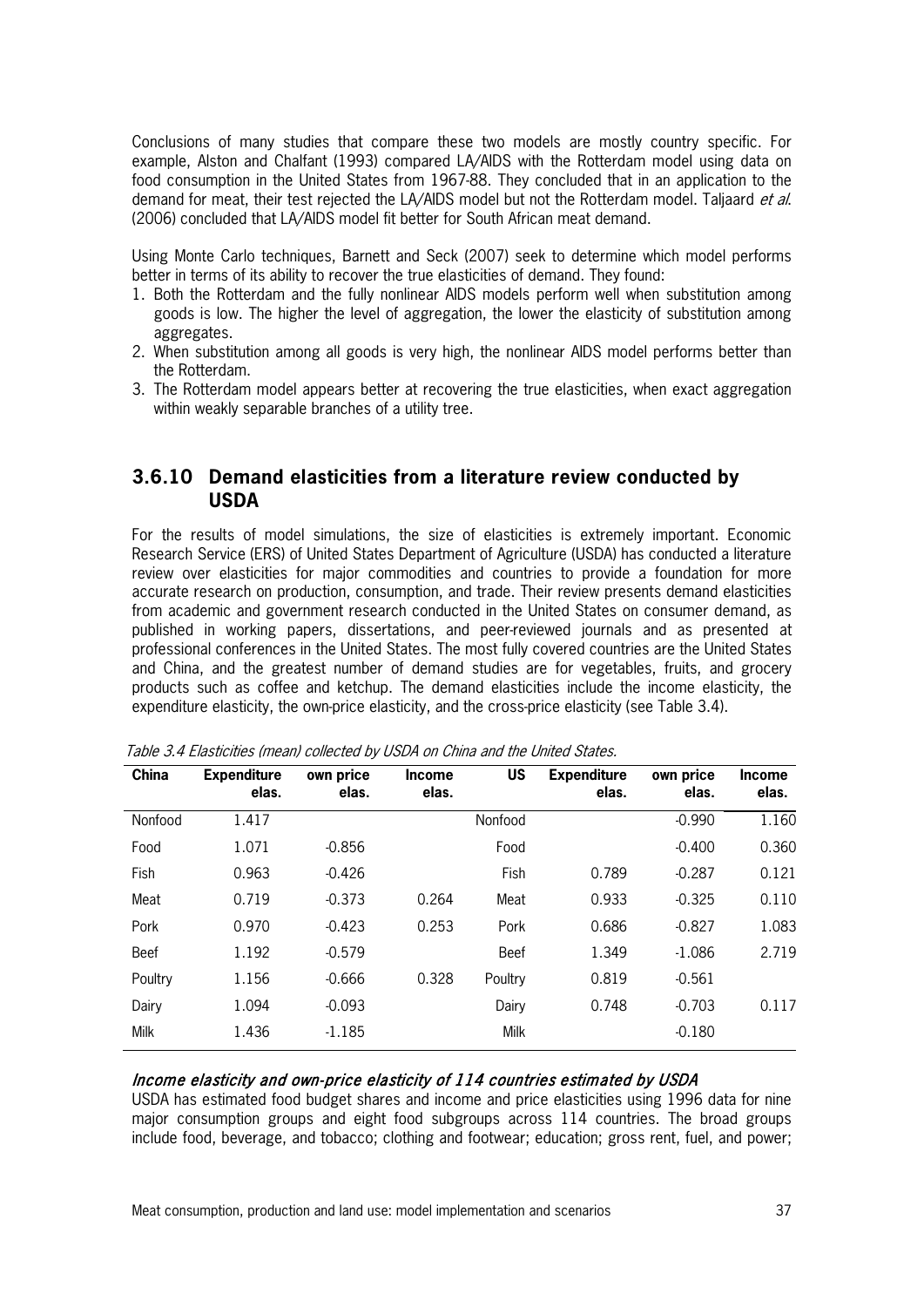house furnishings and operations; medical care; recreation; transport and communications; and other items. Food subgroups include bread and cereals, meat, fish, dairy products, fats and oils, fruit and vegetables, beverages and tobacco, and other food products (Tables 3.5 - 3.7).

| <b>Country</b>  | Beverages,<br>tobacco | Breads,<br>cereals | <b>Meat</b> | <b>Fish</b> | <b>Dairy</b>                       | Fats,<br>oils | Fruits,<br>vegetables | <b>Other</b><br>foods | <b>Total Food</b><br><b>Expenditure</b> |
|-----------------|-----------------------|--------------------|-------------|-------------|------------------------------------|---------------|-----------------------|-----------------------|-----------------------------------------|
|                 |                       |                    |             |             | Percent of total food expenditures |               |                       |                       | expenditures                            |
| Argentina       | 15.02                 | 14.59              | 26.13       | 1.39        | 12.67                              | 3.46          | 17.22                 | 9.51                  | 32.79                                   |
| Australia       | 25.24                 | 13.50              | 16.91       | 3.11        | 9.67                               | 1.65          | 18.34                 | 11.56                 | 15.07                                   |
| Austria         | 23.72                 | 13.45              | 20.98       | 1.64        | 11.29                              | 3.80          | 14.10                 | 11.01                 | 13.53                                   |
| Belgium         | 21.06                 | 10.78              | 24.72       | 6.06        | 10.96                              | 3.87          | 12.38                 | 10.16                 | 14.36                                   |
| <b>Brazil</b>   | 12.32                 | 16.80              | 24.54       | 2.31        | 14.04                              | 3.62          | 14.83                 | 11.55                 | 22.71                                   |
| <b>Bulgaria</b> | 12.35                 | 17.07              | 19.68       | 0.81        | 13.94                              | 3.49          | 24.78                 | 7.89                  | 30.70                                   |
| Canada          | 29.48                 | 11.43              | 16.46       | 2.65        | 11.19                              | 2.11          | 18.12                 | 8.57                  | 11.68                                   |
| Chile           | 13.41                 | 21.48              | 21.79       | 2.06        | 11.19                              | 4.60          | 17.33                 | 8.13                  | 22.96                                   |
| Czech           | 28.09                 | 10.25              | 21.27       | 1.76        | 11.63                              | 4.03          | 12.38                 | 10.59                 | 25.00                                   |
| Denmark         | 28.81                 | 8.93               | 20.38       | 2.04        | 11.12                              | 2.16          | 11.93                 | 14.65                 | 14.02                                   |
| Egypt           | 9.25                  | 24.65              | 23.62       | 4.56        | 10.10                              | 8.36          | 12.53                 | 6.92                  | 48.08                                   |
| Estonia         | 21.39                 | 16.08              | 20.26       | 2.97        | 13.17                              | 4.73          | 10.18                 | 11.21                 | 33.45                                   |
| Finland         | 31.45                 | 11.44              | 15.16       | 2.85        | 12.57                              | 1.96          | 13.45                 | 11.12                 | 14.67                                   |
| France          | 21.36                 | 10.89              | 24.92       | 4.75        | 11.80                              | 2.85          | 12.39                 | 11.05                 | 15.34                                   |
| Germany         | 28.25                 | 14.87              | 20.30       | 1.87        | 7.11                               | 2.27          | 8.28                  | 17.05                 | 13.09                                   |
| Greece          | 24.56                 | 7.25               | 16.03       | 4.53        | 13.58                              | 5.37          | 17.27                 | 11.40                 | 21.17                                   |
| Hungary         | 23.58                 | 10.91              | 20.48       | 0.77        | 12.76                              | 4.73          | 12.67                 | 14.09                 | 22.54                                   |
| Iceland         | 27.41                 | 11.87              | 16.45       | 5.05        | 11.56                              | 1.62          | 10.83                 | 15.23                 | 18.90                                   |
| Ireland         | 37.33                 | 9.51               | 16.38       | 1.97        | 10.09                              | 2.74          | 13.42                 | 8.56                  | 16.59                                   |
| Italy           | 16.18                 | 11.32              | 23.58       | 5.40        | 13.90                              | 3.86          | 19.14                 | 6.61                  | 16.59                                   |
| Japan           | 23.15                 | 22.28              | 7.82        | 17.02       | 4.79                               | 0.66          | 12.79                 | 11.49                 | 14.88                                   |
| Kenya           | 15.49                 | 32.49              | 5.13        | 0.43        | 15.08                              | 2.64          | 17.57                 | 11.17                 | 45.82                                   |
| Latvia          | 18.92                 | 12.89              | 18.87       | 3.05        | 14.89                              | 4.29          | 17.80                 | 9.30                  | 41.76                                   |
| Lithuania       | 19.88                 | 12.92              | 20.67       | 3.47        | 14.10                              | 4.83          | 11.98                 | 12.15                 | 40.42                                   |
| Luxembourg      | 43.12                 | 8.88               | 18.30       | 2.26        | 7.83                               | 1.88          | 11.64                 | 6.09                  | 17.08                                   |
| Mexico          | 18.88                 | 21.67              | 17.33       | 3.12        | 10.88                              | 2.30          | 13.00                 | 12.82                 | 26.63                                   |
| Netherlands     | 24.00                 | 12.36              | 18.67       | 2.16        | 12.61                              | 2.21          | 15.72                 | 12.27                 | 13.29                                   |
| New Zealand     | 32.93                 | 12.62              | 13.87       | 1.74        | 9.20                               | 2.28          | 16.85                 | 10.51                 | 15.19                                   |
| Norway          | 29.99                 | 7.70               | 16.35       | 4.85        | 12.79                              | 1.52          | 11.06                 | 15.73                 | 15.98                                   |
| Peru            | 9.23                  | 21.30              | 22.18       | 4.65        | 9.62                               | 3.70          | 21.37                 | 7.95                  | 30.31                                   |
| Poland          | 26.53                 | 10.33              | 21.24       | 1.55        | 8.35                               | 3.44          | 14.49                 | 14.07                 | 30.65                                   |

Table 3.5 Food budget shares for selected countries in 1996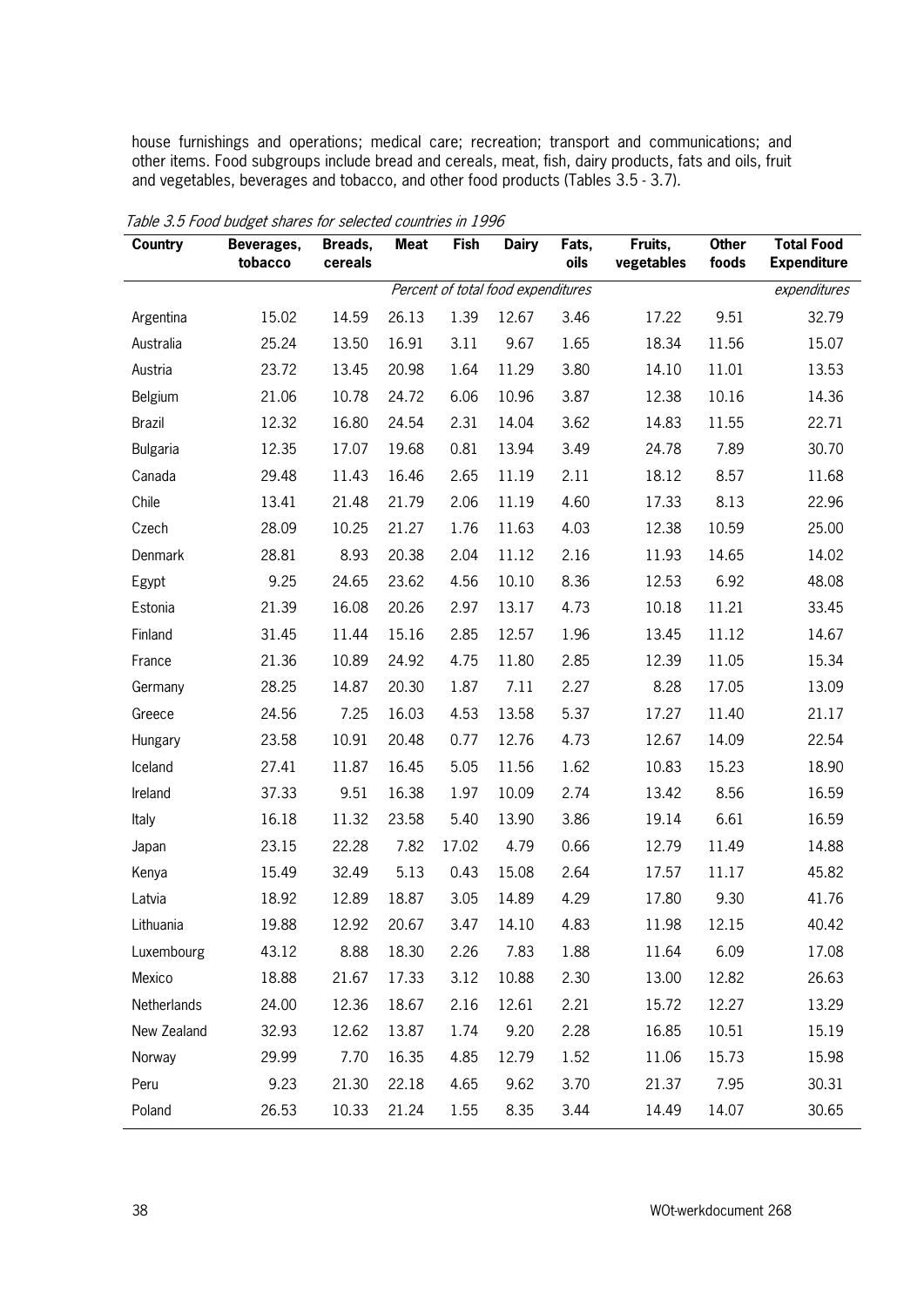| Country              | Beverages,<br>tobacco | Breads,<br>cereals | Meat  | <b>Fish</b> | <b>Dairy</b> | Fats,<br>oils | Fruits,<br>vegetables | <b>Other</b><br>foods | <b>Total Food</b><br><b>Expenditure</b> |
|----------------------|-----------------------|--------------------|-------|-------------|--------------|---------------|-----------------------|-----------------------|-----------------------------------------|
| Portugal             | 21.49                 | 13.06              | 22.40 | 12.18       | 8.53         | 3.65          | 14.50                 | 4.18                  | 23.23                                   |
| Romania              | 13.47                 | 14.62              | 24.34 | 0.80        | 12.82        | 5.71          | 20.61                 | 7.63                  | 45.26                                   |
| Russia               | 15.46                 | 14.26              | 22.92 | 4.13        | 13.27        | 4.26          | 16.24                 | 9.47                  | 34.35                                   |
| Slovakia             | 25.44                 | 10.04              | 20.56 | 1.68        | 13.86        | 4.57          | 13.43                 | 10.40                 | 32.06                                   |
| Slovenia             | 24.13                 | 10.08              | 22.13 | 1.90        | 11.41        | 2.98          | 17.21                 | 10.16                 | 21.34                                   |
| Spain                | 17.70                 | 12.47              | 23.98 | 10.32       | 11.60        | 4.77          | 13.82                 | 5.35                  | 17.52                                   |
| Sweden               | 27.47                 | 11.42              | 15.18 | 4.37        | 11.71        | 2.29          | 14.44                 | 13.12                 | 13.26                                   |
| Switzerland          | 26.18                 | 10.73              | 16.52 | 1.81        | 15.16        | 1.97          | 17.02                 | 10.60                 | 14.57                                   |
| Turkey               | 9.47                  | 20.34              | 13.55 | 1.01        | 12.84        | 8.42          | 23.23                 | 11.14                 | 32.60                                   |
| United<br>Kingdom    | 47.53                 | 8.31               | 12.57 | 2.25        | 6.88         | 1.27          | 12.02                 | 9.16                  | 16.37                                   |
| <b>United States</b> | 28.71                 | 11.39              | 19.58 | 1.19        | 8.59         | 1.77          | 14.66                 | 14.11                 | 9.73                                    |

Source: Seale et al., 2003.

Table 3.6 Unconditional income elasticities for food subgroup of selected countries in 1996

|                   | Beverages,<br>tobacco | Breads,<br>cereals | <b>Meat</b> | Fish  | <b>Dairy</b> | Fats, oils | Fruits,<br>vegetables | <b>Other</b><br>foods |
|-------------------|-----------------------|--------------------|-------------|-------|--------------|------------|-----------------------|-----------------------|
| Argentina         | 0.670                 | 0.246              | 0.549       | 0.604 | 0.587        | 0.290      | 0.432                 | 0.547                 |
| Australia         | 0.388                 | 0.143              | 0.318       | 0.350 | 0.340        | 0.168      | 0.250                 | 0.317                 |
| Austria           | 0.404                 | 0.153              | 0.330       | 0.364 | 0.353        | 0.178      | 0.260                 | 0.329                 |
| Belgium           | 0.424                 | 0.163              | 0.345       | 0.381 | 0.369        | 0.188      | 0.273                 | 0.344                 |
| <b>Brazil</b>     | 0.877                 | 0.404              | 0.663       | 0.747 | 0.718        | 0.429      | 0.533                 | 0.661                 |
| <b>Bulgaria</b>   | 0.872                 | 0.401              | 0.662       | 0.745 | 0.716        | 0.426      | 0.532                 | 0.660                 |
| Canada            | 0.376                 | 0.155              | 0.302       | 0.335 | 0.324        | 0.174      | 0.240                 | 0.301                 |
| Chile             | 0.824                 | 0.379              | 0.625       | 0.704 | 0.676        | 0.403      | 0.502                 | 0.622                 |
| Czech<br>Republic | 0.638                 | 0.272              | 0.507       | 0.564 | 0.545        | 0.300      | 0.404                 | 0.506                 |
| Denmark           | 0.322                 | 0.124              | 0.262       | 0.289 | 0.281        | 0.143      | 0.207                 | 0.261                 |
| Egypt             | 0.898                 | 0.411              | 0.685       | 0.770 | 0.741        | 0.438      | 0.550                 | 0.683                 |
| Estonia           | 0.776                 | 0.345              | 0.606       | 0.678 | 0.654        | 0.374      | 0.485                 | 0.604                 |
| Finland           | 0.521                 | 0.217              | 0.418       | 0.464 | 0.448        | 0.242      | 0.332                 | 0.417                 |
| France            | 0.431                 | 0.159              | 0.353       | 0.389 | 0.377        | 0.187      | 0.278                 | 0.352                 |
| Germany           | 0.402                 | 0.153              | 0.328       | 0.362 | 0.351        | 0.177      | 0.259                 | 0.327                 |
| Greece            | 0.597                 | 0.233              | 0.485       | 0.535 | 0.519        | 0.267      | 0.383                 | 0.483                 |
| Hungary           | 0.745                 | 0.337              | 0.576       | 0.645 | 0.622        | 0.362      | 0.462                 | 0.574                 |
| Iceland           | 0.326                 | 0.118              | 0.268       | 0.294 | 0.286        | 0.140      | 0.210                 | 0.267                 |
| Ireland           | 0.578                 | 0.245              | 0.461       | 0.512 | 0.495        | 0.271      | 0.367                 | 0.460                 |
| Italy             | 0.417                 | 0.160              | 0.340       | 0.375 | 0.364        | 0.185      | 0.268                 | 0.339                 |

Meat consumption, production and land use: model implementation and scenarios 39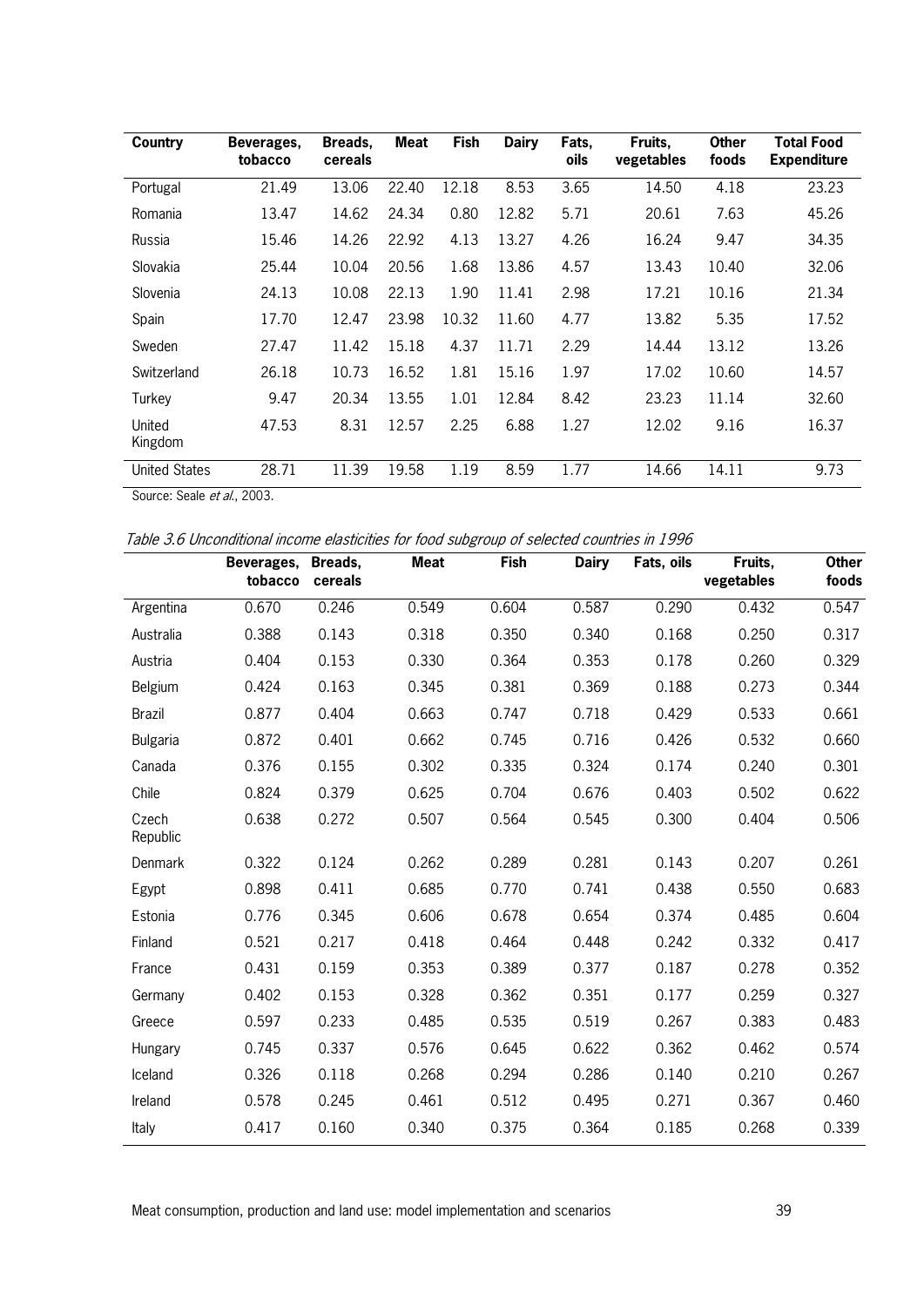|                             | Beverages,<br>tobacco | Breads,<br>cereals | <b>Meat</b> | <b>Fish</b> | <b>Dairy</b> | Fats, oils | Fruits,<br>vegetables | <b>Other</b><br>foods |
|-----------------------------|-----------------------|--------------------|-------------|-------------|--------------|------------|-----------------------|-----------------------|
| Japan                       | 0.388                 | 0.160              | 0.312       | 0.345       | 0.334        | 0.179      | 0.247                 | 0.311                 |
| Kenya                       | 1.618                 | 0.583              | 0.808       | 0.975       | 0.906        | 0.596      | 0.665                 | 0.805                 |
| Latvia                      | 0.878                 | 0.404              | 0.665       | 0.749       | 0.720        | 0.430      | 0.535                 | 0.662                 |
| Lithuania                   | 0.829                 | 0.373              | 0.644       | 0.721       | 0.695        | 0.401      | 0.516                 | 0.642                 |
| Luxembourg                  | 0.159                 | 0.040              | 0.133       | 0.146       | 0.142        | 0.057      | 0.104                 | 0.133                 |
| Mexico                      | 0.807                 | 0.360              | 0.630       | 0.704       | 0.679        | 0.389      | 0.504                 | 0.628                 |
| Netherlands                 | 0.466                 | 0.185              | 0.378       | 0.418       | 0.405        | 0.211      | 0.299                 | 0.377                 |
| New Zealand                 | 0.523                 | 0.217              | 0.419       | 0.465       | 0.450        | 0.242      | 0.333                 | 0.418                 |
| Norway                      | 0.426                 | 0.170              | 0.344       | 0.381       | 0.369        | 0.193      | 0.272                 | 0.343                 |
| Peru                        | 0.944                 | 0.439              | 0.699       | 0.792       | 0.759        | 0.462      | 0.564                 | 0.697                 |
| Poland                      | 0.798                 | 0.361              | 0.617       | 0.692       | 0.666        | 0.388      | 0.495                 | 0.615                 |
| Portugal                    | 0.577                 | 0.217              | 0.471       | 0.519       | 0.504        | 0.253      | 0.371                 | 0.470                 |
| Romania                     | 0.812                 | 0.355              | 0.640       | 0.714       | 0.689        | 0.388      | 0.511                 | 0.638                 |
| Russia                      | 0.873                 | 0.403              | 0.657       | 0.742       | 0.712        | 0.428      | 0.529                 | 0.655                 |
| Slovakia                    | 0.759                 | 0.338              | 0.593       | 0.663       | 0.639        | 0.366      | 0.474                 | 0.591                 |
| Slovenia                    | 0.649                 | 0.277              | 0.516       | 0.574       | 0.555        | 0.305      | 0.411                 | 0.515                 |
| Spain                       | 0.580                 | 0.232              | 0.470       | 0.519       | 0.503        | 0.263      | 0.372                 | 0.468                 |
| Sweden                      | 0.477                 | 0.197              | 0.384       | 0.425       | 0.411        | 0.221      | 0.304                 | 0.382                 |
| Switzerland                 | 0.330                 | 0.112              | 0.273       | 0.300       | 0.291        | 0.137      | 0.214                 | 0.272                 |
| Turkey                      | 0.826                 | 0.364              | 0.648       | 0.723       | 0.698        | 0.396      | 0.518                 | 0.646                 |
| United<br>Kingdom           | 0.432                 | 0.169              | 0.351       | 0.387       | 0.375        | 0.194      | 0.277                 | 0.350                 |
| <b>United States</b>        | 0.134                 | 0.050              | 0.110       | 0.121       | 0.117        | 0.059      | 0.086                 | 0.109                 |
| Source: Seale et al., 2003. |                       |                    |             |             |              |            |                       |                       |

Table 3.7 Unconditional own-price elasticities for food subgroup of selected countries in 1996

|                   | Beverages,<br>tobacco | Breads,<br>cereals | Meat     | Fish     | <b>Dairy</b> | Fats,<br>oils | Fruits.<br>vegetables | <b>Other</b><br>foods |
|-------------------|-----------------------|--------------------|----------|----------|--------------|---------------|-----------------------|-----------------------|
| Argentina         | $-0.542$              | $-0.199$           | $-0.444$ | $-0.489$ | $-0.474$     | $-0.235$      | $-0.349$              | $-0.443$              |
| Australia         | $-0.314$              | $-0.115$           | $-0.257$ | $-0.283$ | $-0.275$     | $-0.136$      | $-0.202$              | $-0.256$              |
| Austria           | $-0.327$              | $-0.124$           | $-0.267$ | $-0.294$ | $-0.285$     | $-0.144$      | $-0.210$              | $-0.266$              |
| Belgium           | $-0.343$              | $-0.132$           | $-0.279$ | $-0.308$ | $-0.299$     | $-0.152$      | $-0.220$              | $-0.278$              |
| Brazil            | $-0.709$              | $-0.327$           | $-0.536$ | $-0.604$ | $-0.581$     | $-0.347$      | $-0.431$              | $-0.534$              |
| Bulgaria          | $-0.705$              | $-0.324$           | $-0.535$ | $-0.603$ | $-0.579$     | $-0.345$      | $-0.430$              | $-0.533$              |
| Canada            | $-0.304$              | $-0.125$           | $-0.245$ | $-0.271$ | $-0.262$     | $-0.140$      | $-0.194$              | $-0.244$              |
| Chile             | $-0.666$              | $-0.307$           | $-0.505$ | $-0.569$ | $-0.547$     | $-0.326$      | $-0.406$              | $-0.503$              |
| Czech<br>Republic | $-0.516$              | $-0.220$           | $-0.410$ | $-0.456$ | $-0.441$     | $-0.243$      | $-0.326$              | $-0.409$              |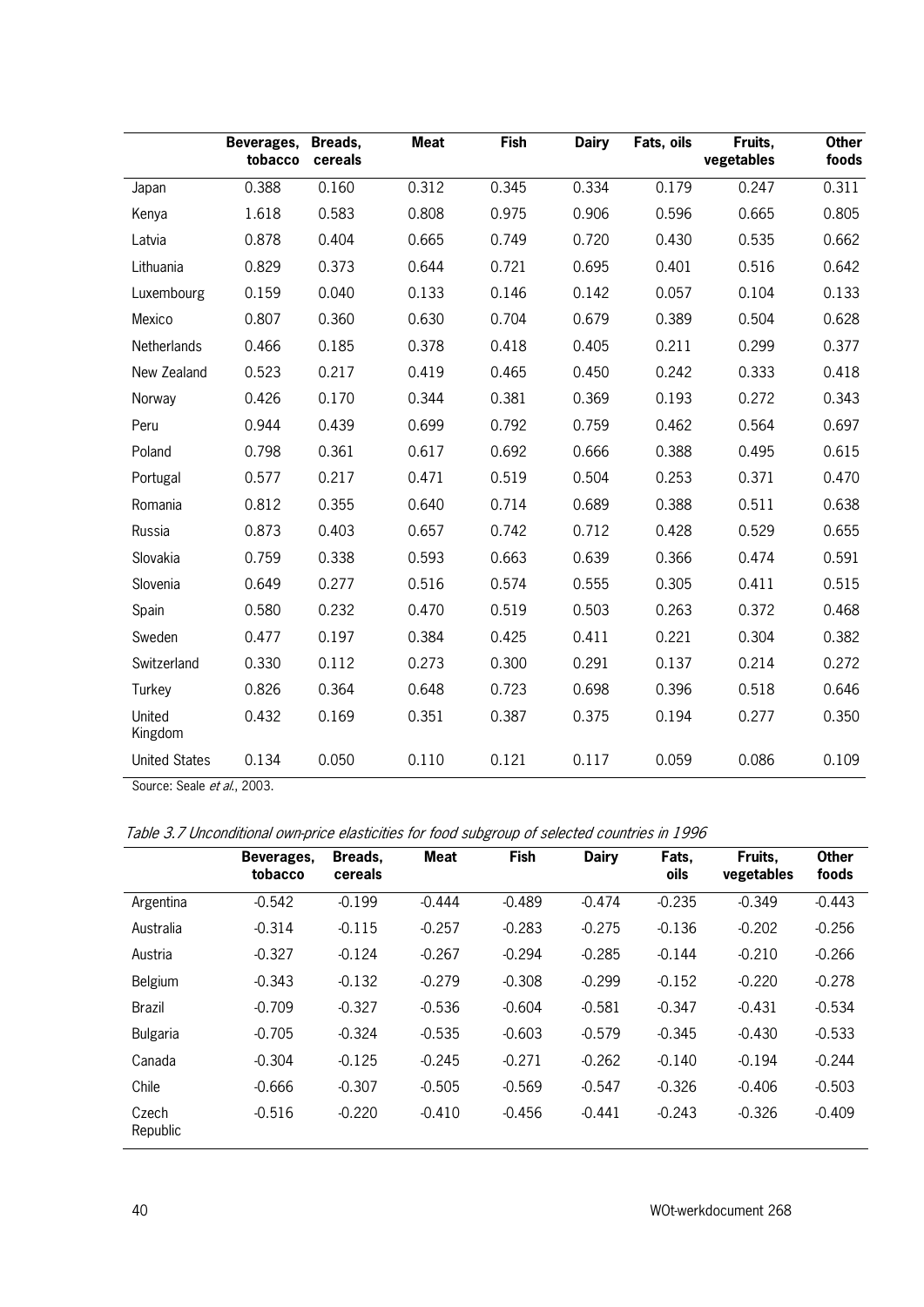|                      | Beverages,<br>tobacco | Breads,<br>cereals | <b>Meat</b> | <b>Fish</b> | <b>Dairy</b> | Fats,<br>oils | Fruits,<br>vegetables | <b>Other</b><br>foods |
|----------------------|-----------------------|--------------------|-------------|-------------|--------------|---------------|-----------------------|-----------------------|
| Denmark              | $-0.260$              | $-0.100$           | $-0.212$    | $-0.234$    | $-0.227$     | $-0.116$      | $-0.167$              | $-0.211$              |
| Egypt                | $-0.726$              | $-0.332$           | $-0.554$    | $-0.623$    | $-0.599$     | $-0.354$      | $-0.445$              | $-0.552$              |
| Estonia              | $-0.628$              | $-0.279$           | $-0.490$    | $-0.548$    | $-0.529$     | $-0.302$      | $-0.392$              | $-0.489$              |
| Finland              | $-0.422$              | $-0.176$           | $-0.338$    | $-0.375$    | $-0.363$     | $-0.196$      | $-0.268$              | $-0.337$              |
| France               | $-0.348$              | $-0.129$           | $-0.286$    | $-0.314$    | $-0.305$     | $-0.152$      | $-0.225$              | $-0.285$              |
| Germany              | $-0.325$              | $-0.124$           | $-0.265$    | $-0.292$    | $-0.284$     | $-0.143$      | $-0.209$              | $-0.264$              |
| Greece               | $-0.482$              | $-0.188$           | $-0.392$    | $-0.433$    | $-0.420$     | $-0.216$      | $-0.310$              | $-0.391$              |
| Hungary              | $-0.603$              | $-0.272$           | $-0.466$    | $-0.522$    | $-0.503$     | $-0.293$      | $-0.373$              | $-0.464$              |
| Iceland              | $-0.264$              | $-0.096$           | $-0.216$    | $-0.238$    | $-0.231$     | $-0.114$      | $-0.170$              | $-0.216$              |
| Ireland              | $-0.468$              | $-0.198$           | $-0.373$    | $-0.414$    | $-0.401$     | $-0.219$      | $-0.297$              | $-0.372$              |
| Italy                | $-0.337$              | $-0.129$           | $-0.275$    | $-0.303$    | $-0.294$     | $-0.150$      | $-0.217$              | $-0.274$              |
| Japan                | $-0.314$              | $-0.129$           | $-0.252$    | $-0.279$    | $-0.270$     | $-0.145$      | $-0.200$              | $-0.251$              |
| Kenya                | $-1.309$              | $-0.471$           | $-0.654$    | $-0.788$    | $-0.733$     | $-0.482$      | $-0.538$              | $-0.651$              |
| Latvia               | $-0.710$              | $-0.327$           | $-0.537$    | $-0.606$    | $-0.582$     | $-0.348$      | $-0.432$              | $-0.536$              |
| Lithuania            | $-0.671$              | $-0.301$           | $-0.521$    | $-0.583$    | $-0.562$     | $-0.325$      | $-0.417$              | $-0.519$              |
| Luxembourg           | $-0.128$              | $-0.032$           | $-0.108$    | $-0.118$    | $-0.115$     | $-0.046$      | $-0.084$              | $-0.108$              |
| Mexico               | $-0.653$              | $-0.291$           | $-0.510$    | $-0.570$    | $-0.549$     | $-0.315$      | $-0.408$              | $-0.508$              |
| Netherlands          | $-0.377$              | $-0.149$           | $-0.306$    | $-0.338$    | $-0.327$     | $-0.170$      | $-0.242$              | $-0.305$              |
| New Zealand          | $-0.423$              | $-0.176$           | $-0.339$    | $-0.376$    | $-0.364$     | $-0.196$      | $-0.269$              | $-0.338$              |
| Norway               | $-0.344$              | $-0.138$           | $-0.278$    | $-0.308$    | $-0.298$     | $-0.156$      | $-0.220$              | $-0.277$              |
| Peru                 | $-0.764$              | $-0.355$           | $-0.565$    | $-0.641$    | $-0.614$     | $-0.374$      | $-0.456$              | $-0.563$              |
| Poland               | $-0.646$              | $-0.292$           | $-0.499$    | $-0.559$    | $-0.539$     | $-0.313$      | $-0.400$              | $-0.498$              |
| Portugal             | $-0.466$              | $-0.176$           | $-0.381$    | $-0.420$    | $-0.408$     | $-0.205$      | $-0.300$              | $-0.380$              |
| Romania              | $-0.657$              | $-0.287$           | $-0.518$    | $-0.577$    | $-0.557$     | $-0.314$      | $-0.413$              | $-0.516$              |
| Russia               | $-0.706$              | $-0.326$           | $-0.532$    | $-0.600$    | $-0.576$     | $-0.346$      | $-0.428$              | $-0.530$              |
| Slovakia             | $-0.614$              | $-0.273$           | $-0.480$    | $-0.536$    | $-0.517$     | $-0.296$      | $-0.384$              | $-0.478$              |
| Slovenia             | $-0.525$              | $-0.224$           | $-0.418$    | $-0.464$    | $-0.449$     | $-0.247$      | $-0.332$              | $-0.416$              |
| Spain                | $-0.469$              | $-0.187$           | $-0.380$    | $-0.420$    | $-0.407$     | $-0.213$      | $-0.300$              | $-0.379$              |
| Sweden               | $-0.386$              | $-0.159$           | $-0.310$    | $-0.344$    | $-0.333$     | $-0.178$      | $-0.246$              | $-0.309$              |
| Switzerland          | $-0.267$              | $-0.091$           | $-0.221$    | $-0.242$    | $-0.236$     | $-0.111$      | $-0.173$              | $-0.220$              |
| Turkey               | $-0.668$              | $-0.294$           | $-0.524$    | $-0.585$    | $-0.564$     | $-0.320$      | $-0.419$              | $-0.522$              |
| United<br>Kingdom    | $-0.349$              | $-0.137$           | $-0.284$    | $-0.313$    | $-0.304$     | $-0.157$      | $-0.224$              | $-0.283$              |
| <b>United States</b> | $-0.108$              | $-0.040$           | $-0.089$    | $-0.098$    | $-0.095$     | $-0.047$      | $-0.070$              | $-0.088$              |

Source: Seale et al., 2003.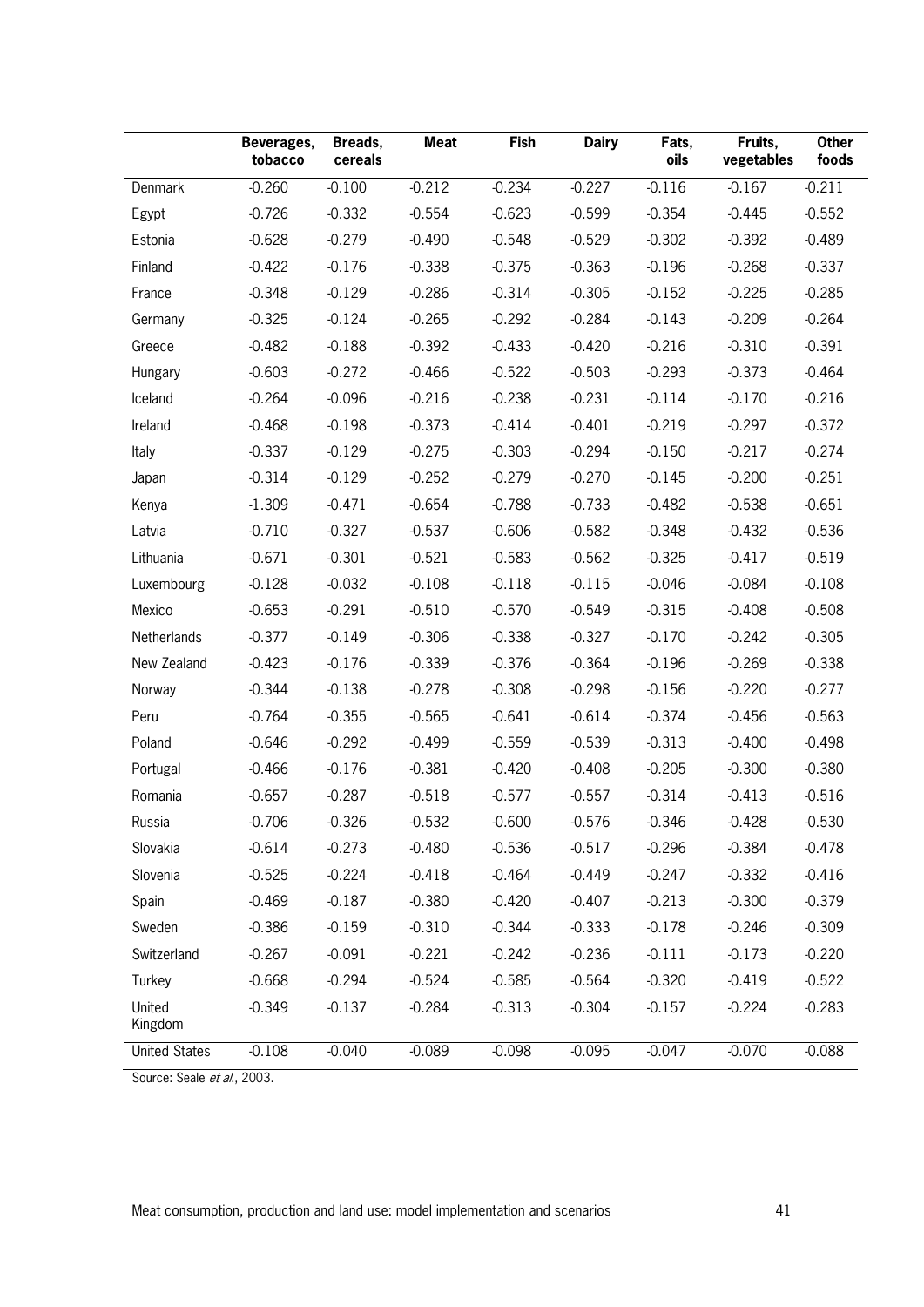## **3.6.11 Conclusion on consumption modelling and elasticities**

The overview of modelling approaches for consumption shows that none of the approaches explicitly includes calorie restrictions in the model. The most flexible approach seems to be the Quadratic Almost Ideal Demand System, but such a consumption function requires a lot of information. For the moment the implementation of an improved consumption function did not have the first priority, but this large investment is needed if you would like to have more reliable projections of consumption.

The overview of the elasticities from USDA shows estimates of income and price elasticities, but these differ from those used by FAO or in the current LEITAP model. Furthermore, they don't provide information for changes in these elasticities when real GDP per capita changes, as happens in the scenarios in this report. For this reason, the choice of elasticities requires further investigation, and this is much related with the way in which consumption is modelled. The current relatively ad hoc approach of income adjusted CDE functions will be kept till it is possible to come to a significantly better consumption function.

# **3.7 Conclusion**

Some improvements in standardizing and improvement of input data, splitting out sectors that are too aggregated, and improving the modelling of animal feeding, including the use of byproducts, have been made. For the consumption function an overview has been made of different types of consumption functions and some income and price elasticities have been presented. This is a starting point for the development of a better consumption module in the LEITAP model.

The extensions to the LEITAP model have been important first steps towards improving the suitability of the model to analyse the global effects of changes in consumption and production of meat and dairy. Handling indirect food demand through correction of input-output coefficients, modelling substitution possibilities between roughage and concentrates, modelling substitution possibilities between different feed components, including biofuel byproducts, and splitting out the animal feed sector from the broad GTAP sector "other feed and food" were very important steps in improving the model.

Despite these extension, important steps still have to be made. The logic of animal feeding and consumption behaviour requires also calorie and protein inputs are consistent with feed requirements. This implies that quantities of food and feed have to be taken into account explicitly. For this reason, important steps towards the inclusion of quantity data from FAO have been made. Regretfully, this work was much more difficult and time consuming than expected. As a consequences, the benefits of this work could not be implemented in the current model version. Also the work on the consumption function is a good starting point for future improvements of the model, but was too complicated to be really implemented in the current version of the model.

In summary, important steps towards model improvement have been made. These improvements make the model more reliable for the analysis of food consumption and production. Chapters 4 and 5 would not have been very useful without this work. But very important steps, especially with respect to the inclusion of quantity data into the model, have still to be made.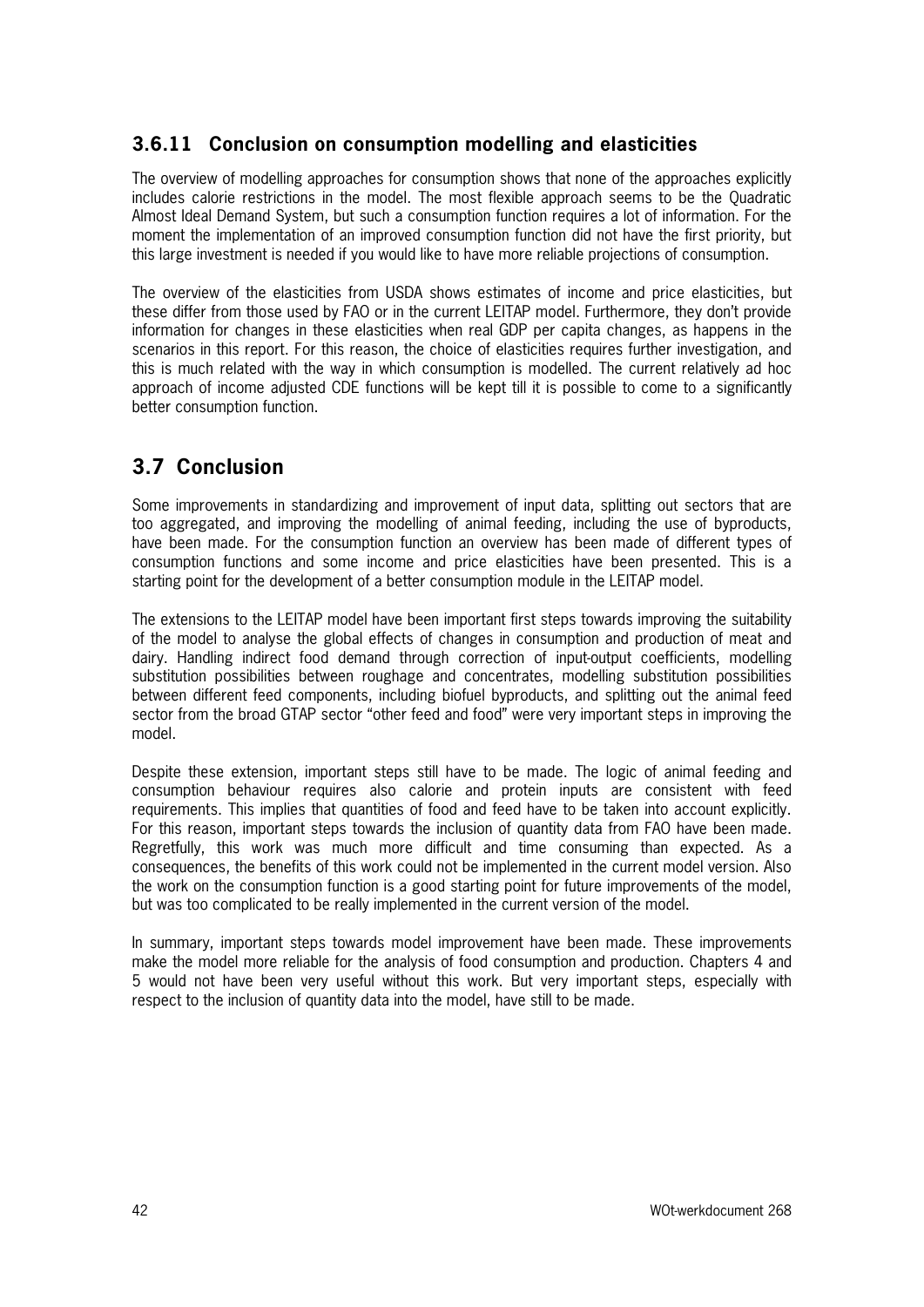# **4 The baseline**

## **4.1 The sources of the baseline**

### The base year database

The current projections are based on the 2001 GTAP database, where some information about current land use is added, based on FAO-data. At this moment there is a 2004 database available, but the first version didn't have the required quality for agricultural analysis. We will investigate to what extend the recent release of an improved version of the 2004 database is sufficient for our purposes.

For the simulations we will use 2010 as a base year. This implies that we have to run the model towards 2010 to make a database for 2010, where we use some information of 2010 to guide the model run. In any case, we use GDP, population, and crude oil production with their most recent available estimates. Also ethanol and biodiesel production is updated till this year. We extend the EU with the new member states. We adjust for EU-policy changes in the period between the base year and 2010. This includes decoupling and the sugar reforms.

#### USDA Population and GDP projections

The USDA published population and GPD projections till 2030

[\(http://www.ers.usda.gov/Data/Macroeconomics/#BaselineMacroTables\)](http://www.ers.usda.gov/Data/Macroeconomics/#BaselineMacroTables). Their population projections are based on detailed international projections from the US Census Bureau [\(Census Bureau International](http://www.census.gov/ipc/www/idbnew.html)  [Population Database,](http://www.census.gov/ipc/www/idbnew.html) to be found in [http://www.census.gov/ipc/www/idb/estandproj.php\)](http://www.census.gov/ipc/www/idb/estandproj.php). The GDP series starts with the 2005 U.S. dollar GDP series derived from the latest edition of the World Bank's World Development Indicators and is filled in using other data sources such as Oxford Economic Forecasting, Global Insight, Project Link, and the International Monetary Fund's *International Financial* Statistics. Conversion to dollars is based on a fixed 2005 exchange rate. The advantage of using the USDA series is that they are available at a low aggregation level, i.e. 190 countries and 34 regions of the world, are consistent and easily accessible.

Based on the USDA population projections and the GDP projections it is assumed that labour supply follows population and that capital growth equals GDP growth. This last assumption is consistent with the stylized facts of economic growth, one of which is that the capital-output ratio is roughly constant over time. For natural resource growth it is assumed that it is 25% of GDP growth. Available land is based on information from the IMAGE model that is derived from FAO projections.

Based on the GDP projections, technology is calibrated in the model. This calibrated technology is used in all simulations. In the calibration procedure it is assumed that different sectors have different rates of productivity growth. The relative sectoral growth rates are based on Kets and Lejour (2003) who have examined the historical developments in sectoral total factor productivity in OECD countries between 1970 and 1990. This implies that primary agriculture has a much faster growth rate than services and even than a lot of industrial sectors. Next to the decisions about the distribution of technology over sectors, also decisions had to be made about the distribution of this productivity over different production factors. We assume that changes in productivity are mainly labour saving, but also intermediate inputs and natural resource saving. It is a stylized fact of economic growth history that capital intensity does not change, which implies a zero increase in capital productivity. Improvements in capital goods generate savings in the other production factors.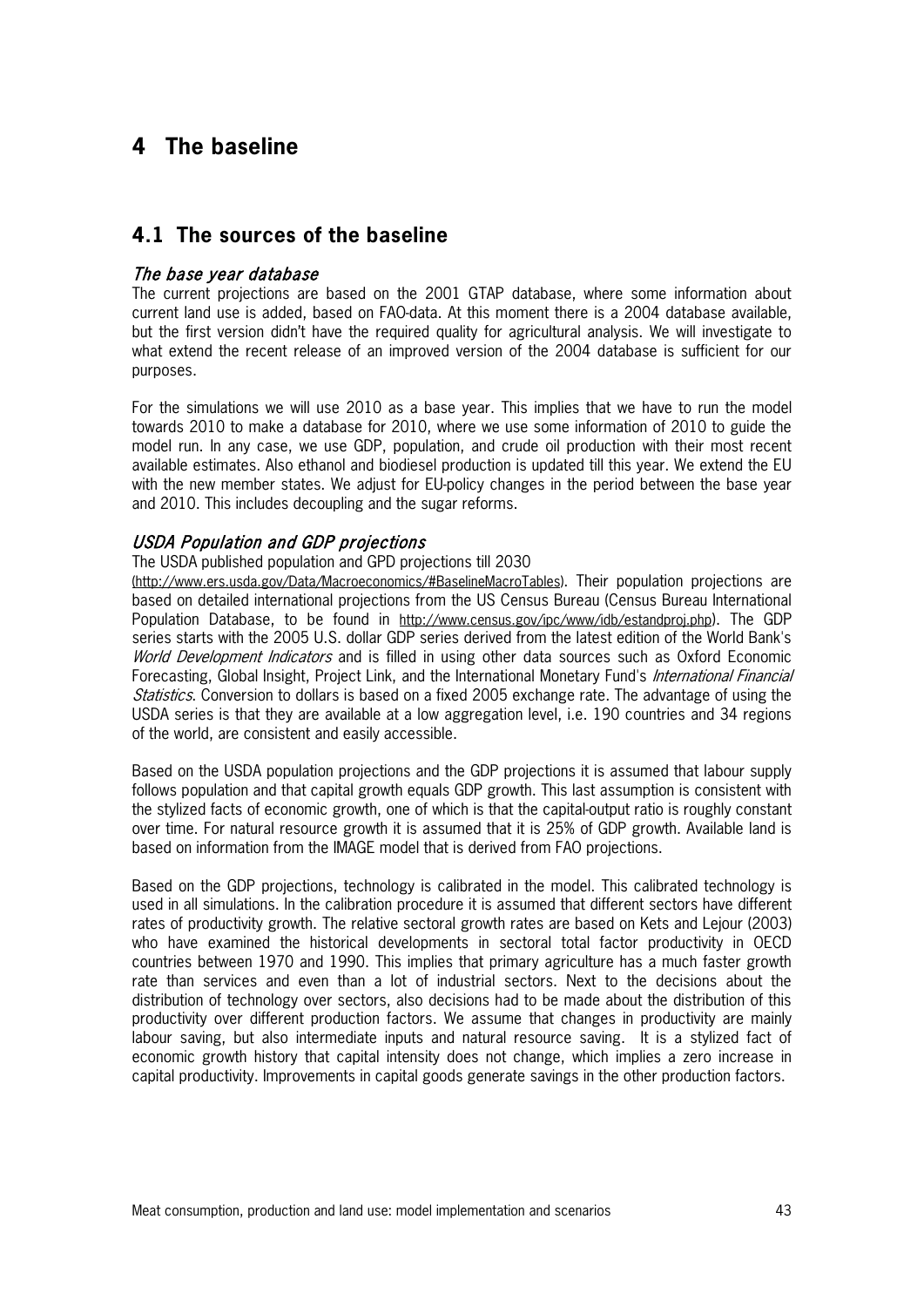### IEA Crude oil production projections

In the World Energy Outlook 2009 the International Energy Agency (IEA) suggests that crude oil prices will rise to 120 dollars per barrel. For the moment we don't follow this projection directly, but use the IEA projections of crude oil production and make the projections of energy prices based on the structure of the LEITAP model. If the crude oil price in 2001 is about 21 dollar, then the crude oil price in our simulations is about 70 dollars per barrel in 2030.

### FAO/PBL land productivity projections

Land productivity projections are based on FAO projections till 2030 as used in the study World Agriculture: Towards 2015/2030 - An FAO Perspective (Bruinsma, 2003). These projections are made consistent with the IMAGE land use database, and include adjustments for the quality of land that is used consistent with the IMAGE land allocation and climate model.

### Policy assumptions

For the baseline we implement only a limited number of policies that are certain to be implemented until 2030. We assume that the nominal EU budget remains constant with 2% inflation. So, the real budget is reduced with 2% a year. We implemented a cattle market reform in the period 2001-2004, a milk reform in the period 2004-2007, and a sugar reform in the period 2007-2010. In the period 2001-2004 the EU is extended till 25 EU-members, and in the period 2004-2007 with two other EUmember (Bulgaria and Rumania). In the period 2004-2007 a type of decoupling is modelled, implemented as allocation of first pillar subsidies to land and equalizing the subsidy rate on land rates over sectors.

It is assumed that sugar quota are active during the whole simulation period, while milk quota are abolished in 2013. This is done by increasing the quota by 6% in the period 2007-2010, and abolishing them completely afterwards.

For the Netherlands the sector "oap", i.e. pork and chicken, is made exogenous because the size of the sector is determined by the manure policy, a policy that is specific for the Netherlands with its high pork density.

# **4.2 A short characterization of the baseline**

For the macroeconomic simulations we use an aggregation with maximum consistency between the IMAGE model and LEITAP. Most countries of the EU27 are separated out. Only Bulgaria-Rumania, Belgium-Luxemburg, Cyprus-Malta and the Baltic countries are taken together. The rest of the world is divided into 23 regions, where large countries like the US, Canada, Japan, Brazil, China and India are separated out.

In the sketch below, we will aggregate information to the world, the EU15 (EU member states in 2000), the EU12 (new EU member states), High Income countries (USA, Canada, Australia, New Zealand), Central and South America, Asia, Africa and the Rest of the World (Russia, Turkey, and the rest of Europe).

### GDP and population

Tables 4.1 and 4.2 show the assumptions about population and welfare growth between 2001 and 2030, according to the USDA database. We see in general a decrease in the growth rate of population, where population is decreasing in the EU12 and after 2020 also in the EU15. Population growth in Africa remains very high, but decreases gradually.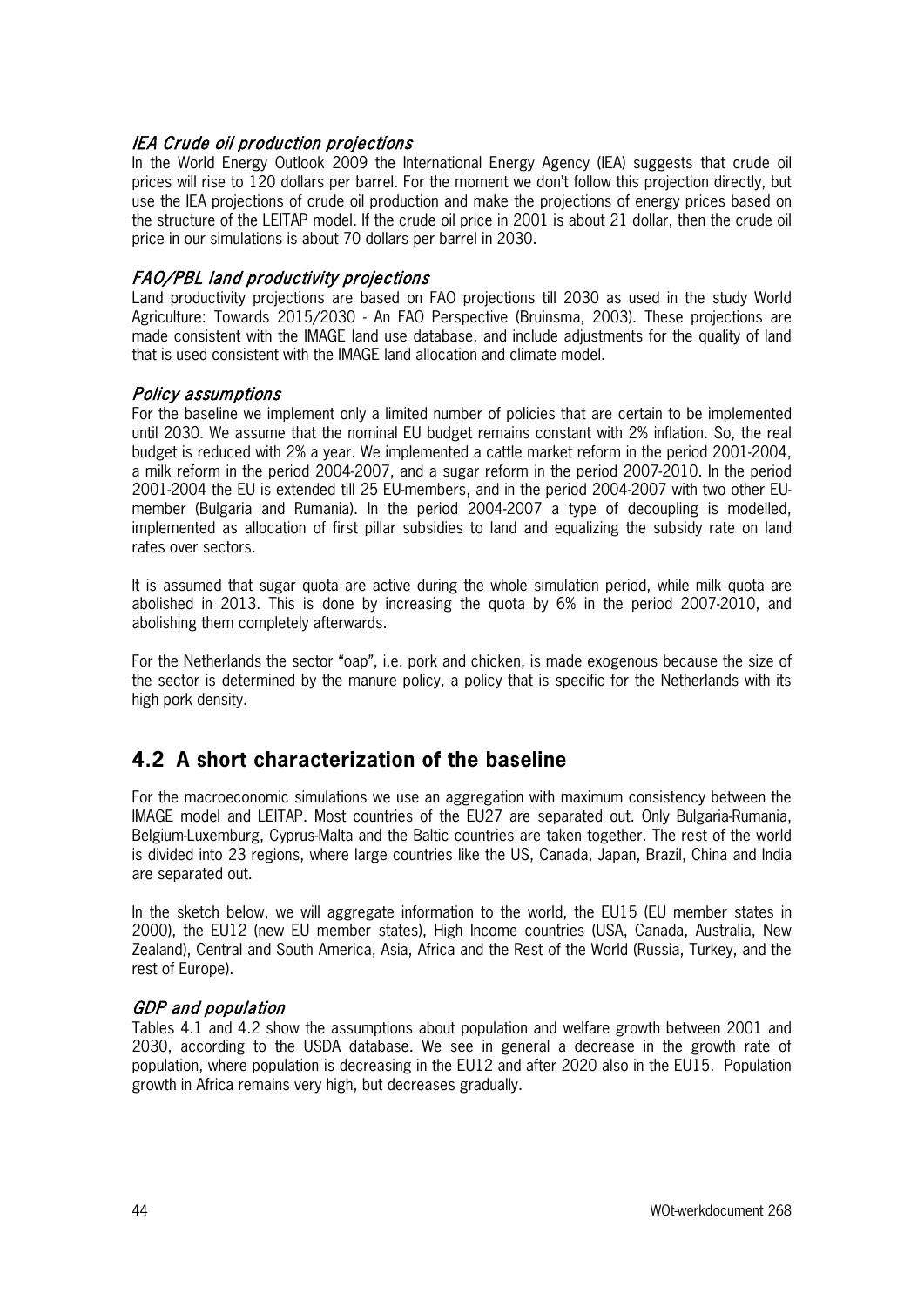|                               | World            | <b>EU15</b> | <b>EU12</b> | <b>Highlnc</b> | <b>C&amp;SAmer</b> | Asia | <b>Africa</b> | <b>ROW</b> |
|-------------------------------|------------------|-------------|-------------|----------------|--------------------|------|---------------|------------|
| 2001-2004                     | 1.21             | 0.27        | $-0.17$     | 0.97           | 1.37               | 1.20 | 2.21          | 0.06       |
| 2004-2007                     | 1.19             | 0.23        | $-0.16$     | 0.95           | 1.33               | 1.18 | 2.15          | 0.08       |
| 2007-2010                     | 1.17             | 0.19        | $-0.16$     | 0.92           | 1.26               | 1.16 | 2.11          | 0.06       |
| 2010-2013                     | 1.14             | 0.14        | $-0.18$     | 0.89           | 1.20               | 1.13 | 2.06          | 0.03       |
| 2013-2020                     | 1.05             | 0.07        | $-0.26$     | 0.85           | 1.08               | 1.01 | 1.94          | $-0.04$    |
| 2020-2030                     | 0.87             | $-0.04$     | $-0.43$     | 0.80           | 0.88               | 0.79 | 1.75          | $-0.16$    |
| 2001-2030<br>$\sim$<br>1.77.7 | 1.04<br>$\cdots$ | 0.09        | $-0.28$     | 0.87           | 1.10               | 1.00 | 1.96          | $-0.04$    |

Table 4.1 Yearly percentage population growth rate in the baseline

Source: LEITAP, based on USDA.

Table 4.2 Yearly percentage growth rate of GDP per capita in the baseline

|           | World | <b>EU15</b> | <b>EU12</b> | <b>Highlnc</b> | <b>C&amp;SAmer</b> | Asia | Africa | <b>ROW</b> |
|-----------|-------|-------------|-------------|----------------|--------------------|------|--------|------------|
| 2001-2004 | 1.55  | 1.18        | 4.27        | 1.64           | 1.18               | 2.74 | 2.17   | 4.06       |
| 2004-2007 | 2.44  | 2.18        | 5.88        | 1.71           | 3.63               | 4.07 | 3.32   | 5.12       |
| 2007-2010 | 0.57  | 0.23        | 4.42        | $-0.37$        | 2.10               | 2.15 | 3.49   | 2.82       |
| 2010-2013 | 2.29  | 1.95        | 4.30        | 2.10           | 2.81               | 3.48 | 3.19   | 3.51       |
| 2013-2020 | 2.33  | 1.90        | 3.69        | 2.03           | 2.93               | 3.53 | 2.76   | 3.67       |
| 2020-2030 | 2.70  | 1.95        | 3.62        | 1.99           | 3.04               | 4.17 | 2.74   | 3.90       |
| 2001-2030 | 2.20  | 1.70        | 4.09        | 1.70           | 2.76               | 3.57 | 2.87   | 3.83       |

Source: LEITAP, based on USDA.

With respect to GDP per capita (Table 4.2) it is assumed that high income countries show less growth than low income countries, where Africa is catching up much less than Asia because of its faster population growth and political instability. The new EU members are able to catch up from about 25% towards almost 50% of EU15 purchasing power corrected GDP per capita.

## Agricultural production

Agricultural production is determined by the LEITAP model. The location of production is determined by a combination of demand and supply factors. In general, arable production is growing less than GDP, because agricultural consumption is not very income elastic. For some commodities, like rice and wheat, the income elasticity of consumption is even negative. Because of differences in consumption growth, land availability and differences in the development of labour and capital cost (where the assumption that productivity growth is faster in agriculture than in the average economy is important) arable production is mainly taking place outside Western Europe (see Table 4.3 & 4.4).

|           | World | <b>EU15</b> | <b>EU12</b> | <b>Highlnc</b> | <b>C&amp;SAmer</b> | Asia | <b>Africa</b> | <b>ROW</b> |
|-----------|-------|-------------|-------------|----------------|--------------------|------|---------------|------------|
| 2001-2004 | 1.64  | 1.18        | 1.91        | 1.80           | 0.70               | 1.90 | 1.31          | 4.86       |
|           |       |             |             |                |                    |      |               |            |
| 2004-2007 | 1.52  | 1.37        | 1.68        | 0.62           | 2.84               | 1.55 | 1.71          | 4.04       |
| 2007-2010 | 0.12  | $-1.07$     | 0.84        | $-1.75$        | 1.14               | 0.34 | 2.03          | 1.40       |
| 2010-2013 | 0.75  | 0.33        | 0.81        | 1.43           | 1.34               | 0.60 | 1.53          | 2.16       |
| 2013-2020 | 0.46  | 0.14        | 0.63        | 0.87           | 1.00               | 0.35 | 0.98          | 1.88       |
| 2020-2030 | 0.61  | $-0.07$     | 0.92        | 1.48           | 1.13               | 0.44 | 1.14          | 1.67       |
| 2001-2030 | 0.74  | 0.19        | 1.01        | 0.93           | 1.25               | 0.69 | 1.31          | 2.31       |

Table 4.3 Yearly percentage growth rate of arable production per capita in the baseline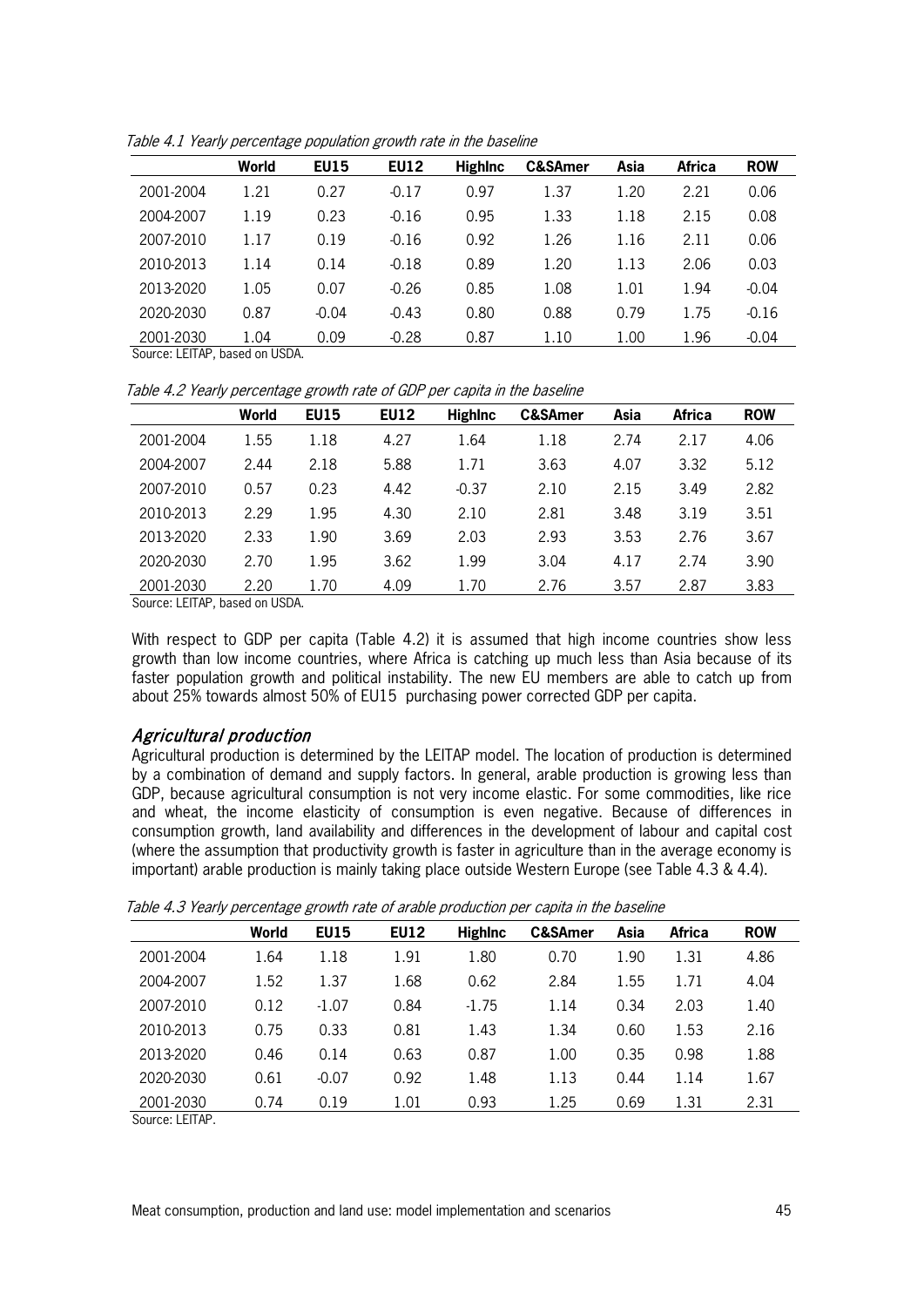|                      | World | <b>EU15</b> | <b>EU12</b> | <b>Highlnc</b> | <b>C&amp;SAmer</b> | Asia  | Africa | <b>ROW</b> |
|----------------------|-------|-------------|-------------|----------------|--------------------|-------|--------|------------|
| 2001-2004            | 7.28  | 6.70        | 10.51       | 8.63           | 4.87               | 6.02  | 6.07   | 13.15      |
| 2004-2007            | 5.41  | $-7.64$     | 4.35        | 3.27           | 10.19              | 4.60  | 8.36   | 10.22      |
| 2007-2010            | 1.68  | $-1.69$     | 0.44        | $-5.01$        | 5.07               | 2.42  | 8.26   | $-0.08$    |
| 2010-2013            | 3.61  | $-0.74$     | 0.23        | 5.69           | 4.74               | 1.50  | 7.80   | 3.16       |
| 2013-2020            | 5.93  | $-1.88$     | $-1.45$     | 9.02           | 8.03               | 1.68  | 14.08  | 5.95       |
| 2020-2030            | 12.99 | $-2.45$     | $-1.57$     | 27.57          | 14.30              | 5.33  | 22.35  | 6.73       |
| 2001-2030<br>$O = 1$ | 42.59 | $-7.97$     | 12.60       | 56.63          | 57.01              | 23.47 | 87.22  | 45.37      |

Table 4.4 Percentage growth of arable land in the baseline

As a consequence of this distribution of production, land use growth is also distributed unequally over the world. We see a decline in agricultural land use in the EU15 (5% in 30 years, see Table 4.5), and a fast increase in land use in the rest of the world outside Asia.

|           | World | <b>EU15</b> | <b>EU12</b> | <b>Highlnc</b> | <b>C&amp;SAmer</b> | Asia    | <b>Africa</b> | <b>ROW</b> |
|-----------|-------|-------------|-------------|----------------|--------------------|---------|---------------|------------|
| 2001-2004 | 2.21  | 0.88        | 14.20       | 2.63           | 0.87               | 2.33    | 0.53          | 7.44       |
| 2004-2007 | 2.90  | $-0.65$     | 2.05        | 0.91           | 5.86               | 1.73    | 3.76          | 7.67       |
| 2007-2010 | 0.01  | $-1.13$     | 0.30        | $-3.60$        | 1.70               | $-0.14$ | 3.23          | $-1.18$    |
| 2010-2013 | 1.88  | $-0.44$     | 0.08        | 2.33           | 2.07               | 0.11    | 5.10          | 1.51       |
| 2013-2020 | 2.33  | $-1.41$     | $-1.04$     | 2.41           | 2.45               | $-1.02$ | 8.79          | 2.34       |
| 2020-2030 | 5.03  | $-2.13$     | $-2.29$     | 8.58           | 2.54               | $-0.37$ | 14.79         | 1.76       |
| 2001-2030 | 15.19 | $-4.80$     | 13.12       | 13.59          | 16.45              | 2.62    | 41.32         | 20.85      |

Table 4.5 Percentage growth of total agricultural land in the baseline

Source: LEITAP.

An important background of the land productivity growth is the growth in production per hectare. This production per hectare is especially fast in the livestock sectors, showing an intensification of production. This intensification in livestock also explains partly why more arable land is needed for production (Table 4.6 & 4.7).

| World  | <b>EU15</b> | <b>EU12</b> | <b>HighInc</b> | <b>C&amp;SAmer</b> | Asia   | Africa | <b>ROW</b> |
|--------|-------------|-------------|----------------|--------------------|--------|--------|------------|
|        |             |             |                |                    |        |        |            |
|        |             |             |                |                    |        |        | 8.61       |
| 10.52  | 0.51        | 0.58        | 7.90           | 9.16               | 9.56   | 16.91  | 8.66       |
| 10.75  | 0.51        | 0.58        | 8.05           | 9.19               | 9.63   | 17.15  | 8.71       |
| 7.79   | 0.15        | 1.42        | 5.90           | 6.86               | 7.69   | 10.81  | 6.86       |
| 19.46  | 0.36        | 3.37        | 14.55          | 16.79              | 19.01  | 27.27  | 16.85      |
| 21.43  | $-1.00$     | 12.85       | 17.44          | 21.63              | 23.08  | 22.66  | 23.77      |
| 111.09 | 1.03        | 20.37       | 78.96          | 97.47              | 107.42 | 176.42 | 98.26      |
|        | 10.29       | 0.51        | 0.58           | 7.75               | 9.14   | 9.49   | 16.67      |

Table 4.6 Percentage growth of exogenous land productivity in livestock in the baseline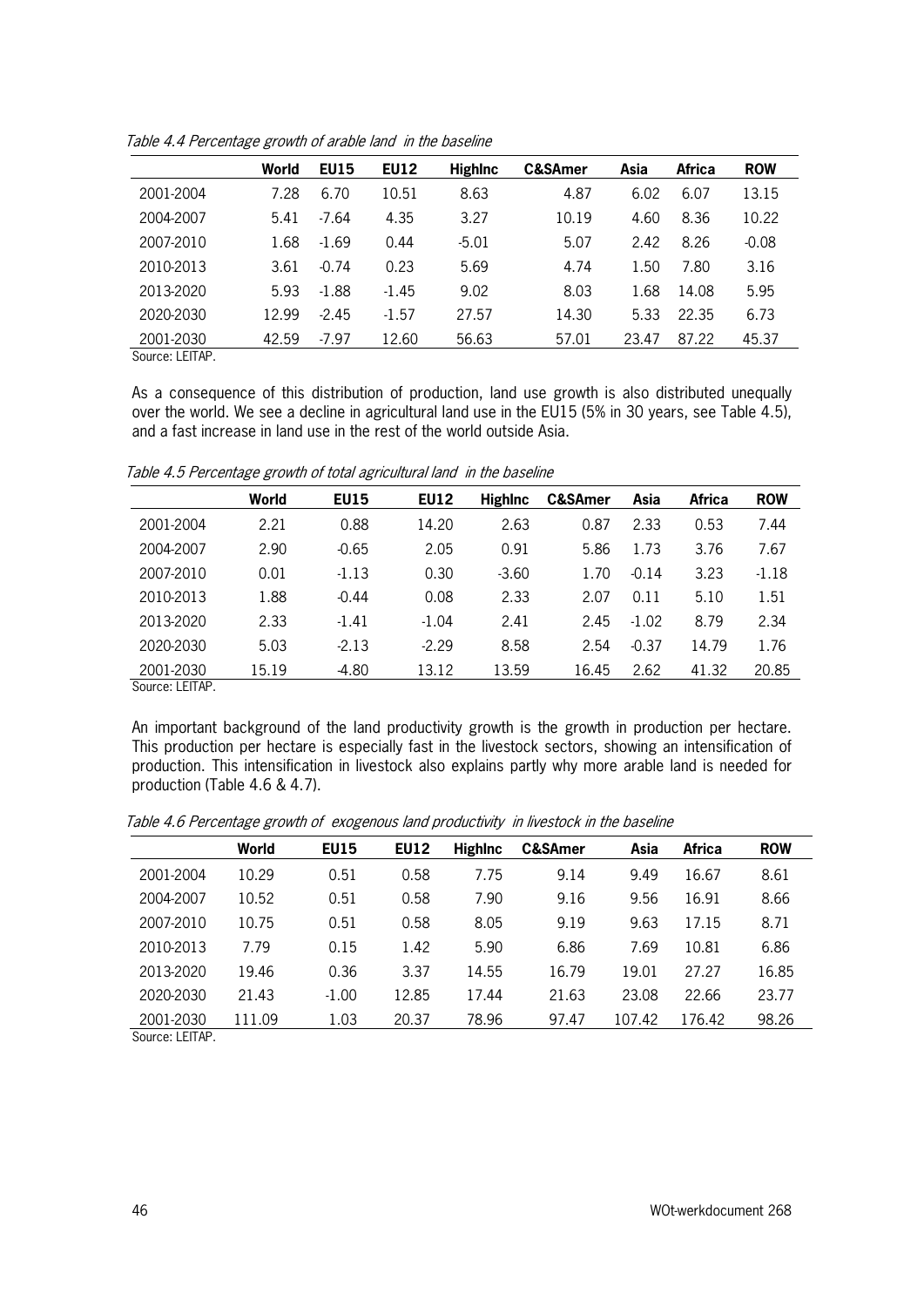| <b>ROW</b> |
|------------|
|            |
| 3.86       |
| 3.90       |
| 3.94       |
| 2.16       |
| 5.14       |
| 7.88       |
| 29.97      |
|            |

Table 4.7 Percentage growth of exogenous land productivity of arable land in the baseline

# **4.3 Technological change in the baseline**

Technological change is one of the fundamental drivers of economic change. For this reason, it is important to get a better grasp on the changes in technology, and especially input coefficients, implicit in the combination of GDP per capital developments and the distribution of technology over production factors and sectors.

Table 4.8 suggests that the average cost price of services increases with 11%, while the cost price of arable production is reduced with 60%. Although also in services the volume of inputs per unit of output is reduced, the price of the inputs increases more than the reduction in its volume. This is explains why the cost price of services increases. This is for example the case with labour, where the real wage increases more than the volume used per unit of product in services is reduced.

**Arable Livestock Industries Services** Value -59 -59 -46 -23 -21 -23 -21 -23 -21 -23 -21 -23 -21 -23 -21 -23 -21 -21 -2  $V$ olume  $-48$   $-31$   $-28$   $-13$ 

Table 4.8 Cost price development of firms in the world

Source: LEITAP.

Table 4.9 provides an impression for the period 2001-2030 of the change in input requirements per unit of product of different groups of inputs in the different sectors. This provides averages over groups of sectors in the world. In arable production and industries labour saving technological change is very high, while also savings on the inputs of industries and services are high (Table 4.10 & 4.11).

Table 4.9 Average worldwide percentage change in input cost per sector (2001-2030)

|                   | Arable | <b>Livestock</b> | <b>Industries</b> | <b>Services</b> |
|-------------------|--------|------------------|-------------------|-----------------|
| Land              | $-29$  | $-19$            | 0                 | 0               |
| Labour            | $-68$  | $-50$            | $-64$             | $-43$           |
| Capital           | $-3$   |                  | $-16$             | 23              |
| Natural Res.      | 0      | 0                | $-43$             | 0               |
| Arable            | -9     | $-24$            | $-23$             | $-50$           |
| Livestock         | $-62$  | $-24$            | $-47$             | $-39$           |
| <b>Industries</b> | $-65$  | $-48$            | -6                | $-22$           |
| Services          | $-61$  | $-44$            | $-61$             | $-2$            |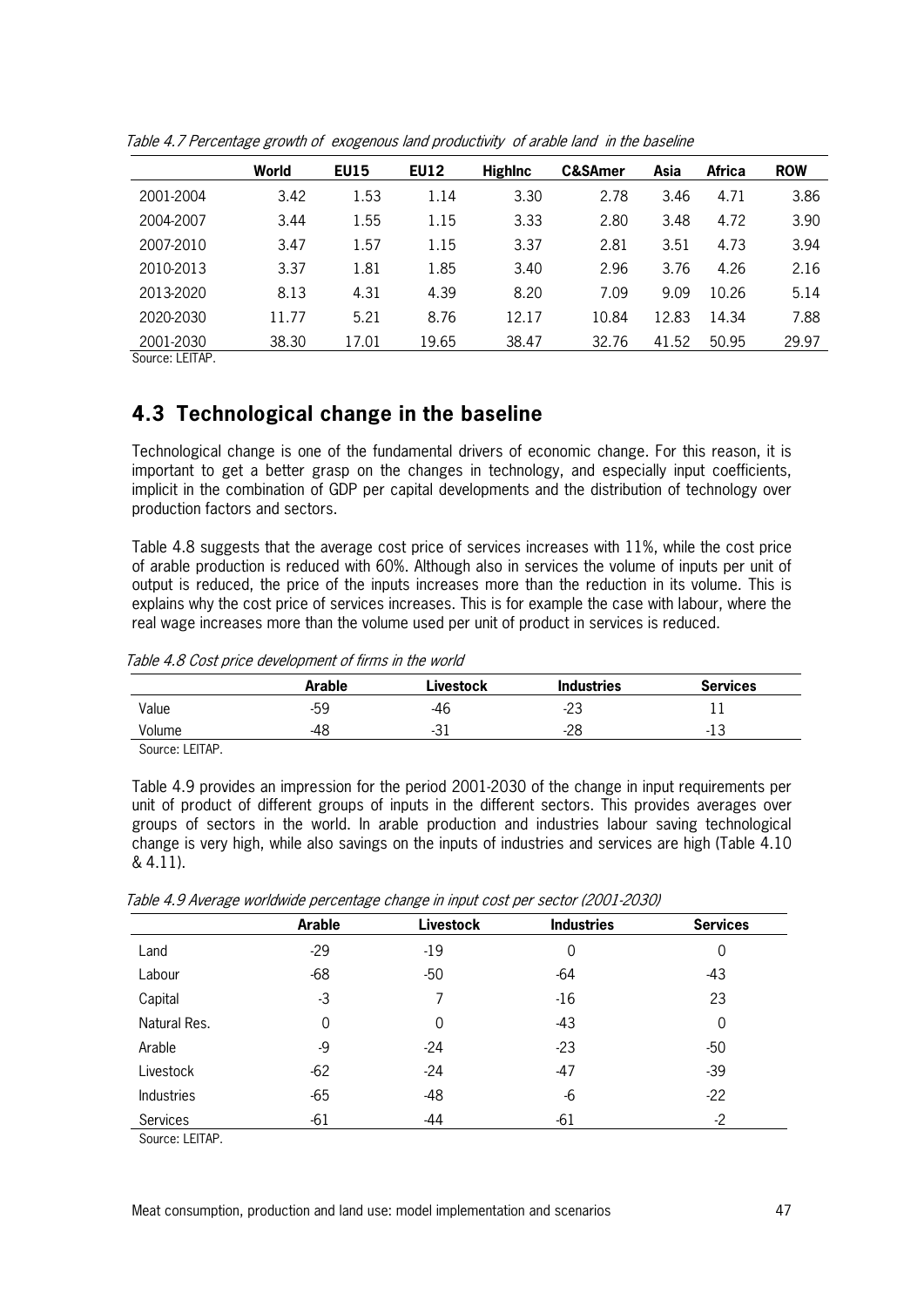|                      | Arable | <b>Livestock</b> | <b>Industries</b> | <b>Services</b> | ALL_COMM |
|----------------------|--------|------------------|-------------------|-----------------|----------|
| World                | $-59$  | -46              | $-23$             | 11              | -4       |
| <b>EU15</b>          | $-37$  | $-30$            | $-18$             | 10              | 0        |
| EU12                 | $-44$  | $-45$            | $-16$             | 11              | $-4$     |
| Highlnc              | $-41$  | $-36$            | $-18$             | 5               | $-2$     |
| C&SAmer              | $-55$  | -49              | $-10$             | 12              | 0        |
| Asia                 | $-68$  | $-57$            | $-31$             | 14              | $-10$    |
| Africa               | $-54$  | $-42$            | 21                | 12              | 6        |
| <b>RusTurRestEUR</b> | $-63$  | $-53$            | 2                 | 46              | 25       |

Table 4.10 Average worldwide percentage change in cost price per region and sector (2001-2030)

Table 4.11 Percentage change in the volume of input use per unit of product *(2001-2030)*

|               | <b>Arable</b> | <b>Livestock</b> | <b>Industries</b> | <b>Services</b> | ALL_COMM |
|---------------|---------------|------------------|-------------------|-----------------|----------|
| World         | $-48$         | $-31$            | $-28$             | $-13$           | $-17$    |
| <b>EU15</b>   | $-35$         | $-21$            | $-23$             | $-9$            | $-12$    |
| <b>EU12</b>   | $-41$         | $-26$            | $-22$             | $-12$           | $-14$    |
| Highlnc       | $-34$         | $-22$            | $-24$             | $-12$           | $-13$    |
| C&SAmer       | $-45$         | -27              | $-25$             | $-15$           | $-16$    |
| Asia          | $-52$         | $-39$            | $-31$             | $-16$           | $-20$    |
| Africa        | $-48$         | $-33$            | $-27$             | $-16$           | $-20$    |
| RusTurRestEUR | $-58$         | -43              | $-38$             | $-19$           | $-23$    |

Source: LEITAP.

If we compare cost price developments in different regions, then we see that Asia and Central and South America are creating a comparative advantage in arable production, while Asia is even better in industries. We find the effects of these cost price developments partly back in the development of export volumes (Table 4.12). But we have to be aware that not only cost price development is relevant, also connections with the right markets. For example, the integration of the EU12 in the EU generates much larger increases in exports than can be based on cost price development only, while Africa performs worse than could be expected based on cost price development, because Africa doesn't have trade relationships with the growing markets. And this lack of relevant trade relationships depends on the ability to produce the right products.

|                      | <b>Arable</b> | Livestock | <b>Industries</b> | <b>Services</b> | ALL_COMM |
|----------------------|---------------|-----------|-------------------|-----------------|----------|
| World                | 0             | 0         | 0                 | 0               | 0        |
| <b>EU15</b>          | $-14$         | $-22$     | 29                | 191             | 72       |
| <b>EU12</b>          | 149           | 389       | 64                | 136             | 88       |
| <b>Highlnc</b>       | 15            | $-7$      | 45                | 205             | 89       |
| C&SAmer              | 58            | 281       | 82                | 195             | 102      |
| Asia                 | 143           | 233       | 399               | 110             | 340      |
| Africa               | 110           | 124       | 125               | 113             | 120      |
| <b>RusTurRestEUR</b> | 254           | 530       | 154               | 71              | 136      |

Table 4.12 Percentage change in exports volume at world prices (2001-2030) (Ref)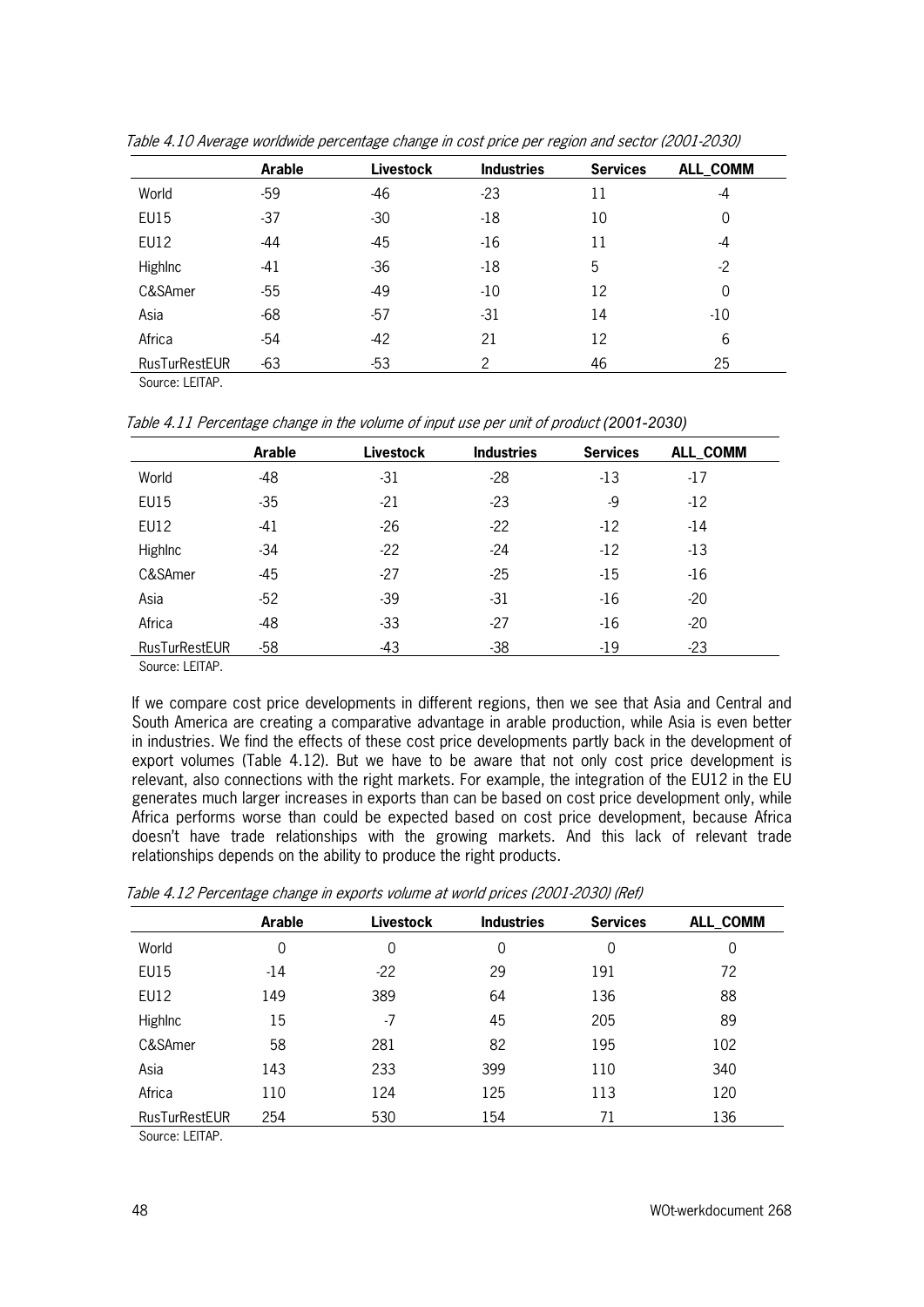The EU15 is losing market share in agriculture because of smaller decreases of cost price than in other regions of the world. This is caused by the assumed catching up effect of GDP per capita: a fast increase in technology is assumed to increase wages in general and therefore the relative cost of services. Because technological change is faster in agriculture than in for example services the reduction in cost because of technological change is higher than the increase in cost because of rising wages. As a consequence, economies with a lot of technological change generate a comparative advantage in agricultural products.

|                      | Arable | Livestock | <b>Industries</b> | <b>Services</b> | ALL_COMM |
|----------------------|--------|-----------|-------------------|-----------------|----------|
| World                | 49     | 55        | 146               | 123             | 133      |
| <b>EU15</b>          | -5     | -4        | 24                | 65              | 52       |
| <b>EU12</b>          | 11     | 30        | 97                | 173             | 131      |
| Highlnc              | 31     | 36        | 69                | 101             | 93       |
| C&SAmer              | 68     | 88        | 133               | 195             | 165      |
| Asia                 | 49     | 89        | 292               | 192             | 231      |
| Africa               | 134    | 169       | 201               | 267             | 240      |
| <b>RusTurRestEUR</b> | 70     | 63        | 167               | 168             | 171      |

Table 4.13 Percentage change in production volume (2001-2030)

Source: LEITAP.

The development of the price of GDP (Table 4.14) indicates the development of the real exchange rate of countries. For example, the EU15, South and Central America, but especially Africa and the rest of the world, increase their real exchange rate. The reasons behind this are very complex, including differences in technological change for sectors focused on the domestic market compared with international sectors.

Table 4.14 Percentage change in the price of GDP (2001-2030)

| World           | <b>EU15</b> | <b>EU12</b> | <b>Highlnc</b> | <b>C&amp;SAmer</b> | Asia    | <b>Africa</b> | <b>RusTurRestEUR</b> |
|-----------------|-------------|-------------|----------------|--------------------|---------|---------------|----------------------|
| $-0.55$         | 2.89        | -3.18       | $-0.75$        | 84. ،              | $-6.15$ | 12.9          | 31.6                 |
| Source: LEITAP. |             |             |                |                    |         |               |                      |

Interesting information can also be provided by the change in input costs of the different inputs. We see that everywhere the cost of land per unit of product is reduced as a consequence of land productivity increases with stable or lightly decreasing land prices per hectare, but that in Africa the assumed fast productivity increase of land has only small effects on the cost of land per unit of product as a consequence of large land price increases. In Africa the cost of service inputs is compensated by productivity increases, in contrast with the situation in other regions of the world (Table 4.15 & 4.16).

|                      | Land  | Labour | Capital | Nat. Res | <b>Arable</b> | Livestock | <b>Industries</b> | <b>Services</b> |
|----------------------|-------|--------|---------|----------|---------------|-----------|-------------------|-----------------|
| World                | $-13$ |        | 13      | 398      | $-68$         | -65       | $-22$             | 0               |
| <b>EU15</b>          | -54   | 12     | 11      | 62       | $-56$         | $-59$     | $-24$             |                 |
| EU12                 | $-72$ | 18     | 35      | 67       | $-76$         | $-75$     | $-24$             | 15              |
| Highlnc              | $-50$ | 6      | 8       | 262      | $-57$         | $-57$     | $-28$             | 3               |
| C&SAmer              | $-50$ | 19     | 11      | 334      | $-67$         | -69       | $-27$             | 9               |
| Asia                 | $-26$ | $-6$   | 19      | 325      | -80           | $-72$     | $-27$             | -4              |
| Africa               | $-2$  | 10     | 18      | 552      | $-61$         | $-62$     | $-19$             | 0               |
| <b>RusTurRestEUR</b> | $-39$ | 29     | 50      | 259      | -80           | -76       | -3                | 38              |

Table 4.15 Percentage change in costs of different inputs in different regions (2001-2030)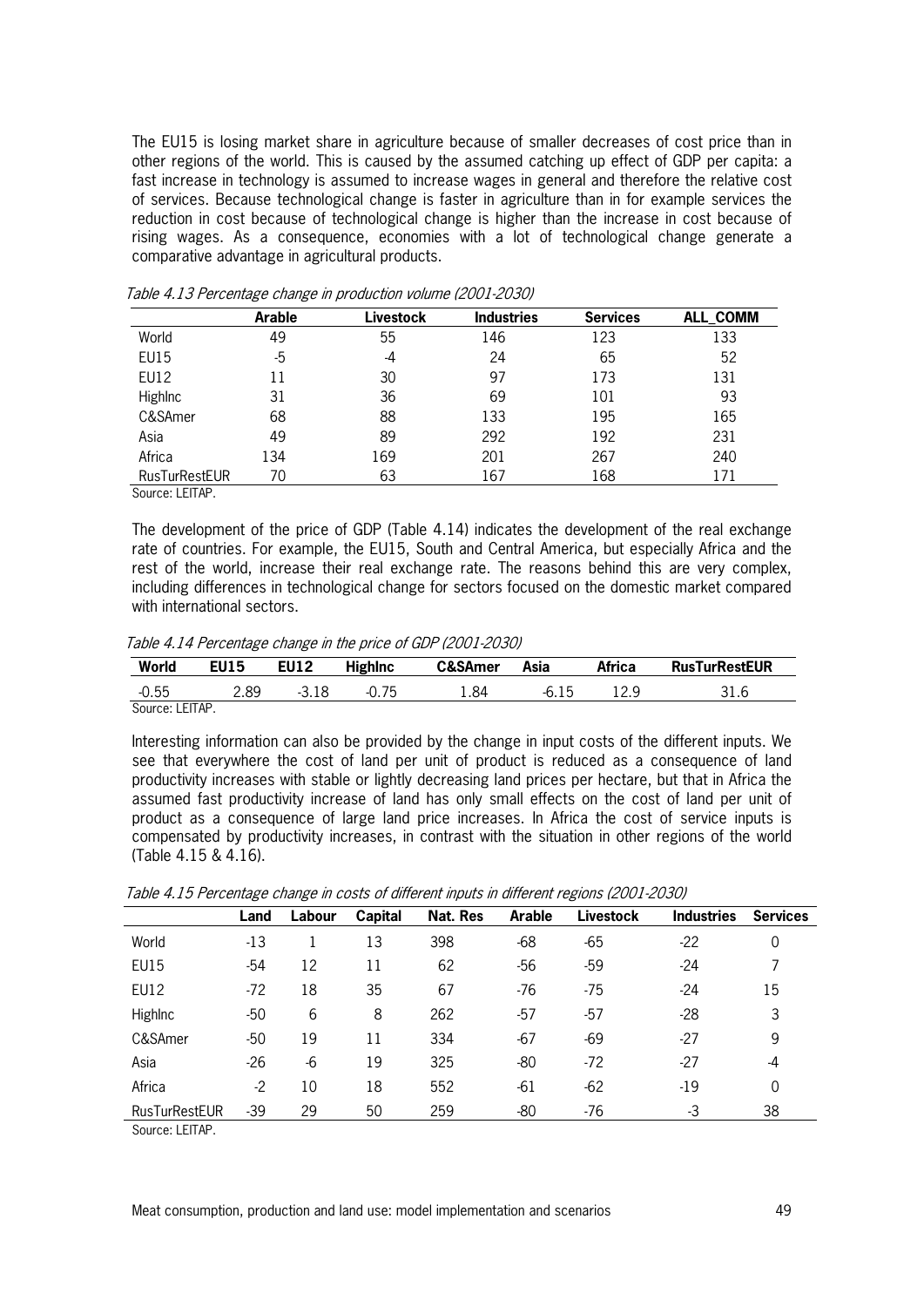|                      | Land  | Labour | Capital | <b>NatiRes</b> | Arable | Livestock | <b>Industries</b> | <b>Services</b> |
|----------------------|-------|--------|---------|----------------|--------|-----------|-------------------|-----------------|
| World                | $-52$ | $-50$  | 9       | $-39$          | $-41$  | -41       | -4                | $-10$           |
| <b>EU15</b>          | -45   | $-32$  | 9       | $-23$          | $-31$  | $-40$     | $-16$             | $-2$            |
| EU12                 | $-57$ | $-60$  | 28      | $-42$          | $-57$  | -54       | $-13$             | 5               |
| <b>Highlnc</b>       | $-50$ | $-34$  | 8       | $-37$          | $-29$  | $-33$     | $-13$             | $-3$            |
| C&SAmer              | $-52$ | -49    | 11      | $-49$          | $-37$  | $-39$     | $-19$             | $-3$            |
| Asia                 | $-66$ | $-69$  | 12      | $-53$          | $-60$  | $-51$     | $-1$              | $-16$           |
| Africa               | -57   | $-54$  | 15      | $-57$          | $-29$  | $-36$     | $-20$             | $-11$           |
| <b>RusTurRestEUR</b> | $-57$ | $-62$  | 9       | $-49$          | $-59$  | $-55$     | $-16$             | $-7$            |

Table 4.16 Percentage change in input use per unit of output in different regions (2001-2030)

## **4.4 The reference scenario**

As a point of reference in the policy experiments that will be discussed in Chapter 5 we will not use the baseline, but the baseline with one additional policy implemented: milk quota abolition. It is standard practice at LEI to have a baseline without milk quota abolition, but to add milk quota abolition when doing reference scenarios. Sometimes also uncertain policy changes like a WTO agreement are included in a reference scenario, but the disadvantage is that this is not an already agreed policy. Milk quota abolition has been more or less decided to be finished in 2013. For this reason, we increase the milk quota with 6% between 2010 and 2013 and then abolish them. The influence on the policy experiments is very small.

# **4.5 Conclusion**

The baseline is a starting point for analysis. It is a best guess of the future without assuming too many changes. We have chosen for USDA macro assumptions, IEA crude oil production assumptions and FAO/PBL productivity projections. Especially predictions of future technological developments are very difficult, and it is important to make these assumptions explicit, as we have done in the last section. Such an overview may be a starting point for further thinking about the future, but for this report the baseline is just a starting point for doing policy experiments. This is the topic of the next chapter.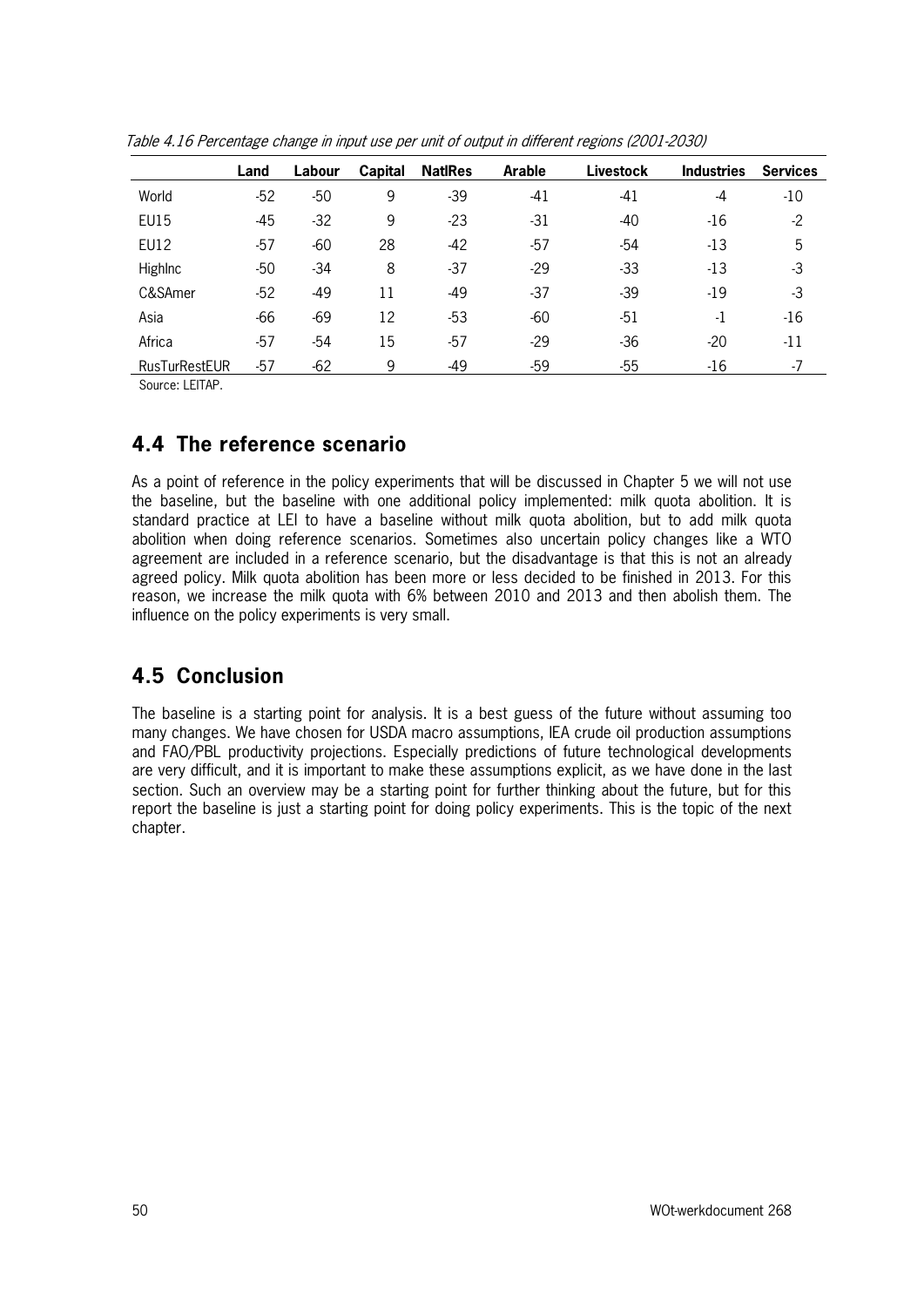# **5 Policy experiments**

## **5.1 Definition of the scenarios**

Policy instruments focused on the reduction of the environmental effects of the consumption of animal products may be either focused on changing consumption behaviour or on measures to change production. The simulated scenarios have been defined by PBL and are described below, with a focus on the way they are implemented in the LEITAP model.

#### Consumption scenarios

For all consumption scenarios we target consumption of specific food categories by swapping the consumption (qp) with the tariff rate on this product (tp). This implies that for the same amount of expenditure a different amount of real consumption is possible. To compensate for this, we change all other tariffs on consumption expenditures, in order to keep real expenditures constant. We do this by the following formula:

**equation** tpcorr1 (**all**,r,REG) **Sum{**i,TRAD\_COMM,VPA(i,r)\***[**tpcorr(r)+tpcorrswap(r)+tp(i,r)**]}**=0;

where VPA is the value of private consumption at agent prices as defined in the model, tpcorr is the correction tariff that is the same for all products, and tp is the changed products specific tariffs, that are exogenous for all products except for the products where consumption is shocked. So, tpcorr makes the tariff adjustment income neutral by being added to all formulas where the consumption tariffs are calculated. If tpcorr is exogenous (and therefore tpcorrswap endogenous) then the mechanism is switched off because tpcorrswap is used in no other equation; if you swap these two variables, then the mechanism is activated. Be aware that using the tariffs is not meant as the imposition of taxes in the real world, but only a trick to model the change in consumption behaviour.

**WHO-conform diet** (Ref\_WHODiet). In this scenario diets (especially of meat and dairy) are changed to the level the WHO advices. PBL supplies 2001 data about required change in consumption of all food products to conform to the World Health Organization advices. PBL decides on which information this is based: calories, protein, fat, kg, etc. Then during the scenario consumption per capita has changed. The shock of food consumption per capita in the period 2010-2013 is composed of two components. First the reversion of the change in food consumption per capita between 2001 and 2010. And then the percentage change that is required to make 2001 per capita consumption consistent with the WHO advices. So, total food consumption should increase with the shock needed to go from 2010 per capita food consumption to WHO per capita food consumption and the growth of the population. After 2013 food consumption only grows with population.

If we would have the real consumption data for 2010 (or another year), we could calibrate the model on that, and therefore increase the realism of the size of the shock. But this is something for future research. This scenario is only implemented for diet change in the EU27.

**From red to white meat (**Ref\_CattleRed40). In this scenario it is assumed that consumers go from the less efficient cattle meat to the more efficient chicken and pork meat. We reduce the consumption of cattle meat with 40%, and let the model determine the change in consumption. In the future it would be better to calculate the total diet change, but this requires better information about relative prices and food conversion factors.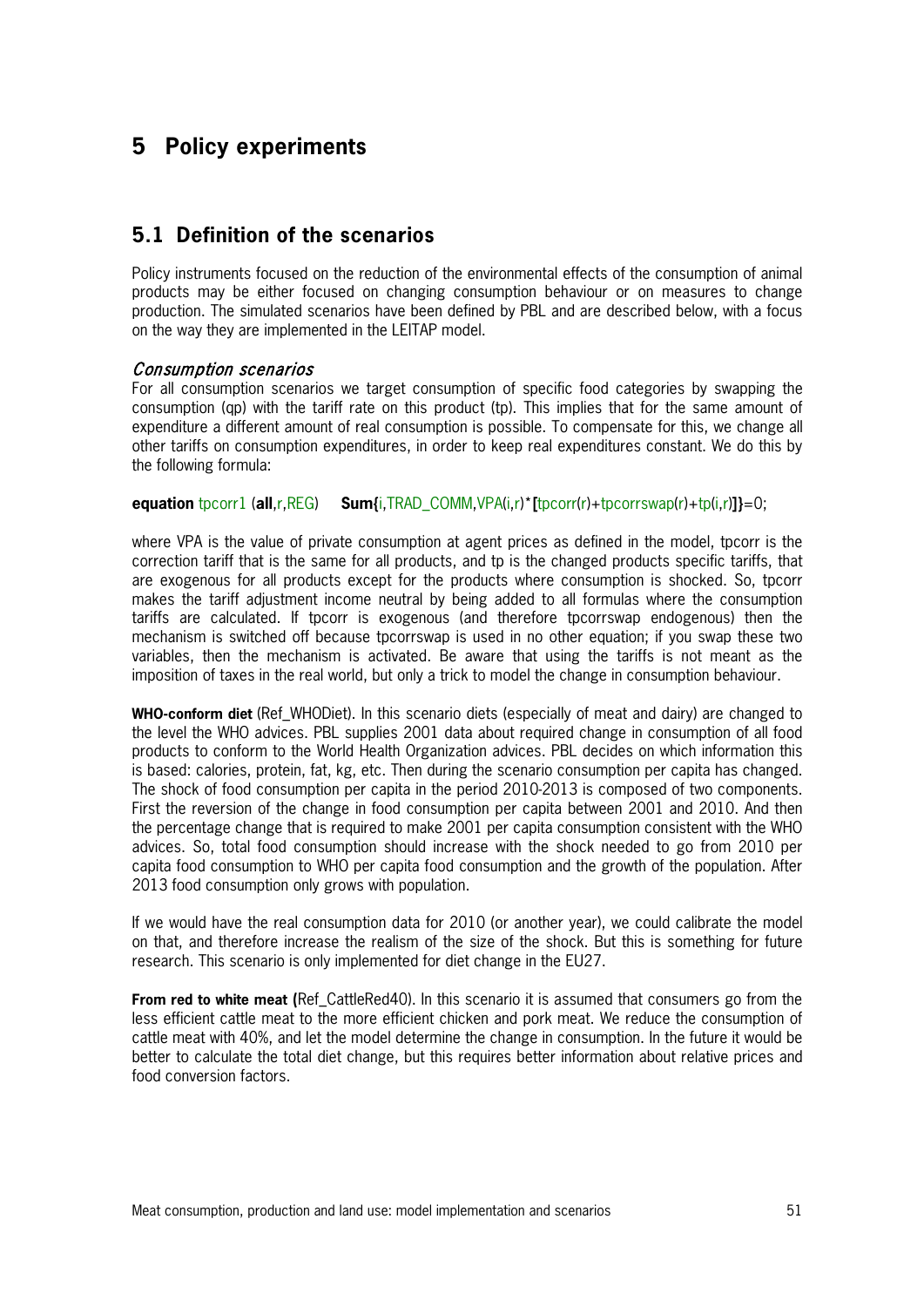**Reduced food waste** (Ref\_EUFoodWasteRed15, Ref\_GlobalFoodWasteRed15). The idea is that consumers and producers throw less food away. As a consequence you need less food for the same consumption level. We implement for private consumption a taste shift for all food commodities by 15% as a consequence of this increased efficiency. This taste shift implies that for each commodity the utility of the commodity is the same with 15% less consumption. Because for consumption of livestock products indirect consumption is coupled with private consumption, this shock will also reduce waste in indirect consumption of livestock products, like in restaurants. For arable products this indirect consumption is not taken into account.

As a consequence of this way of modelling the reduction of food waste, the consumer gets more value for the same amount of product. As a consequence the effective price for the consumer becomes lower, and depending on the price elasticity of consumption this will generate extra consumption.

The scenario has been implemented both for food waste reduction only in the EU27 and for food waste reduction on a global level.

**Less consumption of animal products** (Ref\_EUAnimalsRed10/20/50). The idea of this group of scenarios is to investigate what the total effect of less animal consumption in the EU27 will be. The consumption of cattle, other animal products and milk is reduced with a certain percentage. We will run 10, 20 and 50% reductions. The indirect consumption, for example consumption of dairy products, is handled through an adjustment of the input-output coefficient of the dairy industry. This implies that the dairy industry uses less milk and substitutes this with some other inputs to produce food commodities that make the consumer happy.

#### Production scenarios

For the production scenarios we change in most cases the productivity parameters (all starting with an "a" in the model code).

**Increase in feed efficiency** (Ref\_LivestockEff15). This can be modelled as an increase in efficiency of the feed input, the productivity of all inputs used in the land and feed nest are shocked with the same percentage, i.e. 15% for the period 2010-2020. Without substitution this would imply a decrease in feed use of 15%. But feed becomes also cheaper compared with other production factors. So, feed intake will increase. Furthermore, because livestock production as a whole becomes cheaper, demand for livestock products will also increase.

**Increase in cropland productivity** (Ref CropLandProdGrowthInc40). The exogenous changes in land productivity of crops as supplied by PBL are multiplied by 1.4, except in the case these growth rates are negative. In that case cropland productivity growth is set at 0. This implies that less land is used per unit of crop. But land also becomes cheaper compared with other production factors, leading to an increase of land demand. Crops are also becoming cheaper, increasing demand for crops. So, the decrease in land demand will be less than the increase in land productivity.

#### **Increase in land productivity** (Ref\_LandProdIncrease5).

This is modelled as an increase in land productivity for all sectors in the period 2010-2013, leading to less land demand. Because land in all uses becomes cheaper, land demand increases by substituting away from the use of other inputs. Because the products made with the land are becoming cheaper, demand for these products increases, increasing land demand further.

#### **Animal friendly production** (Ref\_AnimalFriendlyOAPEU27)

This is modelled as a decrease in feeding efficiency for non-ruminant animals in the EU27. This implies more feed demand. The effects are in the opposite direction from an increase in feed efficiency. The changes are country specific in the range of 12 to 16%.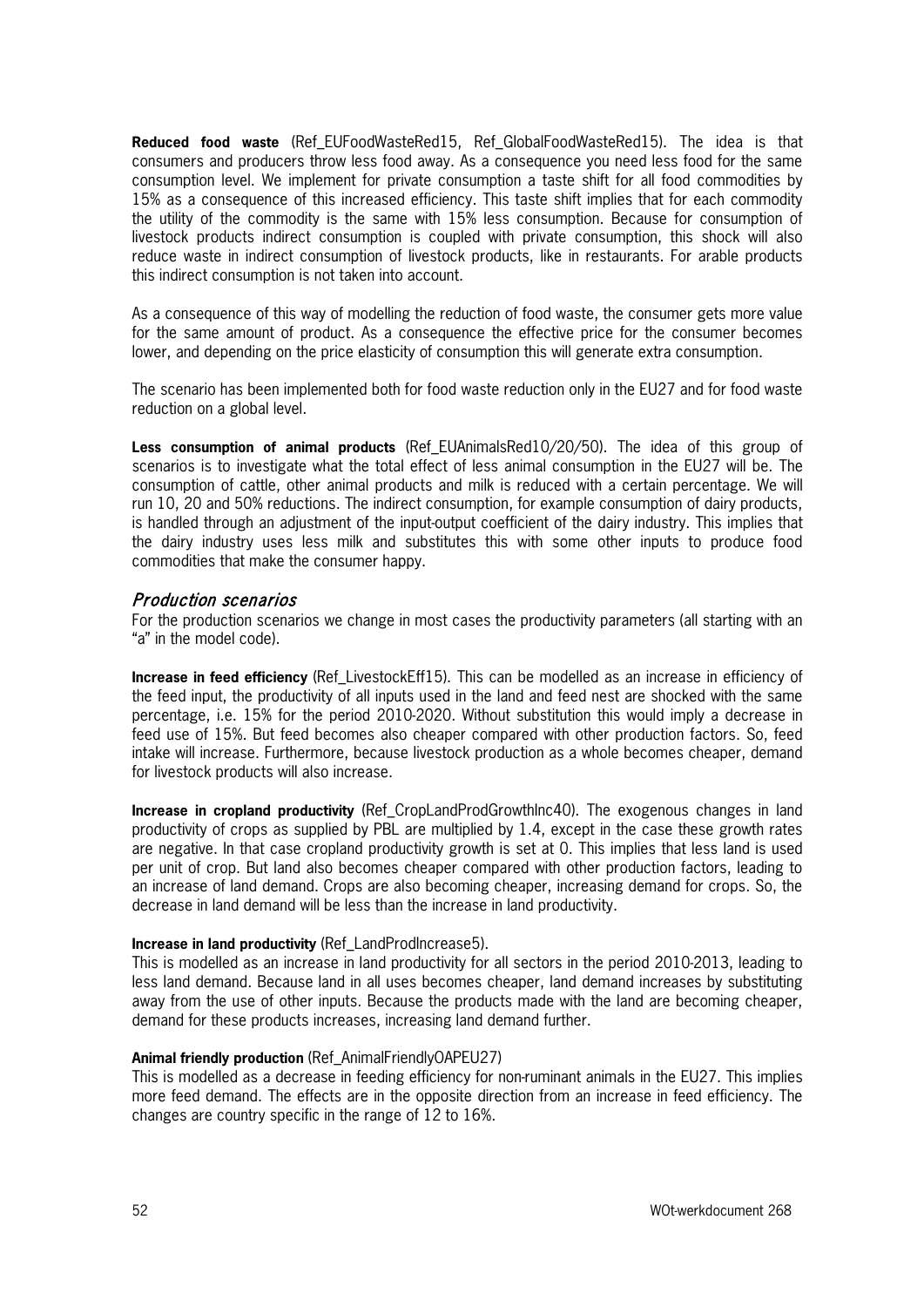#### **Organic production** (Ref\_OrganicEU27)

This is modelled as a decrease in land and feeding efficiency in the EU27. The change in feeding efficiency is the same as in the animal friendly production scenario. The decrease in land efficiency is modelled as a decrease in land productivity for crops of 5% compared with the baseline.

# **5.2 Discussion of results**

In this section we will discuss the scenario results. Before doing this, we do a short reliability check on the database as we generated it by comparing it with some stylized facts. Then we focus on the scenarios, by discussing an example of each type of scenario in great detail and providing a summary of the results of the scenarios with a comparable methodology.

## **5.2.1 A short check on the 2007 data**

We checked the data that we generated for 2007 roughly with the preliminary information available in the PBL-report 'The Protein Puzzle' (Chapter 4; Van Zeijts et al., 2011). According to this report about 5 million  $km^2$  of cropland and 35 million  $km^2$  of grassland is used for animal feed. In the reference LEITAP database of 2007 we calculate that about 32% of arable land or about 4.4 million  $km^2$  is used for animal feeding<sup>[3](#page-54-0)</sup>. We calculate this by looking at the value share of input use in the feed sector and the animal sectors together in total production value of arable crops separated for each arable crop, and multiply this share with the land use of each arable crop sector. We assume that 80% of the value of the use of products of the GTAP vegetable oils sector in animal feeding is the value of oilseeds being used, implying that 20% is value added. Grassland is estimated at 36 million km<sup>2</sup>. So, total land use for animal feeding is roughly consistent with the data in the report.

Also the cropland used for animal feeding in Europe, 62 mln ha out of 127 mln ha, calculated in the same way as the global land use for animal feeding, is roughly consistent with the information of the report (Section 4.1), that states that 67 out of 122 mln ha crop land is used for feed.

With respect to imports (see Van Zeijts *et al.* 2011, Chapter 3), the net import value of animal feed is about 11 billion euro's; the new ofdfeed sector imports about half of that, but also half of animal feeding in the EU is supplied directly by the primary agricultural sectors of which part is imported. Half of ofdfeed is coming from the USA and South America. 62% of the inputs in ofdfeed in these countries is vegetable oils and oilseeds. This percentage seems also roughly the same for the direct input use in the animal sector.

In summary, the database is not perfect, but roughly approximates the situation in the animal feeding sector as described in Van Zeijts et al. (2011).

## **5.2.2 The consumption scenarios**

## Twenty percent reduction of animal products in the EU27

We will investigate this scenario in more detail in order to improve understanding of the mechanisms involved in the model. In this scenario consumption of animal products in the EU27 is reduced with 20%. EU27 animal consumption is in 2020 about 20% of worldwide animal consumption.

#### **Meat and dairy demand reduction increase other food demand and energy demand**

When consumption per capita is reduced with 20% compared with the level in 2010 the difference is more than 20% in 2020 because in the reference scenario the consumption is increasing. In this case,

<span id="page-54-0"></span><sup>&</sup>lt;sup>3</sup> See spreadsheet CheckAnimalFeeding.xls, available on request.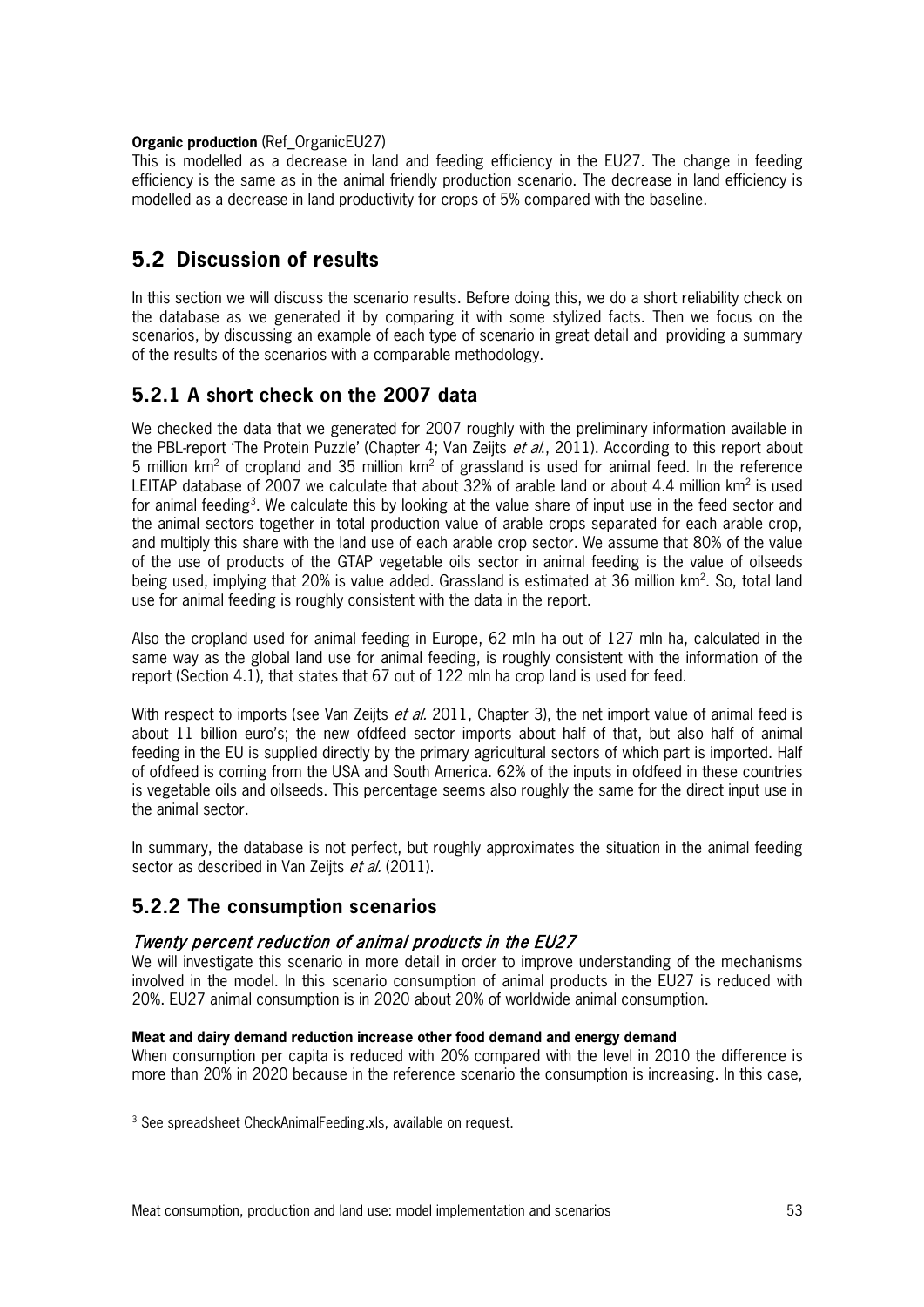livestock consumption is more than 24% lower (see Table 5.1). As a consequence of the reduction in demand in the EU27 prices of animal products will decline, and therefore consumption outside the EU27 will increase, in this case with 0.51%. The total effect on world consumption is a decrease in livestock consumption of -4.44%.

|                             | World   | <b>EU27</b> | World-EU27 |
|-----------------------------|---------|-------------|------------|
| Primary Agriculture         | $-2.07$ | $-15.97$    | 0.38       |
| Arable                      | 0.45    | 2.45        | 0.24       |
| Livestock                   | $-4.43$ | $-24.43$    | 0.52       |
| Rice                        | 0.17    | 1.35        | 0.15       |
| Wheat                       | 0.56    | 8.53        | 0.38       |
| Coarse grains               | 0.40    | 7.30        | 0.23       |
| Oil seeds                   | 0.27    | 1.67        | 0.21       |
| Sugar                       | 0.19    | 2.22        | 0.15       |
| Horticulture                | 0.50    | 2.36        | 0.26       |
| Other crops                 | 0.75    | 2.39        | 0.29       |
| Cattle meat                 | $-5.08$ | $-24.23$    | 0.43       |
| Pork/poultry                | $-4.35$ | $-24.47$    | 0.59       |
| Milk and dairy              | $-6.73$ | $-22.57$    | 0.20       |
| Sugar                       | 0.32    | 2.49        | 0.08       |
| Vegetable oils              | 0.70    | 2.15        | 0.23       |
| Other food                  | 0.59    | 2.69        | 0.06       |
| Fish, beverages and tobacco | 0.44    | 2.46        | 0.03       |
| Forestry                    | 0.28    | 3.15        | 0.07       |
| Petroleum                   | 0.34    | 3.13        | $-0.08$    |
| Gas                         | 0.66    | 2.90        | $-0.08$    |
| Coal                        | 0.32    | 2.68        | $-0.06$    |
| Electricity                 | 0.72    | 3.60        | $-0.05$    |
| Chemical industry           | 0.66    | 3.19        | $-0.05$    |
| Other industries            | 0.70    | 3.35        | $-0.06$    |
| Services                    | 0.31    | 1.73        | $-0.03$    |

Table 5.1 Percentage difference in private consumption in 2020 as a consequence of 20% reduction of consumption of animal products in the EU27 compared with 2010

The reduction in livestock consumption is partly compensated by an increase in non-meat consumption, partly because after the reduction in meat consumption more income is left to buy other products, partly because the price of agricultural products is reduced. For most sectors this is about 0.5% on a worldwide level (only the price effect), and somewhere between 1% and 3% in Europe. The reduction in meat consumption in Europe is especially compensated by an increase in the use of grains, but in value terms the increase in fish, horticulture and other food (including canned food) is very important. About 80% of the reduction in expenditures on meat is compensated by expenditures on other food products.

The reduction in expenditures on animal products increases also the demand for services and industry as well as energy products in the EU27. The reduction of meat consumption generates an increase in energy demand in the EU27 that is not compensated by less energy demand in the rest of the world. As a consequence of this mechanism, the carbon greenhouse gasses may increase, although part of it may be compensated by an increased use of biofuels as a consequence of the price reduction of agricultural products.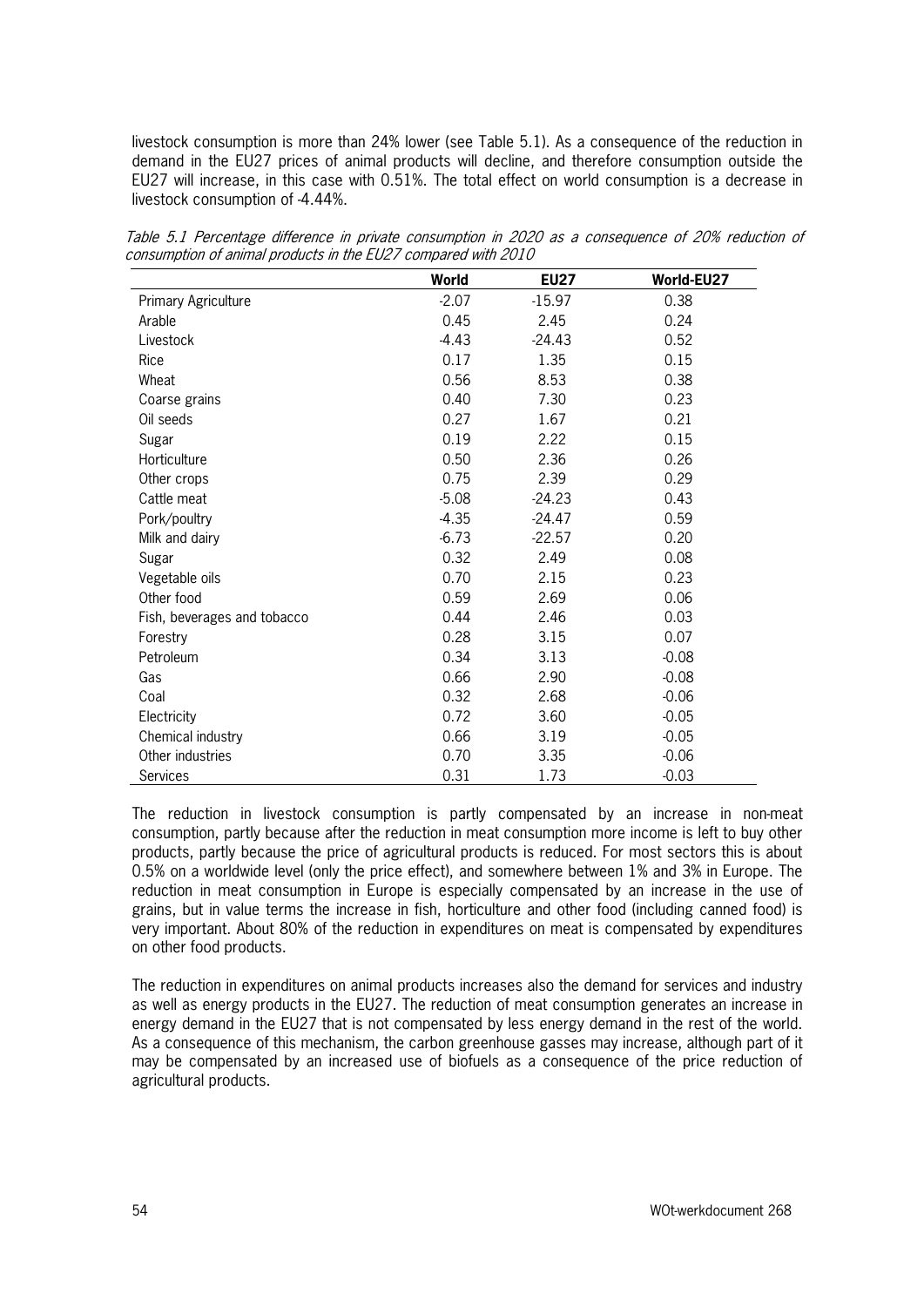#### **Production effects**

As a consequence of the reduction in meat consumption, also meat production is reduced. The percentage changes are not the same as for consumption, because both production and consumption are weighted with their market values, where production and consumption are in different regions. The change in production of arable crops is completely different from the developments in direct private consumption of arable crops because they are used also for the production of feed and biofuels. On a worldwide level the reduction in purchased animal feed use of 6.4% is more than could be expected from the reduction in livestock production of 4.6%. The reason is that the main part of animal production is reduced in the EU27 where livestock production is relatively intensive, and therefore uses more crops per unit of product than the world average (see Table 5.2a).

|                             | World   | <b>EU27</b> | World-EU27 |
|-----------------------------|---------|-------------|------------|
| Primary Agriculture         | $-2.31$ | $-10.53$    | $-0.82$    |
| Arable                      | $-0.08$ | 4.73        | $-0.65$    |
| Livestock                   | $-4.48$ | $-18.42$    | $-1.00$    |
| <b>Biofuels</b>             | 1.38    | 4.22        | 0.81       |
| Rice                        | 0.09    | 5.93        | 0.01       |
| Wheat                       | $-1.66$ | 0.49        | $-2.00$    |
| Coarse grains               | $-1.63$ | $-4.40$     | $-1.22$    |
| Oil seeds                   | $-0.27$ | 6.54        | $-1.05$    |
| Sugar                       | 0.11    | 1.43        | $-0.03$    |
| Horticulture                | 0.39    | 6.16        | $-0.20$    |
| Other crops                 | 0.17    | 7.07        | $-1.50$    |
| Cattle meat                 | $-3.97$ | $-17.57$    | $-1.33$    |
| Pork/poultry                | $-4.65$ | $-17.80$    | $-0.97$    |
| Milk and dairy              | $-6.43$ | $-20.16$    | $-0.68$    |
| Sugar                       | 0.13    | 1.28        | $-0.08$    |
| Vegetable oils              | $-1.10$ | $-1.93$     | $-0.82$    |
| Animal feed                 | $-6.53$ | $-18.68$    | $-2.92$    |
| Other food                  | 0.43    | 2.47        | $-0.14$    |
| Fish, beverages and tobacco | 0.40    | 2.03        | $-0.01$    |
| Forestry                    | 0.07    | 0.10        | 0.07       |
| Crude oil                   | 0.01    | $-0.01$     | 0.01       |
| Petroleum                   | 0.04    | 0.68        | $-0.07$    |
| Biodiesel                   | 4.35    | 4.27        | 4.52       |
| Ethanol                     | 0.62    | 4.03        | 0.47       |
| Gas                         | 0.13    | 0.36        | 0.10       |
| Coal                        | 0.08    | 0.26        | 0.06       |
| Electricity                 | 0.21    | 1.00        | 0.01       |
| Chemical industry           | 0.17    | 0.33        | 0.12       |
| Other industries            | 0.16    | 0.15        | 0.16       |
| Services                    | $-0.02$ | 0.02        | $-0.03$    |
| <b>BDBP</b>                 | 4.40    | 4.23        | 4.74       |
| <b>DDGS</b>                 | 0.59    | 4.62        | 0.23       |
| CGDS                        | $-0.18$ | $-0.14$     | $-0.18$    |

Table 5.2a Percentage difference in production in 2020 as a consequence of 20% reduction of consumption of animal products in the EU27 compared with 2010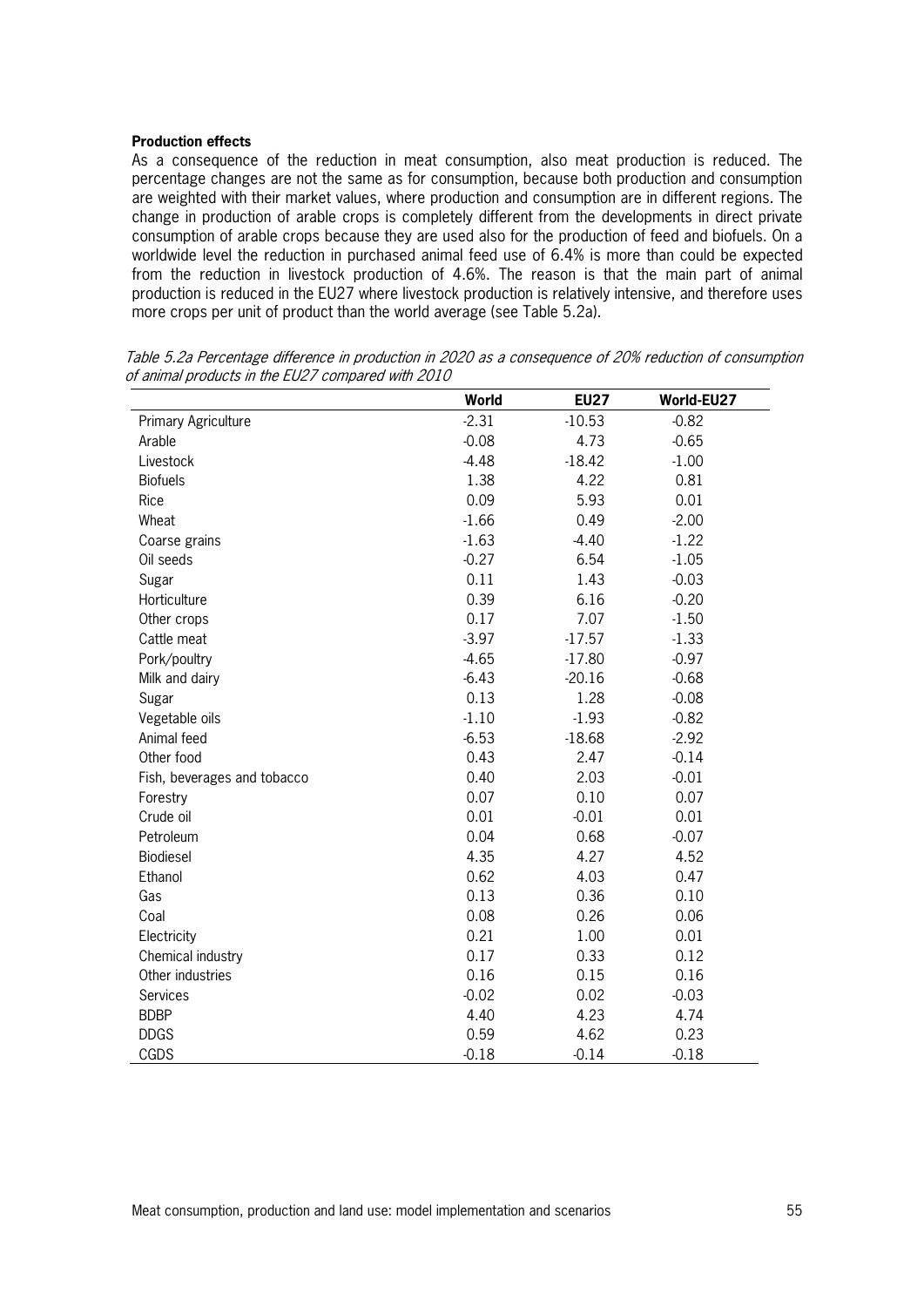In production we see back that the reduced meat consumption increases total production of fossil energy a little bit, where the increase in biofuel production is not sufficient to supply all the extra energy needed. The increase in arable production in the EU27 is caused by the reduced pressure on land, increasing exports with 1.9% of production and reducing imports with 2.8% of production (Table 5.2b). This is caused by a reduction in the price of arable products with 9% compared with a price reduction in the rest of the world of 2%. This reduction in price is for a small part caused by lower land price, but for the main part because less labour is needed and therefore the reward for labour (and its coupled capital) is reduced (called wage in Table 5.2b).

|                                  |           | <b>EU27</b> | World-EU27 |
|----------------------------------|-----------|-------------|------------|
| Price production (market prices) | Arable    | $-9.3$      | $-1.6$     |
| Price production (market prices) | Livestock | $-10.8$     | $-1.5$     |
| <b>Land Price</b>                | Arable    | $-3.8$      | $-1.7$     |
| <b>Land Price</b>                | Livestock | $-31.4$     | $-1.8$     |
| Wage (nominal)                   | Arable    | $-15.8$     | $-1.8$     |
| Wage (nominal)                   | Livestock | $-18.9$     | $-1.9$     |

Table 5.2b Effect of 20% reduction in animal consumption in the EU27

#### **Land use effects**

The effect on land use is much less than you would expect from the effects on production; a little bit more than half of the original effect (Table 5.3). Especially for Europe we see that the model predicts a small effect on land use, implying that the model predicts a large extensification effect for livestock production in the EU27 of 11%, while the effect on extensification in the rest of the world is relatively small. For crops the model predicts as a consequence of the Constant Elasticity of Transformation (CET) function a small intensification, which is not very plausible but requires further research to be solved. The reduced demand for labour as a consequence of smaller livestock production implies that wages are reduced making labour cheaper compared with land, and as a consequence intensification takes place. With respect to the CET function for land, the reduction in demand for grassland implies that the price of grassland is reduced relative to the price of cropland. This effect is smaller than the effect on the average land price, so cropland prices are reduced. The reduction in land price is smaller less than the reduction in wages and capital rentals. This explain the small increase in intensification. Because the EU-subsidies compensate changes in the market price for land to a large extend, the effect on the effective price of land for the users is relatively small.

|                            | World   | <b>EU27</b> | World-EU27 |
|----------------------------|---------|-------------|------------|
| <b>Primary Agriculture</b> | $-1.26$ | $-1.62$     | $-1.24$    |
| Arable                     | $-0.99$ | 2.49        | $-1.25$    |
| Livestock                  | $-1.38$ | $-7.92$     | $-1.24$    |
| Rice                       | $-0.04$ | 4.42        | $-0.05$    |
| Wheat                      | $-2.21$ | 2.09        | $-2.62$    |
| Coarse grains              | $-1.14$ | $-0.77$     | $-1.17$    |
| Oil seeds                  | $-0.81$ | 6.72        | $-1.45$    |
| Sugar                      | 0.11    | 2.35        | $-0.06$    |
| Horticulture               | $-0.17$ | 5.25        | $-0.52$    |
| Other crops                | $-1.31$ | 7.89        | $-1.46$    |
| Cattle meat                | $-1.55$ | $-5.49$     | $-1.50$    |
| Milk and dairy             | $-0.97$ | $-9.39$     | $-0.60$    |

Table 5.3 Percentage difference in land use in 2020 as a consequence of 20% reduction of consumption of animal products in the EU27 compared with 2010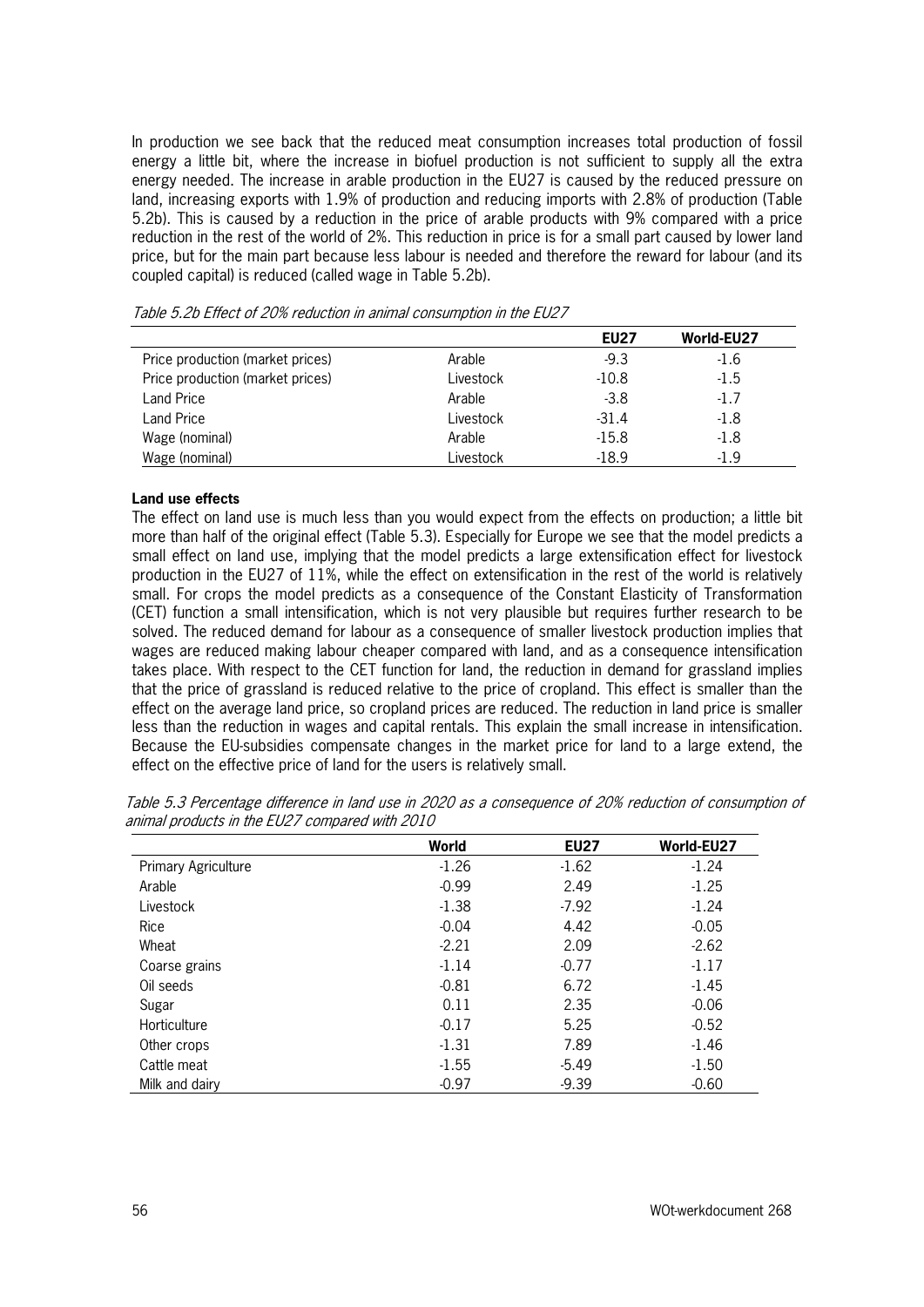Outside the EU the model predicts a faster reduction in land use than the reduction in production. This effect seems to be mainly a composition effect. Production is reduced in the sectors and regions with a low production per hectare, and therefore land use is decreased faster than production, in arable production even two times as fast (Table 5.4).

|                    | World | <b>EU27</b> | World-EU27 |
|--------------------|-------|-------------|------------|
| Ref                | 4.1.  | $-2.44$     | 4.43       |
| Ref_EUAnimalsRed20 | 2.86  | ∩∩<br>-4.0∠ | 3.13       |

Table 5.4 Percentage change in land use between 2010 and 2020

In summary, the total land use effect of the reduction in the consumption of livestock products is relatively small compared with the reduction in consumption. The reason is that outside the EU consumption of livestock products increases as a consequence of lower prices, while biofuel production and the consumption of non-animal food increases in the whole world. As an indication, arable production is reduced with \$1.3 billion, while the use of arable products in biofuel production is increased by \$0.6 billion and consumption of arable products is increased by \$ 3.5 billion.

For Europe the model suggests extensification, making the reduction in land use in the EU small compared with the reduction in production. Outside the EU the extensification is much smaller. From the perspective of biodiversity this may not be a bad result: extensification of European agriculture implies less abandoned land and more opportunities for agricultural biodiversity, while outside Europe the smaller increase in land use may have significant effects on biodiversity reduction.

#### **Price and income**

It is obvious that the reduction in meat demand has consequences for agricultural income. Agricultural income in the model is the sum of the income from land, labour and capital. So, if the prices of these production factors are reduced agricultural income is reduced. With respect to land if land is rented, the increase in land rents may go to the land owner, so this part of the change in income may be overestimated. Table 5.5 shows that income per worker is reduced with 15%. Part of this is a consequence of the reduction in land prices of 10%, but the main part is just because people working in agriculture don't leave the sector that easily. Employment is reduced with 6% while production is reduced with 10%. This lack in mobility of agricultural labour explains the reduction in income per worker, but this mechanism also implies that in the very long term the effect on agricultural income per worker will disappear.

|                                        | World   | <b>EU27</b> | World-EU27 |
|----------------------------------------|---------|-------------|------------|
| Sectoral income real per worker        | $-3.14$ | $-15.24$    | -1.96      |
| Sectoral income, real at market prices | $-4.99$ | $-20.52$    | $-2.77$    |
| Sectoral capital per worker            | 0.53    | 0.64        | 0.03       |
| Sector employment, volume              | $-1.91$ | $-6.22$     | $-0.82$    |
| Land Prices per sector                 | -2.37   | $-10.21$    | -1 71      |

Table 5.5 Percentage difference in agricultural income and employment in 2020 as a consequence of 20% reduction of consumption of animal products in the EU27 compared with 2010

The decreases in agricultural income per worker and the reduction in land prices implies a reduction in agricultural prices. For Europe the prices of primary agricultural products are about 10% lower, while outside the EU prices are reduced with about 1.5% (Table 5.6). Also this effect is smaller in the long run than in the short run. For example, in 2030 EU prices are 6% lower and prices outside the EU 0.3% lower in the 20% EU-meat consumption reduction scenario than in the reference scenario.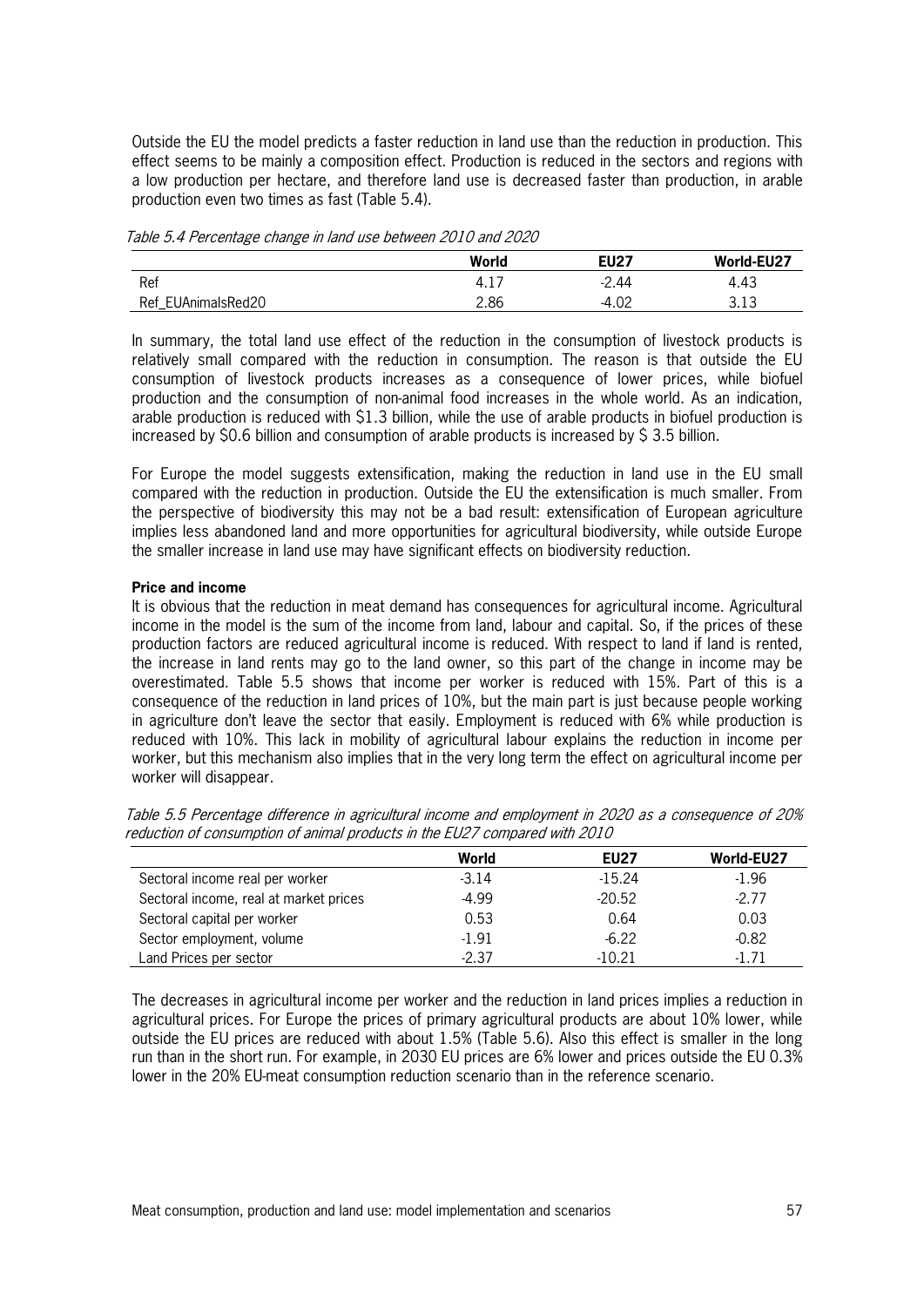|                            | World  | <b>EU27</b> | World-EU27 |
|----------------------------|--------|-------------|------------|
| <b>Primary Agriculture</b> | $-3.1$ | $-10.7$     | -1.6       |
| Arable                     | $-2.5$ | $-9.3$      | $-1.6$     |
| Livestock                  | $-3.4$ | -10.8       | -1.5       |

Table 5.6 Percentage difference in agricultural prices in 2020 as a consequence of 20% reduction of consumption of animal products in the EU27 compared with 2010

In summary, the income and price effects of the reduction in meat consumption is significant in the short run, but becomes much smaller in the long run. In the very long run only the effect on land rents will remain, while the difference in reward for labour and capital will not differ fundamentally.

## **5.2.3 The other consumption reduction scenarios**

The different consumption scenarios react more or less in the same way as the animals consumption reduction scenario (Table 5.7a,b,c). For the reduction of consumption of cattle meat with 40% the consumption of other animal products and milk products increases. About 16% of the value of the reduction in cattle meat consumption will be compensated by increased use of other animal products. This is implicit in the consumption function. For total livestock this scenario is comparable with a 10% reduction in total animal products consumption. For the food waste reduction scenarios and the WHO diet scenario the consumption reduction holds for all food products, although the reasons for doing this are different, and the size of the effect of a 15% reduction in food waste is about double of that of changing towards a more healthy diet according to the norms of the WHO.

Table 5.7a Consumption change in the EU27 for the consumption reduction scenarios

|                          | Primary<br><b>Agriculture</b> | Arable  | <b>Livestock</b> | <b>Cattle meat</b> | Pork/<br>poultry | <b>Milk and</b><br>dairy | <b>Other</b><br>food |
|--------------------------|-------------------------------|---------|------------------|--------------------|------------------|--------------------------|----------------------|
| Ref CattleRed40          | $-9.2$                        | 1.5     | $-14.1$          | $-43.0$            | 3.4              | 1.7                      | 1.4                  |
| Ref WHODiet              | $-4.3$                        | $-1.9$  | $-5.5$           | $-5.0$             | $-5.6$           | $-3.2$                   | $-2.3$               |
| Ref GlobalFoodWasteRed15 | $-7.4$                        | $-10.1$ | $-6.2$           | $-6.0$             | $-6.3$           | $-8.2$                   | $-8.3$               |
| Ref EUFoodWasteRed15     | $-8.8$                        | $-11.0$ | $-7.8$           | $-7.9$             | $-7.7$           | $-8.5$                   | $-8.5$               |
| Ref EUAnimalsRed10       | $-9.8$                        | 1.5     | $-15.0$          | $-14.7$            | $-15.0$          | $-12.9$                  | 1.5                  |
| Ref EUAnimalsRed20       | $-16.0$                       | 2.5     | $-24.4$          | $-24.2$            | $-24.5$          | $-22.6$                  | 2.7                  |
| Ref EUAnimalsRed50       | $-33.8$                       | 7.6     | $-52.8$          | $-52.7$            | $-52.8$          | $-51.6$                  | 9.7                  |

Table 5.7b Production change in the EU27 for the consumption reduction scenarios

|                          | Primary<br><b>Agriculture</b> | Arable | <b>Livestock</b> | Cattle meat | Pork/<br>poultry | <b>Milk and</b><br>dairy | <b>Other</b><br>food |
|--------------------------|-------------------------------|--------|------------------|-------------|------------------|--------------------------|----------------------|
| Ref CattleRed40          | $-4.0$                        | 4.1    | -8.1             | $-39.3$     | 4.8              | 1.6                      | 0.8                  |
| Ref WHODiet              | $-3.3$                        | $-1.2$ | $-4.4$           | $-3.6$      | $-4.3$           | $-3.3$                   | $-2.7$               |
| Ref GlobalFoodWasteRed15 | -4.8                          | $-5.7$ | $-4.3$           | $-4.4$      | $-4.6$           | $-5.7$                   | $-6.0$               |
| Ref EUFoodWasteRed15     | $-2.6$                        | $-1.8$ | $-3.0$           | $-2.8$      | $-3.0$           | $-5.2$                   | $-4.6$               |
| Ref EUAnimalsRed10       | $-6.5$                        | 2.8    | $-11.4$          | $-10.5$     | $-11.0$          | $-11.6$                  | $-0.1$               |
| Ref EUAnimalsRed20       | $-10.5$                       | 4.7    | $-18.4$          | $-17.6$     | $-17.8$          | $-20.2$                  | $-0.2$               |
| Ref EUAnimalsRed50       | $-22.3$                       | 11.7   | $-39.9$          | $-40.4$     | $-37.7$          | $-46.1$                  | 2.3                  |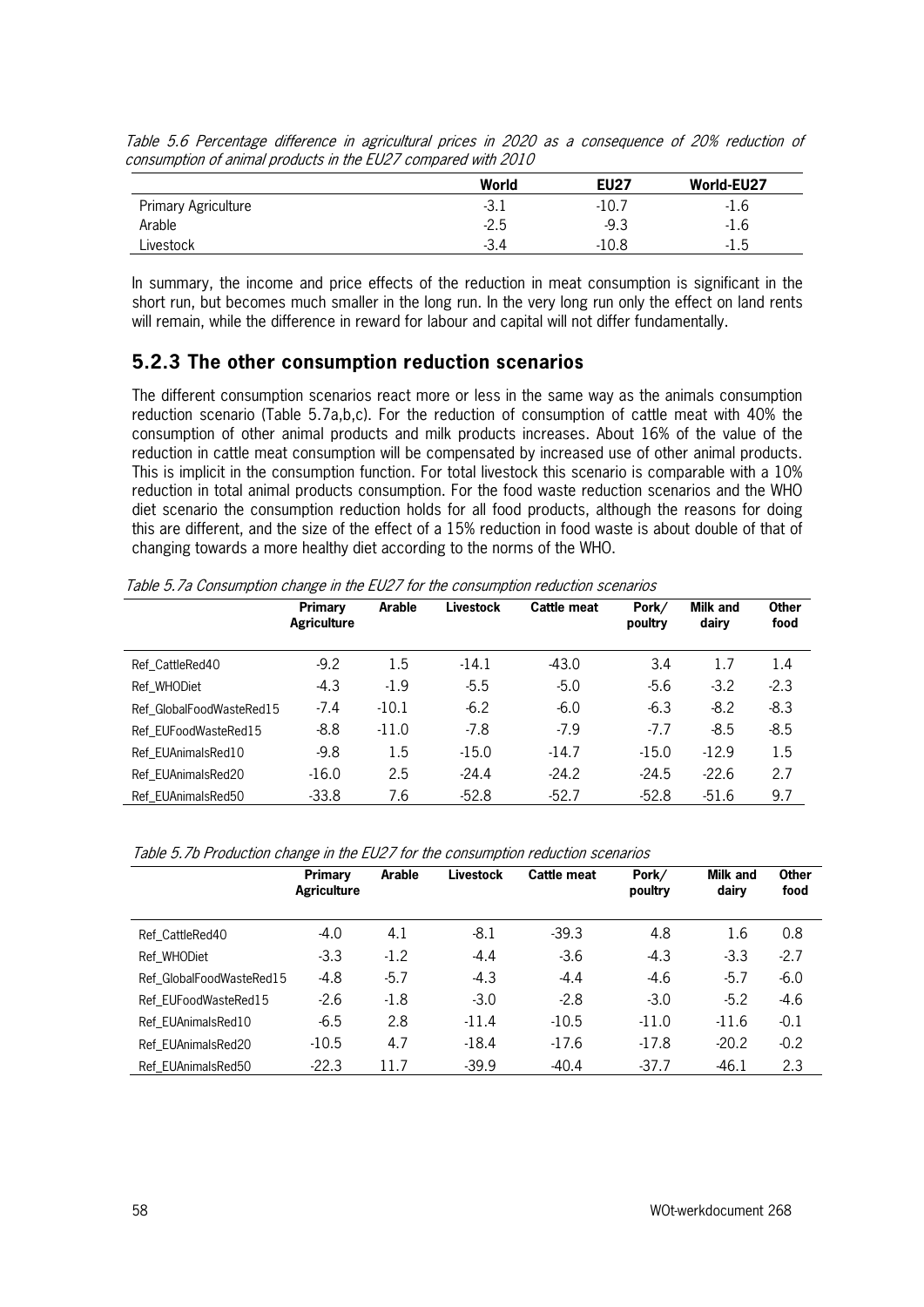|                          | Primary<br><b>Agriculture</b> | Arable | <b>Livestock</b> | <b>Cattle meat</b> | Pork/<br>poultry | <b>Milk and</b><br>dairy |
|--------------------------|-------------------------------|--------|------------------|--------------------|------------------|--------------------------|
| Ref CattleRed40          | $-0.2$                        | 2.9    | $-5.1$           | $-17.1$            | 4.4              | 2.4                      |
| Ref WHODiet              | $-0.8$                        | $-0.1$ | $-1.9$           | $-0.7$             | $-4.3$           | $-2.7$                   |
| Ref GlobalFoodWasteRed15 | $-1.5$                        | $-1.8$ | $-1.0$           | $-1.1$             | $-4.4$           | $-0.9$                   |
| Ref EUFoodWasteRed15     | $-0.6$                        | $-0.1$ | $-1.4$           | $-0.9$             | $-2.9$           | $-1.8$                   |
| Ref EUAnimalsRed10       | $-1.1$                        | 1.7    | $-5.3$           | $-3.4$             | $-10.5$          | $-6.4$                   |
| Ref EUAnimalsRed20       | $-1.6$                        | 2.5    | $-7.9$           | $-5.5$             | $-16.6$          | $-9.4$                   |
| Ref EUAnimalsRed50       | $-2.4$                        | 4.5    | $-12.8$          | $-9.3$             | $-34.4$          | $-14.9$                  |

Table 5.7c Land use change in the EU27 for the consumption reduction scenarios

Outside the EU most scenarios generate an increase in food consumption because the reduction in demand generates a price decrease. Only the global food waste reduction has obviously a worldwide effect (Table 5.8a,b,c).

Table 5.8a Consumption change outside the EU27 for the consumption reduction scenarios

|                          | Primary<br><b>Agriculture</b> | Arable | Livestock | Cattle<br>meat | Pork/<br>poultry | <b>Milk and</b><br>dairy | <b>Other</b><br>food |
|--------------------------|-------------------------------|--------|-----------|----------------|------------------|--------------------------|----------------------|
| Ref CattleRed40          | 0.2                           | 0.1    | 0.3       | 0.2            | 0.3              | 0.1                      | 0.0                  |
| Ref WHODiet              | 0.1                           | 0.1    | 0.1       | 0.1            | 0.1              | 0.1                      | 0.0                  |
| Ref GlobalFoodWasteRed15 | $-7.7$                        | $-9.6$ | $-5.7$    | $-6.0$         | $-5.9$           | $-7.1$                   | $-8.1$               |
| Ref EUFoodWasteRed15     | 0.2                           | 0.1    | 0.3       | 0.3            | 0.3              | 0.1                      | 0.0                  |
| Ref EUAnimalsRed10       | 0.2                           | 0.1    | 0.3       | 0.3            | 0.4              | 0.1                      | 0.0                  |
| Ref EUAnimalsRed20       | 0.4                           | 0.2    | 0.5       | 0.4            | 0.6              | 0.2                      | 0.1                  |
| Ref EUAnimalsRed50       | 0.7                           | 0.4    | 1.0       | 0.8            | 1.1              | 0.3                      | 0.1                  |

| Table 5.8b Production change outside the EU27 for the consumption reduction scenarios |  |  |  |  |  |  |
|---------------------------------------------------------------------------------------|--|--|--|--|--|--|
|---------------------------------------------------------------------------------------|--|--|--|--|--|--|

|                          | Primary<br><b>Agriculture</b> | Arable | <b>Livestock</b> | Cattle<br>meat | Pork/<br>poultry | <b>Milk and</b><br>dairy | <b>Other</b><br>food |
|--------------------------|-------------------------------|--------|------------------|----------------|------------------|--------------------------|----------------------|
| Ref CattleRed40          | $-0.4$                        | $-0.2$ | $-0.6$           | $-1.2$         | $-0.3$           | 0.0                      | $-0.1$               |
| Ref WHODiet              | $-0.3$                        | $-0.3$ | $-0.3$           | $-0.4$         | $-0.3$           | $-0.3$                   | $-0.1$               |
| Ref GlobalFoodWasteRed15 | $-3.8$                        | $-5.3$ | $-2.2$           | $-2.0$         | $-2.5$           | $-3.5$                   | $-5.5$               |
| Ref EUFoodWasteRed15     | $-0.3$                        | $-0.4$ | $-0.2$           | $-0.3$         | $-0.2$           | $-0.1$                   | $-0.2$               |
| Ref EUAnimalsRed10       | $-0.5$                        | $-0.4$ | $-0.6$           | $-0.8$         | $-0.6$           | $-0.5$                   | $-0.3$               |
| Ref EUAnimalsRed20       | $-0.8$                        | $-0.7$ | $-1.0$           | $-1.3$         | $-1.0$           | $-0.7$                   | $-0.5$               |
| Ref EUAnimalsRed50       | $-1.7$                        | $-1.4$ | $-2.1$           | $-2.5$         | $-2.2$           | $-1.2$                   | $-0.9$               |

Table 5.8c Land use change outside the EU27 for the consumption reduction scenarios

|                          | <b>Primary</b><br><b>Agriculture</b> | Arable | <b>Livestock</b> | Cattle<br>meat | Pork/<br>poultry | <b>Milk and</b><br>dairy |
|--------------------------|--------------------------------------|--------|------------------|----------------|------------------|--------------------------|
| Ref CattleRed40          | $-0.7$                               | $-0.4$ | $-0.9$           | $-1.3$         | $-0.1$           | 0.1                      |
| Ref WHODiet              | $-0.4$                               | $-0.5$ | $-0.4$           | $-0.4$         | $-0.2$           | $-0.3$                   |
| Ref GlobalFoodWasteRed15 | $-3.7$                               | $-5.4$ | $-3.0$           | $-2.9$         | $-1.6$           | $-3.1$                   |
| Ref EUFoodWasteRed15     | $-0.5$                               | $-0.6$ | $-0.4$           | $-0.5$         | $-0.1$           | $-0.1$                   |
| Ref EUAnimalsRed10       | $-0.8$                               | $-0.8$ | $-0.8$           | $-0.9$         | $-0.5$           | $-0.4$                   |
| Ref EUAnimalsRed20       | $-1.2$                               | $-1.3$ | $-1.2$           | $-1.5$         | $-0.8$           | $-0.6$                   |
| Ref EUAnimalsRed50       | $-2.4$                               | $-2.5$ | $-2.4$           | $-2.9$         | $-2.0$           | $-1.2$                   |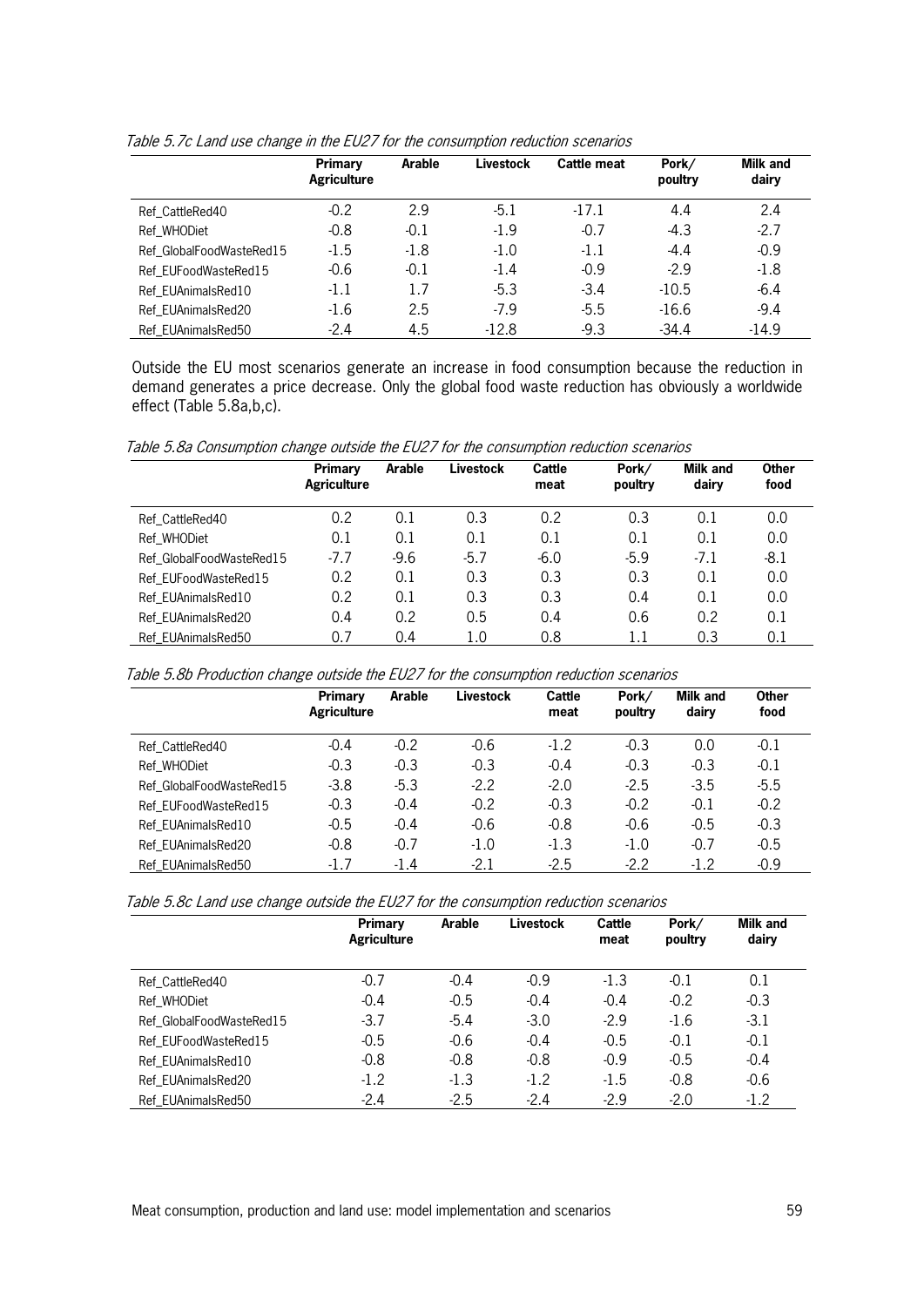If we look at the final land use effects of the different scenarios, we see that that animals reduction scenarios are roughly linear with respect to the percentage change in animal consumption. Compared with the WHODiet policy the food waste reduction of 15% looked more effective from the perspective of the change in food expenditures, but is about equally effective with respect to land use (Table 5.9).

|                          | World  |           | <b>EU27</b> |           |
|--------------------------|--------|-----------|-------------|-----------|
|                          | Arable | Livestock | Arable      | Livestock |
| Ref_CattleRed40          | $-0.2$ | $-1.0$    | 2.9         | $-5.1$    |
| Ref WHODiet              | $-0.4$ | $-0.4$    | $-0.1$      | $-1.9$    |
| Ref_GlobalFoodWasteRed15 | $-5.1$ | $-2.9$    | $-1.8$      | $-1.0$    |
| Ref_EUFoodWasteRed15     | $-0.5$ | $-0.4$    | $-0.1$      | $-1.4$    |
| Ref_EUAnimalsRed10       | $-0.6$ | $-0.9$    | 1.6         | $-5.3$    |
| Ref_EUAnimalsRed20       | $-1.0$ | $-1.4$    | 2.5         | $-7.9$    |
| Ref EUAnimalsRed50       | $-2.0$ | $-2.6$    | 4.5         | $-12.8$   |

Table 5.9 Land use change in the consumption reduction scenarios

In general, the land use changes in the EU27 are small compared with the production changes. The reason behind this is the CAP, where we assume that decoupled subsidies are premiums per hectare that are in most cases a large percentage of the total land rents. As a consequence, the incentive to keep land into production is very high, generating extensification of land use.

## **5.2.4 The production scenarios**

### Increase in global land productivity of 5%

The increase in exogenous global land productivity translates for 85% in an increase in production per hectare (Table 5.10a). The increase in global land productivity also reduces cost price, and therefore increases demand, production and land use (Table 5.10b). Because the effective price of land use is reduced it becomes beneficial to increase land use by using less energy, labour and capital per effective unit of land. This extensification effect of an increase in land productivity is general, where we have to be aware that the combined effect of a productivity increase and extensification is always an increase in production per hectare.

For Europe the CAP policy that subsidizes land use, the effect of a productivity increase on land use is much smaller. Because the subsidy per hectare is almost the price of land and depends on keeping the land in good agricultural condition, farmers keep the freed land into production, although in a relatively extensive way. This explains why in the EU27 the exogenous 5% increase in land productivity reduces land effectively used per hectare by only 1%.

|           | World | <b>EU27</b>   | World-EU27 |
|-----------|-------|---------------|------------|
| AGRI_PRIM | 4.3   | 1.U           | 4.6        |
| Arable    | 5.0   | $\sim$<br>1.L | 5.3        |
| Livestock | 4.C   | 0.5           | - 4.ప      |

| Table 5.10b Percentage change in land use |  |  |  |  |  |
|-------------------------------------------|--|--|--|--|--|
|-------------------------------------------|--|--|--|--|--|

|           | World  | <b>EU27</b> | World-EU27 |
|-----------|--------|-------------|------------|
| AGRI_PRIM | $-3.4$ | -1.1        | $-3.4$     |
| Arable    | $-3.9$ | $-1.5$      | -4.0       |
| Livestock | $-3.1$ | $-0.6$      | $-3.2$     |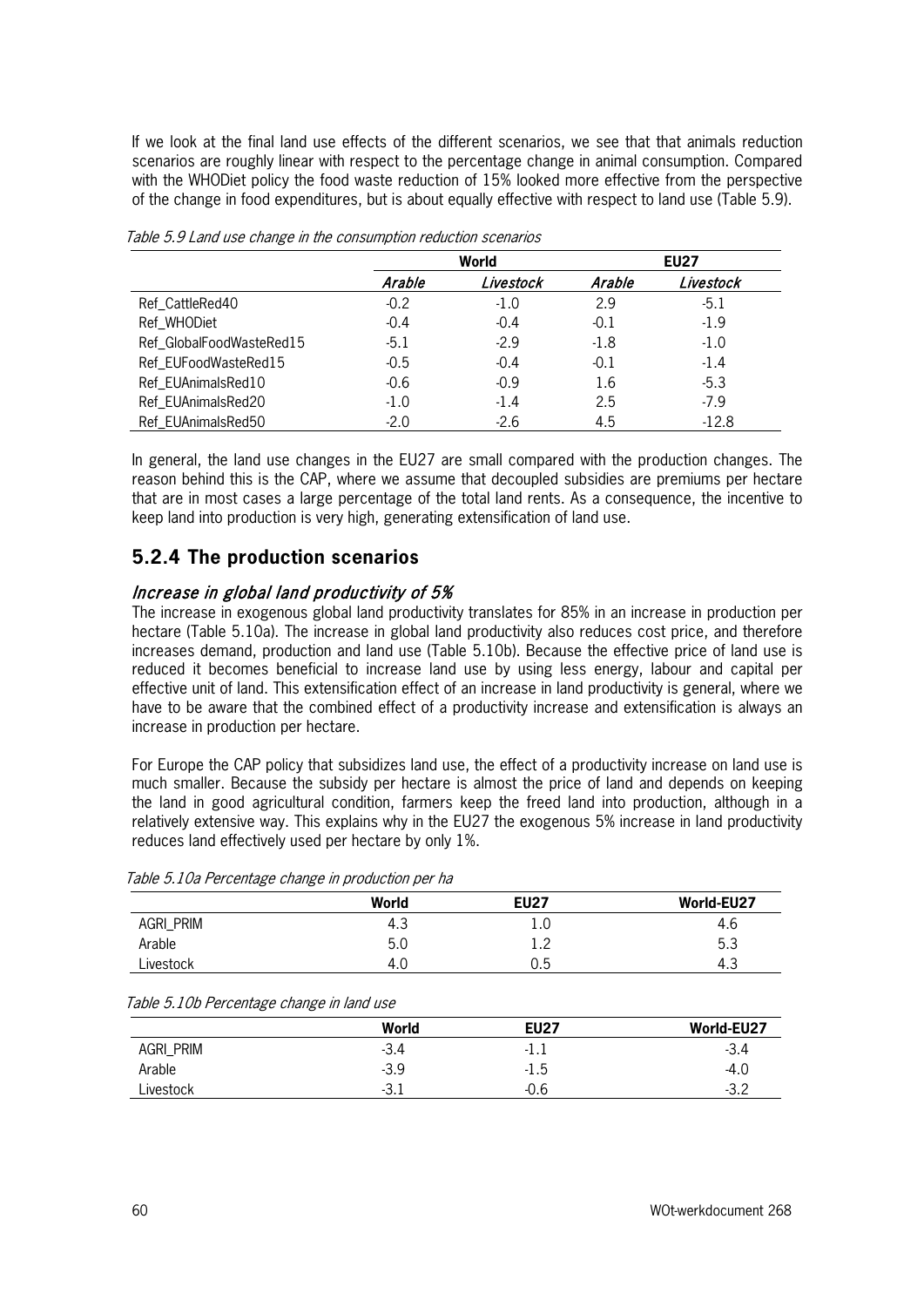Sometimes the change in production per hectare is more than the exogenous shock. This is mainly a composition effect, where countries and sectors with a high productivity per hectare increase more than the countries and sectors with a low productivity per ha.<sup>[4](#page-62-0)</sup>

As a consequence of the reduction in land demand, the price of land is reduced (Table 5.11). We see that the reduction in land prices is almost the same in the EU and the rest of the world; about 7%. But the mechanism is different. While in most of the rest of the world the price elasticity of land supply is relatively high, this is much smaller in the EU27. In the EU27 farmers like to keep land into agricultural use, so land supply has to be reduced much less than in the rest of the world. To use agricultural land remains attractive because a subsidy is coupled to the land.

|           | World  | <b>EU27</b> | World-EU27 |
|-----------|--------|-------------|------------|
| Agri_prim | $-6.8$ | $-7.4$      | $-6.8$     |
| Arable    | $-6.3$ | $-6.5$      | $-6.4$     |
| Livestock | $-6.9$ | $-9.3$      | $-6.8$     |

Table 5.11 Percentage change in land prices

The increase in land productivity in combination with the reduced land price (and in Europe also the increased subsidy per effective unit of land, because the subsidy per ha remains the same), generates a reduction in agricultural prices (Table 5.12), although the effect on prices of processed food is much smaller. The EU uses much less of the increased land productivity for the reduction in land, but keeps a lot of agricultural land into production. The reduction in agricultural prices generates an increase in agricultural consumption of 0.8% outside the EU and 0.4% in the EU (Table 5.13).

| Table 5.12 Percentage change in agricultural prices |  |  |  |  |  |  |
|-----------------------------------------------------|--|--|--|--|--|--|
|-----------------------------------------------------|--|--|--|--|--|--|

|           | World  | <b>EU27</b> | World-EU27 |
|-----------|--------|-------------|------------|
| AGRI_PRIM | $-3.2$ | -1.5        | $-3.5$     |
| Arable    | $-4.1$ | $-2.2$      | -4.4       |
| Livestock | $-2.4$ | - 1         | $-2.7$     |

Table 5.13 Percentage change in agricultural consumption

|           | World      | <b>EU27</b> | World-EU27 |
|-----------|------------|-------------|------------|
| AGRI_PRIM | 0.8        | 0.4         | 0.8        |
| Arable    | 0.6        | 0.3         | 0.7        |
| Livestock | n a<br>◡.◡ | 0.4         | 1.U        |

The change in consumption is part of the explanation for the increase in agricultural production (Table 5.14). Because cost price in the EU is reduced less than in the rest of the world (because at agent prices land price is low as a consequence of the high CAP subsidies that are allocated to land), some agricultural production is shifted from the EU towards the rest of the world. The lower agricultural prices do not only generate more consumer demand, but also an increase in demand for biofuels. In our results this is effect is small compared with the total production change.

| Table 5.14 Percentage change in agricultural production |  |  |  |
|---------------------------------------------------------|--|--|--|
|---------------------------------------------------------|--|--|--|

|                 | World | <b>EU27</b> | World-EU27 |
|-----------------|-------|-------------|------------|
| AGRI_PRIM       | 0.84  | $-0.19$     | 1.02       |
| Arable          | 0.92  | $-0.28$     | 1.06       |
| Livestock       | 0.76  | $-0.14$     | 0.98       |
| <b>Biofuels</b> | 1.26  | 3.18        | 0.87       |

<span id="page-62-0"></span><sup>4</sup> For some regions, like Oceania, production even decreases while land efficiency increases for some reason a little bit, too.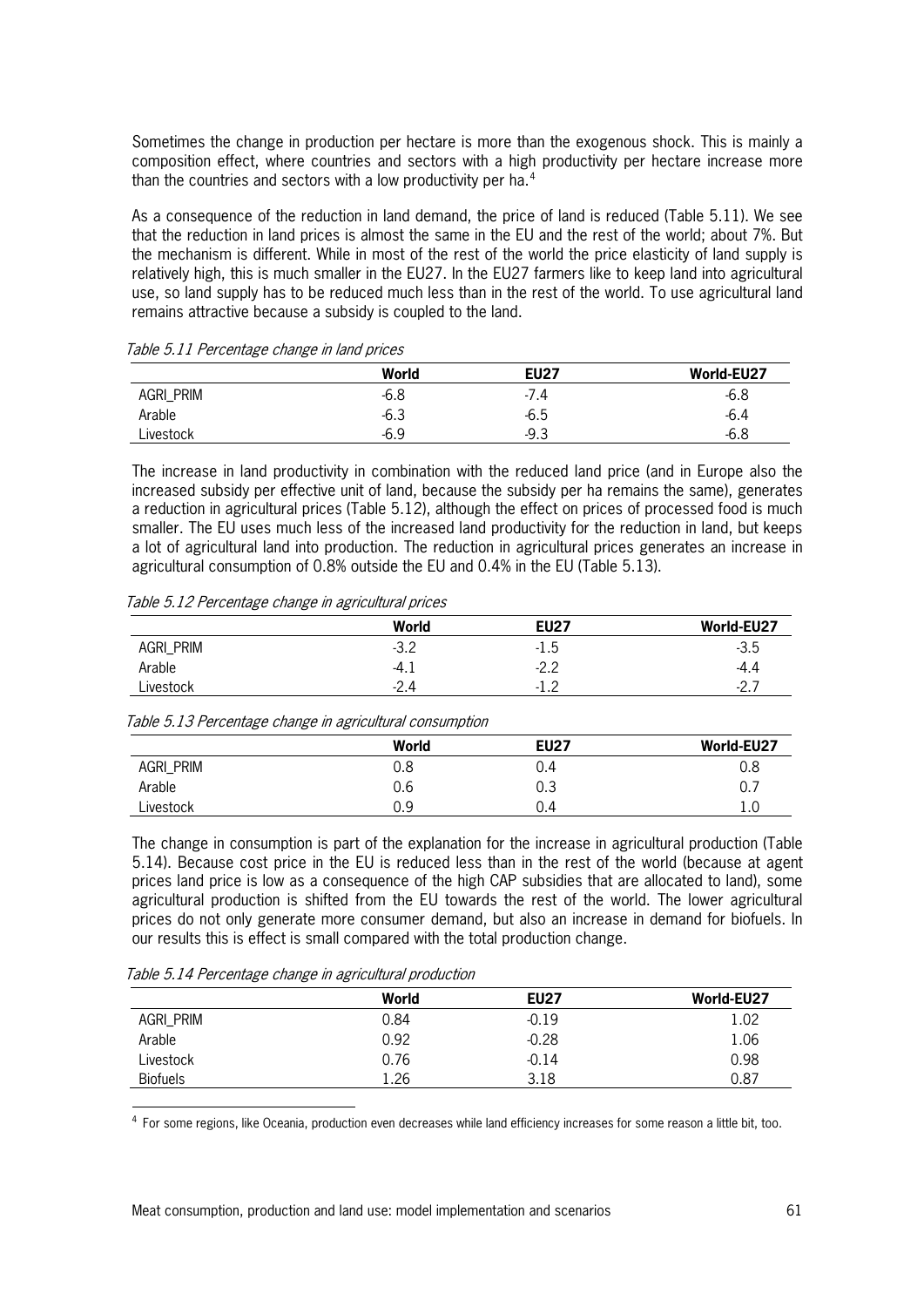The final effect on land use of the general land productivity increase of 5% can be found in Table 5.15.

|           | World  | <b>EU27</b> | World-EU27  |
|-----------|--------|-------------|-------------|
| Agri_prim | $-3.4$ | -1.1        | $-3.5$      |
| Arable    | $-3.9$ | $-1.5$      | -4.U        |
| Livestock | $-3.1$ | $-0.6$      | າ າ<br>ے.כ- |

Table 5.15 Percentage change in agricultural land use

In conclusion, the effect of a global increase in land productivity on worldwide production, consumption and land use seems to be plausible. The increase in land productivity is assumed to have only small effects on the productivity of the other production factors, because the model assumes that per economically effective unit of land the same amounts of production factor are used. As an alternative we could assume that the increase in land productivity also needs less capital and labour, and in that case the effect on cost price is much stronger.

The EU-policy has a very specific effect on land use and cost price. Because the EU-policy generates an incentive to keep land into agricultural production, the land use effects are small. Because the costs of land including the subsidies are also relatively small, the effect on cost price of a productivity increase is small in the EU compared with the rest of the world. Therefore, the rest of the world gets a comparative advantage.

## **5.2.5 Sensitivity analysis of increase in global land productivity of 5%**

The scenarios with the global land productivity increase show that especially the assumptions about the EU CAP policy and the assumption that land productivity increases a lot has important consequences for the effect of a global increase in land productivity of 5%. Table 5.16 shows that with fixed subsidies per dollar land rent instead of fixed subsidies per hectare arable land, land use becomes 2.75% lower. Grassland is using part of this freed up cropland. The total effect on EU-land use is -2.7% instead of -1.1%. The effect on worldwide land use of this difference is very small.

|           | World   | <b>EU27</b> | World-EU27 |
|-----------|---------|-------------|------------|
| AGRI_PRIM | $-0.02$ | $-1.54$     | 0.04       |
| Arable    | $-0.07$ | $-2.75$     | 0.13       |
| Livestock | 0.00    | 0.31        | $-0.01$    |

Table 5.16 Percentage change in land use when EU subsidy rates on land are fixed compared with the effect with the current CAP policy

A second sensitivity experiment is the analysis of the effect of a 5% increase in productivity for land when this would also be applied to capital and labour. In this case the decrease in land use is less than if it would be only applied on land itself (Table 5.17). The effect is relatively small for the EU, but large for the rest of the world. The reason is the much larger reduction in agricultural prices, i.e. agricultural prices in the world are reduced with 6% instead of 3%. Worldwide agricultural consumption therefore increases with about 0.7%, implying an increase in land use (see Table 5.18).

Table 5.17 Percentage change in land use as a consequence of also having a 5% increase in capital and labour productivity

|           | World | <b>EU27</b> | World-EU27 |
|-----------|-------|-------------|------------|
| AGRI_PRIM | 0.53  | 0.10        | 0.55       |
| Arable    | 0.61  | 0.11        | 0.64       |
| Livestock | 0.50  | 0.08        | 0.51       |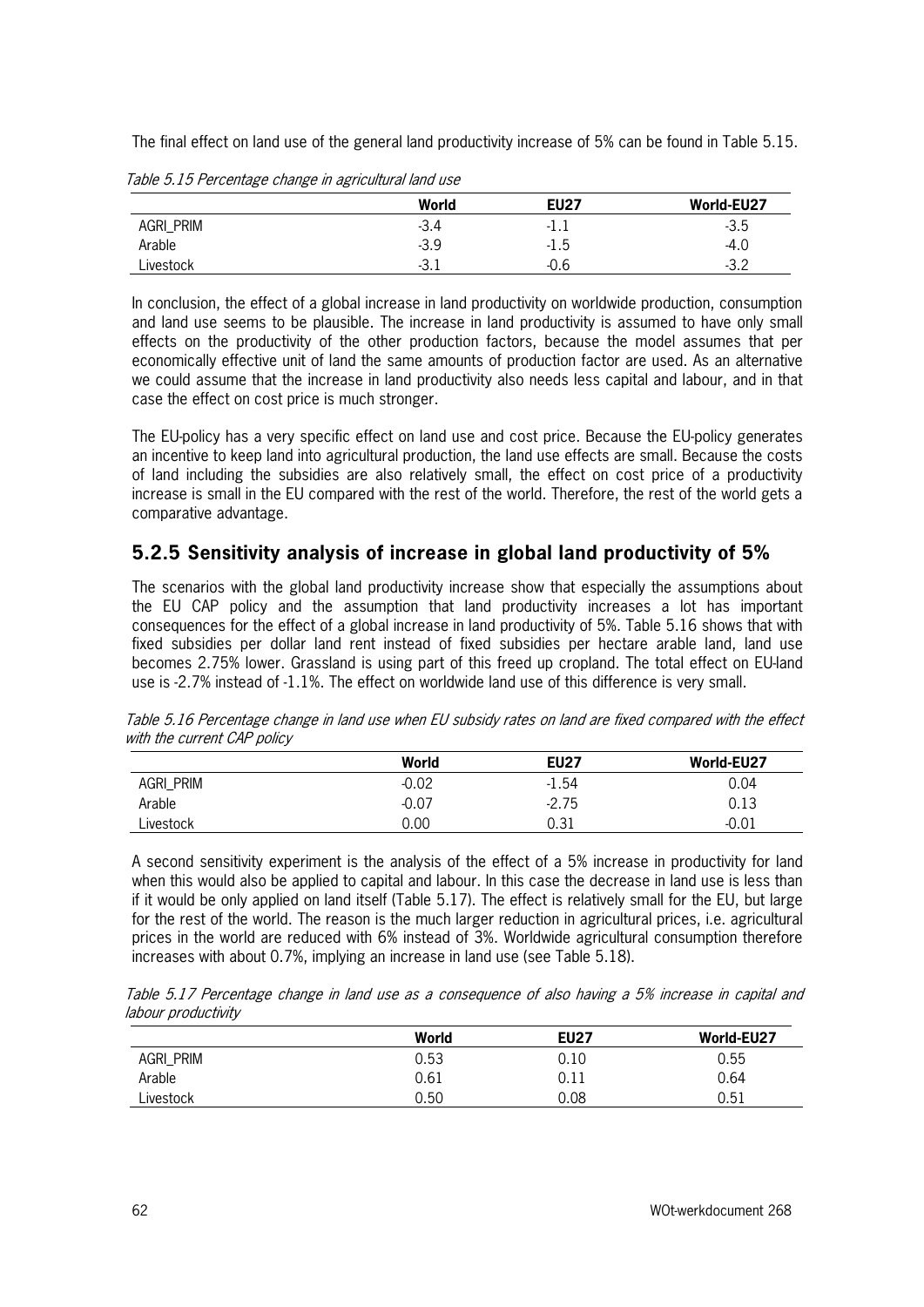|           | World   | <b>EU27</b> | World-EU27 |
|-----------|---------|-------------|------------|
| AGRI_PRIM | $-2.88$ | $-2.98$     | $-2.86$    |
| Arable    | $-3.09$ | $-3.24$     | $-3.07$    |
| Livestock | $-2.73$ | $-2.87$     | $-2.69$    |

Table 5.18 Percentage change in price as a consequence of also having a 5% increase in capital and labour productivity

# **5.2.6 Increase in global feed efficiency (Ref\_LivestockEff15)**

In this scenario feed productivity (including feed from land) of the livestock sector increases with 15%. This efficiency increase is added to the baseline productivity increase. In Table 5.19 we see that both feed demand and land use per unit of product decreases with less than 15%. Because feed becomes cheaper farmers put less effort in its most efficient use. We use an elasticity of 0.1 for this purpose while the effective price of feed changes with about 20%, implying an increase in feed use of about 2%. So, this does explain about half of the difference. The other part must be found somewhere else, probably through the change in composition of feed. BDBP and DDGS are co-products with biodiesel and ethanol. Therefore, their use will not change. Because total feed use is reduced because of the increase in feed efficiency, the share of BDBP and DDGS in total feed use will increase. In order to make this attractive, the prices of BDBP and DDGS will be reduced much more than the prices of the other feed components.

In order to investigate to what extend the composition effect plays an important role, we have compared the feed defined as a weighted aggregate of the composite inputs with the feed demand in the model. For example, the model tells that feed demand for cattle in Brazil between 2013 and 2020 increases with 5%, while the same number as the CES aggregate feed in the model tells that feed use increases only with 0.6%. This effect is very general, where the land use effects suggest that the number in the model (that is a CES aggregate of the consisting elements) is less correct than the model for feeding calculated outside the model. A CES aggregate is not an aggregate made by adding the components in a weighted way, but by something like a multiplicative function, for example Agg=A1<sup>c\*</sup>A2<sup>1-c</sup>. So, if c is small then an increase in A1 has only a small effect on the aggregate. This is a fundamental consequence of the use of CES nests in calculating input demands, and is therefore something that cannot be changed without changing the general approach used in most general equilibrium models.

|                                              |      | World | EU27   | World-EU27 |
|----------------------------------------------|------|-------|--------|------------|
| Grassland use per unit of ruminant livestock | _and |       | $-4.3$ | -9.C       |
| Purchased Feed-use per unit of livestock     | Feed | -11.5 |        |            |

As a consequence of the savings on feed the cost price of animal products decreases with about 7%. Therefore, private consumption increases with about 2.3%. Land and feed demand decrease with 2 percentage points less than would be the case without the consumption adjustment. For Europe, the effect on land use is much smaller, because of the agricultural policy that rewards keeping land into agricultural production.

An interesting thought exercise may be to look at the land use consequences of the feedstock efficiency increase scenario in  $km^2$ . Table 5.20 shows that the change in land for livestock is roughly 3 million km2 , i.e. about 8% of grassland area, while the reduction in arable production is 0.26 million  $km<sup>2</sup>$ , i.e. about 5% of arable land used for feeding the animals. When we take into account that consumption is increased, with 2.3% for livestock and a little bit less than 1% for crops, the reduction in land use would already have been more than the 8% for grass and the 5% for arable land, i.e.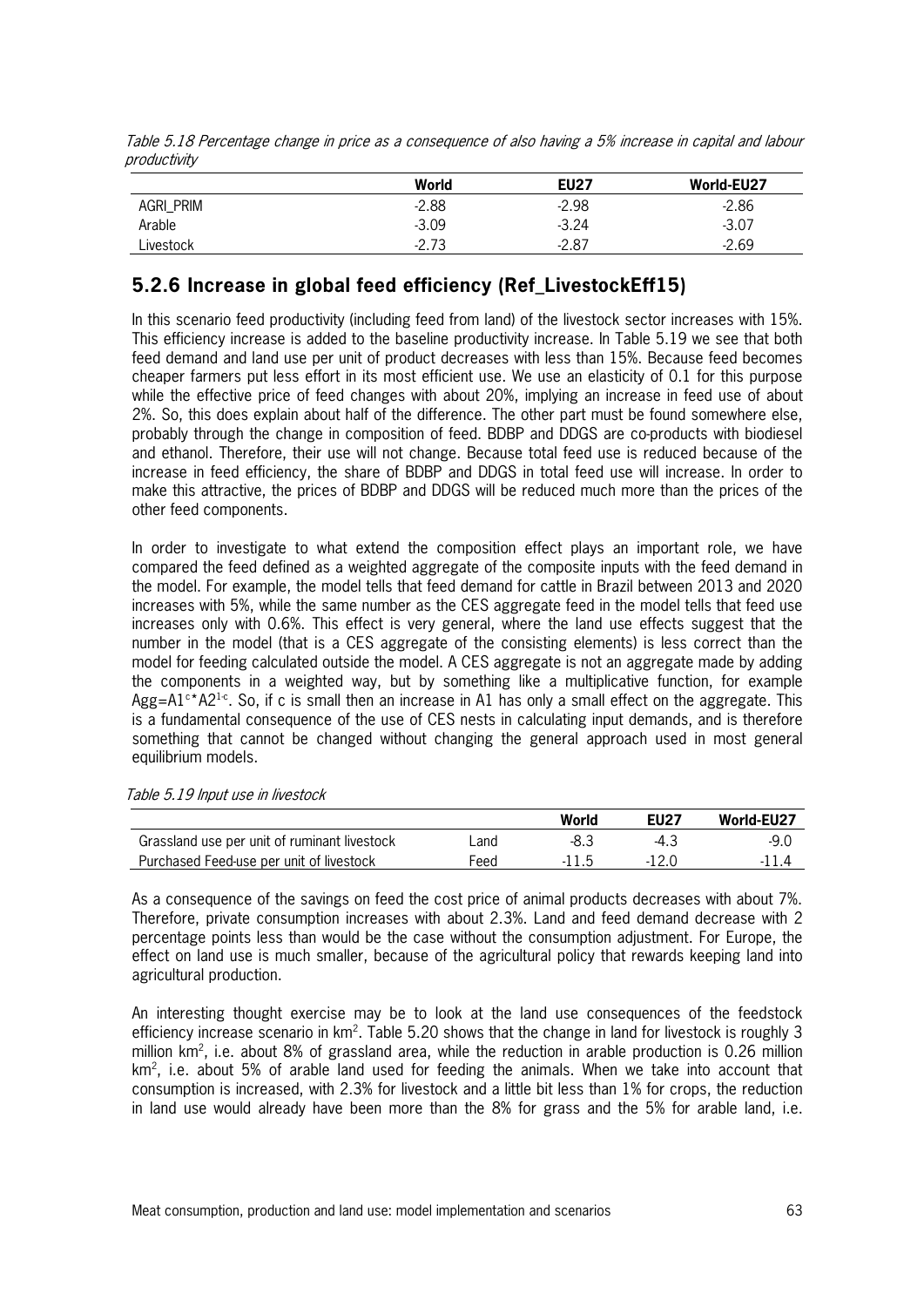roughly 10.5% respectively 7.5%. What is left over of the 15% increase in livestock efficiency (i.e. 15- 10.5 is about 4.5%), is a reduction in land use as a consequence of land becoming about 15% cheaper compared with the other production factors, and changes in the composition of land, where byproducts continue to be produced and are becoming a more important and a cheaper substitute for other feed.

|           | World      | <b>EU27</b> | World-EU27 |
|-----------|------------|-------------|------------|
| AGRI_PRIM | -3 264 517 | -27 843     | -3 236 674 |
| Arable    | -263 482   | -4 348      | -259 134   |
| Livestock | -3 001 036 | $-23496$    | -2 977 540 |

Table 5.20 Effect of increase in feedstock efficiency of 15% on land use in km2

## **5.2.7 Other production scenarios**

The animal friendly and organic production scenarios increase land use, because more land is needed for feeding the non-ruminant animals in the animal friendly scenario, and also more land is needed for arable production in the organic production scenario. Because the reduction in feed productivity is only for feed from crops, and the higher prices of meat generate a reduction in livestock production, grassland use in the livestock sector is reduced. The increase in feed prices increases also production cost in the ruminant animal sectors, generating a reduction in land demand also in these sectors. The price increases reduce consumption of agricultural products a little bit (Tables 5.21 - 5.24).

Table 5.21 Percentage change in land use in 2020 compared with reference scenario

|                             |                     | World    | <b>EU27</b> | World-EU27 |
|-----------------------------|---------------------|----------|-------------|------------|
| Ref_AnimalFriendlyOAPEU27   | Primary agriculture | 0.081    | 0.326       | 0.072      |
| Ref_AnimalFriendlyOAPEU27   | Arable              | 0.305    | 0.923       | 0.26       |
| Ref_AnimalFriendlyOAPEU27   | Livestock           | $-0.023$ | $-0.589$    | $-0.011$   |
| Ref_OrganicEU27             | Primary agriculture | 0.243    | 0.403       | 0.237      |
| Ref_OrganicEU27             | Arable              | 0.801    | 1.115       | 0.778      |
| Ref_OrganicEU27             | Livestock           | $-0.013$ | $-0.688$    | 0.001      |
| Ref_CropLandProdGrowthInc40 | Primary agriculture | $-1.276$ | $-0.41$     | $-1.308$   |
| Ref_CropLandProdGrowthInc40 | Arable              | $-3.297$ | $-1.049$    | $-3.462$   |
| Ref_CropLandProdGrowthInc40 | Livestock           | $-0.347$ | 0.57        | $-0.366$   |

The faster growth in cropland productivity reduces land demand, reduces agricultural prices and increases therefore agricultural consumption.

| Table 5.22 Percentage change in price in 2020 compared with reference scenario |  |  |
|--------------------------------------------------------------------------------|--|--|
|                                                                                |  |  |

|                             |           | World  | <b>EU27</b> | World-EU27 |
|-----------------------------|-----------|--------|-------------|------------|
| Ref_AnimalFriendlyOAPEU27   | AGRI_PRIM | 0.5    | 1.7         | 0.2        |
| Ref_AnimalFriendlyOAPEU27   | Arable    | 0.3    | 0.9         | 0.2        |
| Ref_AnimalFriendlyOAPEU27   | Livestock | 0.6    | 2.2         | 0.3        |
| Ref_OrganicEU27             | AGRI_PRIM | 1.3    | 4.5         | 0.7        |
| Ref_OrganicEU27             | Arable    | 1.5    | 7.3         | 0.8        |
| Ref_OrganicEU27             | Livestock | 1.1    | 3.1         | 0.6        |
| Ref_CropLandProdGrowthInc40 | AGRI_PRIM | $-1.8$ | $-0.8$      | $-2.0$     |
| Ref_CropLandProdGrowthInc40 | Arable    | $-3.2$ | $-1.4$      | $-3.5$     |
| Ref_CropLandProdGrowthInc40 | Livestock | $-0.5$ | $-0.5$      | $-0.6$     |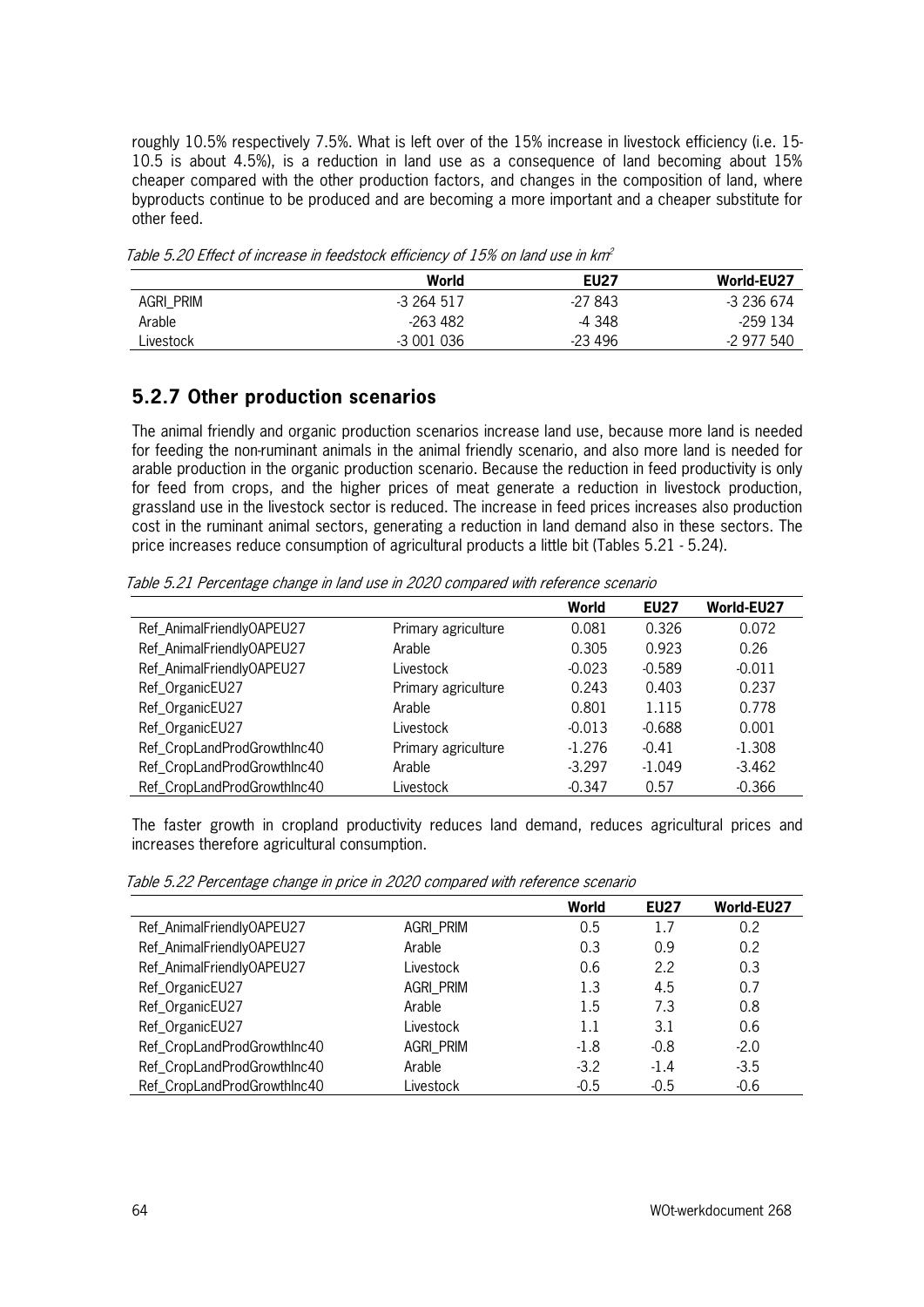|                             |           | World  | <b>EU27</b> | World-EU27 |
|-----------------------------|-----------|--------|-------------|------------|
| Ref_AnimalFriendlyOAPEU27   | AGRI_PRIM | $-0.1$ | $-0.5$      | $-0.1$     |
| Ref_AnimalFriendlyOAPEU27   | Arable    | 0.0    | 0.0         | 0.0        |
| Ref_AnimalFriendlyOAPEU27   | Livestock | $-0.2$ | $-0.7$      | $-0.1$     |
| Ref_OrganicEU27             | AGRI_PRIM | $-0.3$ | $-0.9$      | $-0.2$     |
| Ref_OrganicEU27             | Arable    | $-0.2$ | $-0.6$      | $-0.1$     |
| Ref_OrganicEU27             | Livestock | $-0.4$ | $-1.0$      | $-0.2$     |
| Ref_CropLandProdGrowthInc40 | AGRI_PRIM | 0.3    | 0.2         | 0.3        |
| Ref_CropLandProdGrowthInc40 | Arable    | 0.5    | 0.2         | 0.5        |
| Ref_CropLandProdGrowthInc40 | Livestock | 0.2    | 0.2         | 0.2        |

Table 5.23 Percentage change in private consumption in 2020 compared with reference scenario

Table 5.24 Percentage change in production in 2020 compared with reference scenario

|                             |           | World   | <b>EU27</b> | World-EU27 |
|-----------------------------|-----------|---------|-------------|------------|
| Ref_AnimalFriendlyOAPEU27   | AGRI PRIM | $-0.02$ | $-0.61$     | 0.09       |
| Ref_AnimalFriendlyOAPEU27   | Arable    | 0.19    | 1.16        | 0.07       |
| Ref_AnimalFriendlyOAPEU27   | Livestock | $-0.22$ | $-1.53$     | 0.11       |
| Ref_OrganicEU27             | AGRI_PRIM | $-0.18$ | $-2.38$     | 0.22       |
| Ref_OrganicEU27             | Arable    | $-0.01$ | $-3.49$     | 0.40       |
| Ref_OrganicEU27             | Livestock | $-0.35$ | $-1.81$     | 0.02       |
| Ref_CropLandProdGrowthInc40 | AGRI_PRIM | 0.42    | $-0.06$     | 0.50       |
| Ref_CropLandProdGrowthInc40 | Arable    | 0.67    | $-0.48$     | 0.81       |
| Ref_CropLandProdGrowthInc40 | Livestock | 0.17    | 0.15        | 0.17       |

# **5.3 Conclusions**

The simulations with the improved LEITAP model generate results that can be roughly explained. The composition of animal feeding seems to have an effect on total feed demand, but this is weighted with values, so it is not clear what it means with respect to energy and protein intake of the animals. If we don't believe in the land saving effects of changes in animal feed composition, i.e. don't believe in the savings on feed use that can be accomplished, it seems that the current estimates of the total land use effects of animal production and consumption scenarios may be a little bit too small, in the order of magnitude of 15% of the land use effects.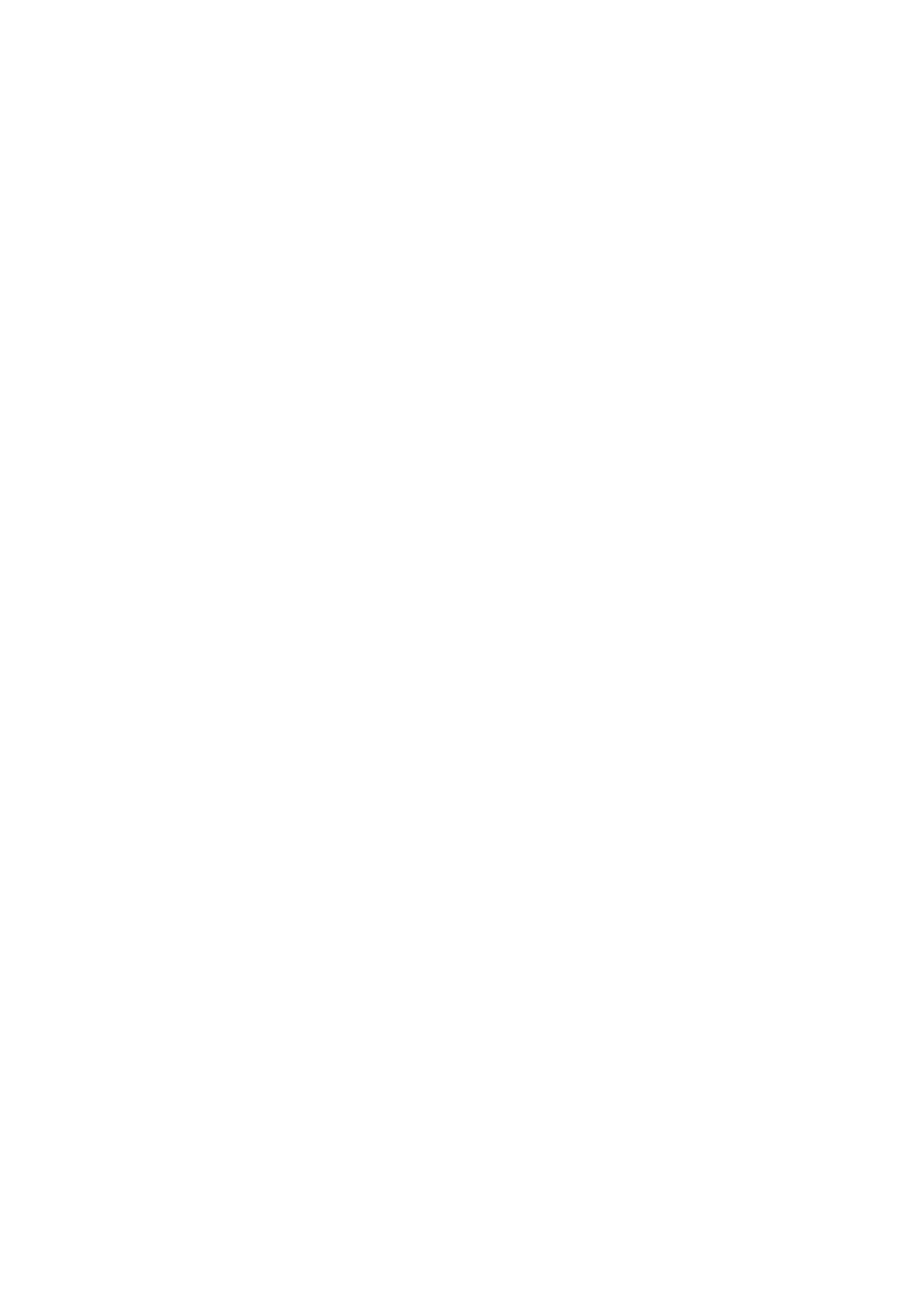# **6 Conclusions and suggestions for further research**

In this report we have discussed the introduction of a quality control system for the creation of the LEITAP database, and documented the implemented improvements of the model. We have investigated possibilities to improve on the consumption function, but have decided not to implement another consumption function because the focus of the project came on exogenous changes of the consumption instead of the search for instruments to change consumption behaviour. A baseline has been developed for a combination of projects, that is also the starting point in this project. With the created model instrument we were able to do some experiments on changes in meat consumption and production. In this report we explain the mechanisms that explain the mechanisms that generate the results, while PBL will publish the results of the model exercises from the perspective of the effectiveness of different policy options.

The LEITAP model has been improved significantly during this project. Splitting out the animal feed sector, modelling indirect consumption and inclusion of the substitution between grassland and animal feed as well different types of animal feed improve the realism of the model a lot. Nevertheless, a fundamental problem remains with the way animal feeding is modelled. It seems that the model underestimates the effect of animal feeding on the demand for land because the energy and protein balances are not guaranteed. Therefore, a fundamental effort to improve the way animal feeding is modelled would improve the results a lot. This process requires the inclusion of physical quantities in the model. A first step towards this goal has been made (see Section 3.4), but the final steps into this model development process have still to be made. The inclusion of physical quantity balances into the model is not only relevant for animal feeding, but also for improvements of the consumption function.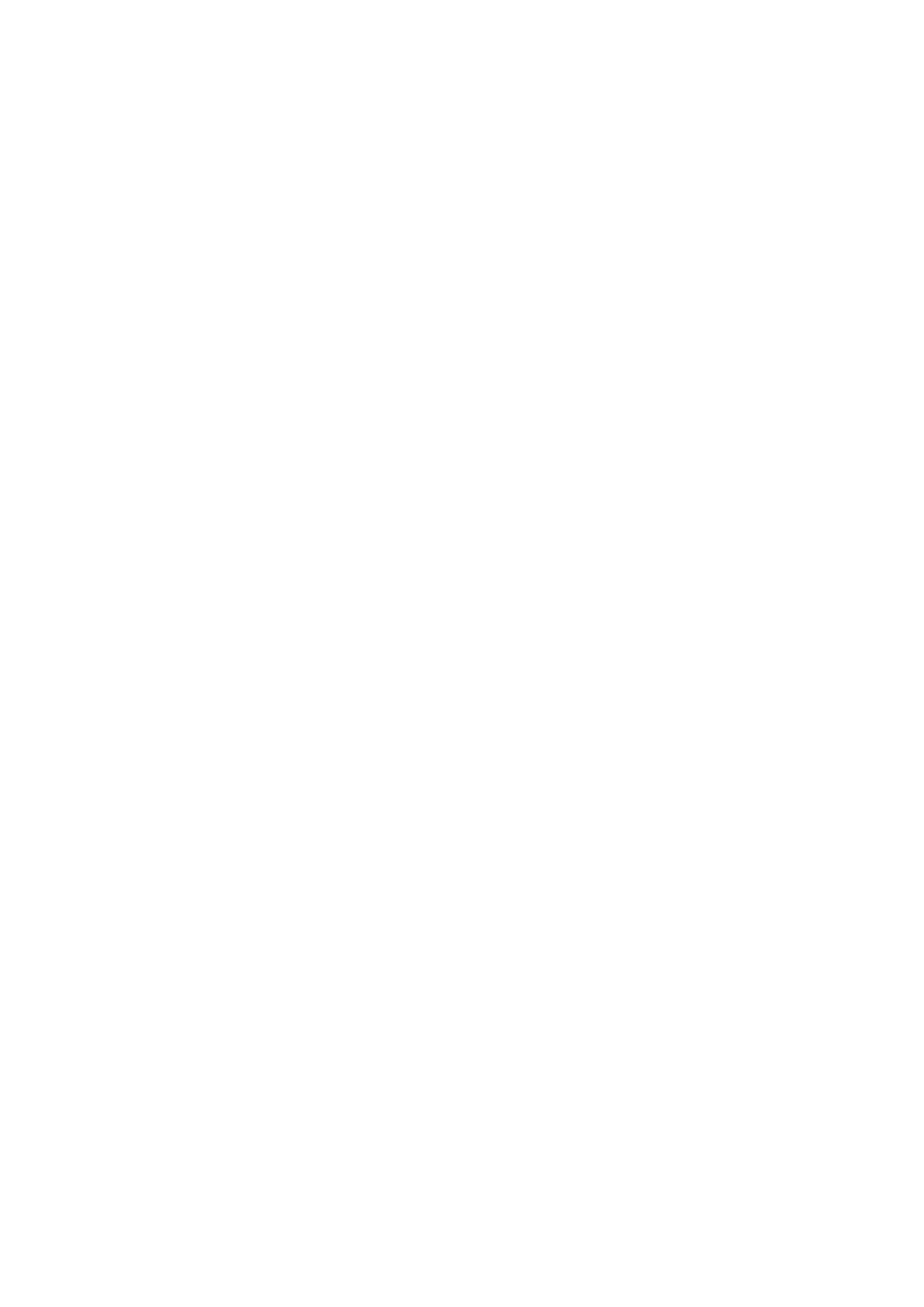## **References**

- Alston J.M. & J.A. Chalfant (1993). The Silence of the Lambdas: A Test of the Almost Ideal and Rotterdam Models. American Journal of Agricultural Economics, Vol. 75: 304-13.
- Banks, J., R. Blundell & A. Lewbel (1997). Quadratic Engel Curves and Consumer Demand. The Review of Economics and Statistics, 79: 527-39.
- Barnett, W.A. & O. Seck (2007). Rotterdam vs Almost Ideal Models: Will the Best Demand Specification Please Stand Up? Munich Personal RePEc Archive (MPRA) paper No. 417. Online at: [http://mpra.ub.uni-muenchen.de/417/1/MPRA\\_paper\\_417.pdf](http://mpra.ub.uni-muenchen.de/417/1/MPRA_paper_417.pdf)
- Barten, A.P. (1964). Family Composition, Prices and Expenditure Pattern. Econometric Analysis for National Economic Planning. P.E. Hart, G. Mills, and J.K. Whitaker, eds.
- Cashin, P. (1991). A model of the disaggregated demand for meat in Australia. Australian Journal of Agricultural Economics, Vol. 35: 263-283.
- Chern, W.S., K. Ishibashi, K. Taniguchi & Y. Tokoyama (2003). Analysis of the food consumption of Japanese households. FAO economic and social development paper 152. FAO, Rome.
- Christensen, L.R., D.W. Jorgenson & L.J. Lau,(1975. Transcendental Logarithmic Utility Functions. Amer. Econ. Rev., 65:367-83.
- Deaton, A. & J. Muellbauer (1980). An Almost Ideal Demand System. American Journal of Agricultural Economics, Vol. 70: 312-326.
- Fan, S., E.J. Wailes & G.L. Cramer (1995). Household Demand in Rural China: A Two-Stage LES-AIDS Model. American Journal of Agricultural Economics, Vol. 77: 54-63.
- Seale, J., J.A. Regmi & J. Bernstein (2003). International Evidence on Food Consumption Patterns. Electronic Report TB-1904, Economic Research Service, United States Department of Agriculture.
- Stone, J.R.N. (1953). The Measurement of Consumers' Expenditure and Behaviour in the United Kingdom, 1920-1938 (Vol. 1), Cambridge University Press, Cambridge UK.
- Taheripour, Farzad, Dileep Birur, Thomas Hertel and Wally Tyner (2007). Introducing Liquid Biofuels into the GTAP Data Base, GTAP Research Memorandum No. 11. London, Butterworth.
- Taljaard, P.R., H.D. van Schalkwyk & Z.G. Alemu (2006). Choosing between the AIDS and Rotterdam models: A meat demand analysis case study. Agrekon, Vol. 45: 158-72.
- Theil, H. (1965). The Information Approach to Demand Analysis. Econometrica 33 (January 1965): 67-87.
- Westhoek, H., T. Rood, M. van den Berg, J. Janse, D. Nijdam, M. Reudink & E. Stehfest (2011). The Protein Puzzle; The consumption and production of meat, dairy and fish in the European Union. PBL publication number: 500166001. Planbureau voor de Leefomgeving, Den Haag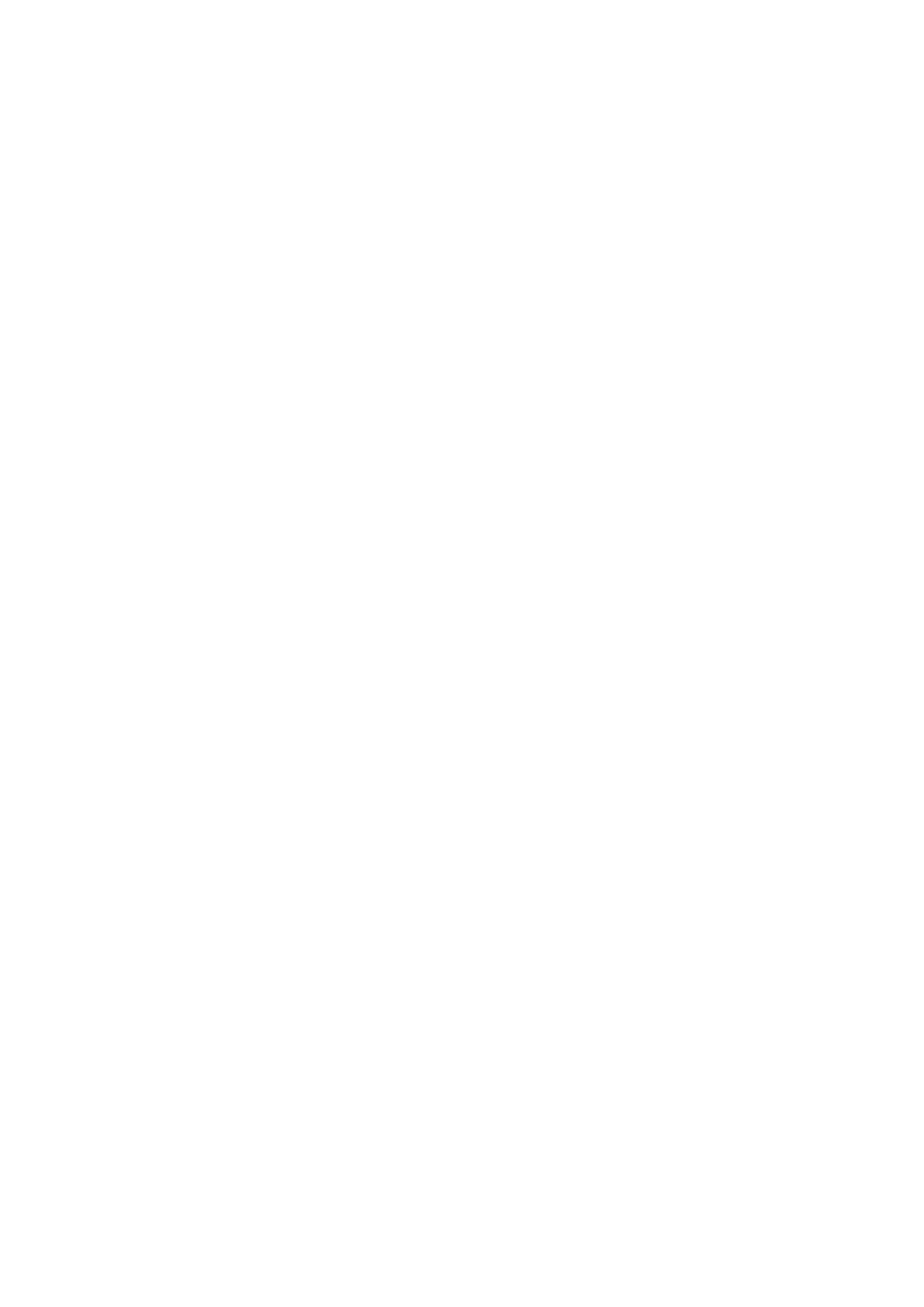## **Verschenen documenten in de reeks Werkdocumenten van de Wettelijke Onderzoekstaken Natuur & Milieu vanaf 2009**

Werkdocumenten zijn verkrijgbaar bij het secretariaat van Unit Wettelijke Onderzoekstaken Natuur & Milieu, te Wageningen. T 0317 - 48 54 71; F 0317 - 41 90 00; E info.wnm@wur.nl

De werkdocumenten zijn ook te downloaden via de WOt-website [www.wotnatuurenmilieu.wur.nl](http://www.wotnatuurenmilieu.wur.nl/)

## **2009**

- 126 Kamphorst, D.A. Keuzes in het internationale biodiversiteitsbeleid; Verkenning van de beleidstheorie achter de internationale aspecten van het Beleidsprogramma Biodiversiteit (2008-2011)
- **127** Dirkx, G.H.P. & F.J.P. van den Bosch. Quick scan gebruik Catalogus groenblauwe diensten
- **128** Loeb, R. & P.F.M. Verdonschot. Complexiteit van nutriëntenlimitaties in oppervlaktewateren
- **129** Kruit, J. & P.M. Veer. Herfotografie van landschappen; Landschapsfoto's van de 'Collectie de Boer' als uitgangspunt voor het in beeld brengen van ontwikkelingen in het landschap in de periode 1976-2008
- **130** Oenema, O., A. Smit & J.W.H. van der Kolk. Indicatoren Landelijk Gebied; werkwijze en eerste resultaten
- **131** Agricola, H.J.A.J. van Strien, J.A. Boone, M.A. Dolman, C.M. Goossen, S. de Vries, N.Y. van der Wulp, L.M.G. Groenemeijer, W.F. Lukey & R.J. van Til. Achtergronddocument Nulmeting Effectindicatoren Monitor Agenda Vitaal Platteland
- **132** Jaarrapportage 2008. WOT-04-001 Koepel
- **133** Jaarrapportage 2008. WOT-04-002 Onderbouwend Onderzoek
- **134** Jaarrapportage 2008. WOT-04-003 Advisering Natuur & Milieu
- **135** Jaarrapportage 2008. WOT-04-005 M-AVP
- **136** Jaarrapportage 2008. WOT-04-006 Natuurplanbureaufunctie
- 137 *Jaarrapportage 2008*. WOT-04-007 Milieuplanbureaufunctie<br>138 *Jong de. J.J. J. van Os & R.A. Smidt.* Inventarisatie en
- **138** Jong de, J.J., J. van Os & R.A. Smidt. Inventarisatie en beheerskosten van landschapselementen
- **139** Dirkx, G.H.P., R.W. Verburg & P. van der Wielen. Tegenkrachten Natuur. Korte verkenning van de weerstand tegen aankopen van landbouwgrond voor natuur
- **140** Annual reports for 2008; Programme WOT-04
- **141** Vullings, L.A.E., C. Blok, G. Vonk, M. van Heusden, A. Huisman, J.M. van Linge, S. Keijzer, J. Oldengarm & J.D. Bulens. Omgaan met digitale nationale beleidskaarten
- **142** Vreke, J.,A.L. Gerritsen, R.P. Kranendonk, M. Pleijte, P.H. Kersten & F.J.P. van den Bosch. Maatlat Government – Governance
- **143** Gerritsen, A.L., R.P. Kranendonk, J. Vreke, F.J.P. van den Bosch & M. Pleijte. Verdrogingsbestrijding in het tijdperk van het Investeringsbudget Landelijk Gebied. Een verslag van casusonderzoek in de provincies Drenthe, Noord-Brabant en Noord-Holland
- **144** Luesink, H.H., P.W. Blokland, M.W. Hoogeveen & J.H. Wisman. Ammoniakemissie uit de landbouw in 2006 en 2007
- 145 Bakker de, H.C.M. & C.S.A. van Koppen. Draagvlakonderzoek in de steigers. Een voorstudie naar indicatoren om maatschappelijk draagvlak voor natuur en landschap te meten
- 146 Goossen, C.M., Monitoring recreatiegedrag van Nederlanders in landelijke gebieden. Jaar 2006/2007
- **147** Hoefs, R.M.A., J. van Os & T.J.A. Gies. Kavelruil en Landschap. Een korte verkenning naar ruimtelijke effecten van kavelruil
- **148** Klok, T.L., R. Hille Ris Lambers, P. de Vries, J.E. Tamis & J.W.M. Wijsman. Quick scan model instruments for marine biodiversity policy
- 149 Spruijt, J., P. Spoorenberg & R. Schreuder. Milieueffectiviteit en kosten van maatregelen gewasbescherming
- 150 Ehlert, P.A.I. (rapporteur). Advies Bemonstering bodem voor differentiatie van fosfaatgebruiksnormen
- 151 Wulp van der, N.Y. Storende elementen in het landschap: welke, waar en voor wie? Bijlage bij WOt-paper 1 – Krassen op het landschap
- **152** Oltmer, K., K.H.M. van Bommel, J. Clement, J.J. de Jong, D.P. Rudrum & E.P.A.G. Schouwenberg. Kosten voor habitattypen in Natura 2000-gebieden. Toepassing van de methode Kosteneffectiviteit natuurbeleid
- **153** Adrichem van, M.H.C., F.G. Wortelboer & G.W.W. Wamelink (2010). MOVE. Model for terrestrial Vegetation. Version 4.0
- **154** Wamelink, G.W.W., R.M. Winkler & F.G. Wortelboer. User documentation MOVE4 v 1.0
- **155** Gies de, T.J.A., L.J.J. Jeurissen, I. Staritsky & A. Bleeker. Leefomgevingsindicatoren Landelijk gebied. Inventarisatie naar stand van zaken over geurhinder, lichthinder en fijn stof
- **156** Tamminga, S., A.W. Jongbloed, P. Bikker, L. Sebek, C. van Bruggen & O. Oenema. Actualisatie excretiecijfers landbouwhuisdieren voor forfaits regeling Meststoffenwet
- **157** Van der Salm, C., L. .M. Boumans, G.B.M. Heuvelink & T.C. van Leeuwen. Protocol voor validatie van het nutriëntenemissiemodel STONE op meetgegevens uit het Landelijk Meetnet effecten Mestbeleid
- 158 Bouwma, I.M. Quickscan Natura 2000 en Programma Beheer. Een vergelijking van Programma Beheer met de soorten en habitats van Natura 2000
- **159** Gerritsen, A.L., D.A. Kamphorst, T.A. Selnes, M. van Veen, F.J.P.van den Bosch, L. van den Broek, M.E.A. Broekmeyer, J.L.M. Donders, R.J. Fontein, S. van Tol, G.W.W. Wamelink & P. van der Wielen. Dilemma's en barrières in de praktijk van het natuur- en landschapsbeleid; Achtergronddocument bij Natuurbalans 2009
- **160** Fontein R.J, T.A. de Boer, B. Breman, C.M. Goossen, R.J.H.G. Henkens, J. Luttik & S. de Vries. Relatie recreatie en natuur; Achtergronddocument bij Natuurbalans 2009
- 161 Deneer, J.W. & R. Kruijne. (2010). Atmosferische depositie van gewasbeschermingsmiddelen. Een verkenning van de literatuur verschenen na 2003
- **162** Verburg, R.W., M.E. Sanders, G.H.P. Dirkx, B. de Knegt & J.W. Kuhlman. Natuur, landschap en landelijk gebied. Achtergronddocument bij Natuurbalans 2009
- **163** Doorn van, A.M. & M.P.C.P. Paulissen. Natuurgericht milieubeleid voor Natura 2000-gebieden in Europees perspectief: een verkenning
- **164** Smidt, R.A., J. van Os & I. Staritsky. Samenstellen van landelijke kaarten met landschapselementen, grondeigendom en beheer. Technisch achtergronddocument bij de opgeleverde bestanden
- **165** Pouwels, R., R.P.B. Foppen, M.F. Wallis de Vries, R. Jochem, M.J.S.M. Rejinen & A. van Kleunen, Verkenning LARCH: omgaan met kwaliteit binnen ecologische netwerken
- **166** Born van den, G.J., H.H. Luesink, H.A.C. Verkerk, H.J. Mulder, J.N. Bosma, M.J.C. de Bode & O. Oenema, Protocol voor monitoring landelijke mestmarkt onder een stelsel van gebruiksnormen, versie 2009
- **167** Dijk, T.A. van, J.J.M. Driessen, P.A.I. Ehlert, P.H. Hotsma, M.H.M.M. Montforts, S.F. Plessius & O. Oenema. Protocol beoordeling stoffen Meststoffenwet- Versie 2.1
- **168** Smits, M.J., M.J. Bogaardt, D. Eaton, A. Karbauskas & P. Roza. De vermaatschappelijking van het Gemeenschappelijk Landbouwbeleid. Een inventarisatie van visies in Brussel en diverse EU-lidstaten
- 169 Vreke, J. & I.E. Salverda. Kwaliteit leefomgeving en stedelijk groen
- 170 Hengsdijk, H. & J.W.A. Langeveld. Yield trends and yield gap analysis of major crops in the World
- **171** Horst, M.M.S. ter & J.G. Groenwold. Tool to determine the coefficient of variation of DegT50 values of plant protection products in water-sediment systems for different values of the sorption coefficient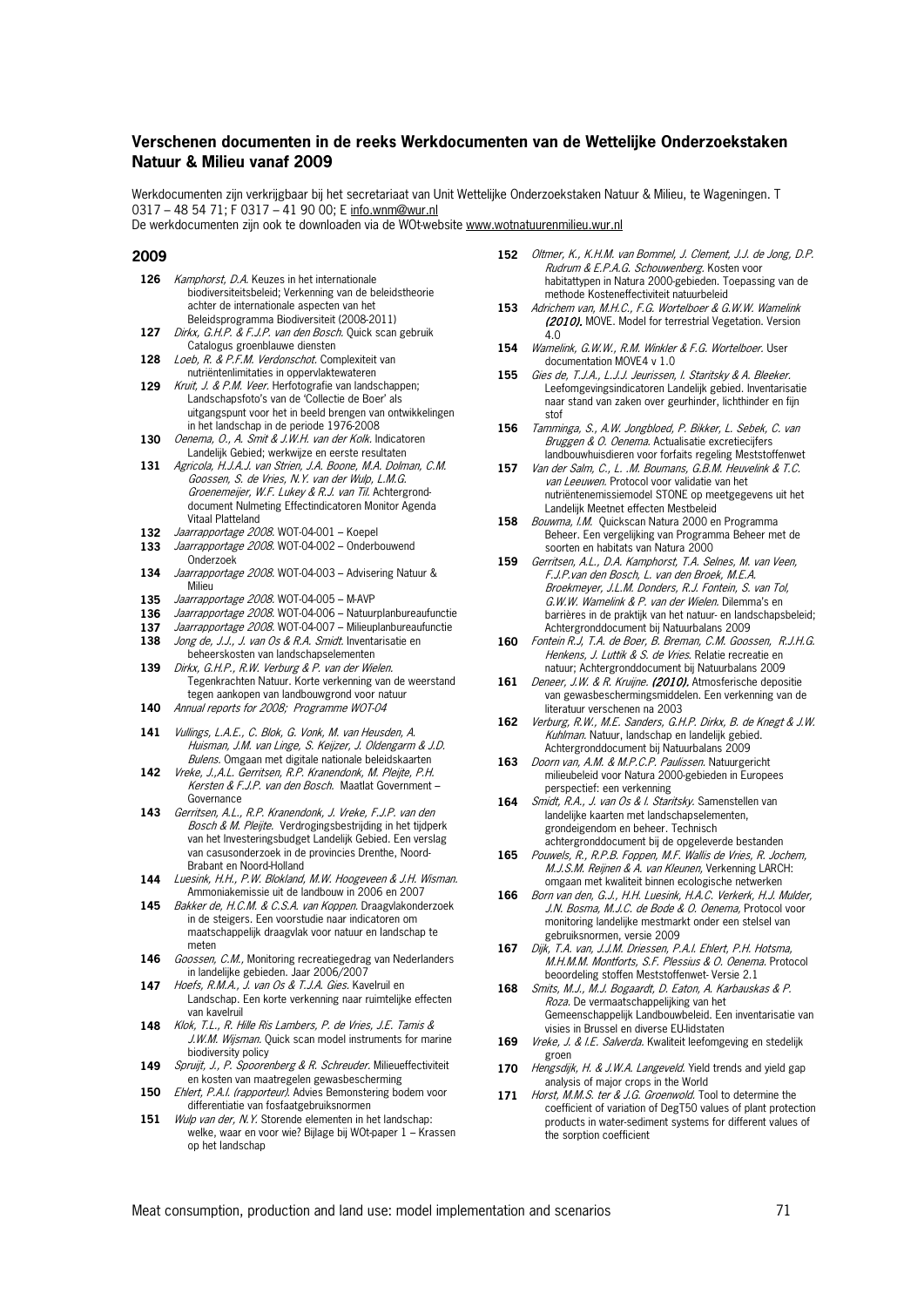- **172** Boons-Prins, E., P. Leffelaar, L. Bouman & E. Stehfest (2010) Grassland simulation with the LPJmL model
- **173** Smit, A., O. Oenema & J.W.H. van der Kolk. Indicatoren Kwaliteit Landelijk Gebied

**2010**

- **174** Boer de, S., M.J. Bogaardt, P.H. Kersten, F.H. Kistenkas, M.G.G. Neven & M. van der Zouwen. Zoektocht naar nationale beleidsruimte in de EU-richtlijnen voor het milieuen natuurbeleid. Een vergelijking van de implementatie van de Vogel- en Habitatrichtlijn, de Kaderrichtlijn Water en de Nitraatrichtlijn in Nederland, Engeland en Noordrijn-Westfalen
- **175** *Jaarrapportage 2009.* WOT-04-001 Koepel<br>**176** *Jaarrapportage 2009.* WOT-04-002 Onderb
- **176** Jaarrapportage 2009. WOT-04-002 Onderbouwend Onderzoek
- **177** Jaarrapportage 2009. WOT-04-003 Advisering Natuur & Milieu
- **178** *Jaarrapportage 2009.* WOT-04-005 M-AVP<br>**179** *Jaarrapportage 2009.* WOT-04-006 Natuur
- **179** Jaarrapportage 2009. WOT-04-006 Natuurplanbureaufunctie
- **180** Jaarrapportage 2009. WOT-04-007 Milieuplanbureaufunctie
- **181** Annual reports for 2009; Programme WOT-04
- **182** Oenema, O., P. Bikker, J. van Harn, E.A.A. Smolders, L.B. Sebek, M. van den Berg, E. Stehfest & H. Westhoek. Quickscan opbrengsten en efficiëntie in de gangbare en biologische akkerbouw, melkveehouderij, varkenshouderij en pluimveehouderij. Deelstudie van project 'Duurzame Eiwitvoorziening'
- **183** Smits, M.J.W., N.B.P. Polman & J. Westerink. Uitbreidingsmogelijkheden voor groene en blauwe diensten in Nederland; Ervaringen uit het buitenland
- 184 *Dirkx, G.H.P. (red.).* Quick responsefunctie 2009. Verslag van de werkzaamheden
- **185** Kuhlman, J.W., J. Luijt, J. van Dijk, A.D. Schouten & M.J. Voskuilen. Grondprijskaarten 1998-2008
- **186** Slangen, L.H.G., R.A. Jongeneel, N.B.P. Polman, E. Lianouridis, H. Leneman & M.P.W. Sonneveld. Rol en betekenis van commissies voor gebiedsgericht beleid
- **187** Temme, A.J.A.M. & P.H. Verburg. Modelling of intensive and extensive farming in CLUE
- 188 Vreke, J. Financieringsconstructies voor landschap
- 189 Slangen, L.H.G. Economische concepten voor beleidsanalyse van milieu, natuur en landschap
- **190** Knotters, M., G.B.M. Heuvelink, T. Hoogland & D.J.J. Walvoort. A disposition of interpolation techniques
- **191** Hoogeveen, M.W., P.W. Blokland, H. van Kernebeek, H.H. Luesink & J.H. Wisman. Ammoniakemissie uit de landbouw in 1990 en 2005-2008
- **192** Beekman, V., A. Pronk & A. de Smet. De consumptie van dierlijke producten. Ontwikkeling, determinanten, actoren en interventies.
- **193** Polman, N.B.P., L.H.G. Slangen, A.T. de Blaeij, J. Vader & J. van Dijk. Baten van de EHS; De locatie van recreatiebedrijven
- **194** Veeneklaas, F.R. & J. Vader. Demografie in de Natuurverkenning 2011; Bijlage bij WOt-paper 3
- **195** Wascher, D.M., M. van Eupen, C.A. Mücher & I.R. Geijzendorffer, Biodiversity of European Agricultural landscapes. Enhancing a High Nature Value Farmland Indicator
- **196** Apeldoorn van, R.C., I.M. Bouwma, A.M. van Doorn, H.S.D. Naeff, R.M.A. Hoefs, B.S. Elbersen & B.J.R. van Rooij. Natuurgebieden in Europa: bescherming en financiering
- **197** Brus, D.J.,, R. Vasat, G. B. M. Heuvelink, M. Knotters, F. de Vries & D. J. J. Walvoort. Towards a Soil Information System with quantified accuracy; A prototype for mapping continuous soil properties
- **198** Groot, A.M.E.& A.L. Gerritsen, m.m.v. M.H. Borgstein, E.J. Bos & P. van der Wielen. Verantwoording van de methodiek Achtergronddocument bij 'Kwalitatieve monitor Systeeminnovaties verduurzaming landbouw'
- 199 Bos, E.J. & M.H. Borgstein. Monitoring Gesloten voer-mest kringlopen. Achtergronddocument bij 'Kwalitatieve monitor Systeeminnovaties verduurzaming landbouw'
- **200** Kennismarkt 27 april 2010; Van onderbouwend onderzoek Wageningen UR naar producten Planbureau voor de Leefomgeving
- 201 Wielen van der, P. Monitoring Integrale duurzame stallen. Achtergronddocument bij 'Kwalitatieve monitor Systeeminnovaties verduurzaming landbouw'
- **202** Groot, A.M.E.& A.L. Gerritsen. Monitoring Functionele agrobiodiversiteit. Achtergrond-document bij 'Kwalitatieve monitor Systeeminnovaties verduurzaming landbouw'
- 203 *Jongeneel, R.A. & L. Ge.* Farmers' behavior and the provision of public goods: Towards an analytical framework
- **204** Vries, S. de, M.H.G. Custers & J. Boers. Storende elementen in beeld; de impact van menselijke artefacten op de landschapsbeleving nader onderzocht
- **205** Vader, J. J.L.M. Donders & H.W.B. Bredenoord. Zicht op natuur- en landschapsorganisaties; Achtergronddocument bij Natuurverkenning 2011
- **206** Jongeneel, R.A., L.H.G. Slangen & N.B.P. Polman. Groene en blauwe diensten; Een raamwerk voor de analyse van doelen, maatregelen en instrumenten
- 207 Letourneau, A.P, P.H. Verburg & E. Stehfest. Global change of land use systems; IMAGE: a new land allocation module
- **208** Heer, M. de. Het Park van de Toekomst. Achtergronddocument bij Natuurverkenning 2011
- **209** Knotters, M., J. Lahr, A.M. van Oosten-Siedlecka & P.F.M. Verdonschot. Aggregation of ecological indicators for mapping aquatic nature quality. Overview of existing methods and case studies
- **210** Verdonschot, P.F.M. & A.M. van Oosten-Siedlecka. Graadmeters Aquatische natuur. Analyse gegevenskwaliteit Limnodata
- 211 Linderhof, V.G.M. & H. Leneman. Quickscan kosteneffectiviteitsanalyse aquatische natuur
- **212** Leneman, H., V.G.M. Linderhof & R. Michels. Mogelijkheden voor het inbrengen van informatie uit de 'KRW database' in de 'KE database'
- **213** Schrijver, R.A.M., A. Corporaal, W.A. Ozinga & D. Rudrum. Kosteneffectieve natuur in landbouwgebieden; Methode om effecten van maatregelen voor de verhoging van biodiversiteit in landbouwgebieden te bepalen, een test in twee gebieden in Noordoost-Twente en West-Zeeuws-Vlaanderen
- **214** Hoogland, T., R.H. Kemmers, D.G. Cirkel & J. Hunink. Standplaatsfactoren afgeleid van hydrologische model uitkomsten; Methode-ontwikkeling en toetsing in het Drentse Aa-gebied
- **215** Agricola, H.J., R.M.A. Hoefs, A.M. van Doorn, R.A. Smidt & J. van Os. Landschappelijke effecten van ontwikkelingen in de landbouw
- 216 Kramer, H., J. Oldengarm & L.F.S. Roupioz. Nederland is groener dan kaarten laten zien; Mogelijkheden om 'groen' beter te inventariseren en monitoren met de automatische classificatie van digitale luchtfoto's
- **217** Raffe, J.K. van, J.J. de Jong & G.W.W. Wamelink (2011). Scenario's voor de kosten van natuurbeheer en stikstofdepositie; Kostenmodule v 1.0 voor de Natuurplanner
- **218** Hazeu, G.W., Kramer, H., J. Clement & W.P. Daamen (2011). Basiskaart Natuur 1990rev
- 219 Boer, T.A. de. Waardering en recreatief gebruik van Nationale Landschappen door haar bewoners
- **220** Leneman, H., A.D. Schouten & R.W. Verburg. Varianten van natuurbeleid: voorbereidende kostenberekeningen; Achtergronddocument bij Natuurverkenning 2011
- **221** Knegt, B. de, J. Clement, P.W. Goedhart, H. Sierdsema, Chr. van Swaay & P. Wiersma. Natuurkwaliteit van het agrarisch gebied

## **2011**

- **222** Kamphorst, D.A. & M.M.P. van Oorschot. Kansen en barrières voor verduurzaming van houtketens
- **223** Salm, C. van der & O.F. Schoumans. Langetermijneffecten van verminderde fosfaatgiften
- **224** Bikker, P., M.M. van Krimpen & G.J. Remmelink. Stikstofverteerbaarheid in voeders voor landbouwhuisdieren; Berekeningen voor de TAN-excretie